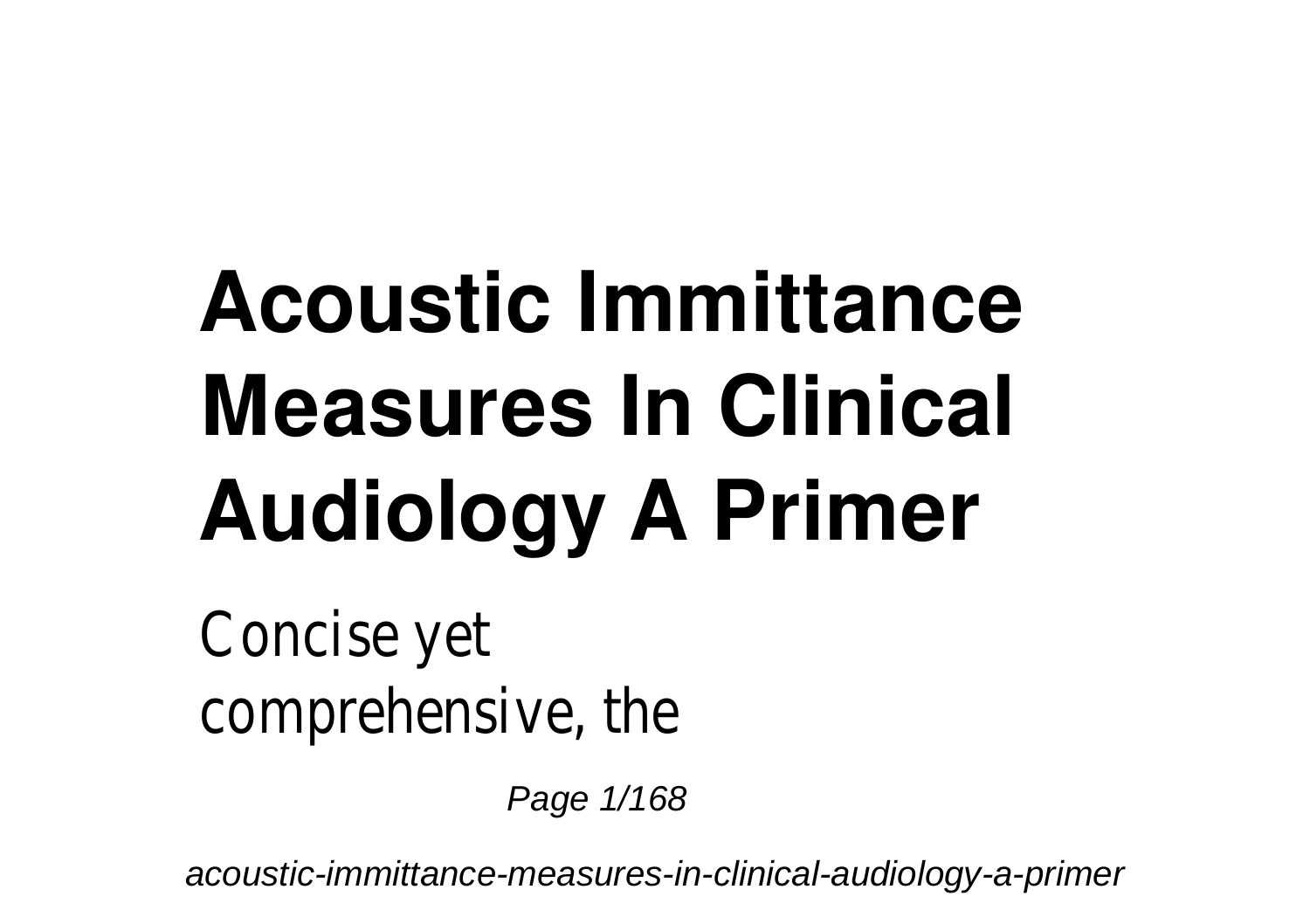Biomedical Technology and Devices Handbook illuminates the equipment, devices, and techniques used in modern medicine to diagnose, treat, and Page 2/168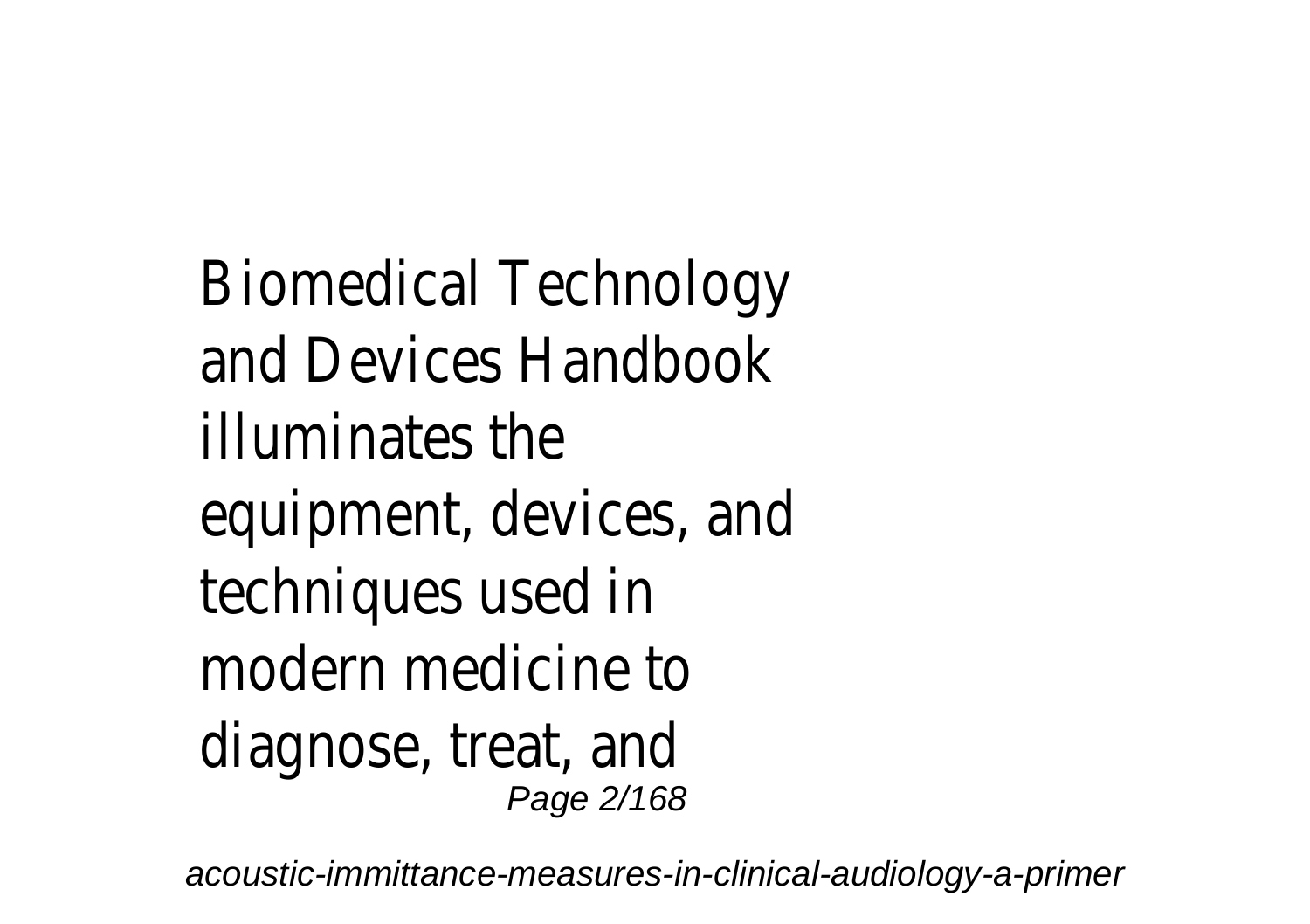monitor human illnesses. With topics ranging from the basic procedures like blood pressure measurement to cuttingedge imaging equipment, biological tests, and Page 3/168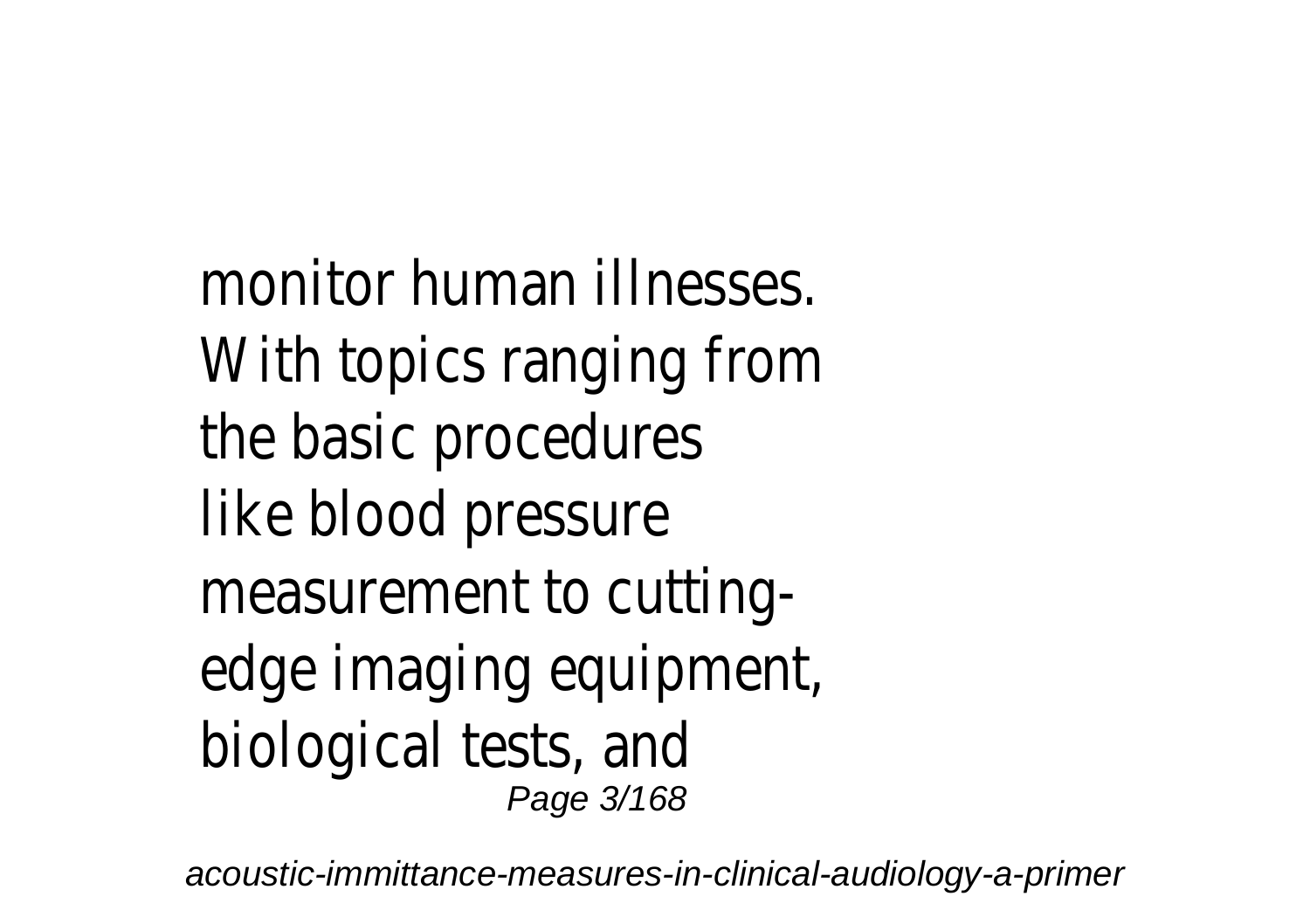genetic engineeri This thorough revision of a well-established text presents essential information on the neurobiology of aging. There are new chapters Page 4/168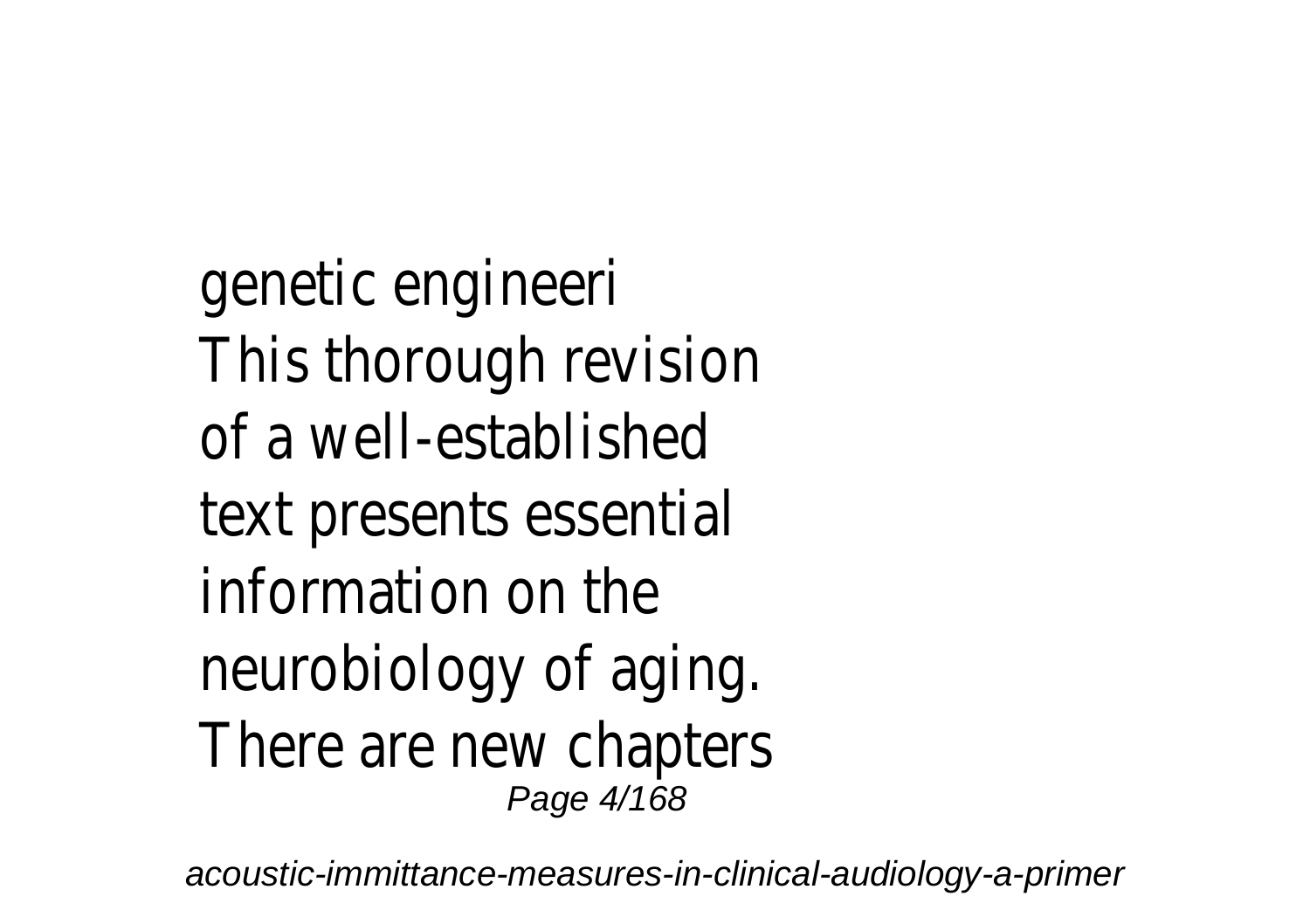on competency and ethics, problems of daily living, psychopharmacology, and stability and falls. Written in a accessible style, this book will be Page 5/168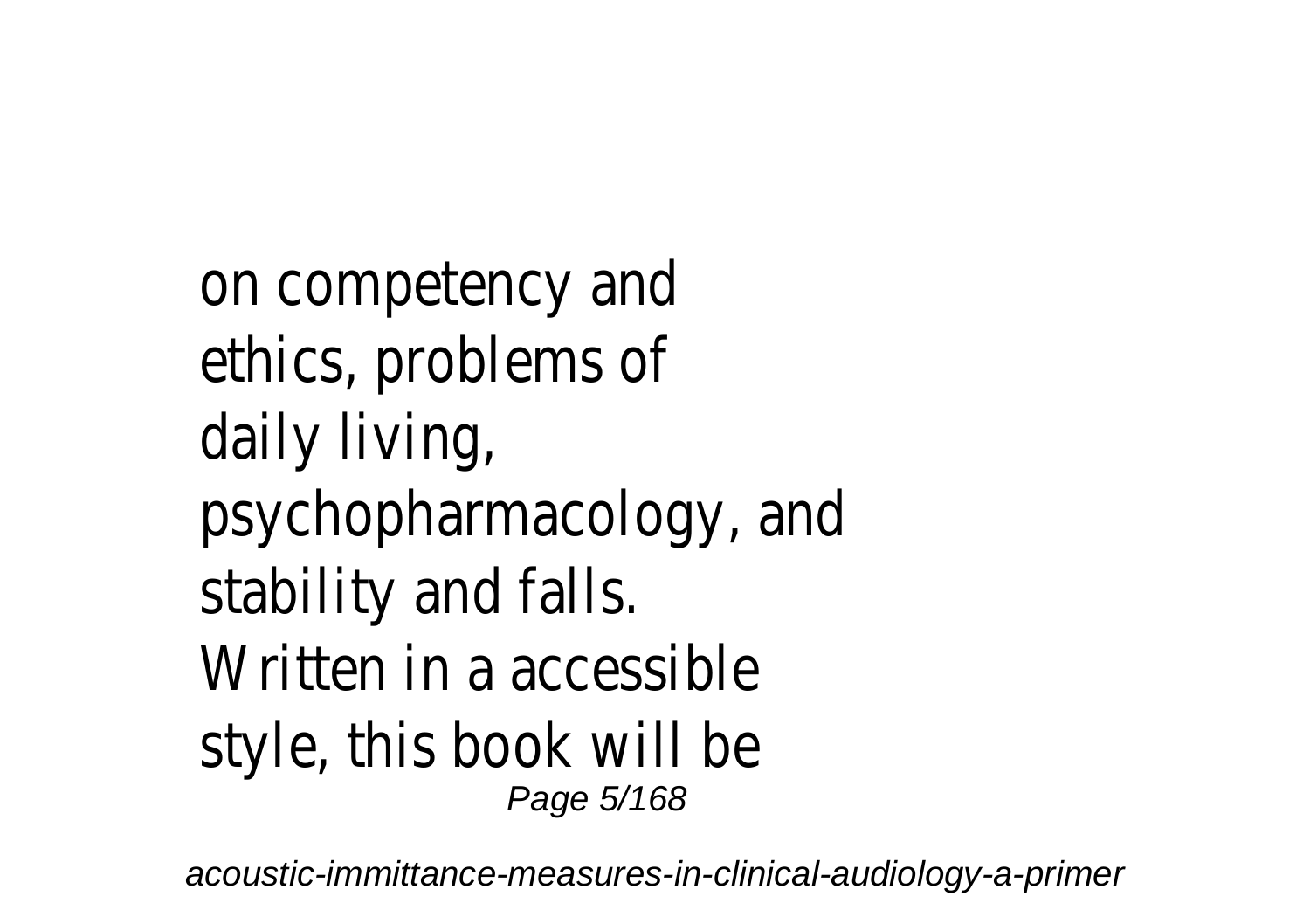invaluable to clinicians and neurologists who treat elderly patients. Suitable for fellows wishing to train in the specialty, given that the standard of training Page 6/168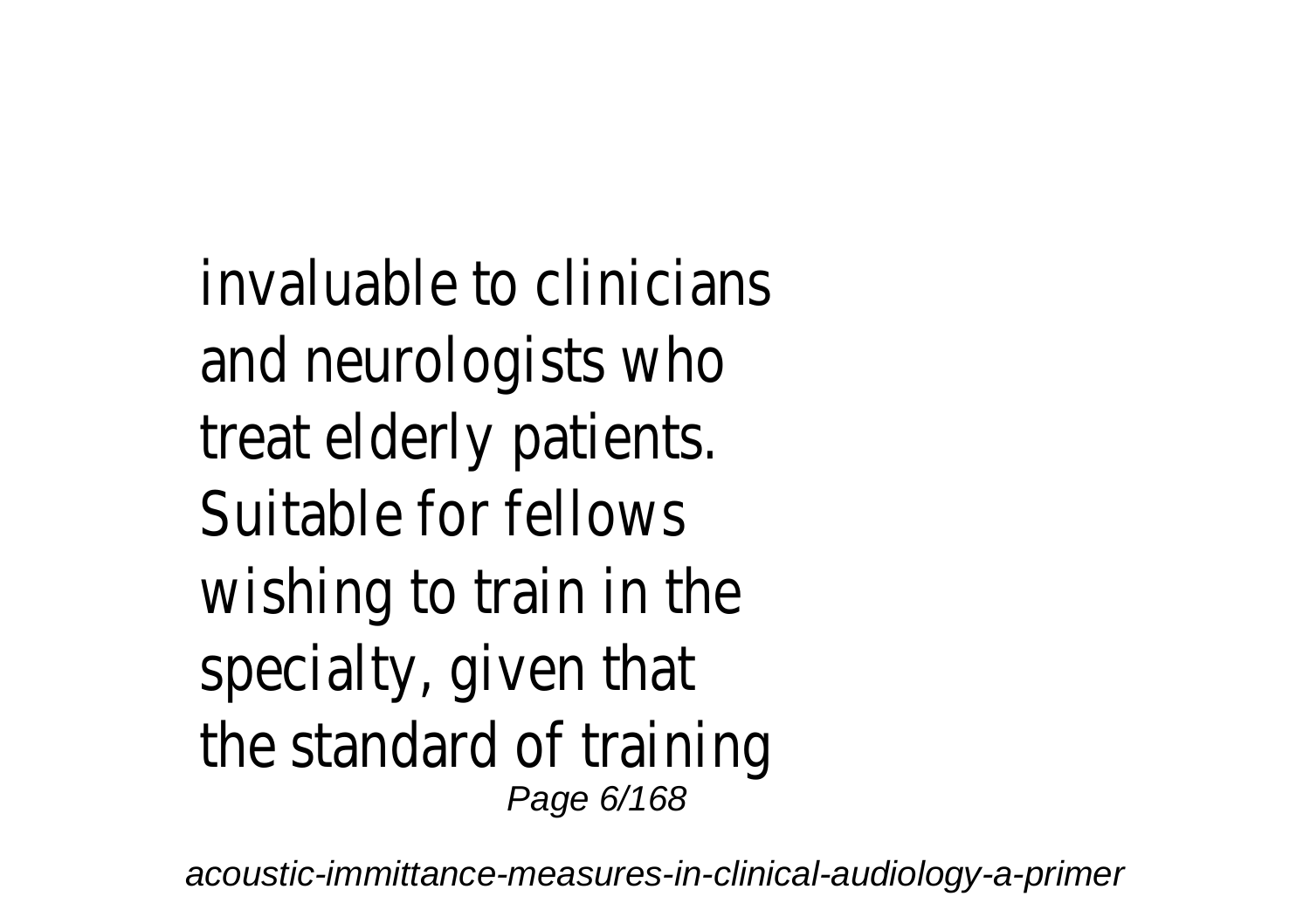requires knowledge in laryngotracheal reconstruction, congenital airway anomalies, or-facial anomalies, speech and voice disorders, head Page 7/168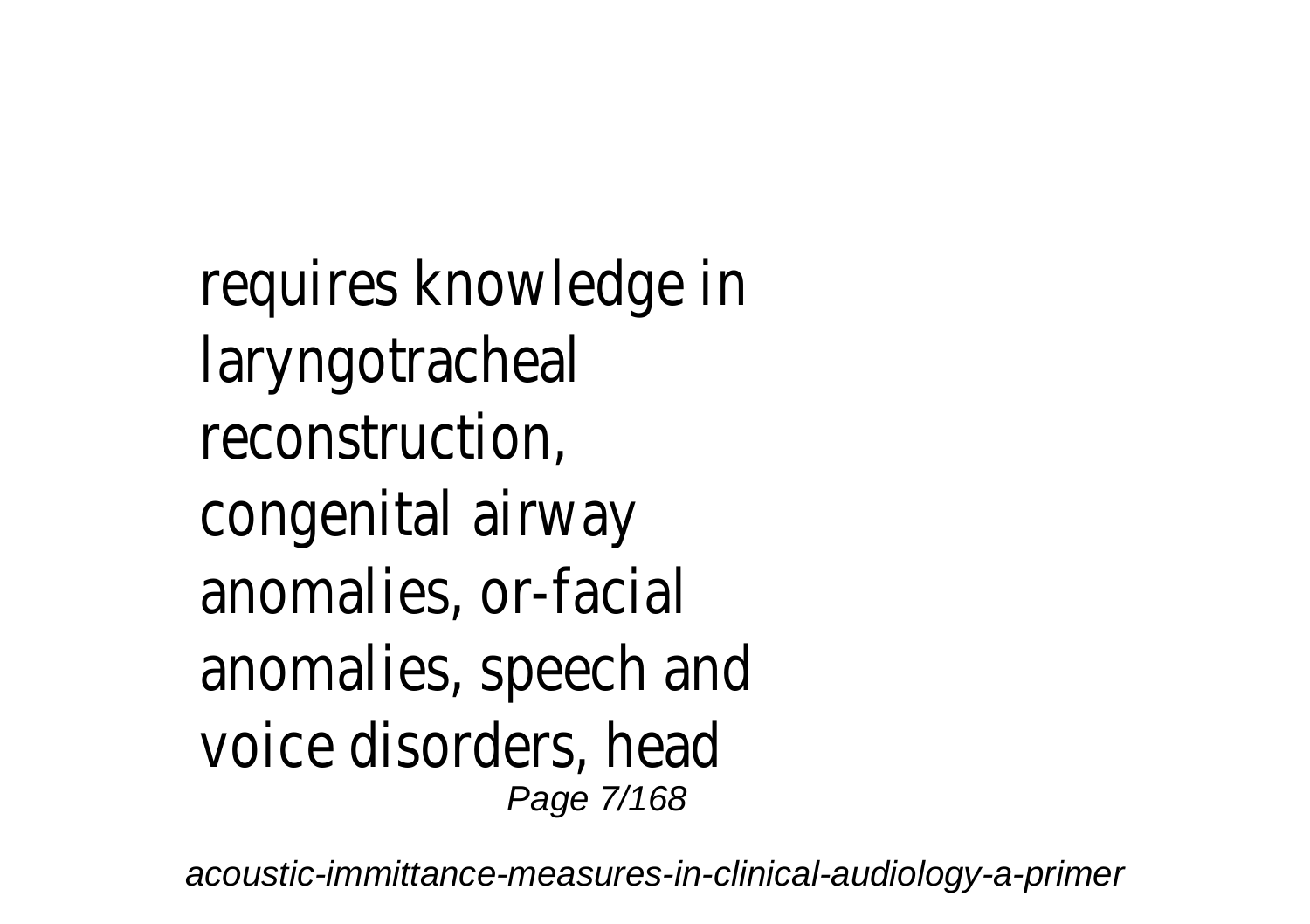and neck, and diagnosis and treatment of hearing loss, this book covers the development in the field.. Basic and Advanced Practice Page 8/168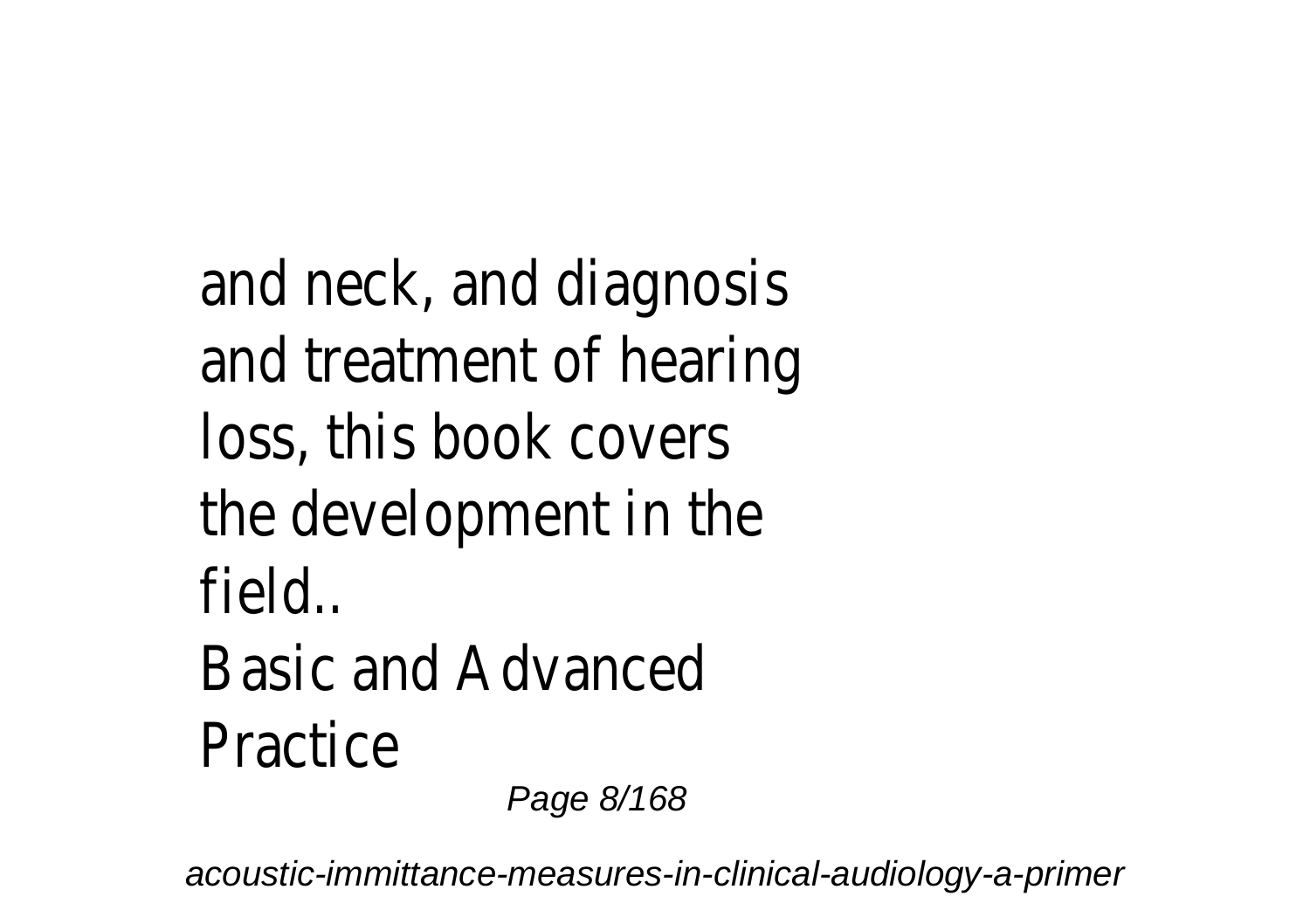Head and Neck Surgery, 3-Volume Set Head and Neck Surgery The SAGE Encyclopedia of Human Communication Sciences and Disorders Page  $9/168$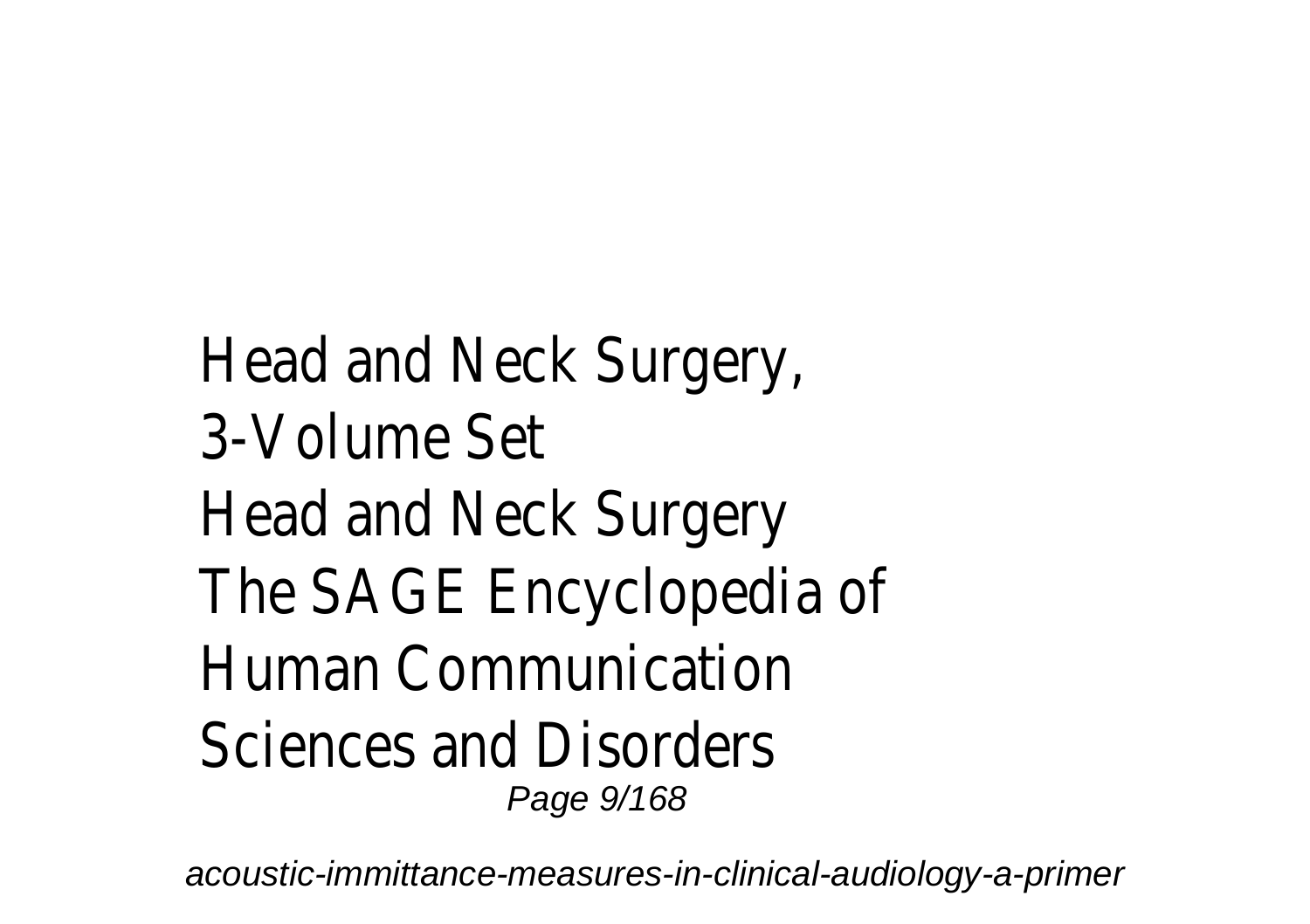Hearing in Children **Non-Invasive Instrumentation and Measurement in Medical Diagnosis, Second Edition discusses NIMD as a rapidly growing,**

Page 10/168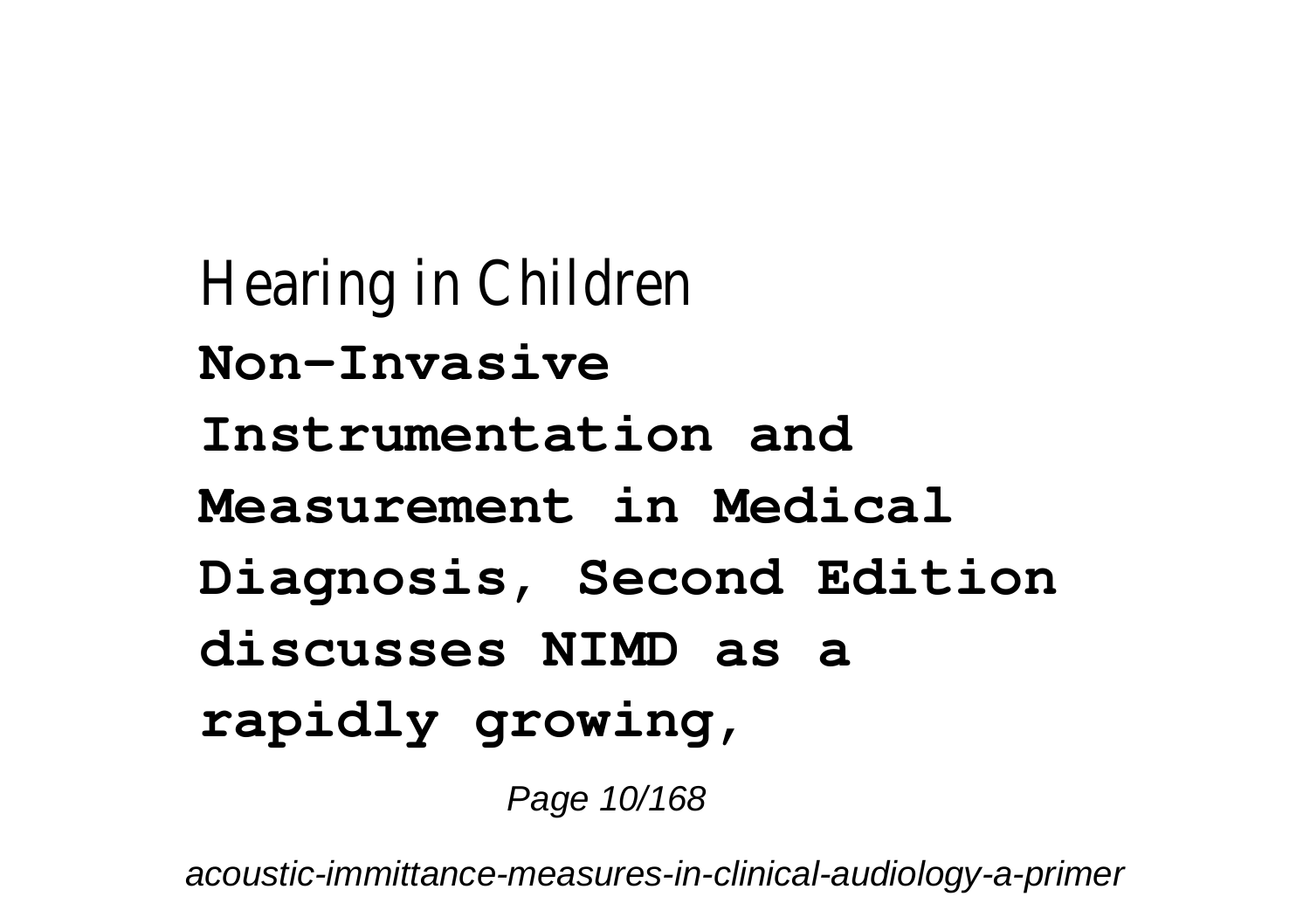**interdisciplinary field. The contents within this second edition text is derived from Professor Robert B. Northrop's experience teaching for over 35 years in the**

Page 11/168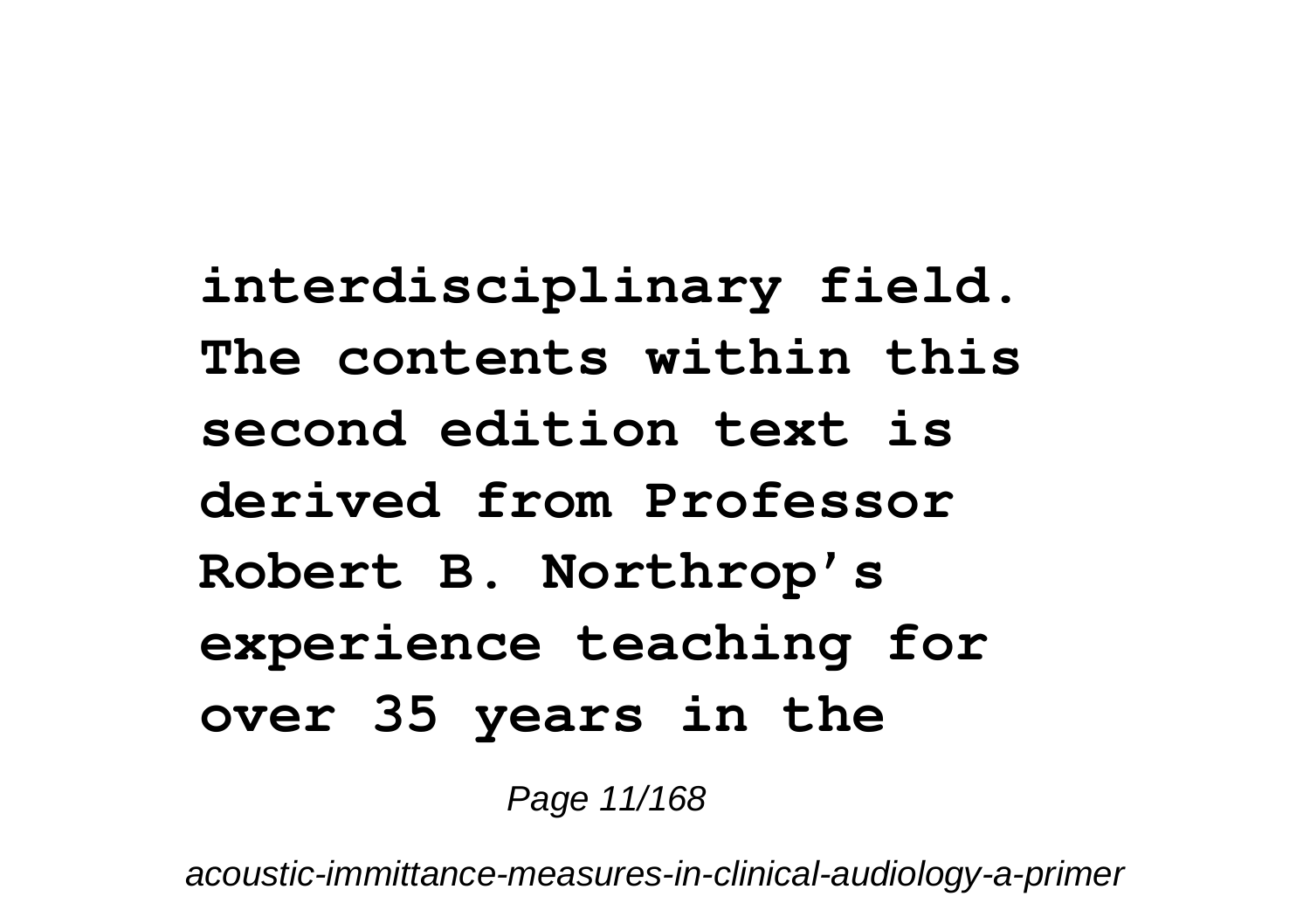**Biomedical Engineering Department at the University of Connecticut. The text focusses on the instruments and procedures which are used for noninvasive medical diagnosis**

Page 12/168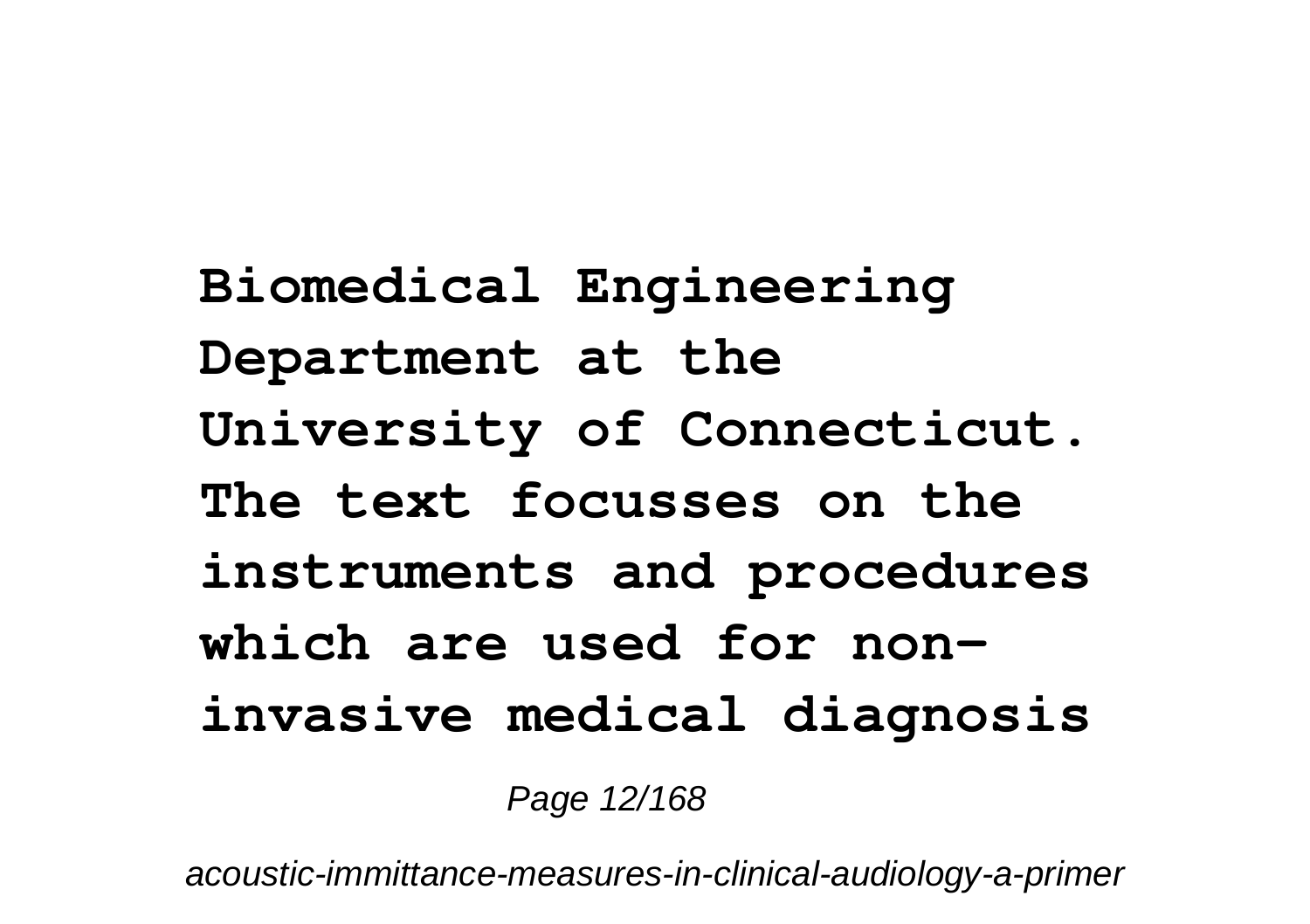**and therapy, highlighting why NIMD is the preferred procedure, whenever possible, to avoid the risks and expenses associated with surgically opening the body surface.**

Page 13/168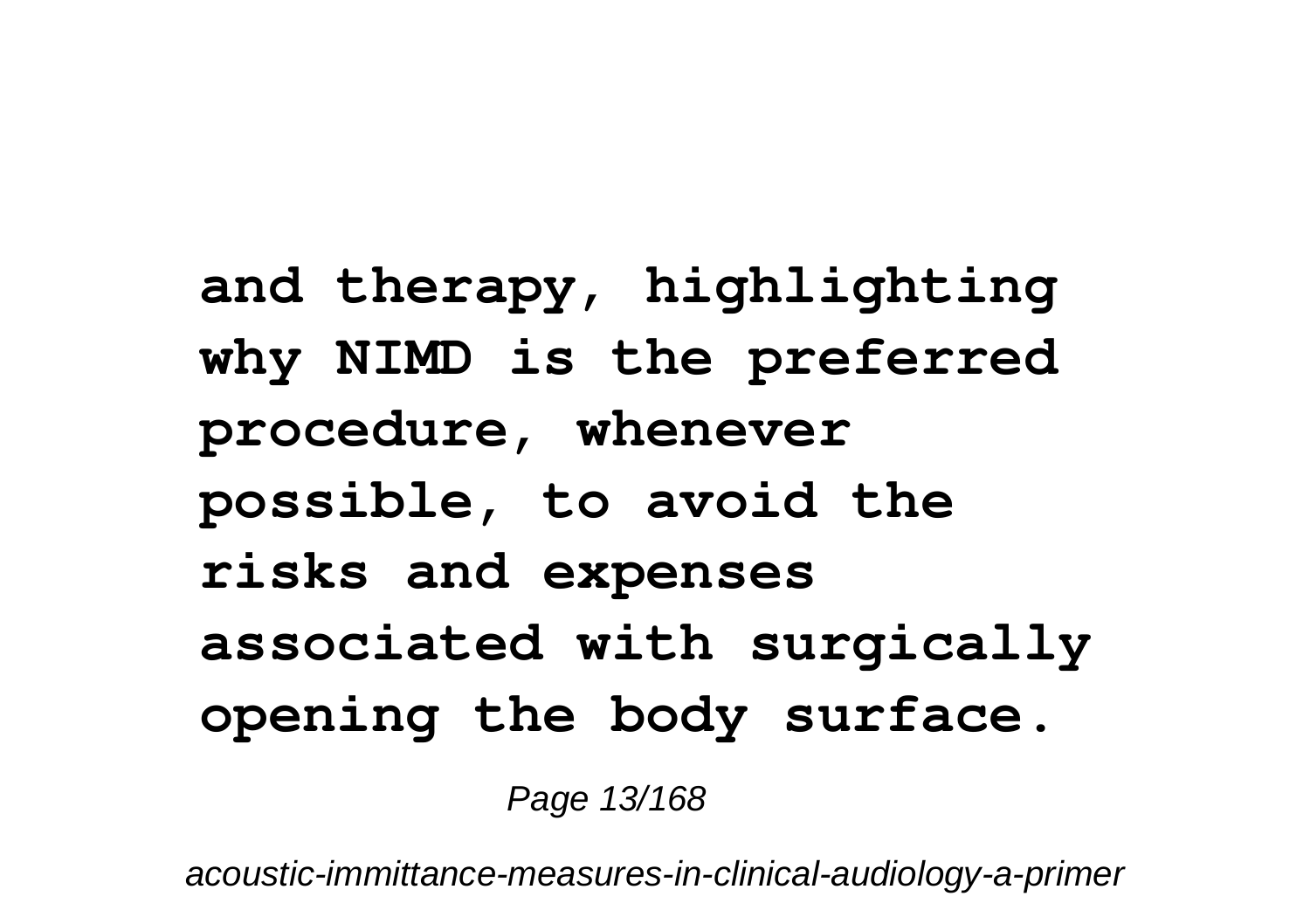**This second edition also covers a wide spectrum of NIMD topics including: xray bone densitometry by the DEXA method; tissue fluorescence spectroscopy; optical interferometric**

Page 14/168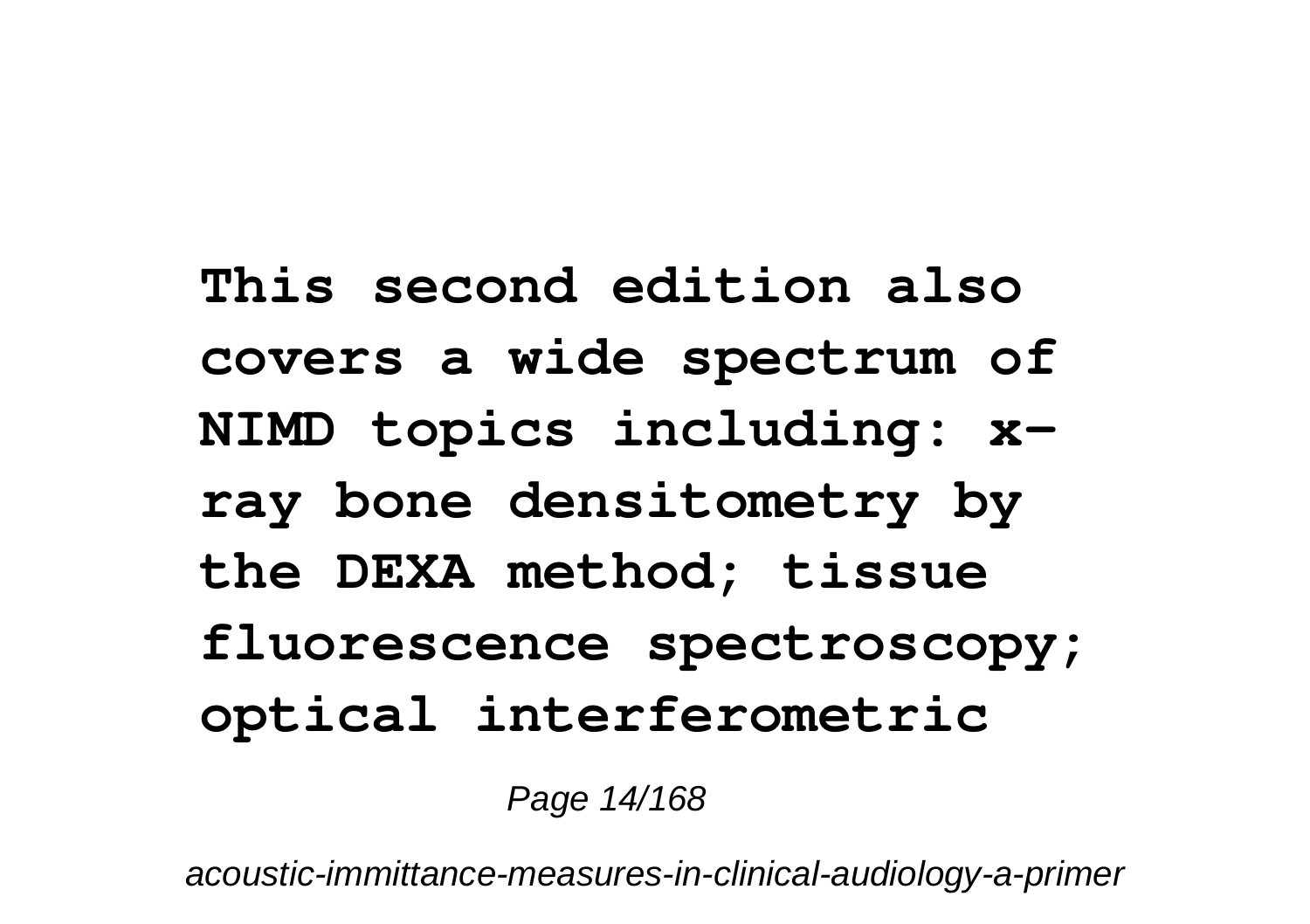**measurement of nanometer tissue displacements; laser Doppler velocimetry; pulse oximetry; and applications of Raman spectroscopy in detecting cancer, to name a few.**

Page 15/168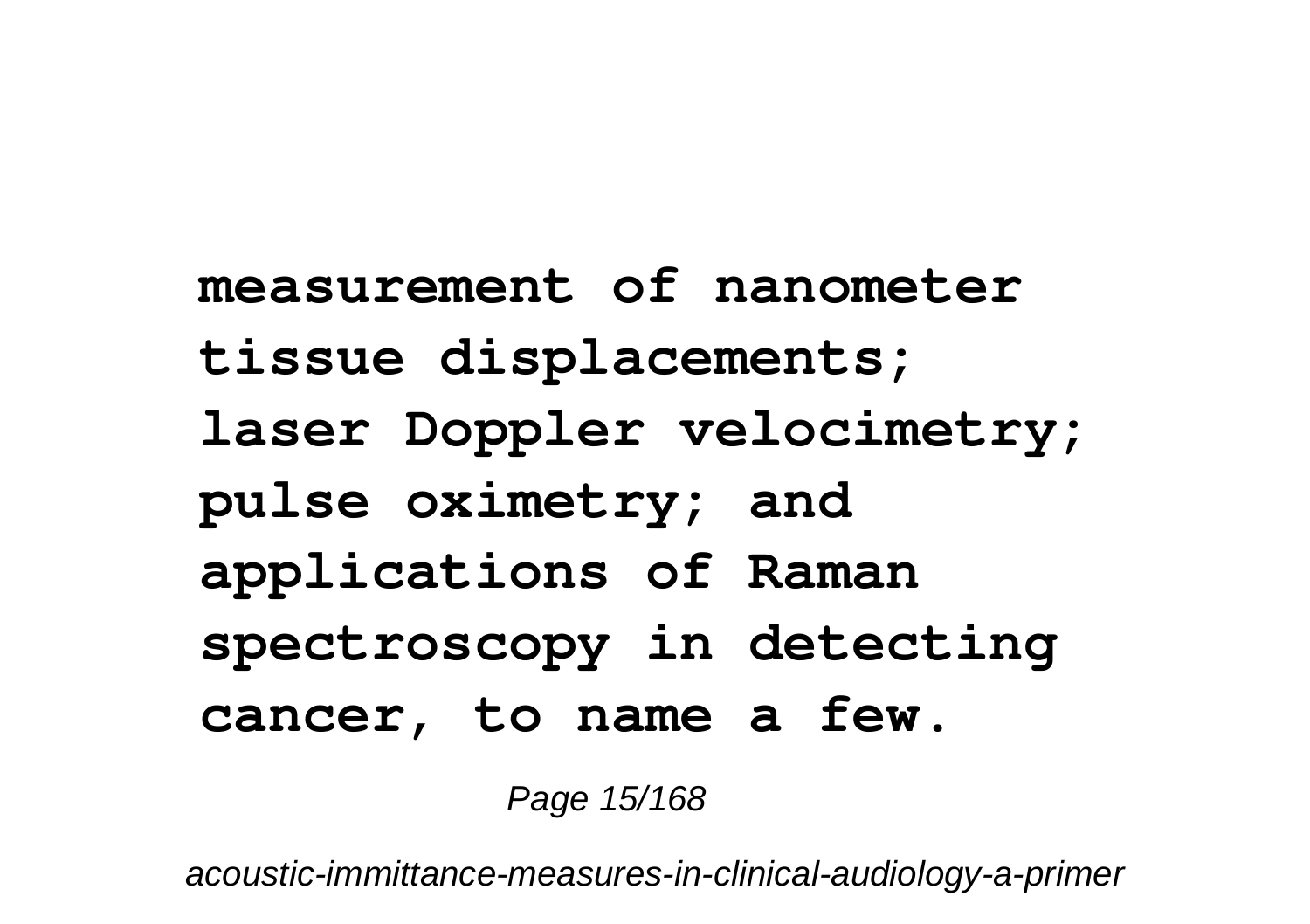**This book is intended for use in an introductory classroom course on Non-Invasive Medical Instrumentation and Measurements taken by juniors, seniors, and**

Page 16/168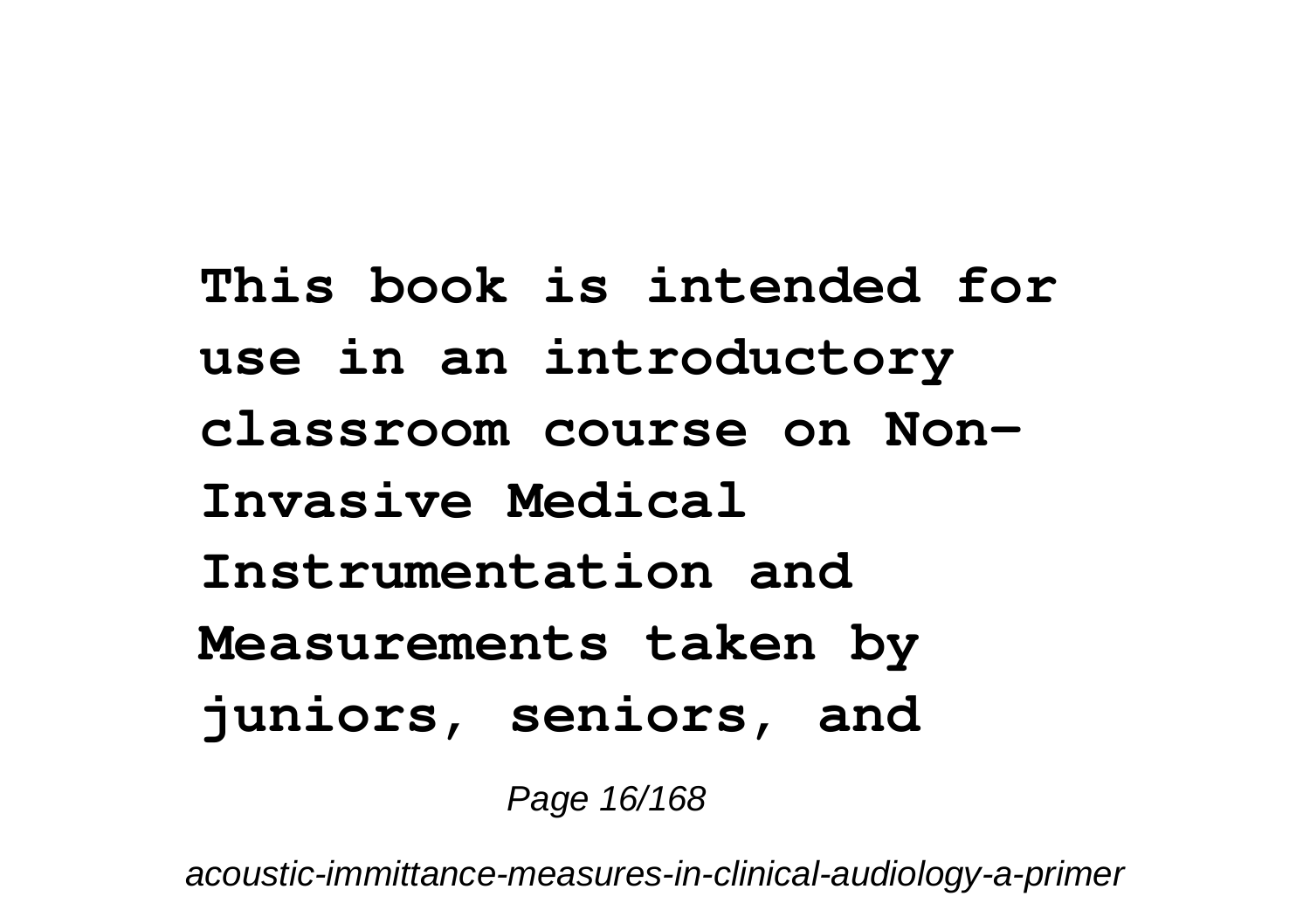**graduate students in Biomedical Engineering. It will also serve as a reference book for medical students and other health professionals intrigued by the topic. Practicing**

Page 17/168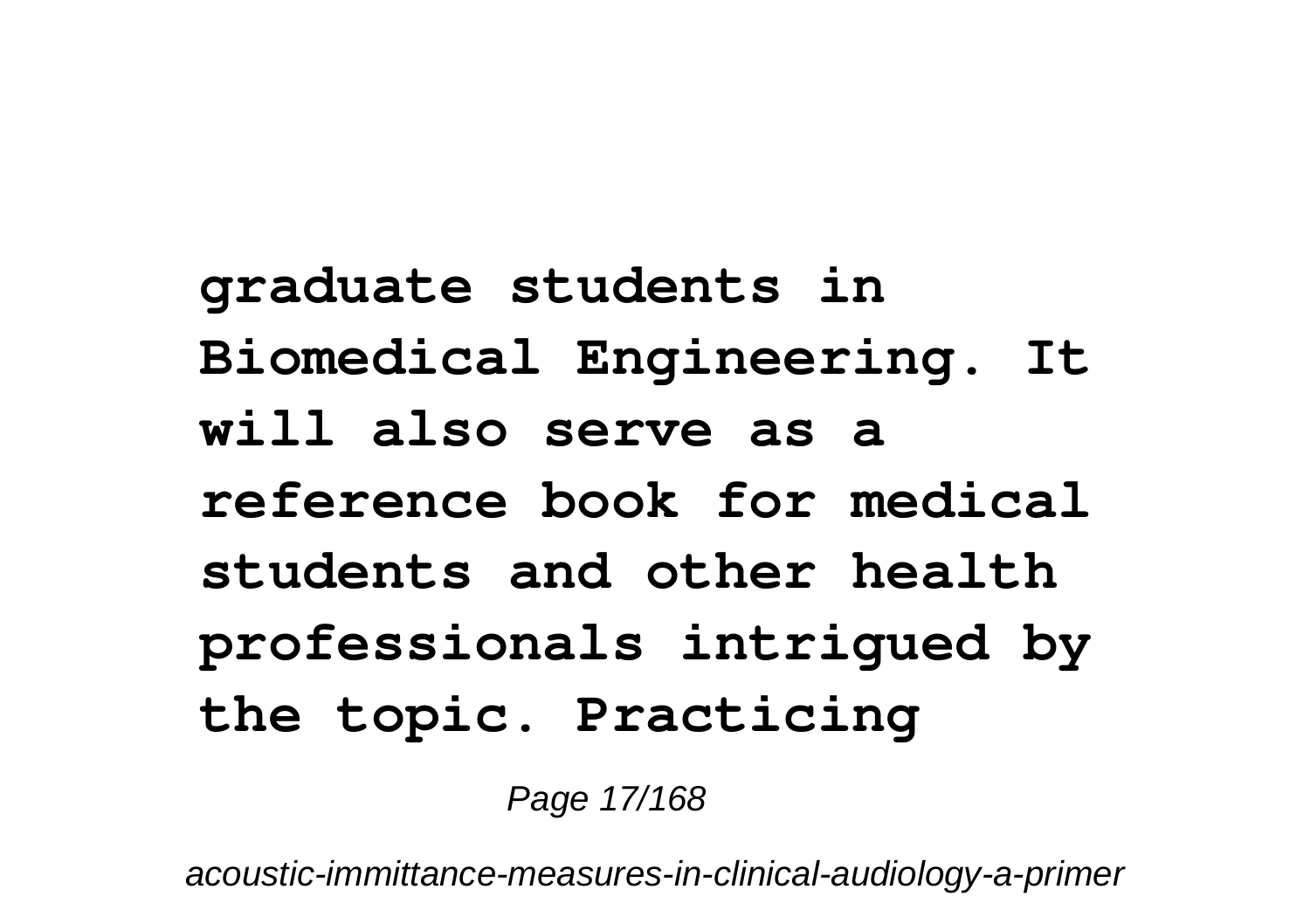**physicians, nurses, physicists, and biophysicists interested in learning state of the art techniques in this critical field will also find this text valuable.**

Page 18/168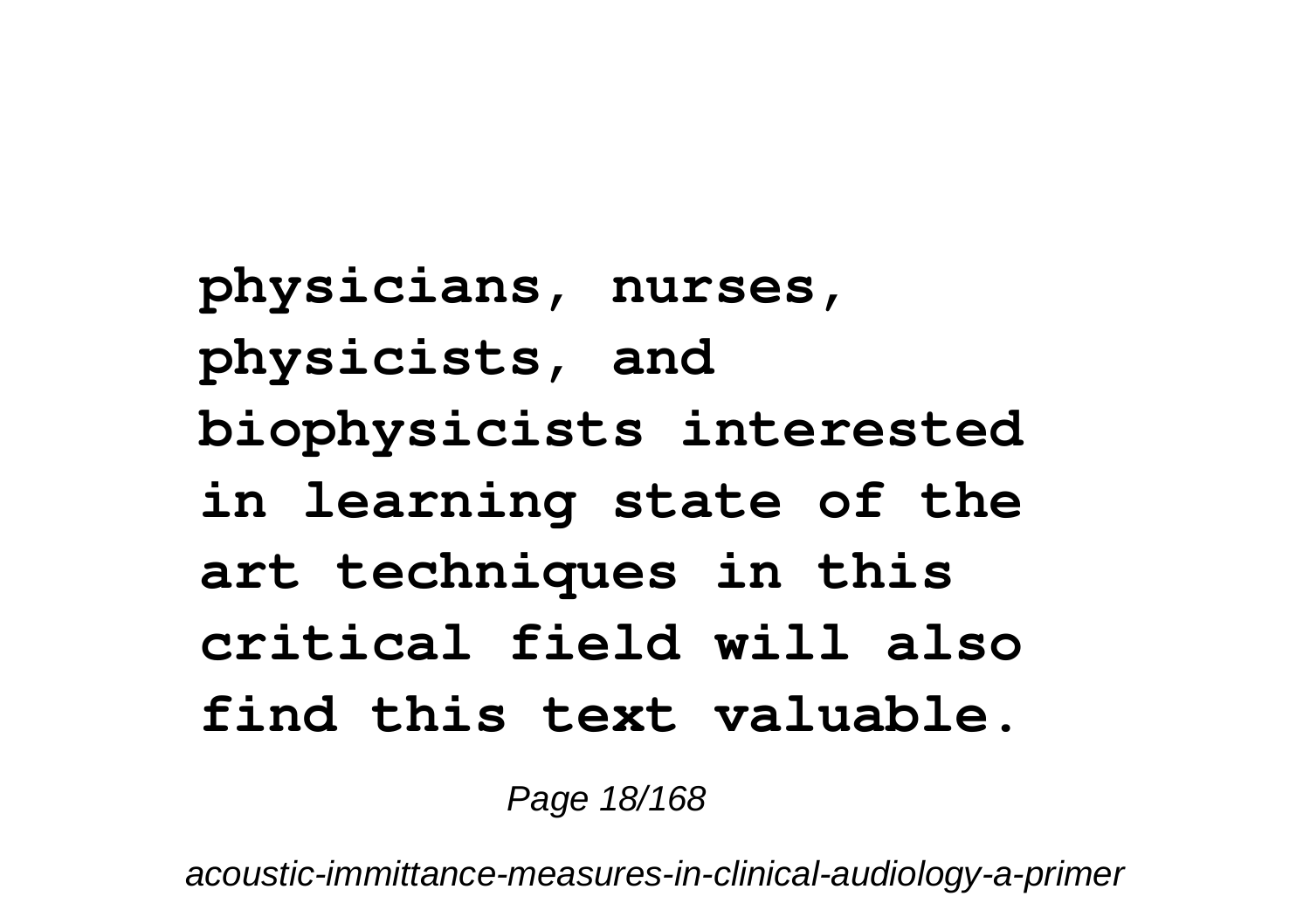**Non-Invasive Instrumentation and Measurement in Medical Diagnosis, Second Edition concludes with an expansive index, bibliography, as well as a**

Page 19/168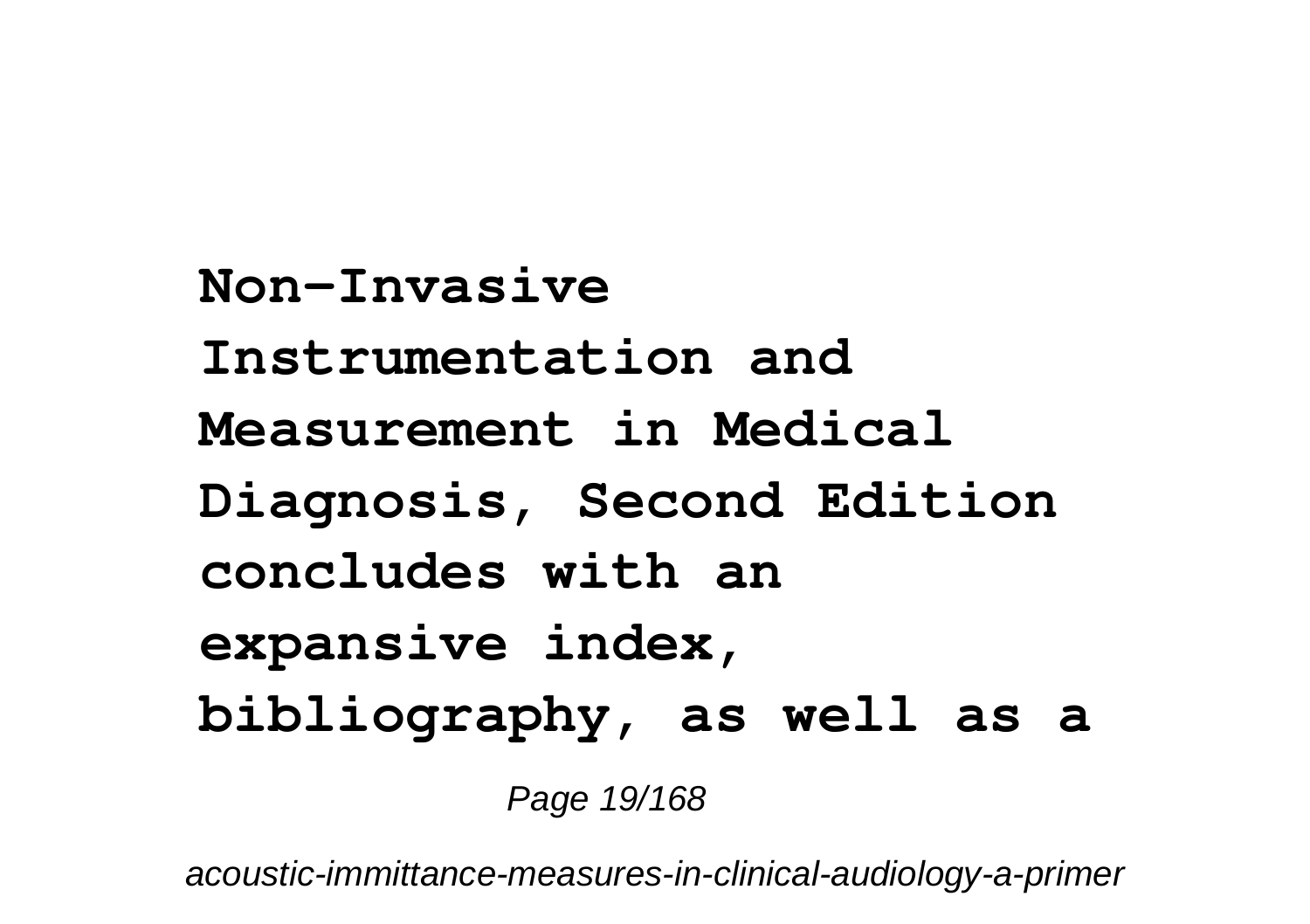**comprehensive glossary for future reference and reading. The third edition of Clinical Audiology: An Introduction provides a comprehensive enhancement**

Page 20/168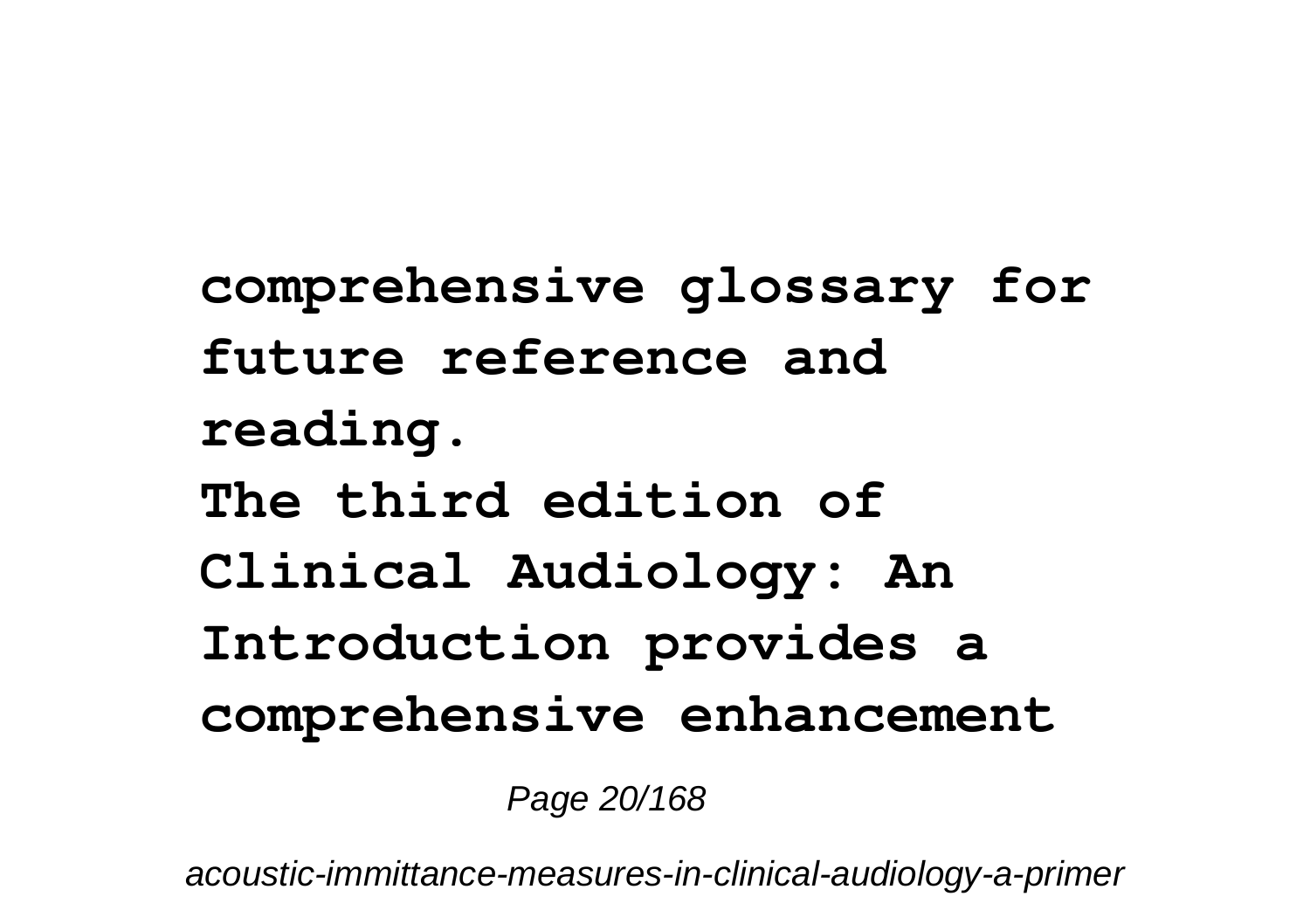**of all the introductory material available in previous editions of this stimulating textbook. Students can gain an understanding of the scope of the field of audiology**

Page 21/168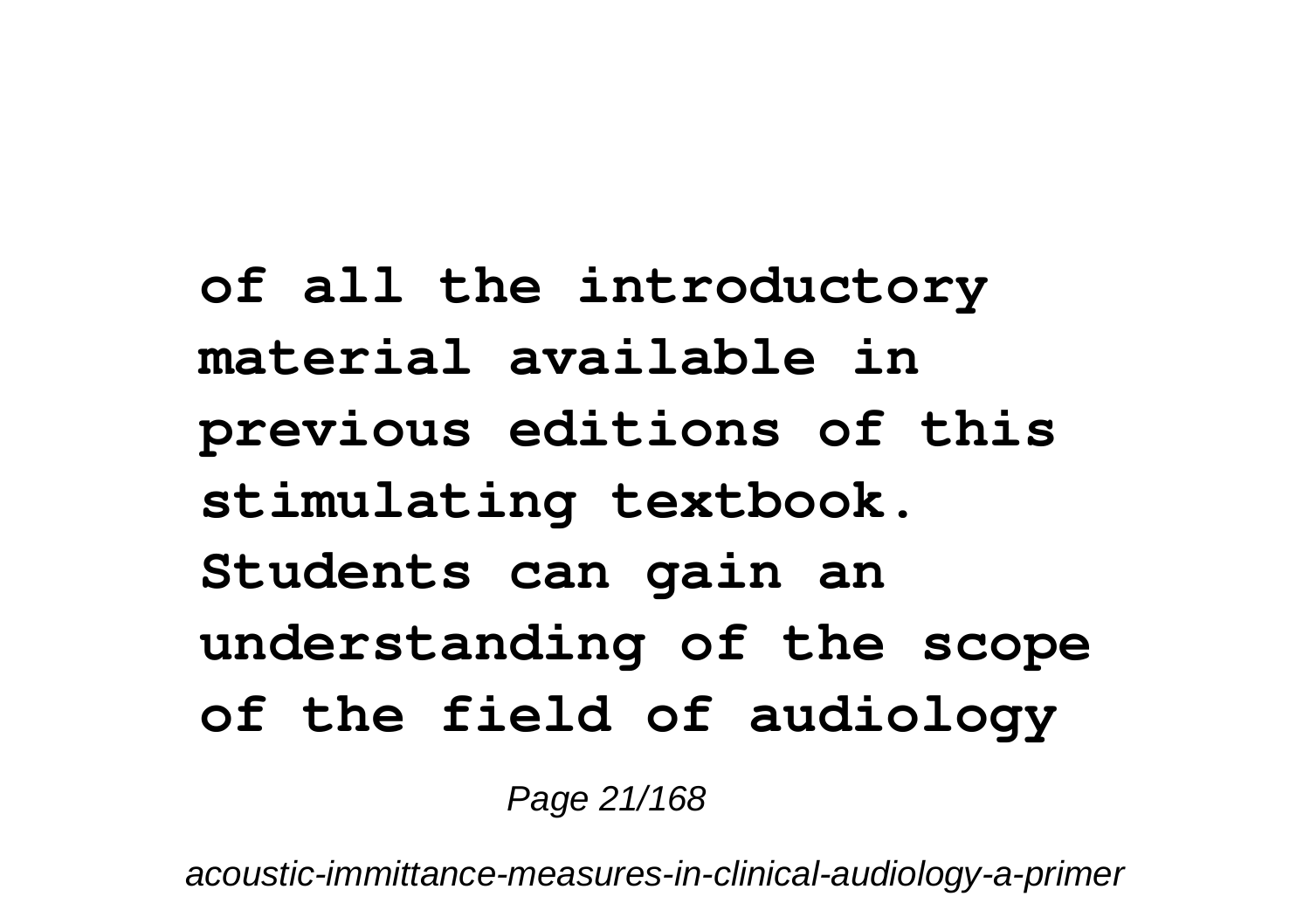**and feel prepared to dive deeper into the subject as they progress through their courses. This essential book, now with even more exciting content and features, focuses on**

Page 22/168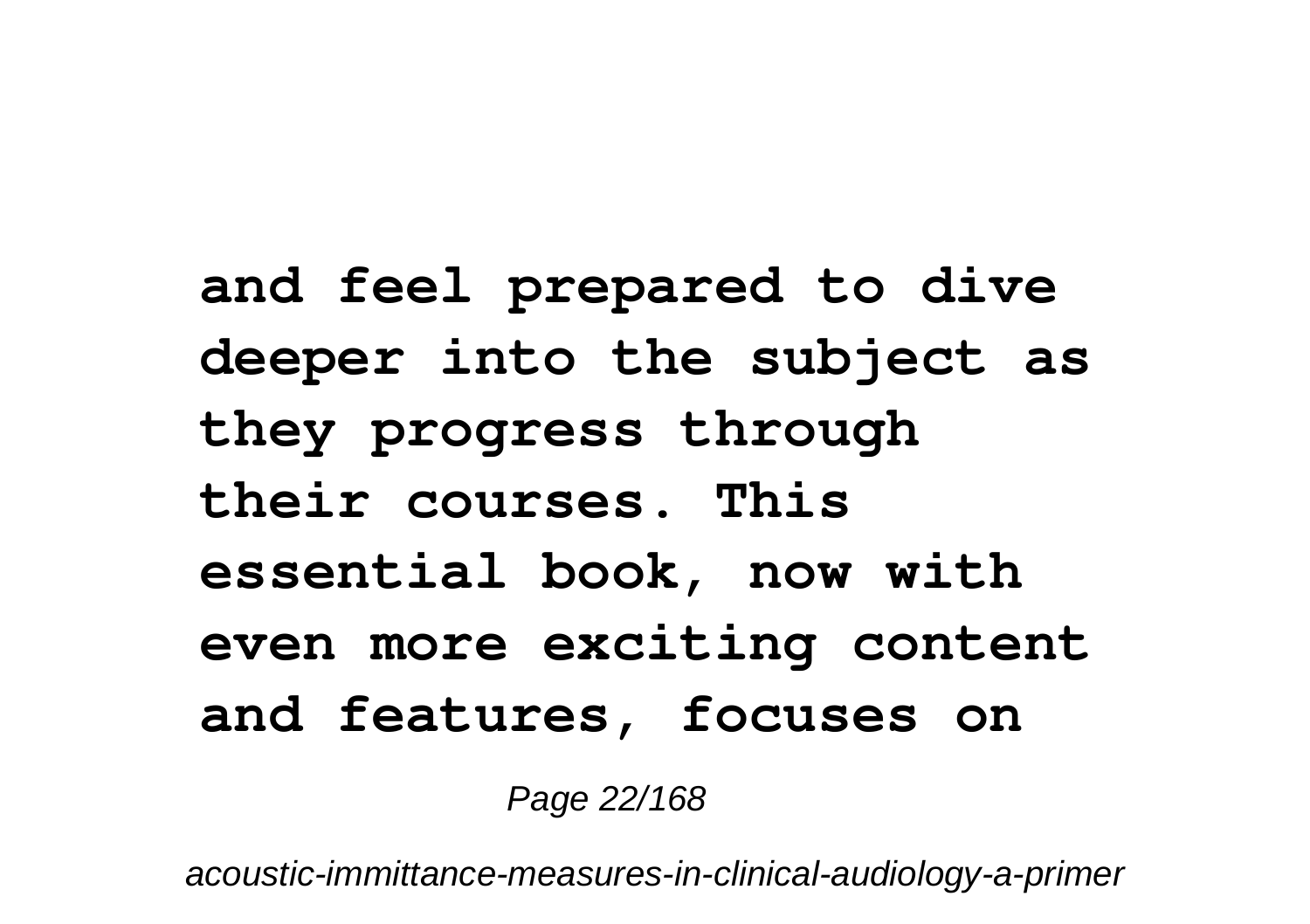**the clinical nature of audiology to familiarize students with the many challenging questions encountered by an audiologist. This textbook is intended primarily for**

Page 23/168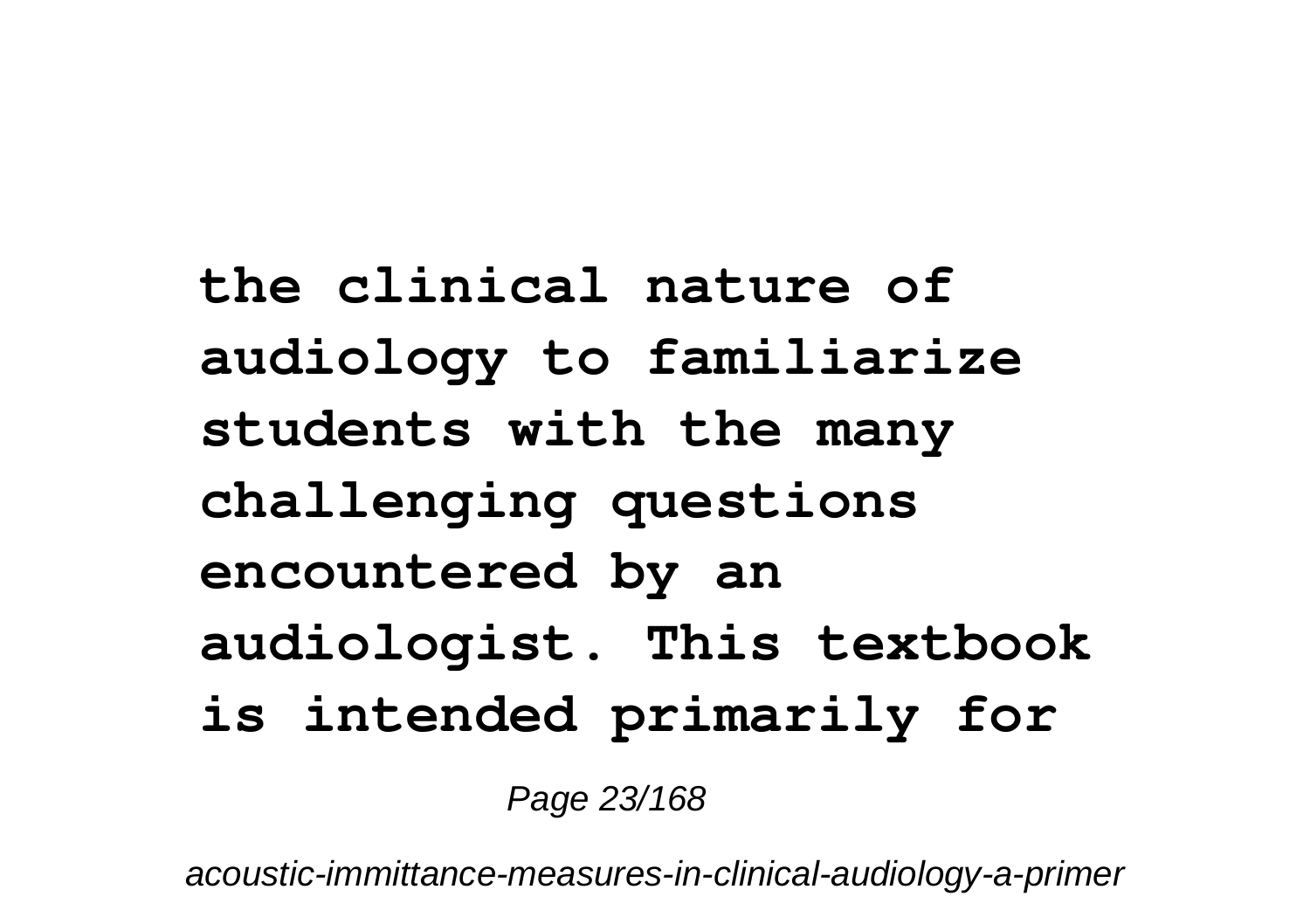**beginning-level students in the fields of audiology and speech-language pathology. It is intended for the first major courses in audiology, whether it be at the**

Page 24/168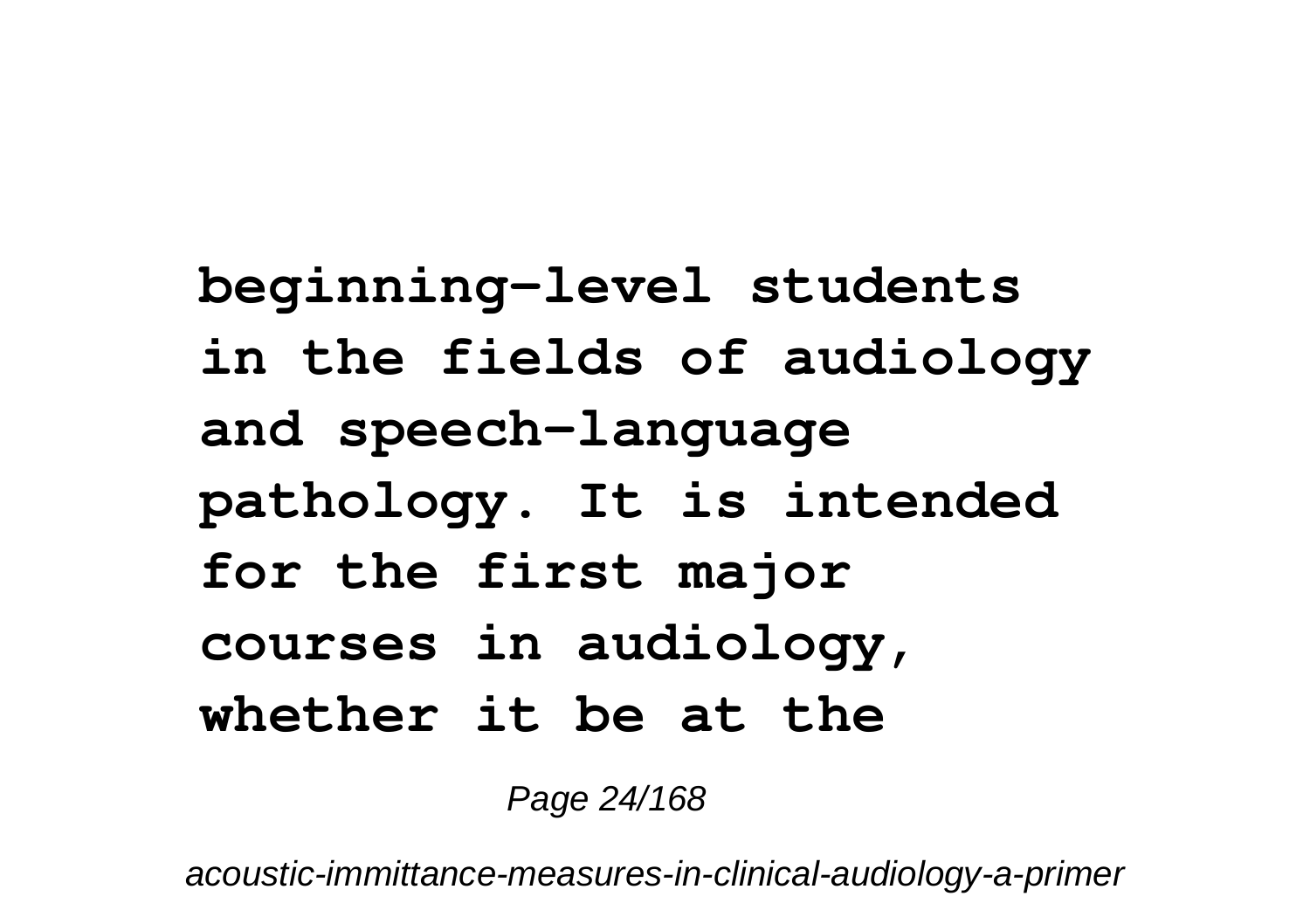**undergraduate or graduate level. Whether your goal is to pursue a career as an audiologist or a speechlanguage pathologist, Clinical Audiology: An Introduction, Third**

Page 25/168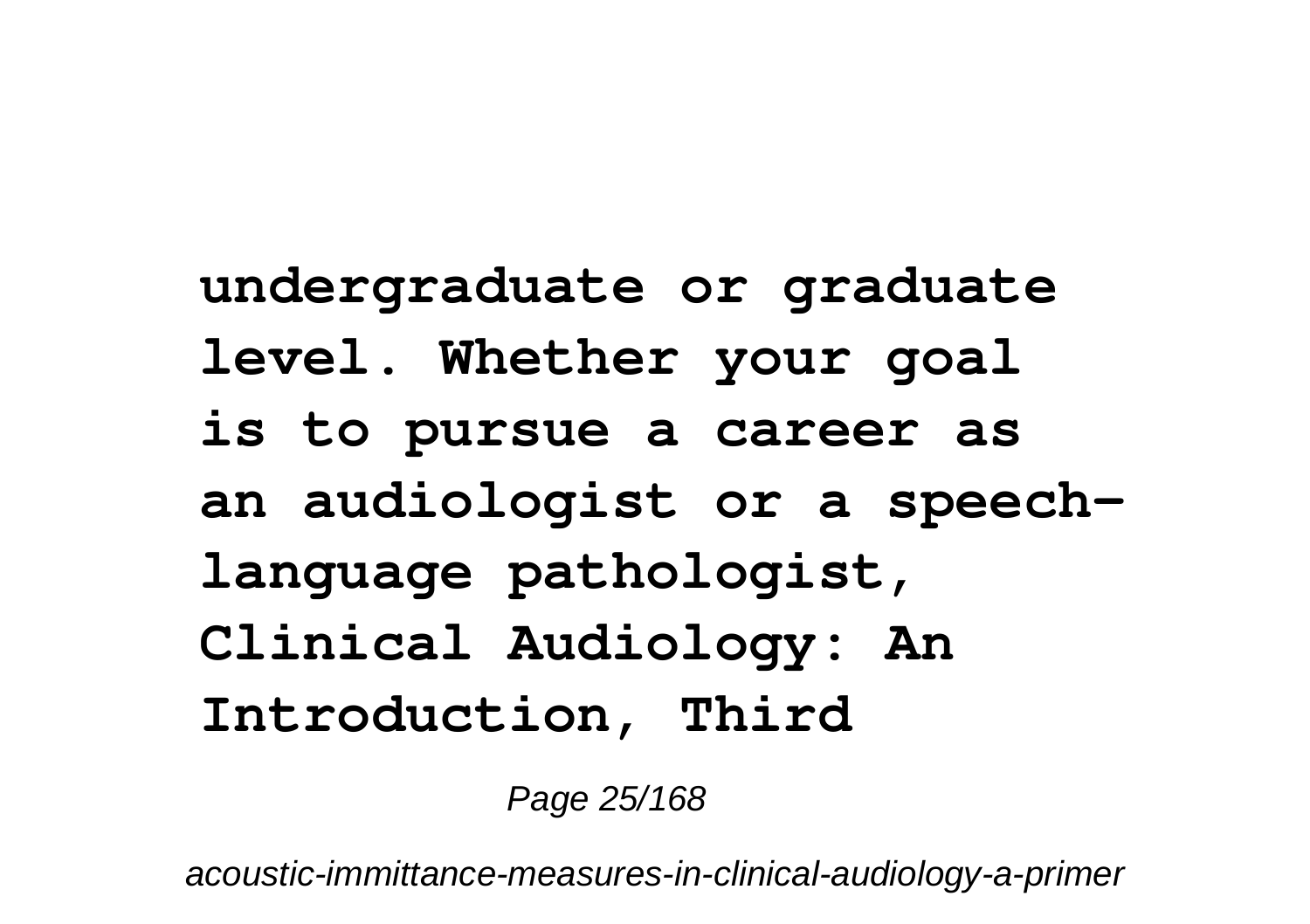**Edition is the most comprehensive, accessible book available to provide you with the clinical understanding to advance in your chosen field. New to the Third Edition: \***

Page 26/168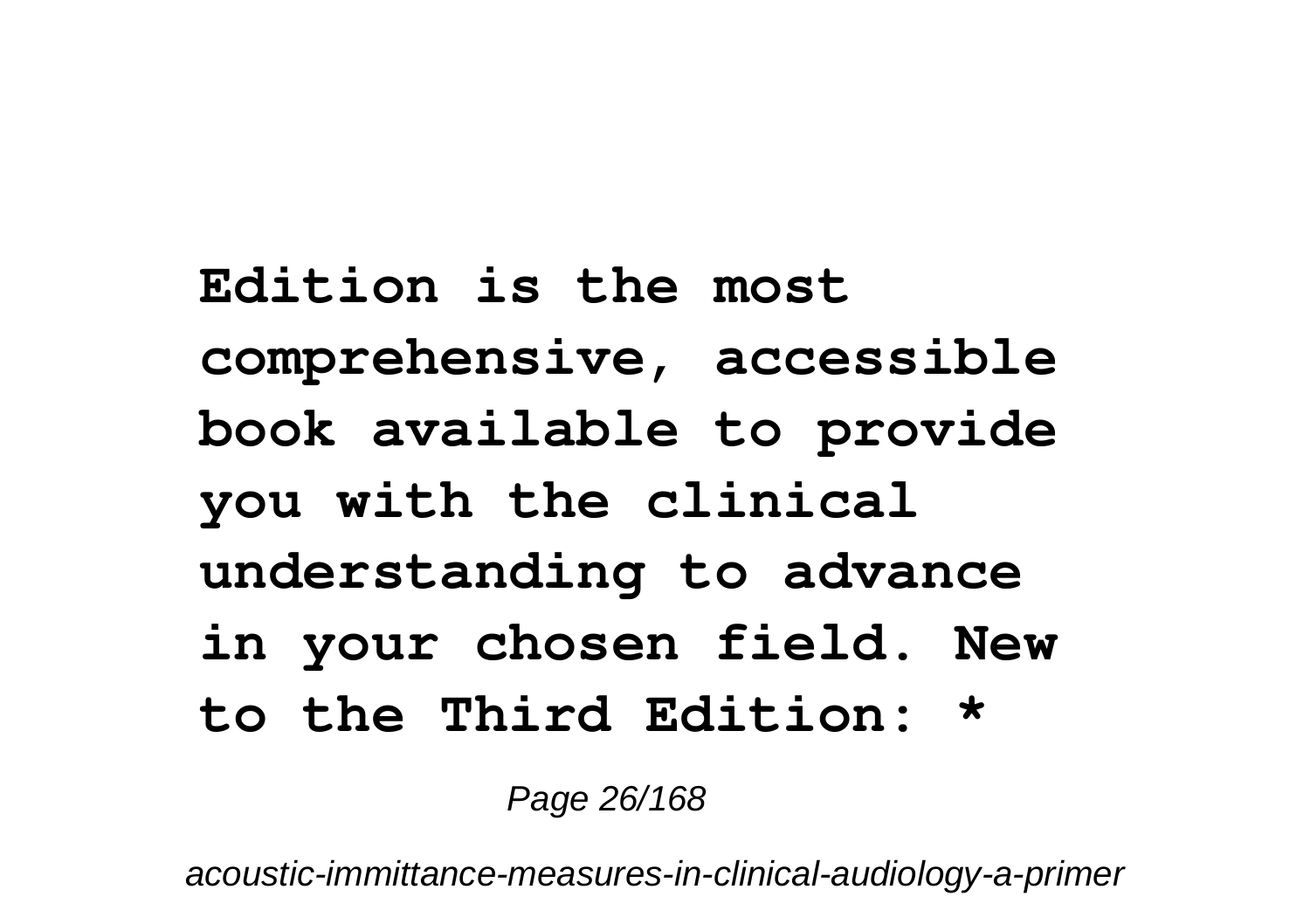**New coauthor: Virginia Ramachandran, MSW, AuD, PhD \* Two new chapters on implantable hearing technology and hearing assistive and connectivity technologies \* Updated**

Page 27/168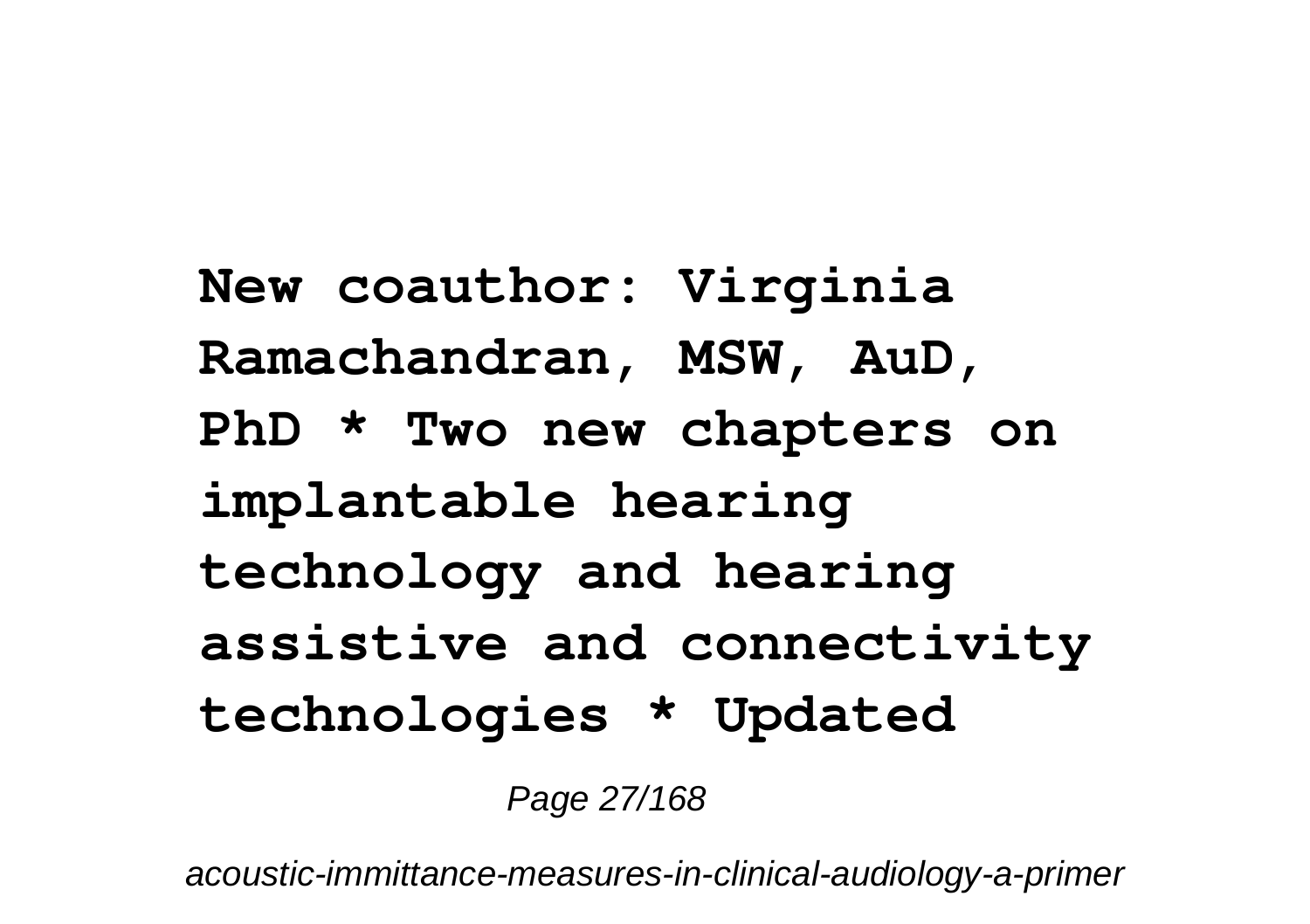**descriptions of hearing disorders and their causes \* Expanded focus on diagnostic approach strategies \* Expanded audiological treatment section \* Updated hearing**

Page 28/168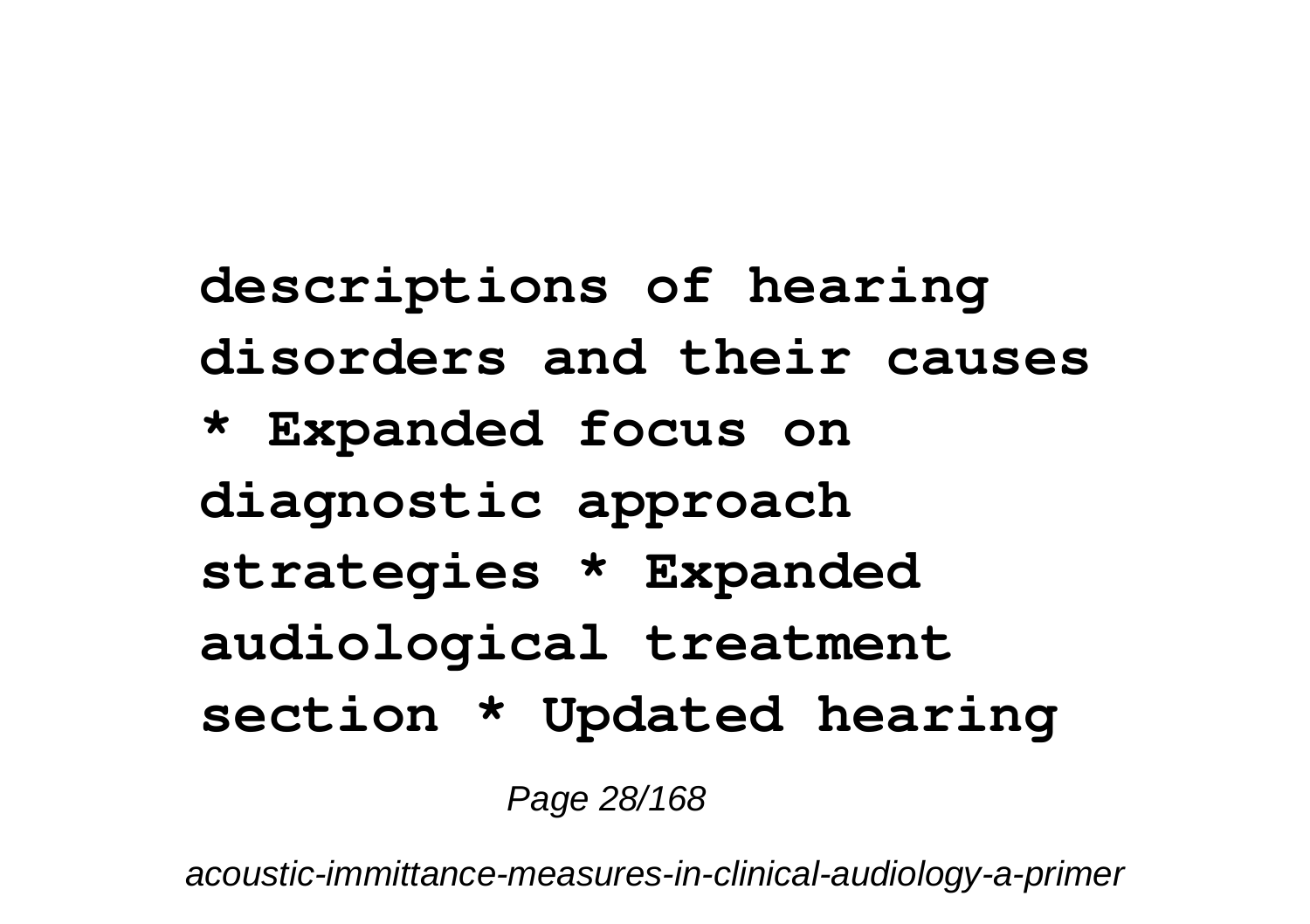**aid technology and verification approaches \* An introduction to vestibular system assessment Key Features: \* Learning objectives at the beginning of each chapter**

Page 29/168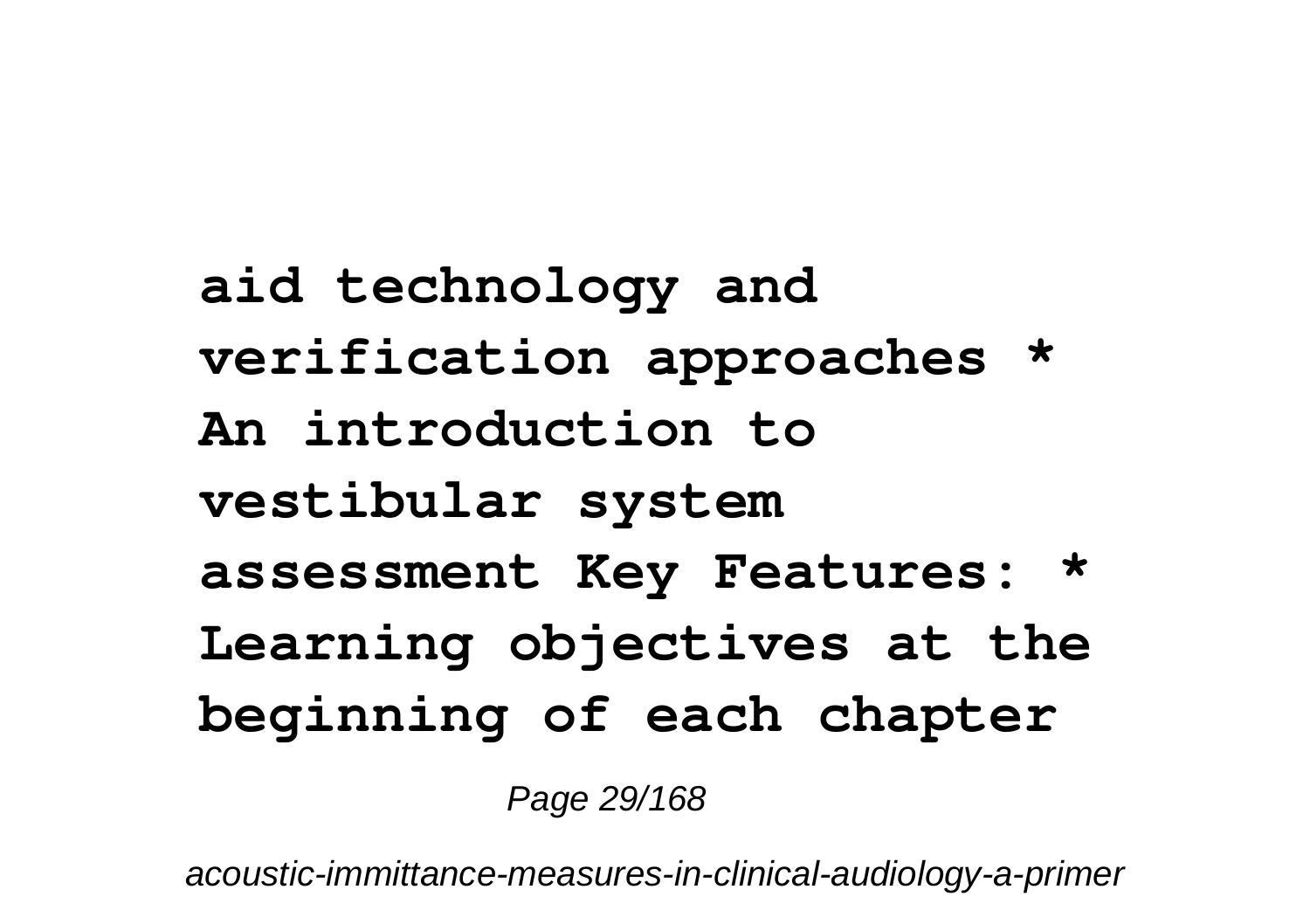**preview the concepts to be discussed. \* End of chapter discussion questions aid students in applying concepts. \* End of chapter summaries outline the key points**

Page 30/168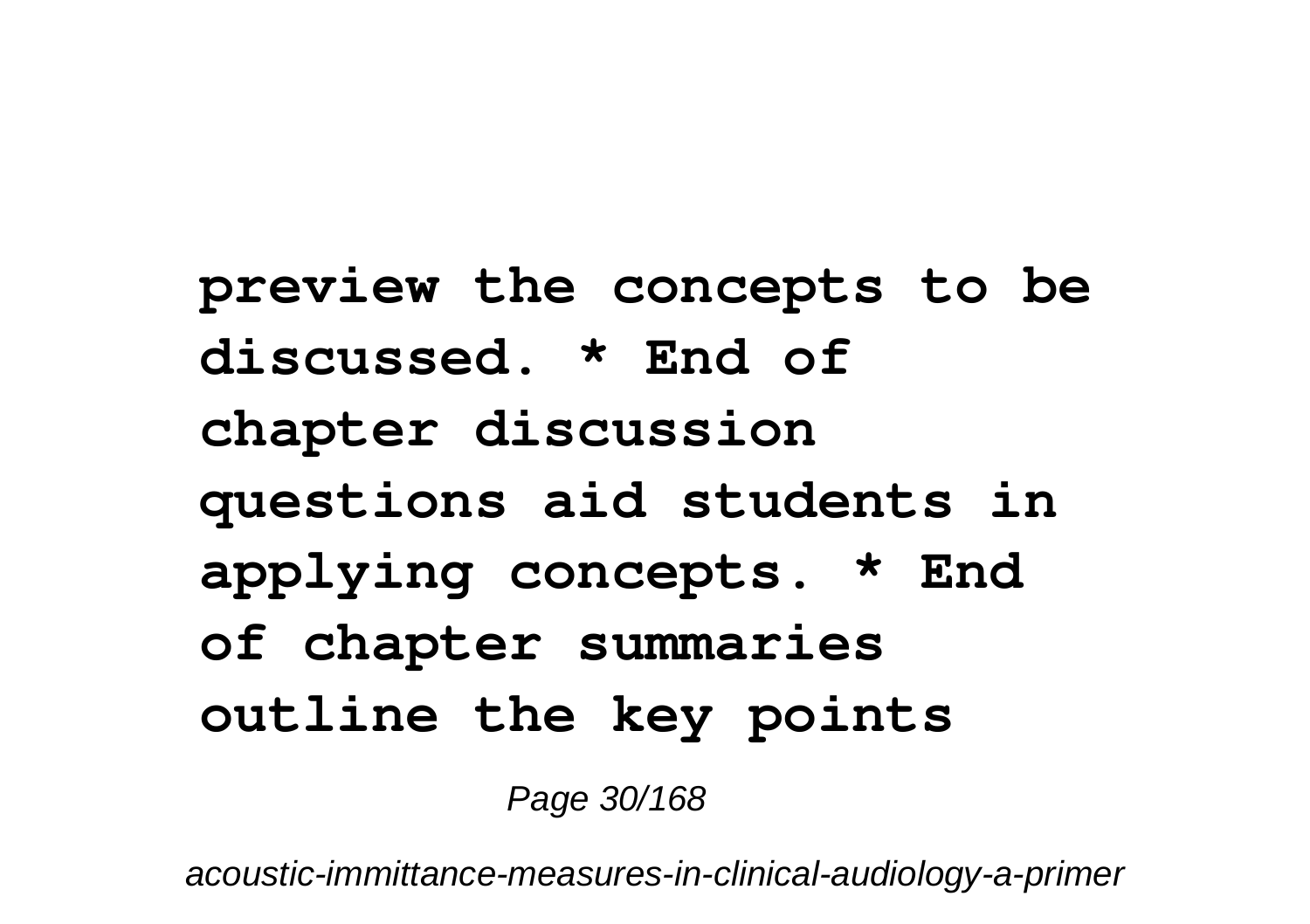**from the chapter improve retention \* Margin notes provide key terms and definitions. \* Clinical notes describe particular techniques students might consider using \***

Page 31/168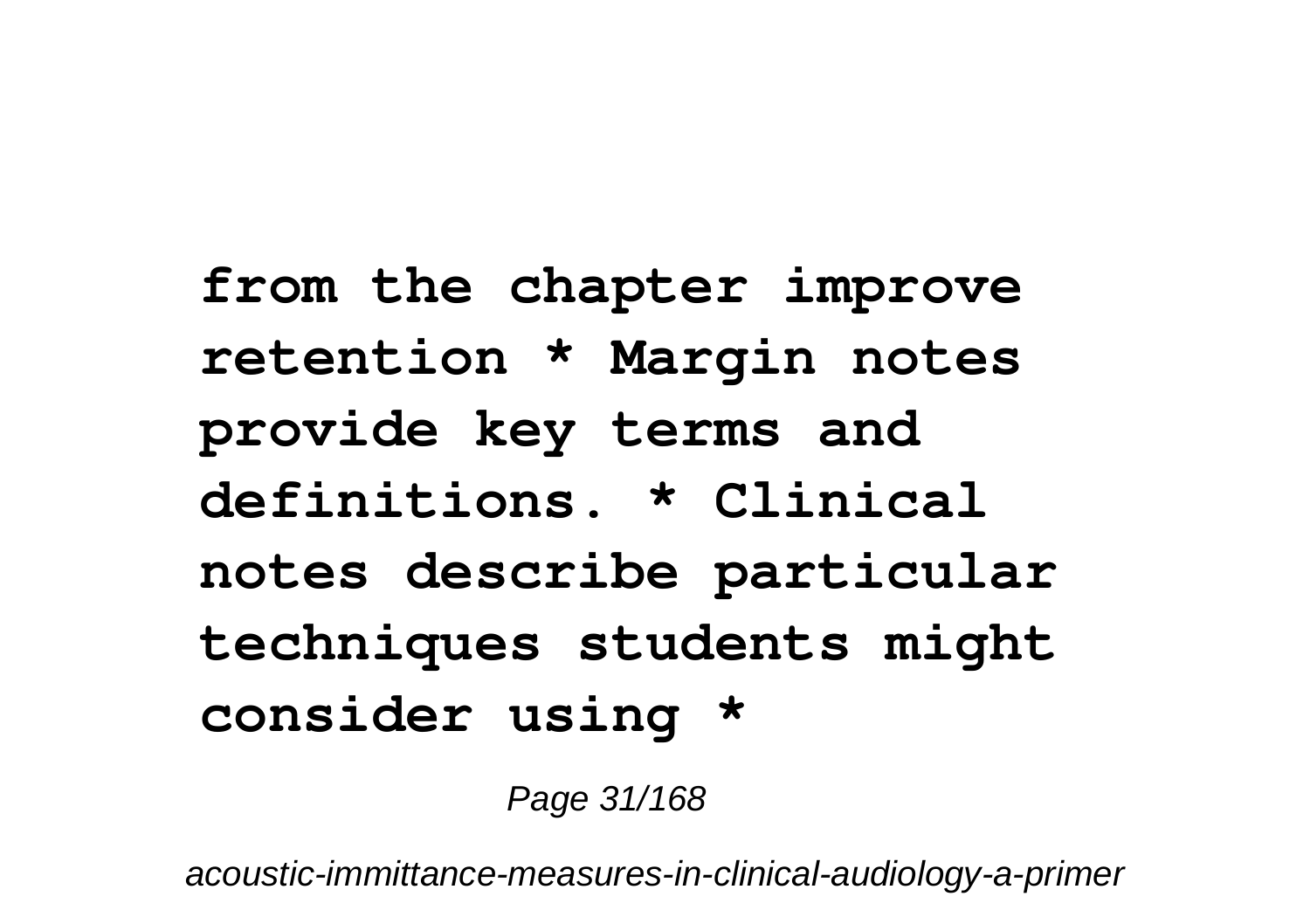**Comprehensive glossary and index Wideband acoustic immittance (WAI) measures of the middle ear have the potential to increase our ability to detect changes**

Page 32/168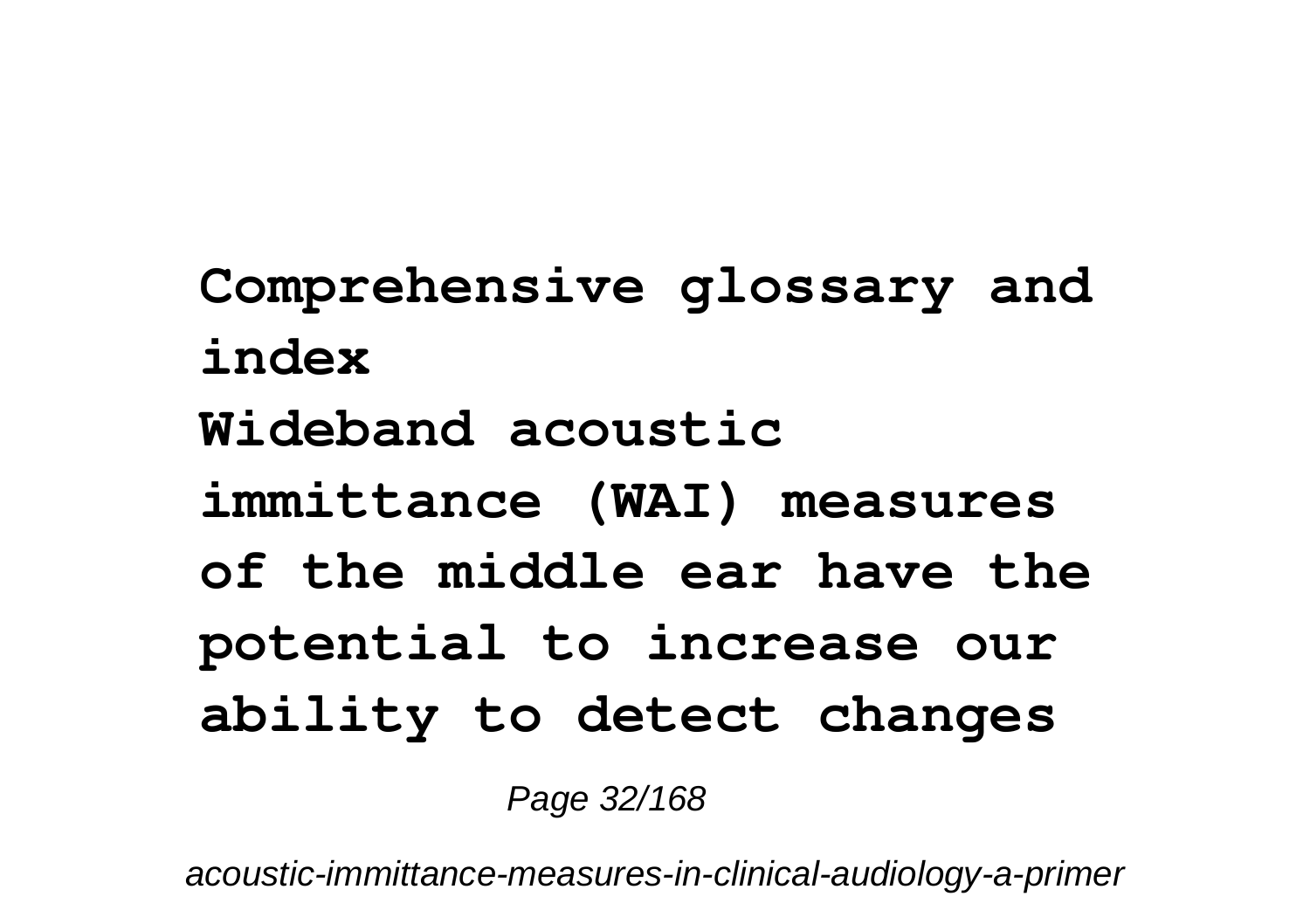**in the middle ear transfer function not seen using traditional tympanometry. In order to use this new tool diagnostically we must first understand its normal clinical**

Page 33/168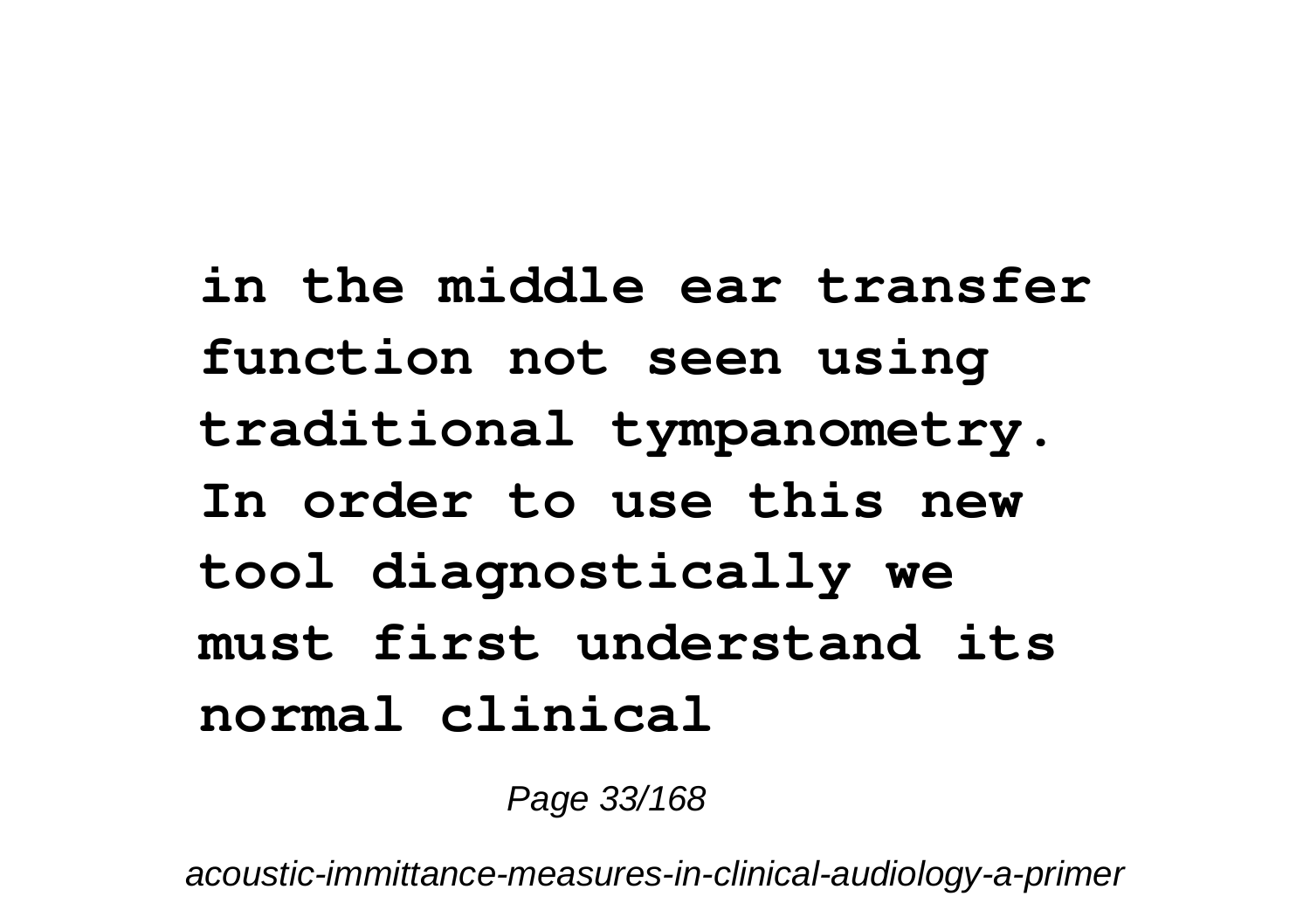**variability. The present study aimed to investigate the variability that occurs when wideband acoustic immittance (WAI) is measured clinically within subjects as a**

Page 34/168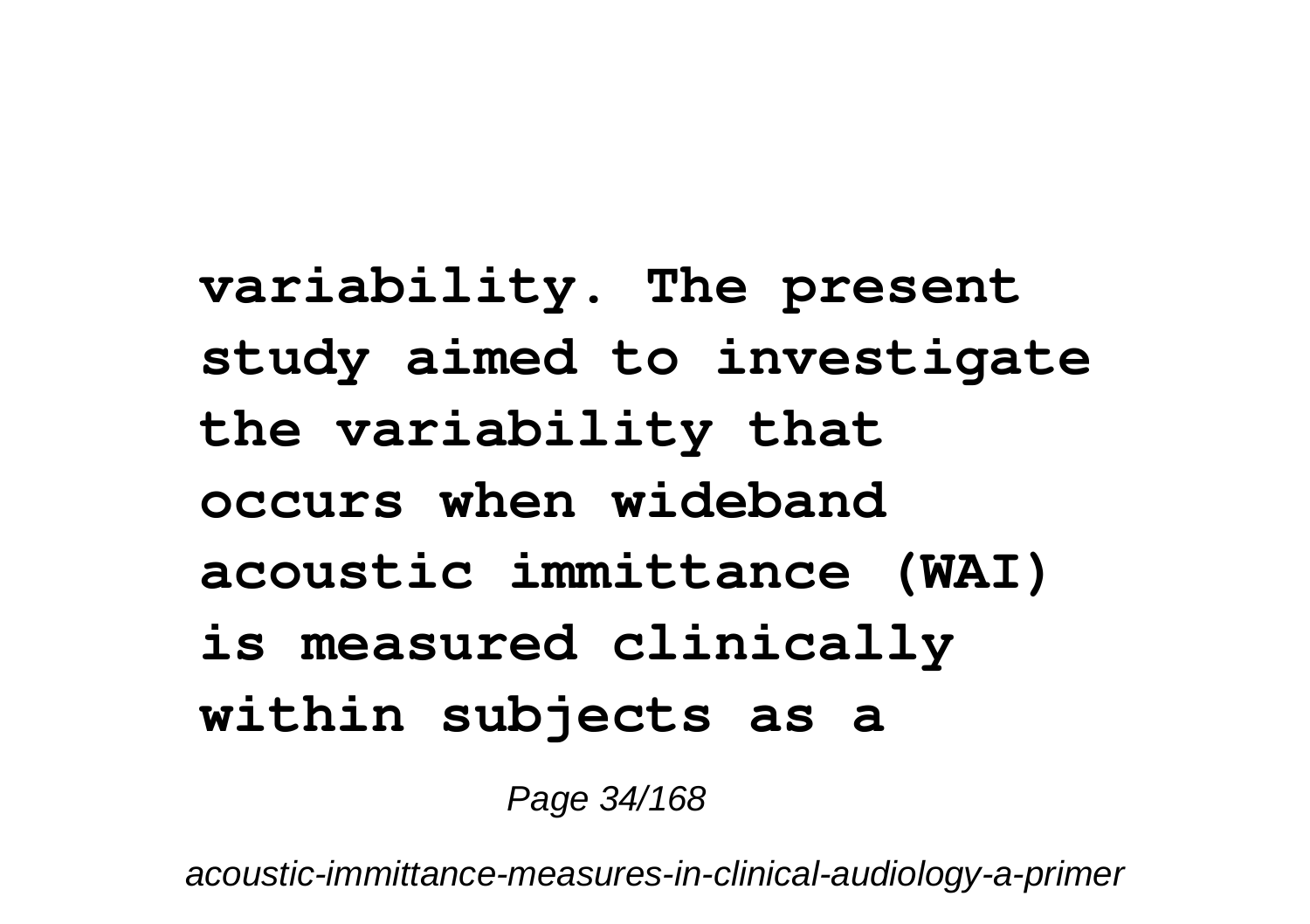**function of subject age, as a function of time, and as a function of pressure. A total of thirty-six ears from eighteen subjects were studied (n=18 young adults ears, n=18 older**

Page 35/168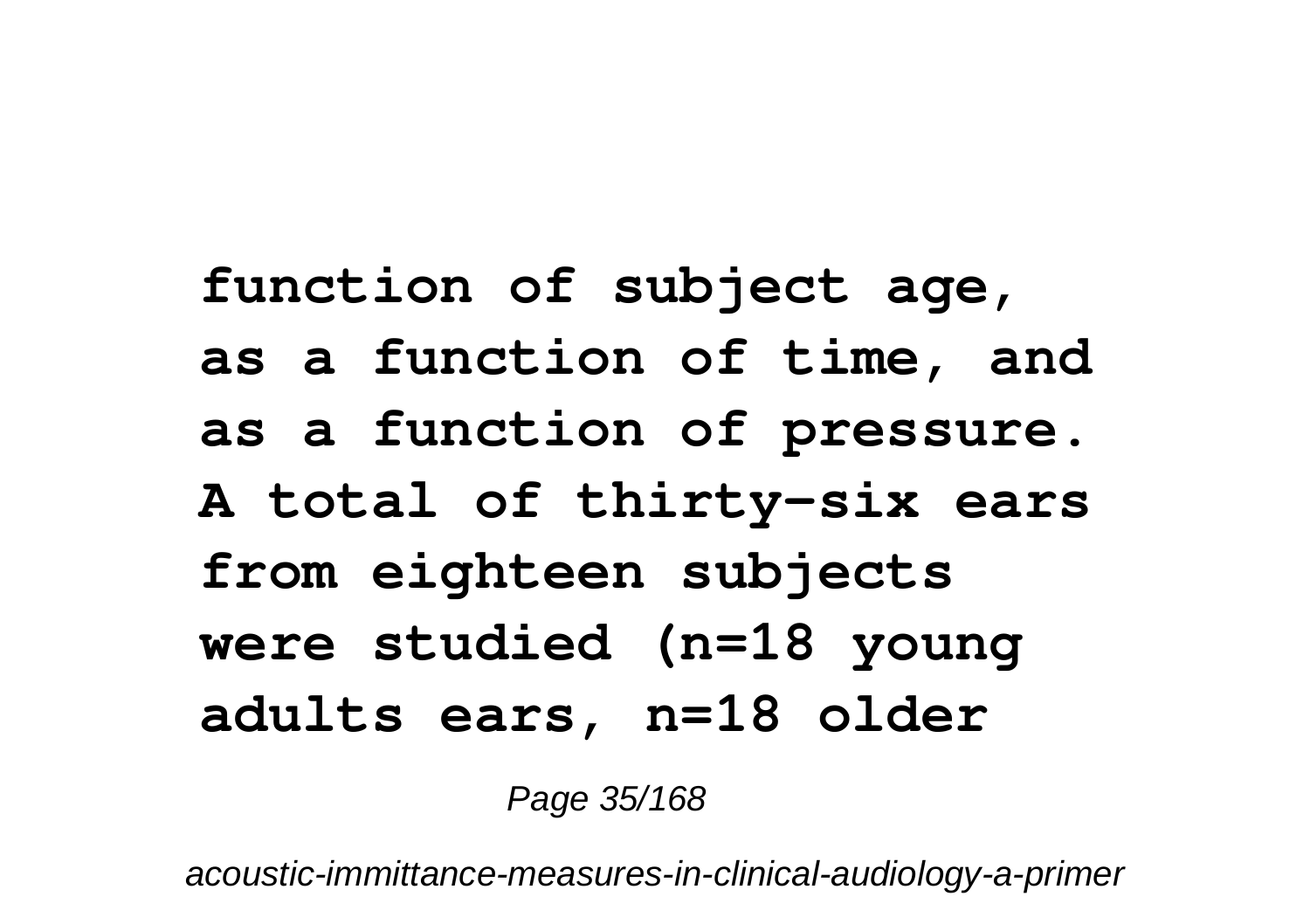**adult ears). Subjects were included in the study if they had negative history of middle ear disease, normal tympanogram at 226 Hz (peak pressure ±50daPA), and an air-bone**

Page 36/168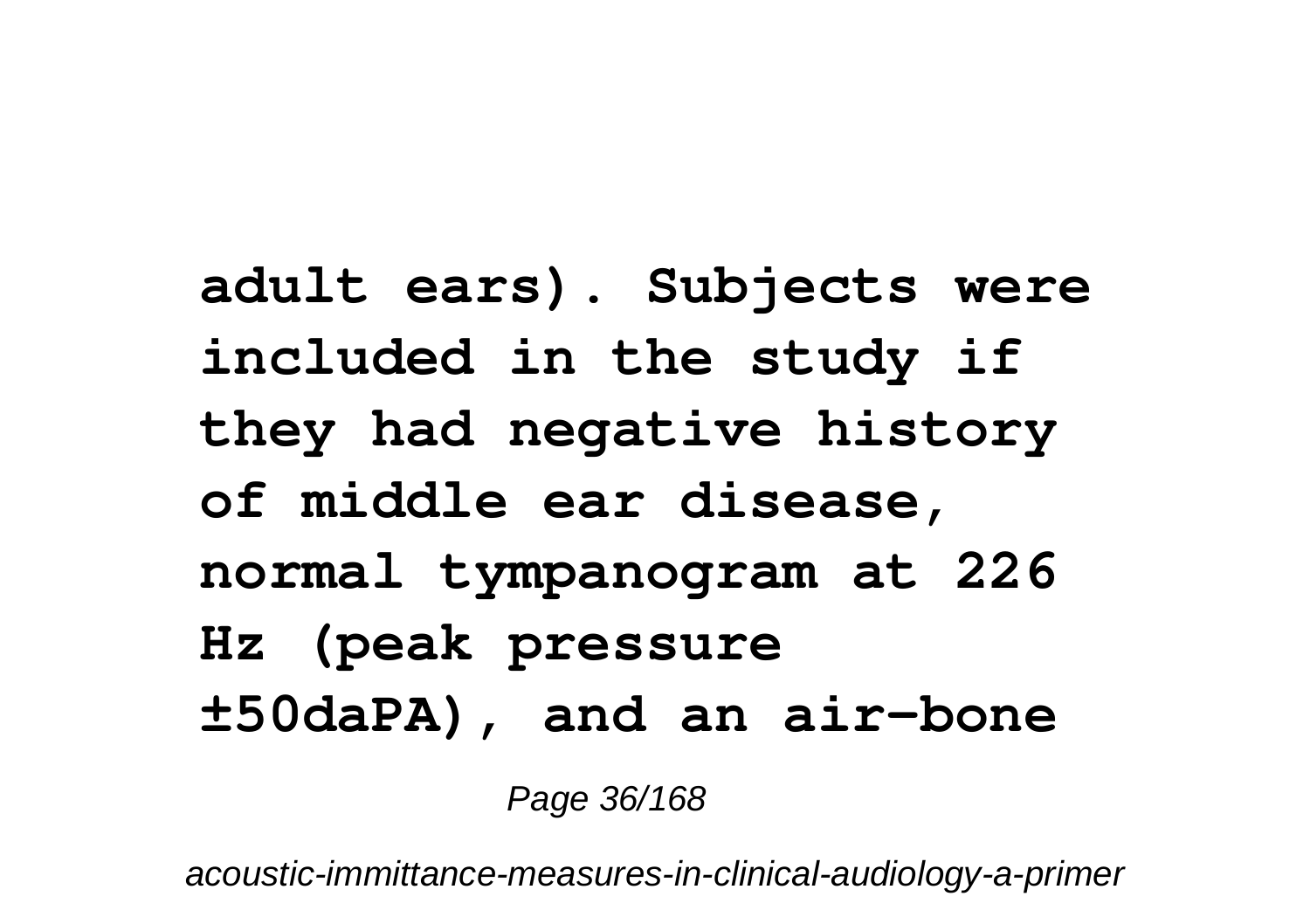**gap less than 10 dB. Subjects were tested on two days separated by at least a week using a commercial acousticimmittance system (Interacoustics Titan©).**

Page 37/168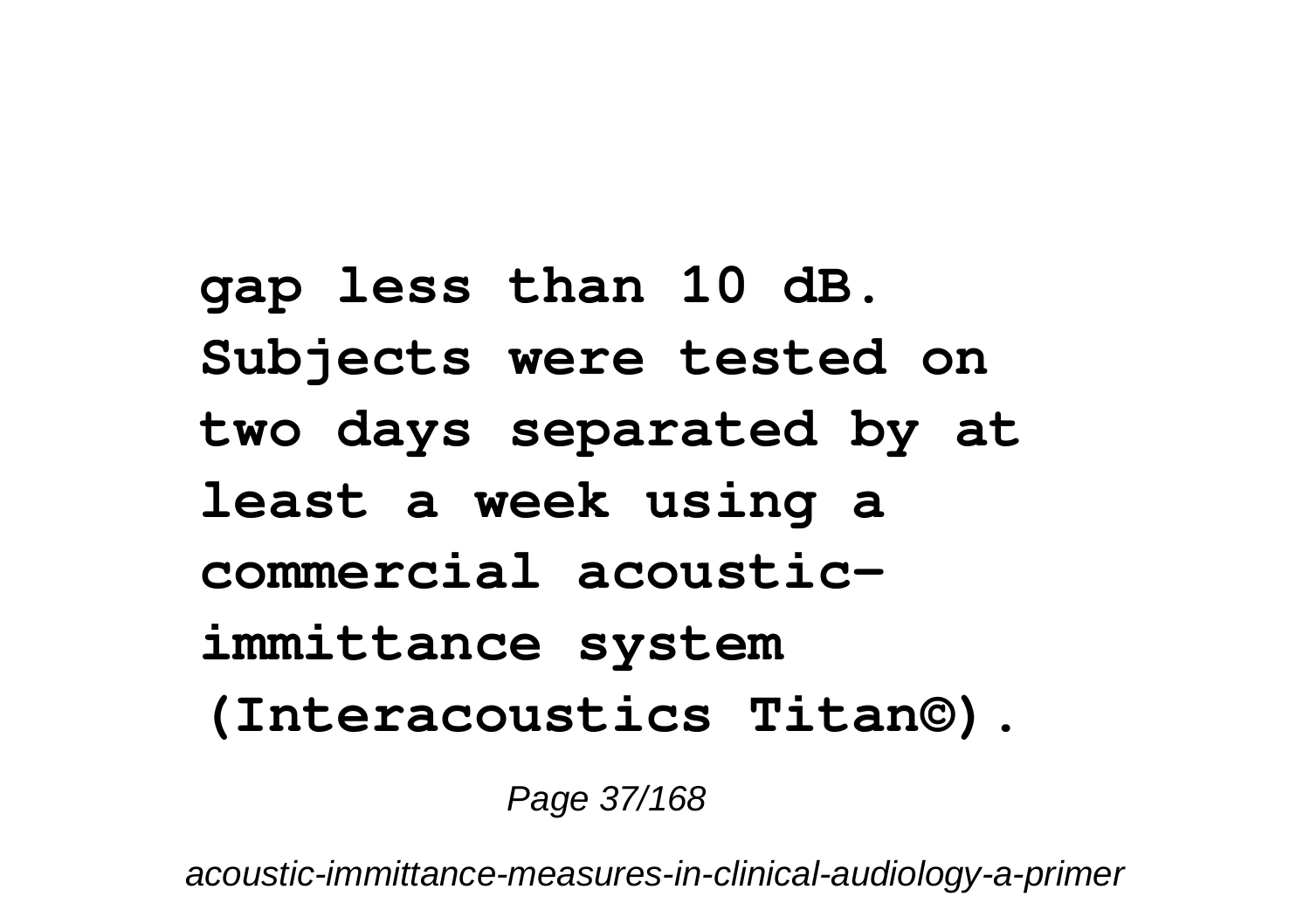**Otoscopy was completed at the beginning of each session to ensure proper probe fit. Following otoscopy, wideband absorbance measurements with a hermetic seal (WBT)**

Page 38/168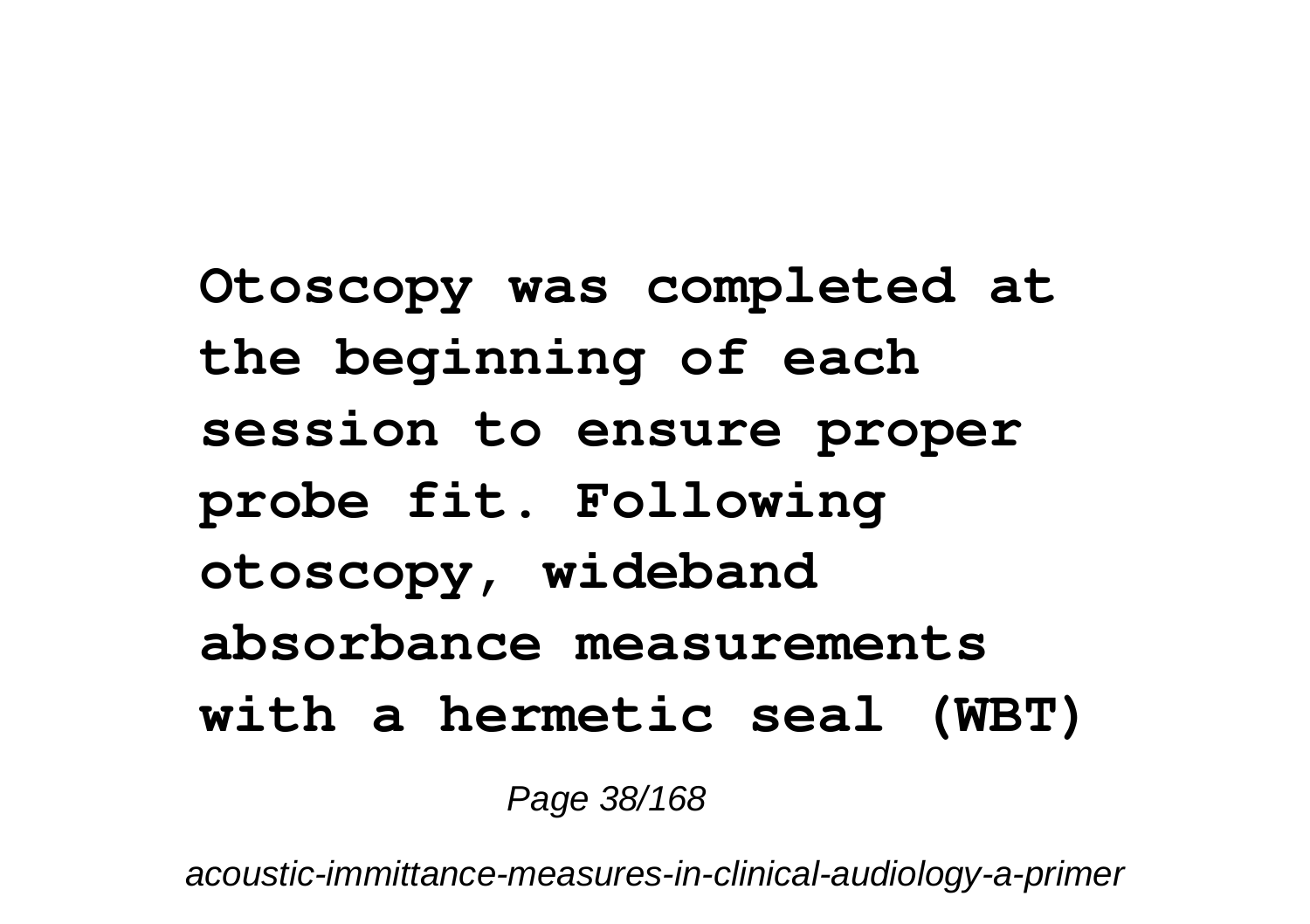**were obtained by recording the acoustic response to a click stimulus as a function of frequency and pressure. The wideband clicks were presented at a rate of 21.5/sec and an**

Page 39/168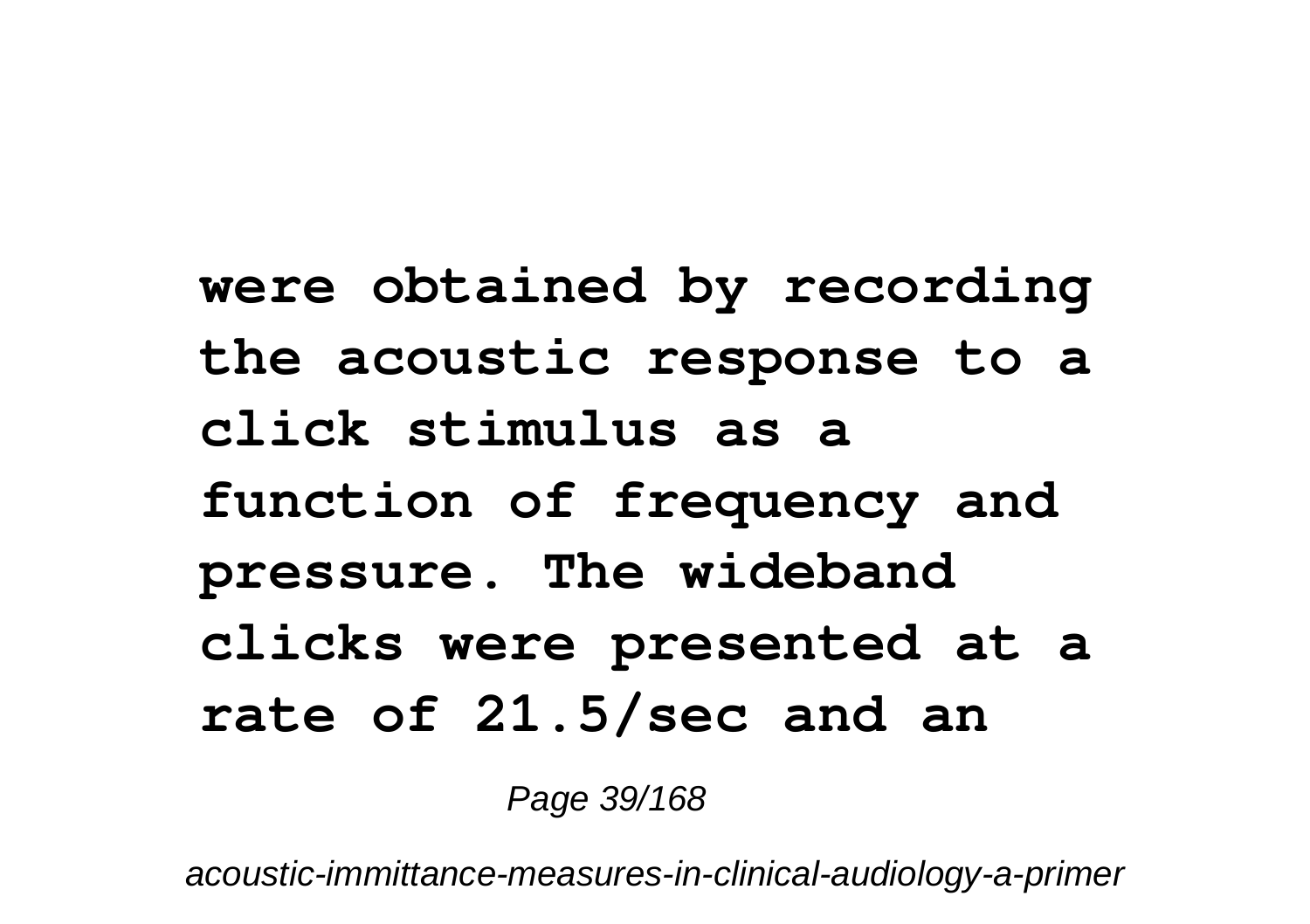**intensity of 100 dB peSPL (~65 dB nHL) and WAI was measured at 107 frequency data points from 226 to 8,000 Hz. WBT was first measured in the subject's right and left ears and**

Page 40/168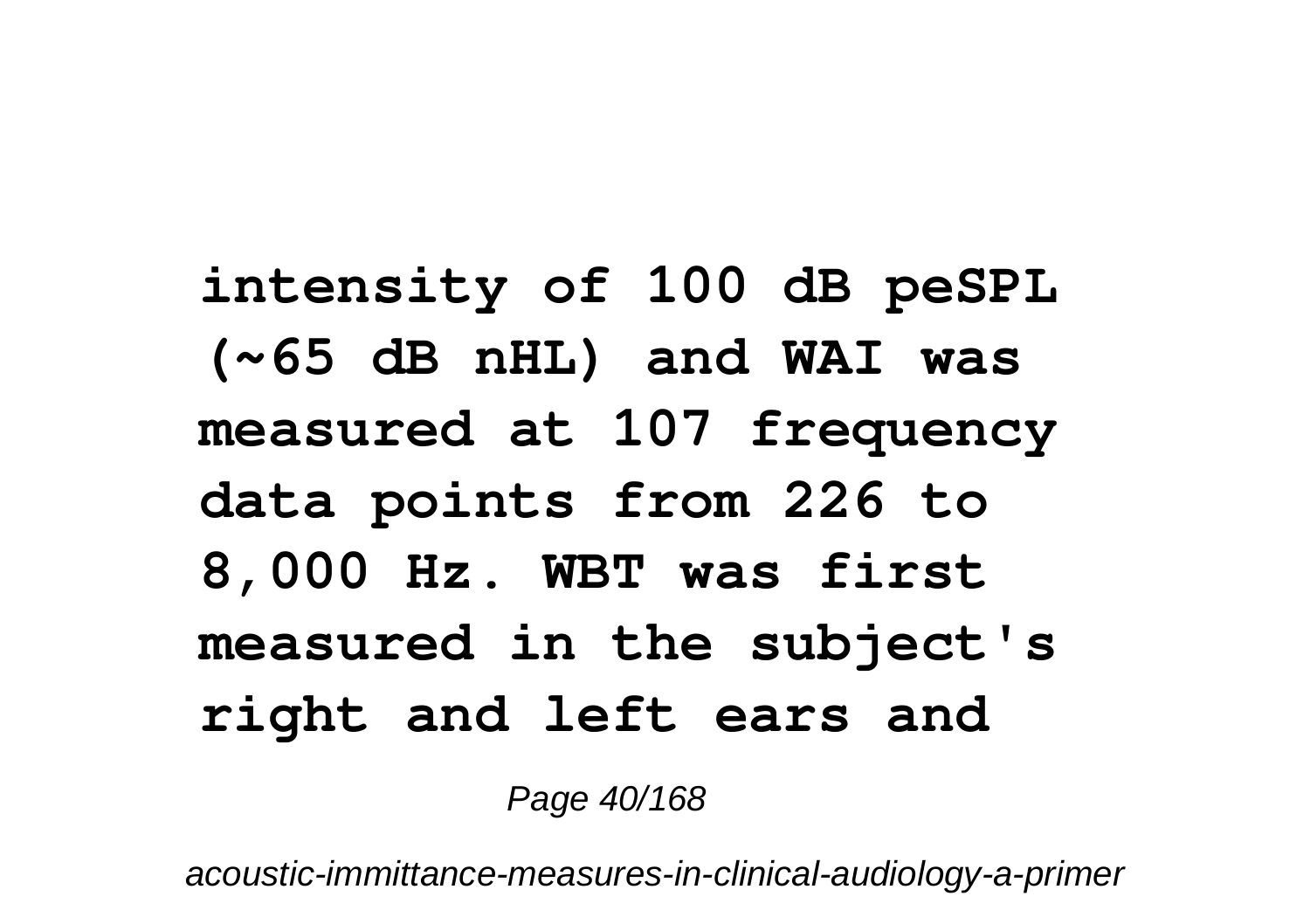**then the probe was reinserted and a second measure was made using the same protocol. Wideband absorbance measures as a function of ambient pressure (WBA) were**

Page 41/168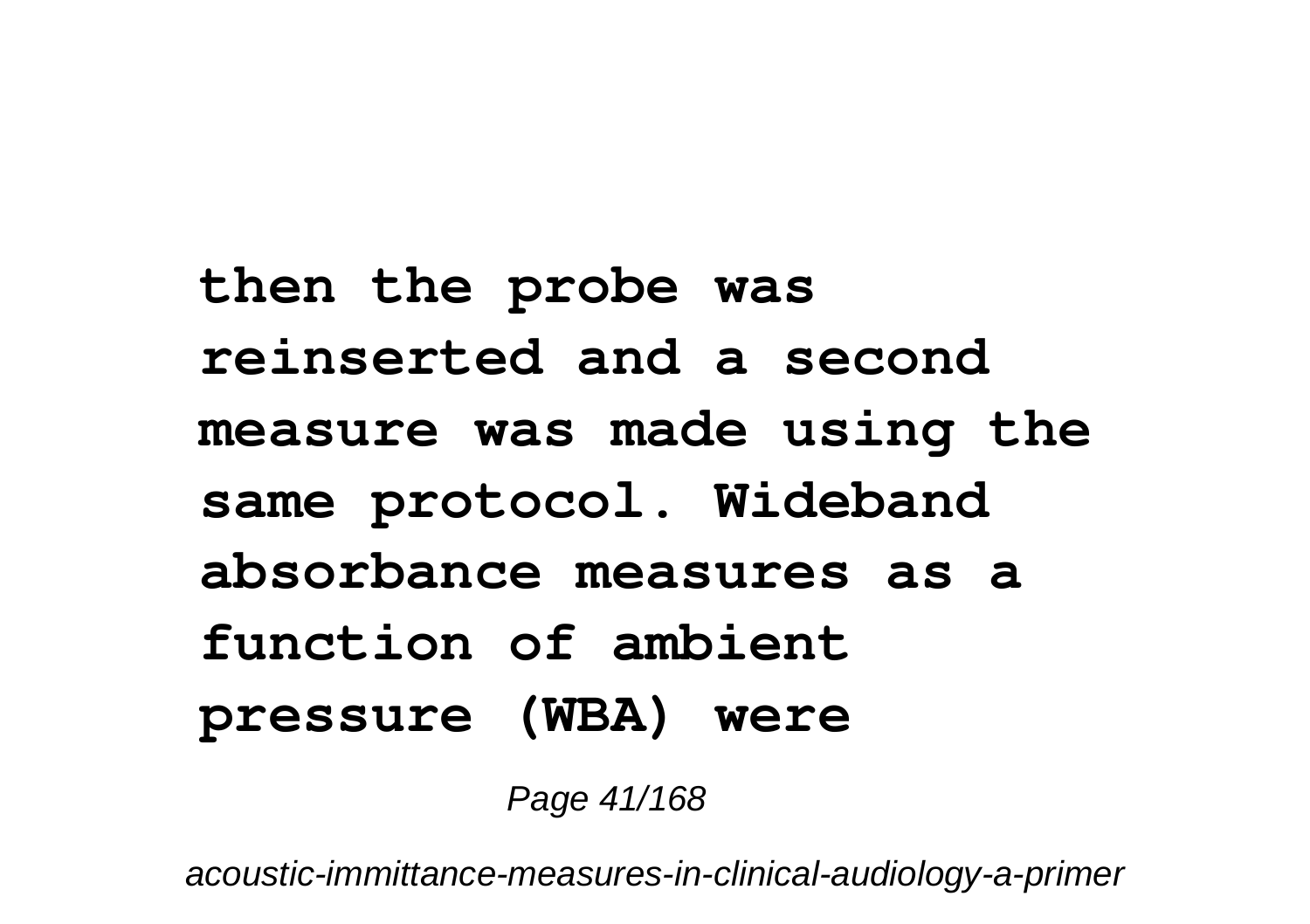**obtained without pressure next. A hermetically sealed ear canal was not necessary in order to successfully record a WBA measurement from a subject. A measurement was**

Page 42/168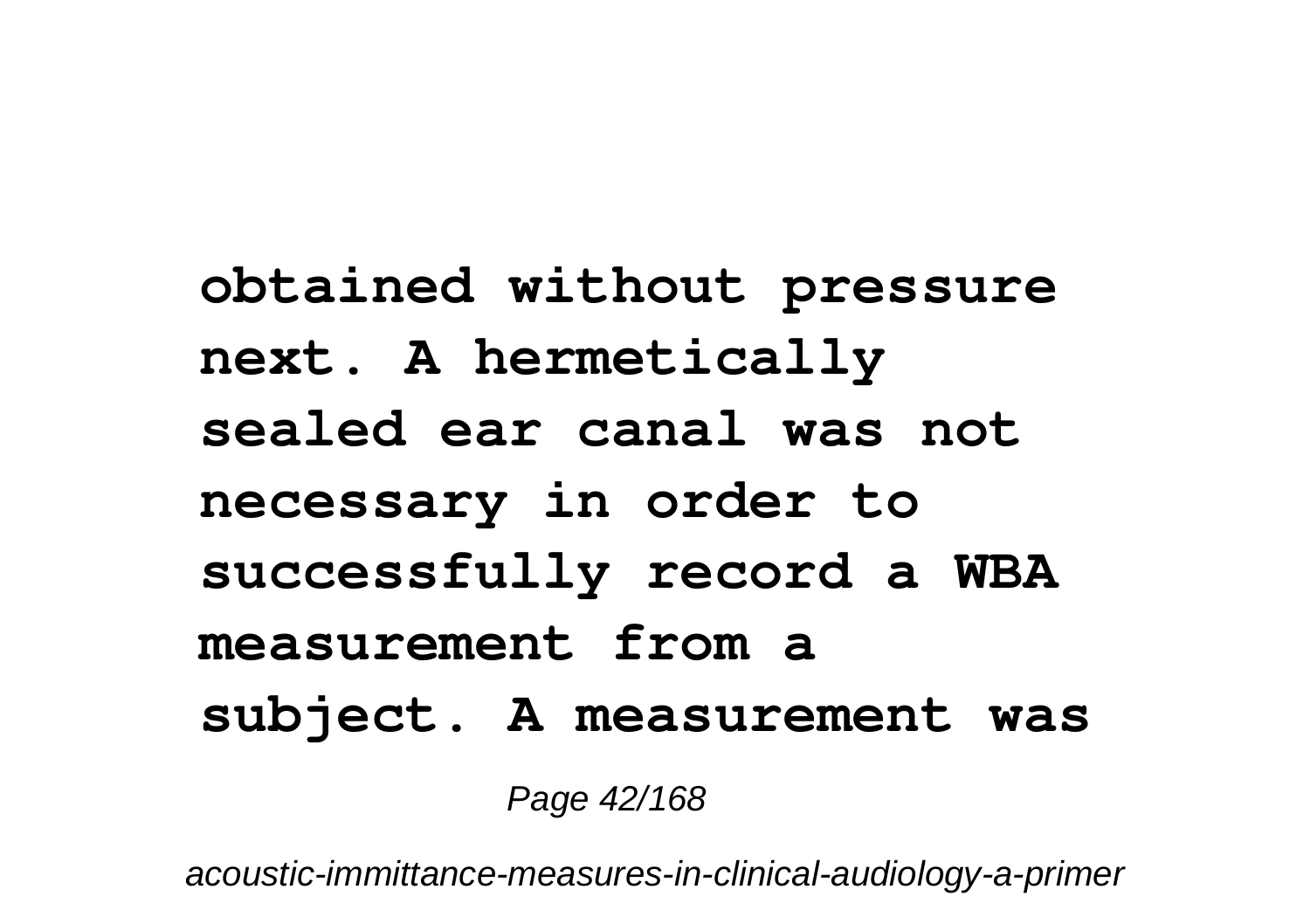**made in the subject's right and left ears, and then the probe was reinserted for a second, identical condition. Both WBT and WBA measures were repeated on a second study**

Page 43/168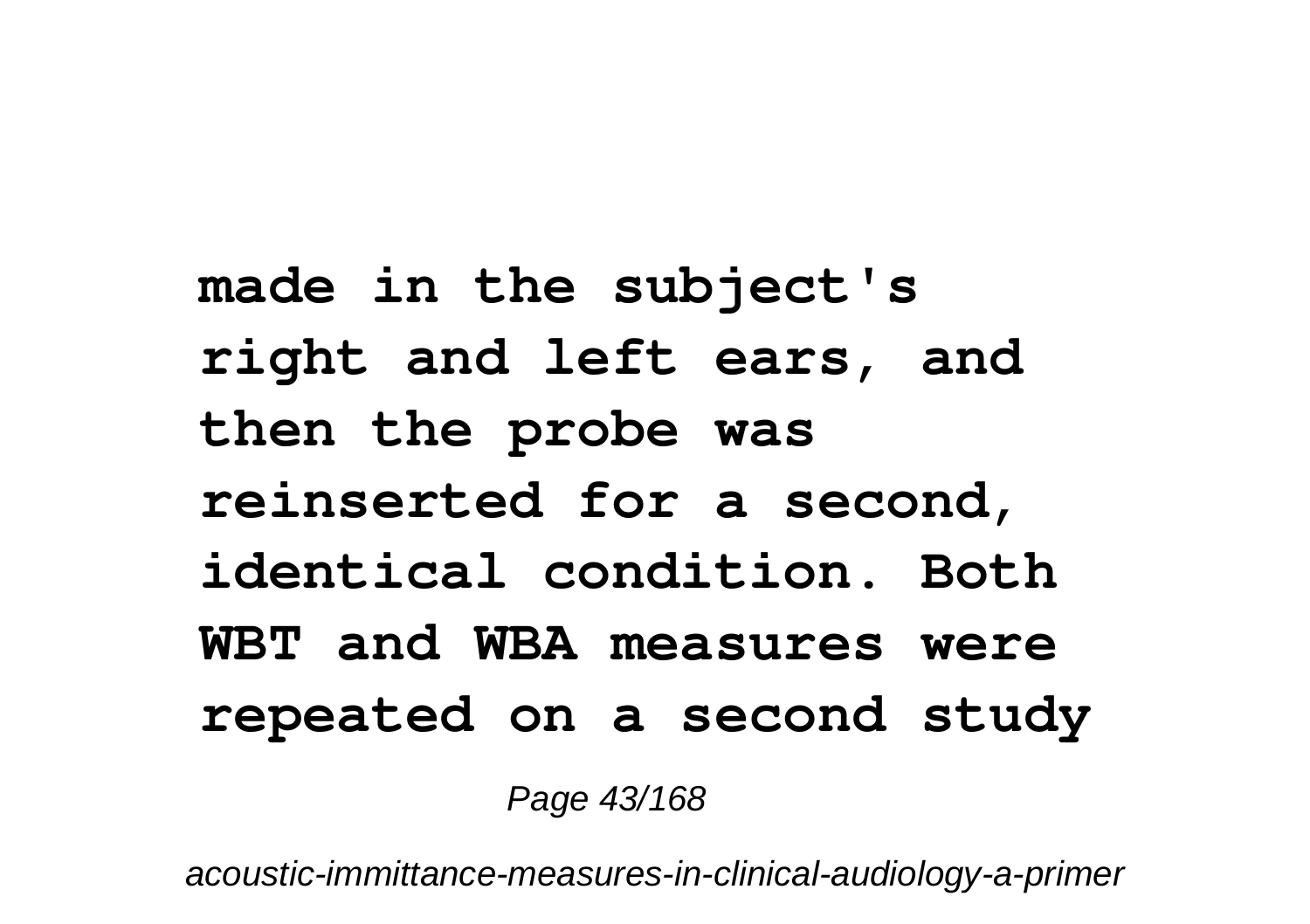**session at least one week after the first study session. Wideband absorbance measures for both age groups, under ambient pressure (WBA) were slightly more**

Page 44/168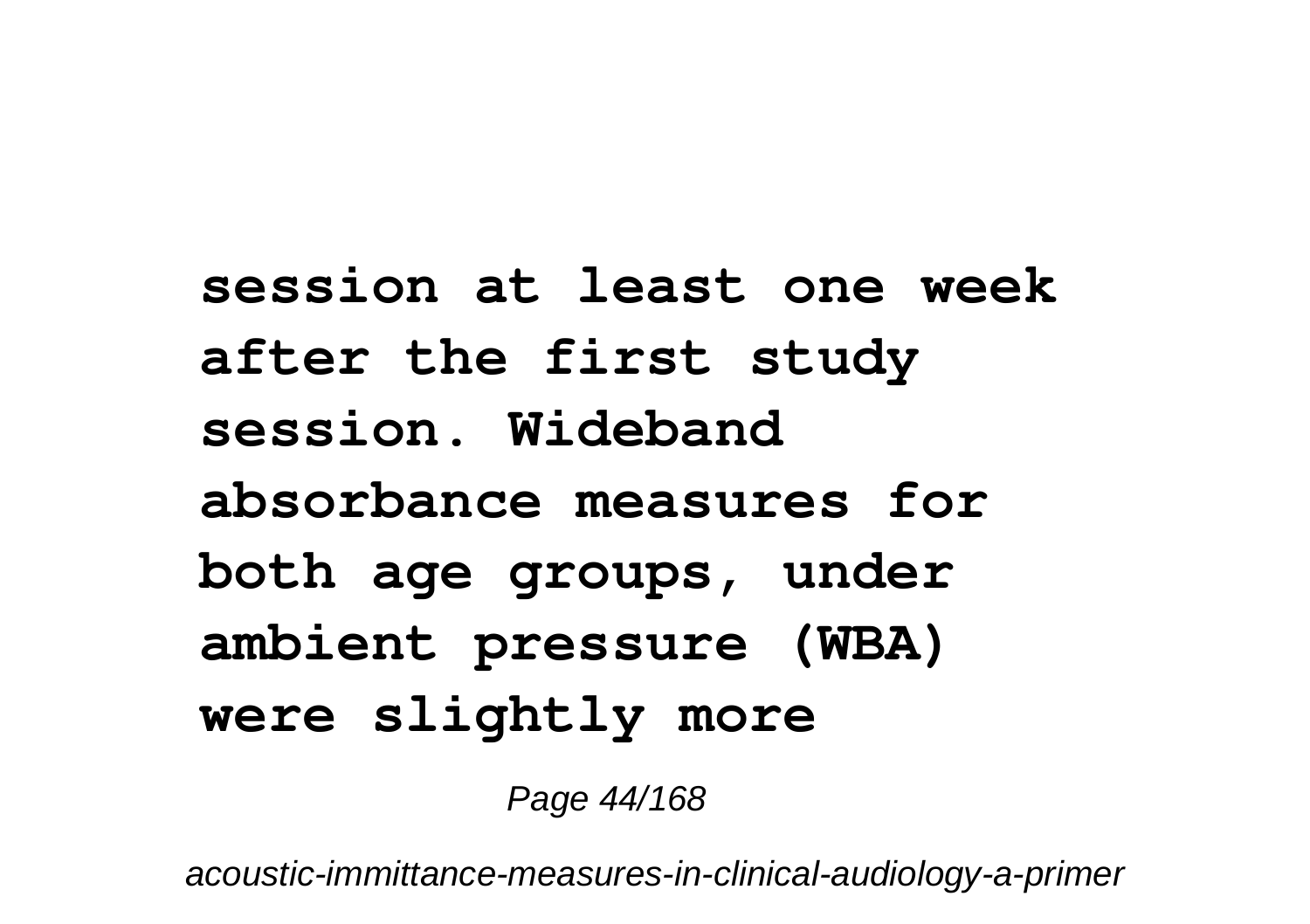**variable between days than wideband absorbance measure under tympanic peak pressure and with a hermetic seal (WBT). Variability was also seen between tests on the same**

Page 45/168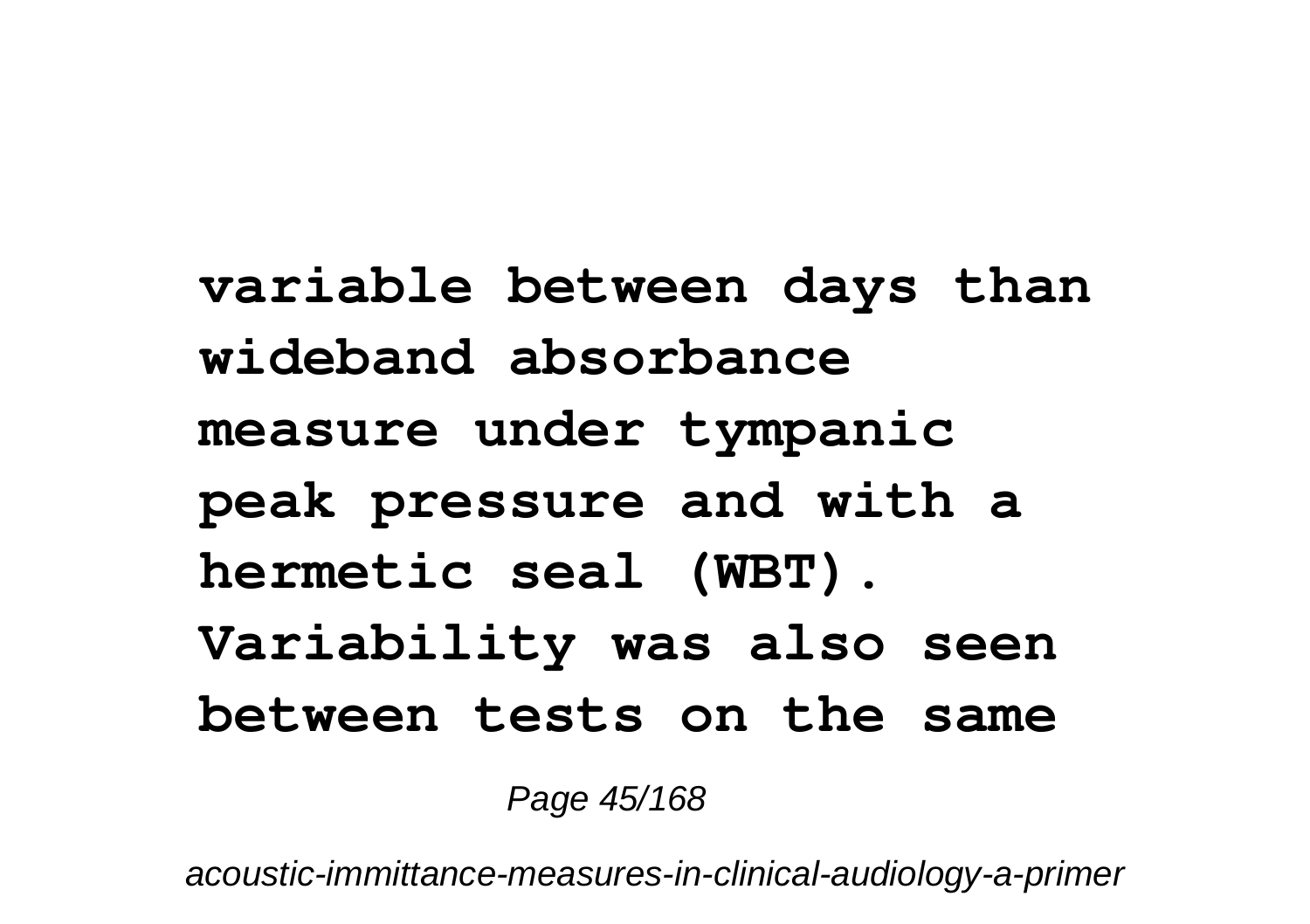**day after probe reinsertion for both WBA and WBT measurements; however this variability was much smaller than the between-day measurements. Variability remained small**

Page 46/168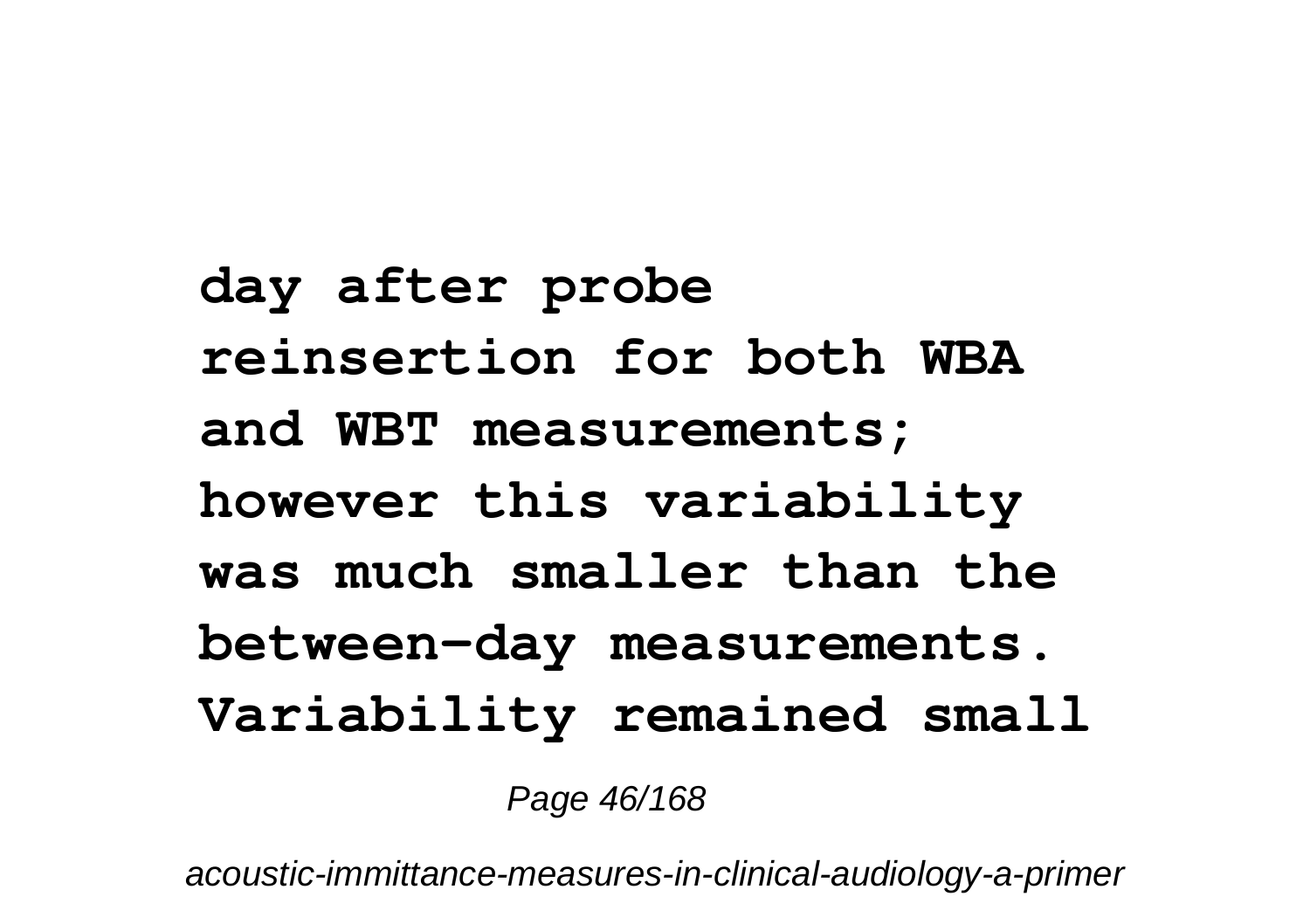**in both age groups with slightly greater variability seen in younger adults under both WBT and WBA conditions. Regardless of these factors, essentially all**

Page 47/168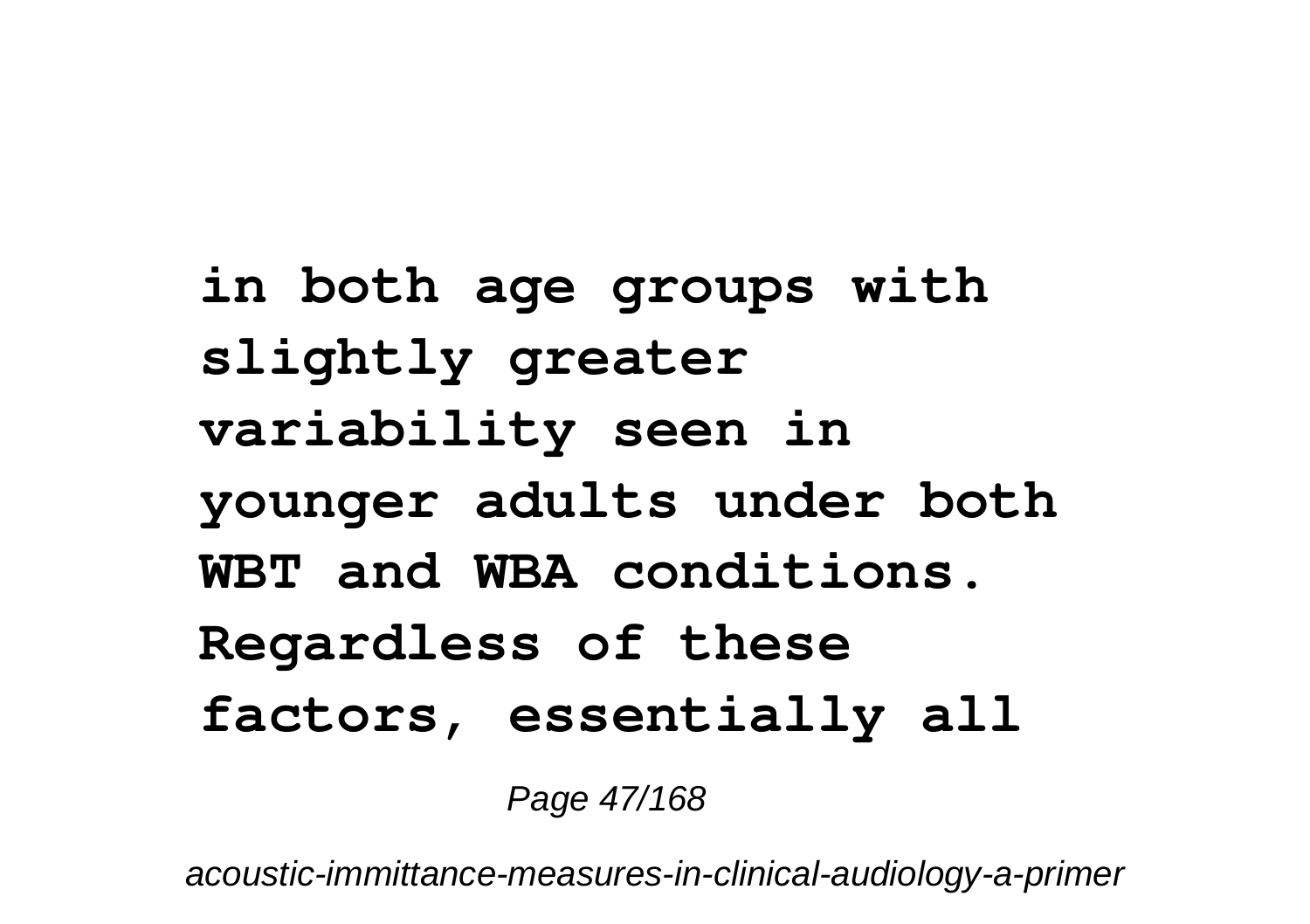**average WAI responses during both test sessions (with the exception of the 6,000 Hz one-third octave interval), fell within the 95% confidence intervals provided by the Titan**

Page 48/168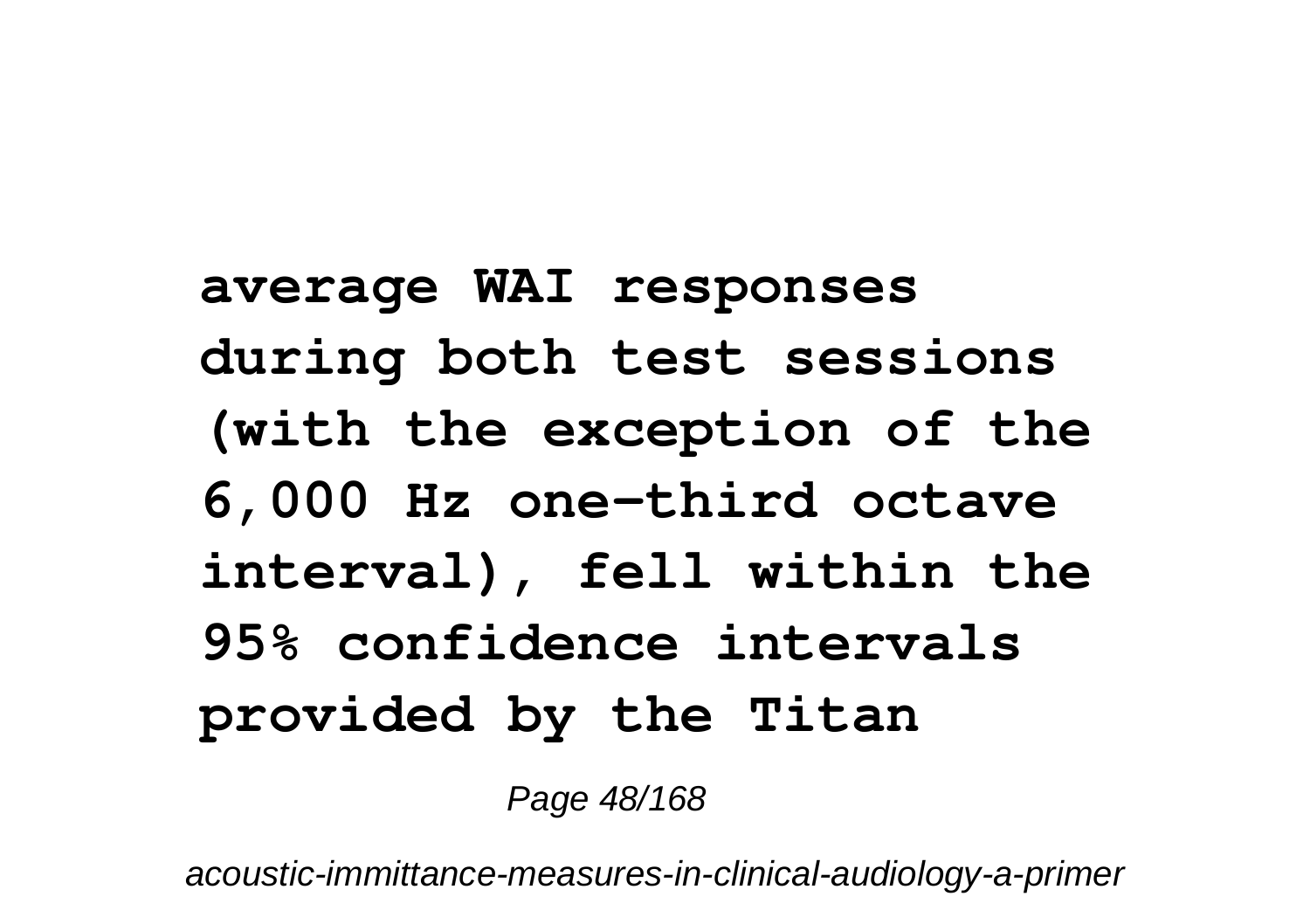**clinical system. Our results suggest that clinical measures of WAI are most stable when measured at tympanometric peak, and that age may play a role in the amount**

Page 49/168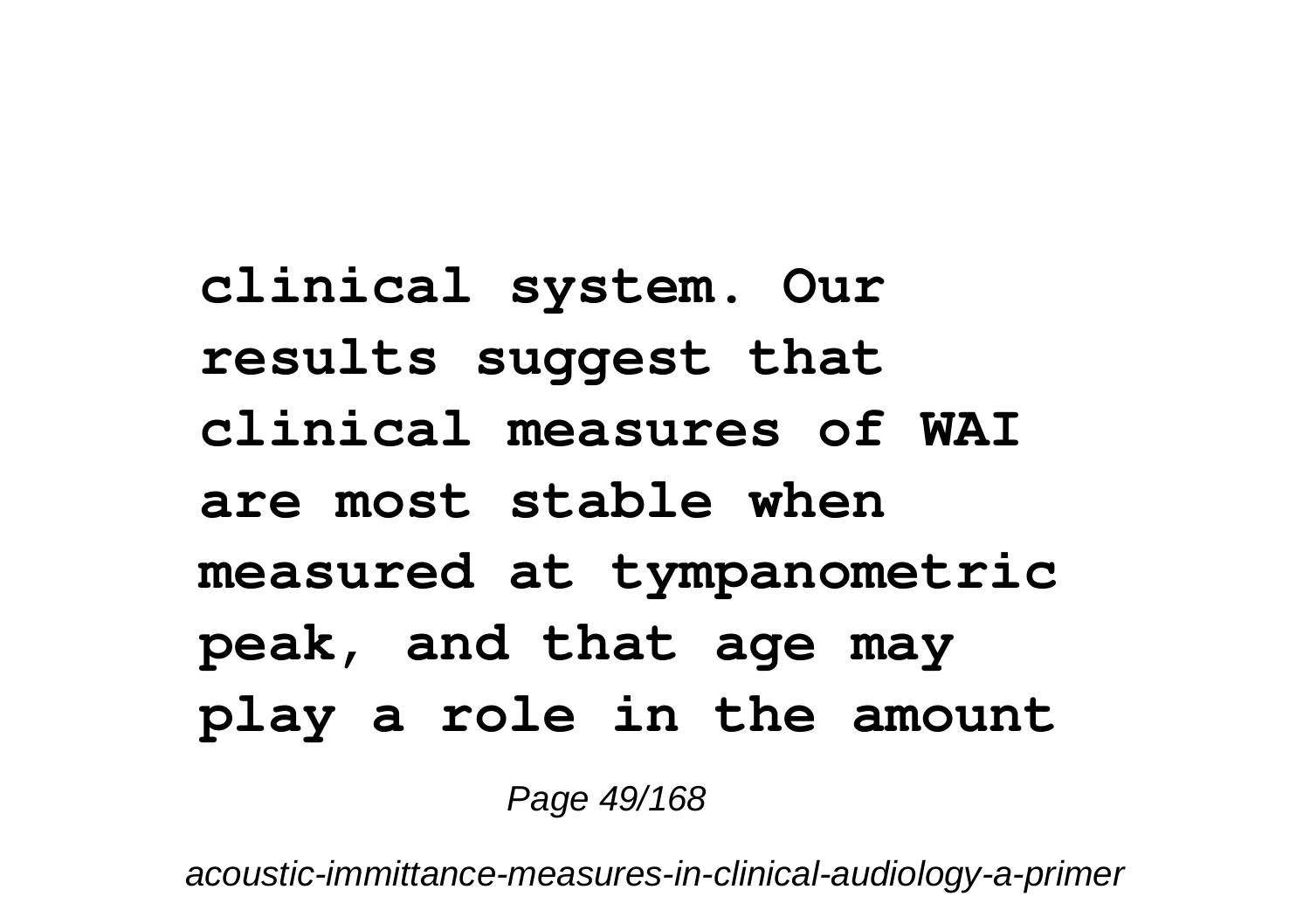**of variability in WAI over time. Variability over time is small and should not alter clinical decision-making. The Acoustic Reflex Comprehensive Handbook of**

Page 50/168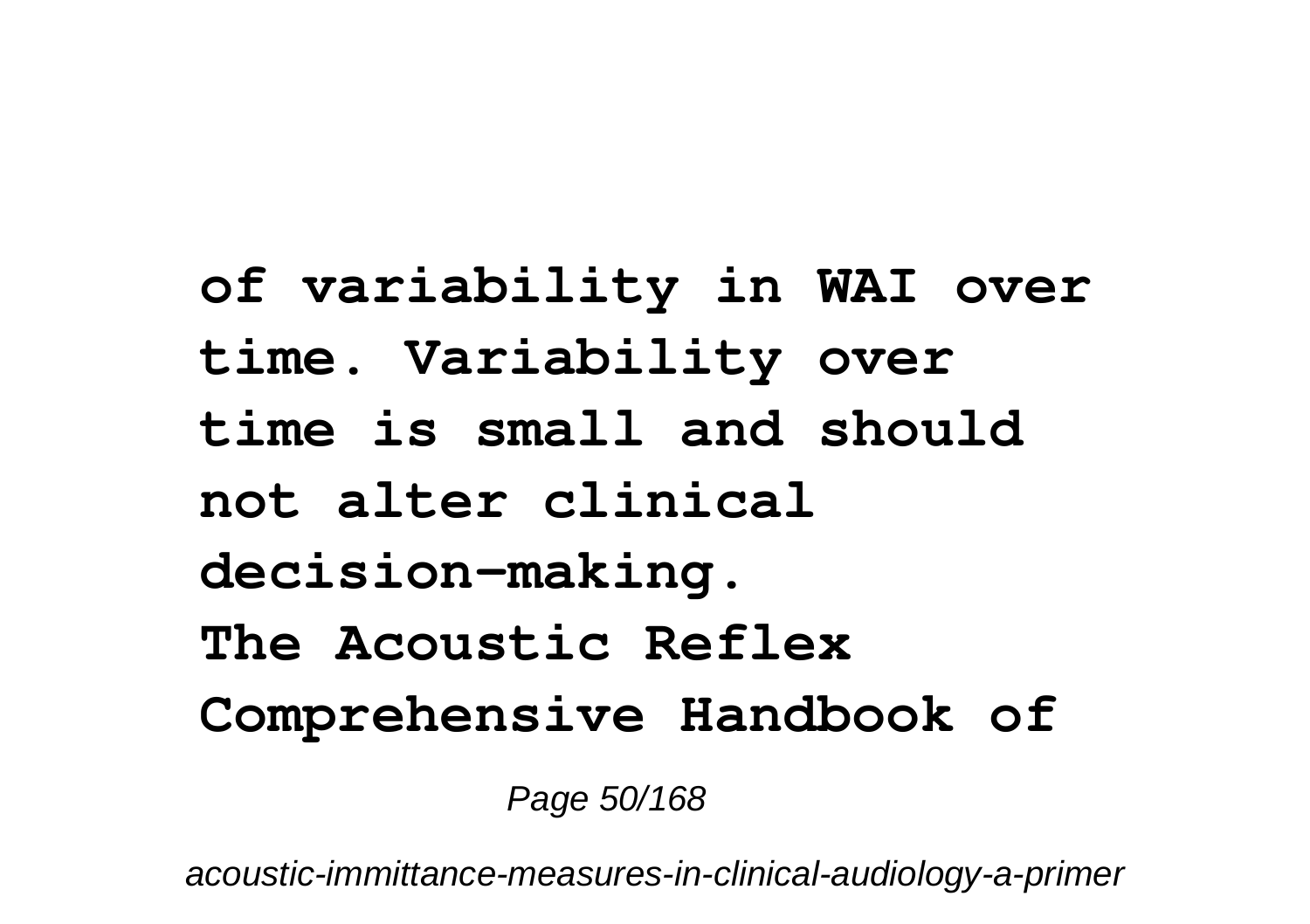**Pediatric Audiology, Second Edition Clinical Neurology of Aging Basic Audiometry Learning Manual, Third Edition Cummings Otolaryngology -**

Page 51/168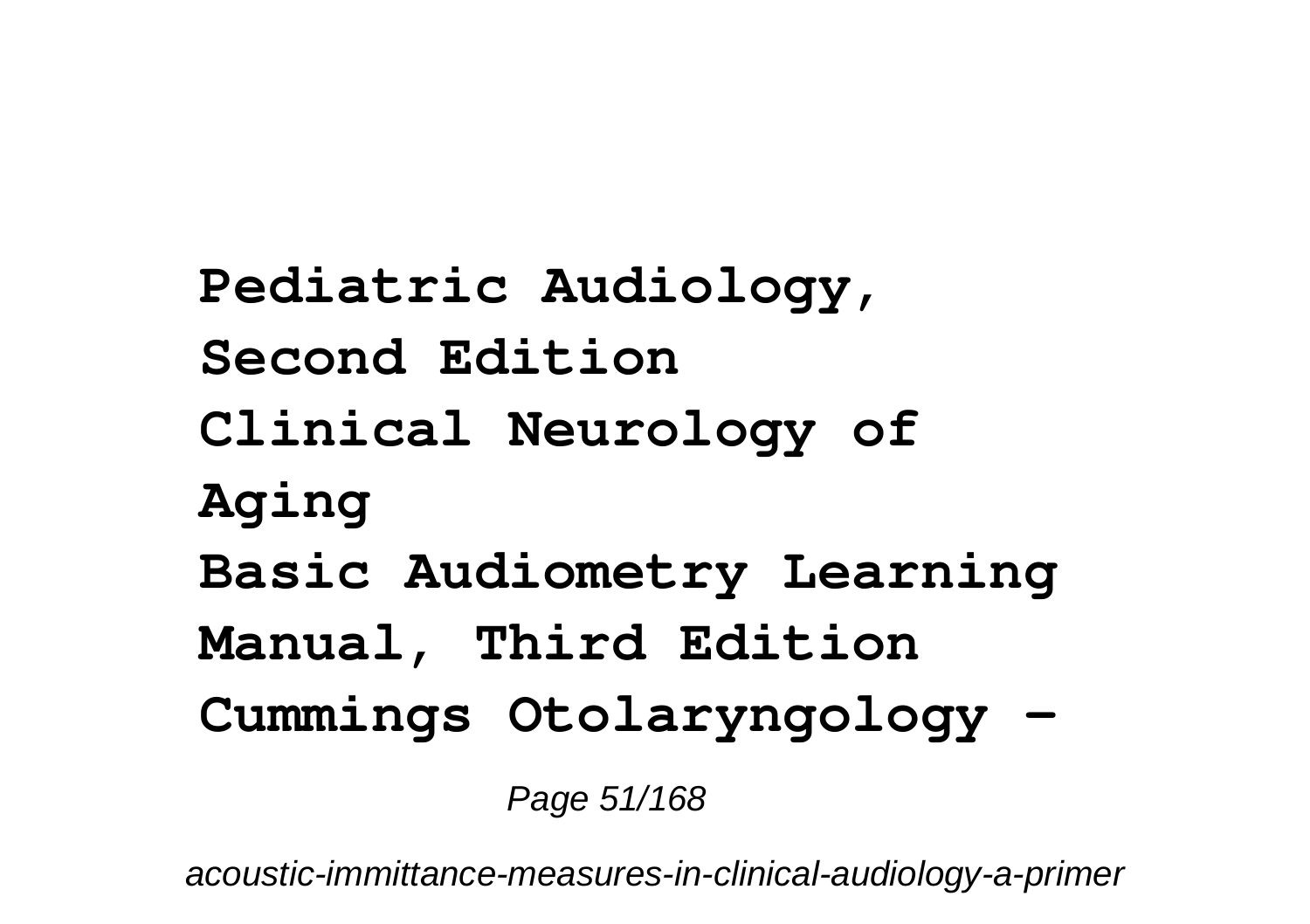**Head and Neck Surgery E-Book Journal of Rehabilitation Research & Development Sataloff's Comprehensive Textbook of Otolaryngology: Head & Neck Surgery - Otology/Neurotology/Skull**

Page 52/168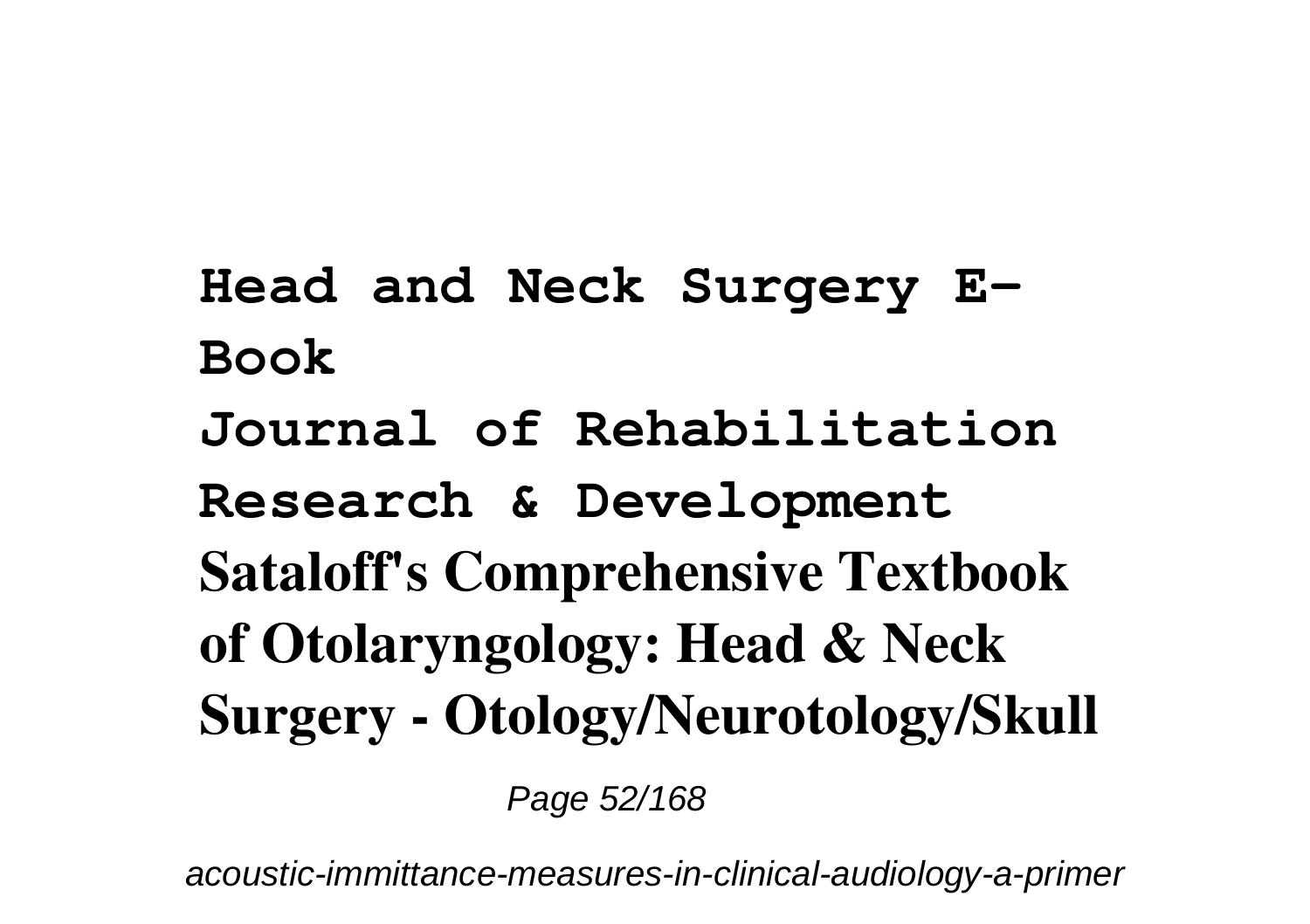**Base Surgery is part of a multivolume textbook covering basic and clinical science across the entire field of otolaryngology. Volumes in the set include; rhinology, allergy and immunology; facial plastic and reconstructive surgery; laryngology;**

Page 53/168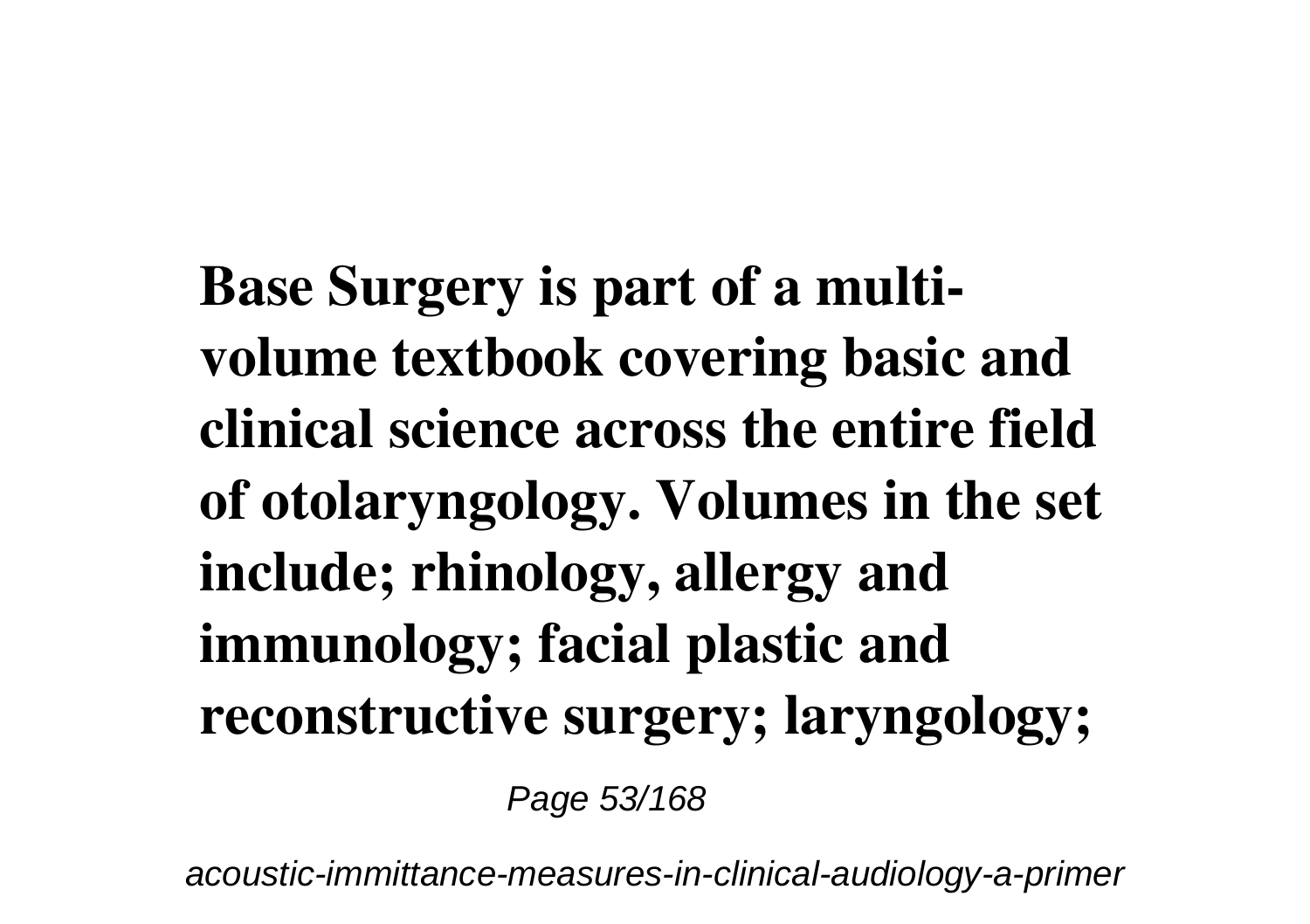**head and neck surgery; and paediatric otolaryngology. The full set is enhanced by over 5000 full colour images and illustrations, spanning nearly 6000 pages, complete with a comprehensive index on DVD. Edited by Robert T**

Page 54/168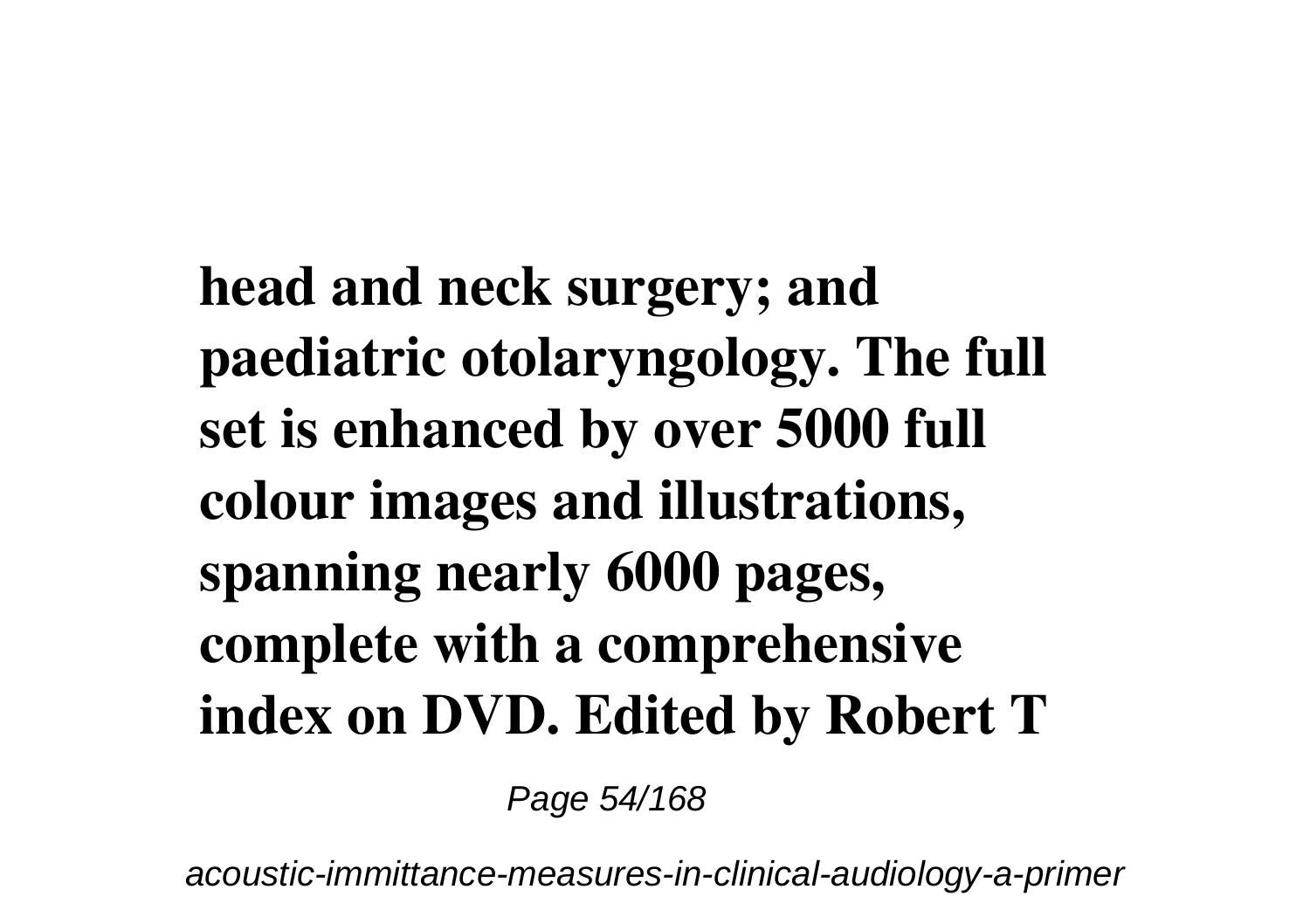**Sataloff from Drexel University College of Medicine, Philadelphia, this volume includes contributions from internationally recognised experts in otolaryngology, ensuring authoritative content throughout. Sataloff's Comprehensive Textbook**

Page 55/168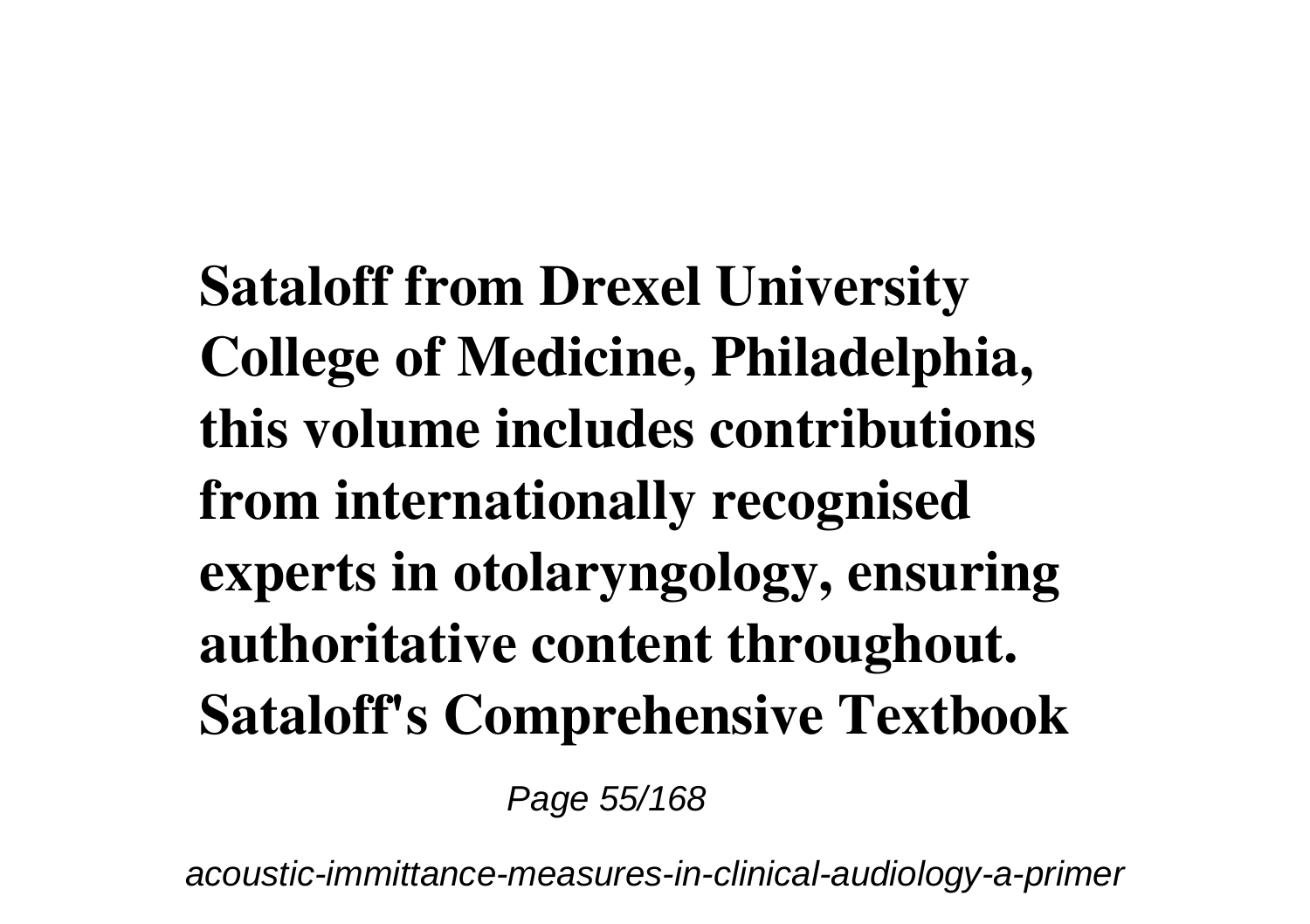**of Otolaryngology: Head & Neck Surgery – Otology/Neurotology/Skull Base Surgery is an indispensable, indepth guide to the field for all otolaryngology practitioners. Key Points Textbook of otology/neurotology/skull base**

Page 56/168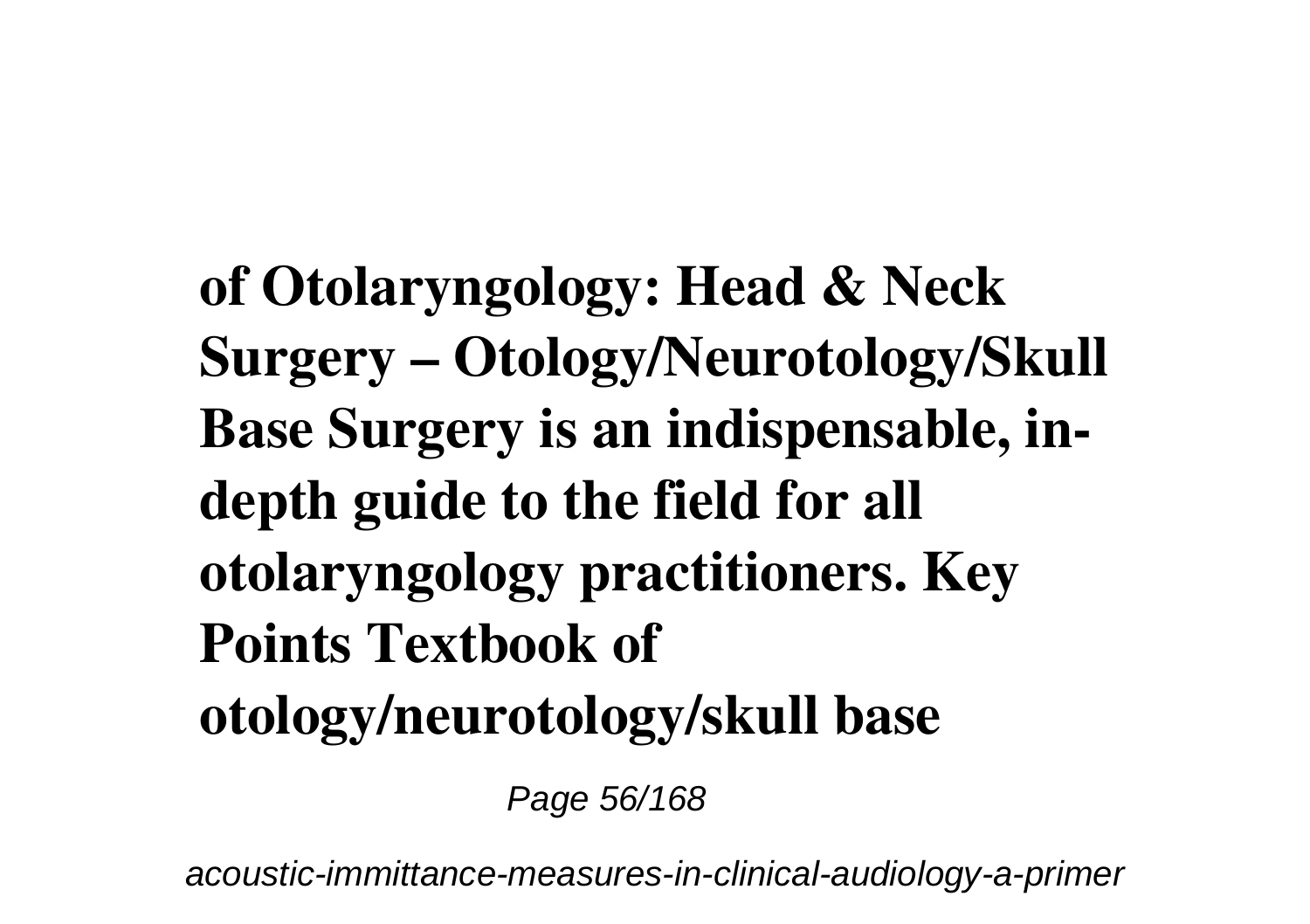**surgery, part of six-volume set covering the entire field of otolaryngology Volumes include rhinology, plastic surgery, laryngology, head and neck surgery, and paediatric otolaryngology Over 5000 full colour images and**

Page 57/168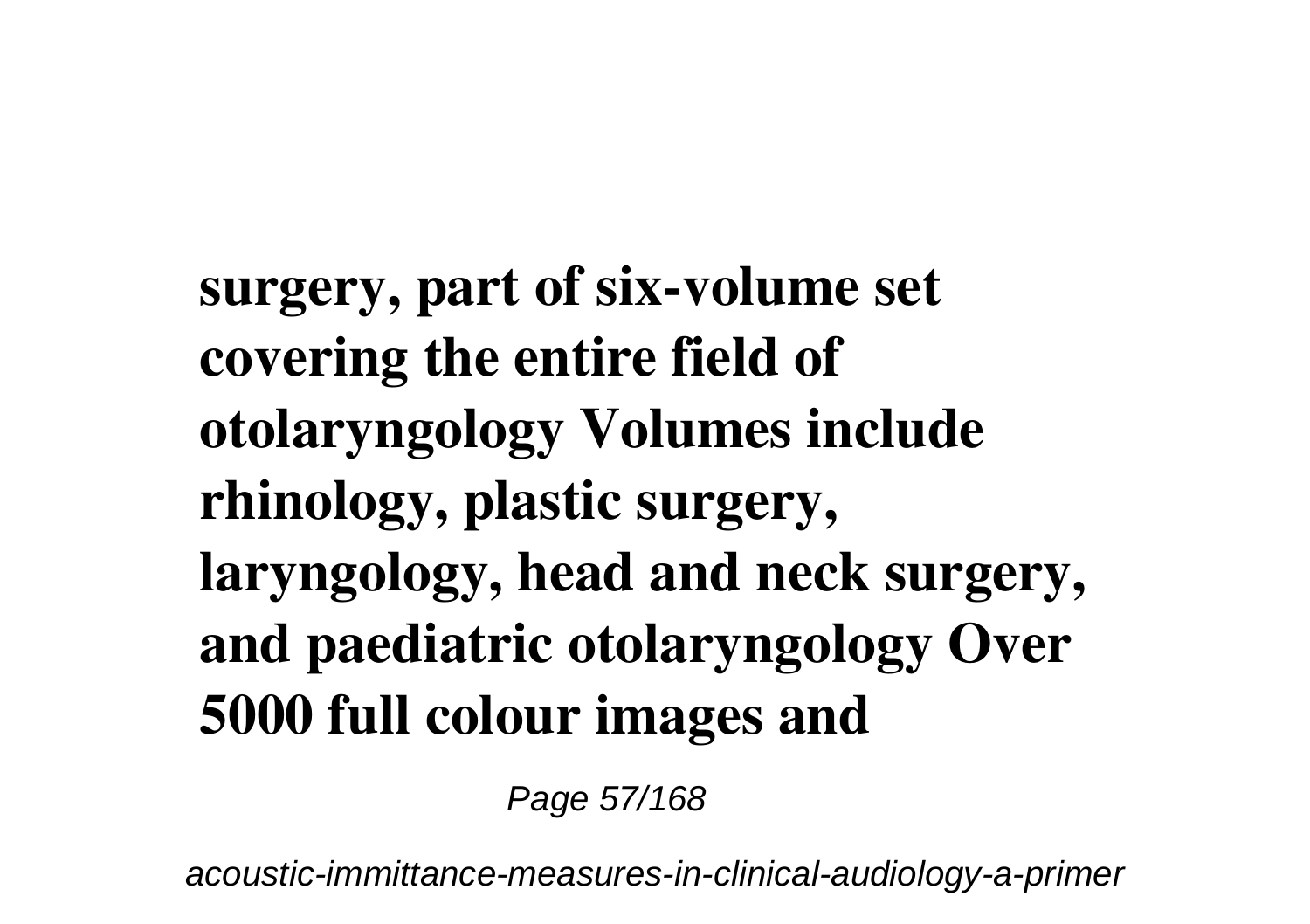**illustrations across six volumes Edited by Robert T Sataloff, with contributions from internationally recognised otolaryngology experts The Acoustic Reflex discusses the acoustic reflex - its magnitude in differential diagnosis, threshold,**

Page 58/168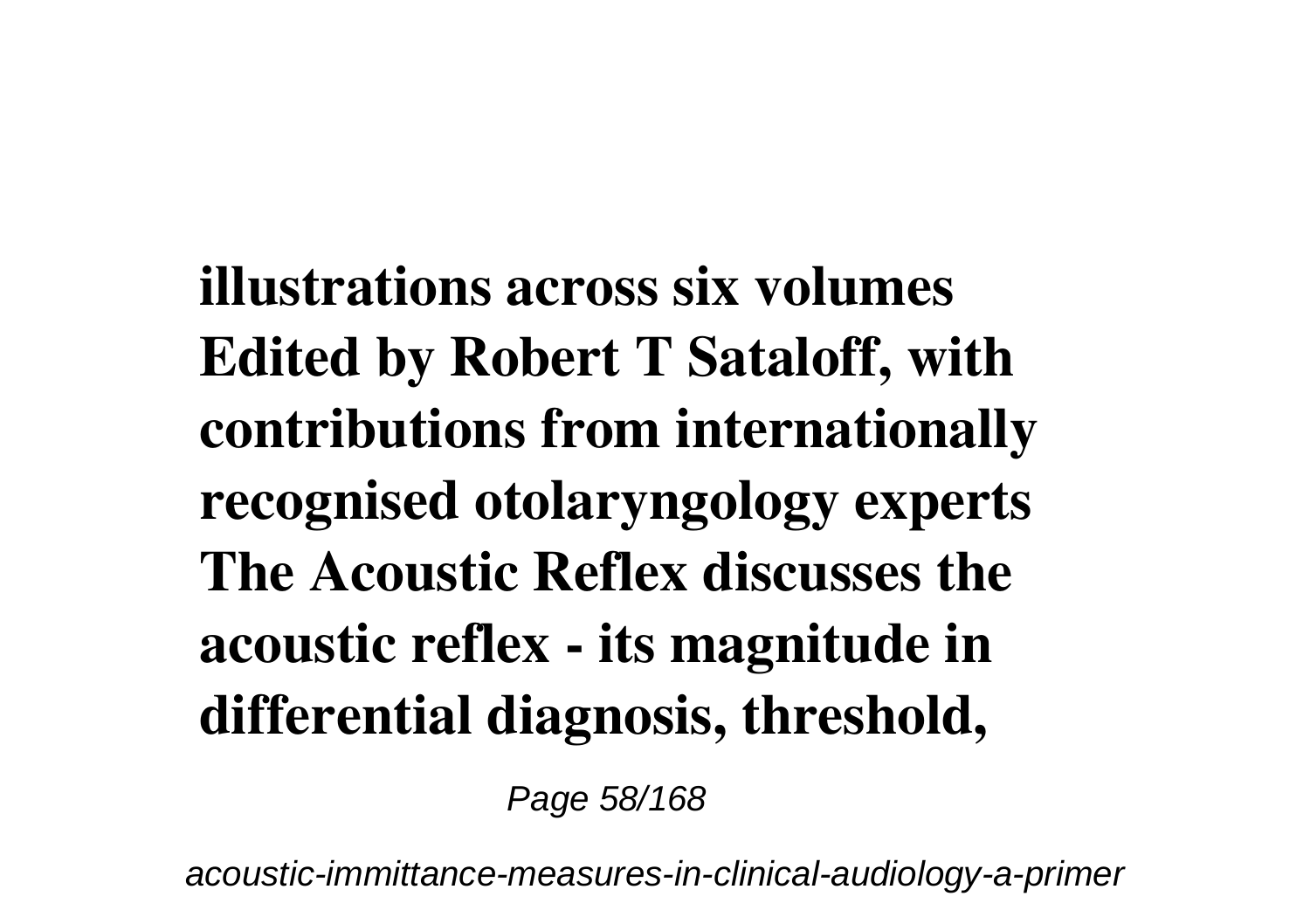**latency, and other related topics. The book covers different topics such as the neurophysiological basis of the acoustic middle-ear reflex and its characteristics; impedance concepts relating to it; and theories of middleear muscle function. The text also**

Page 59/168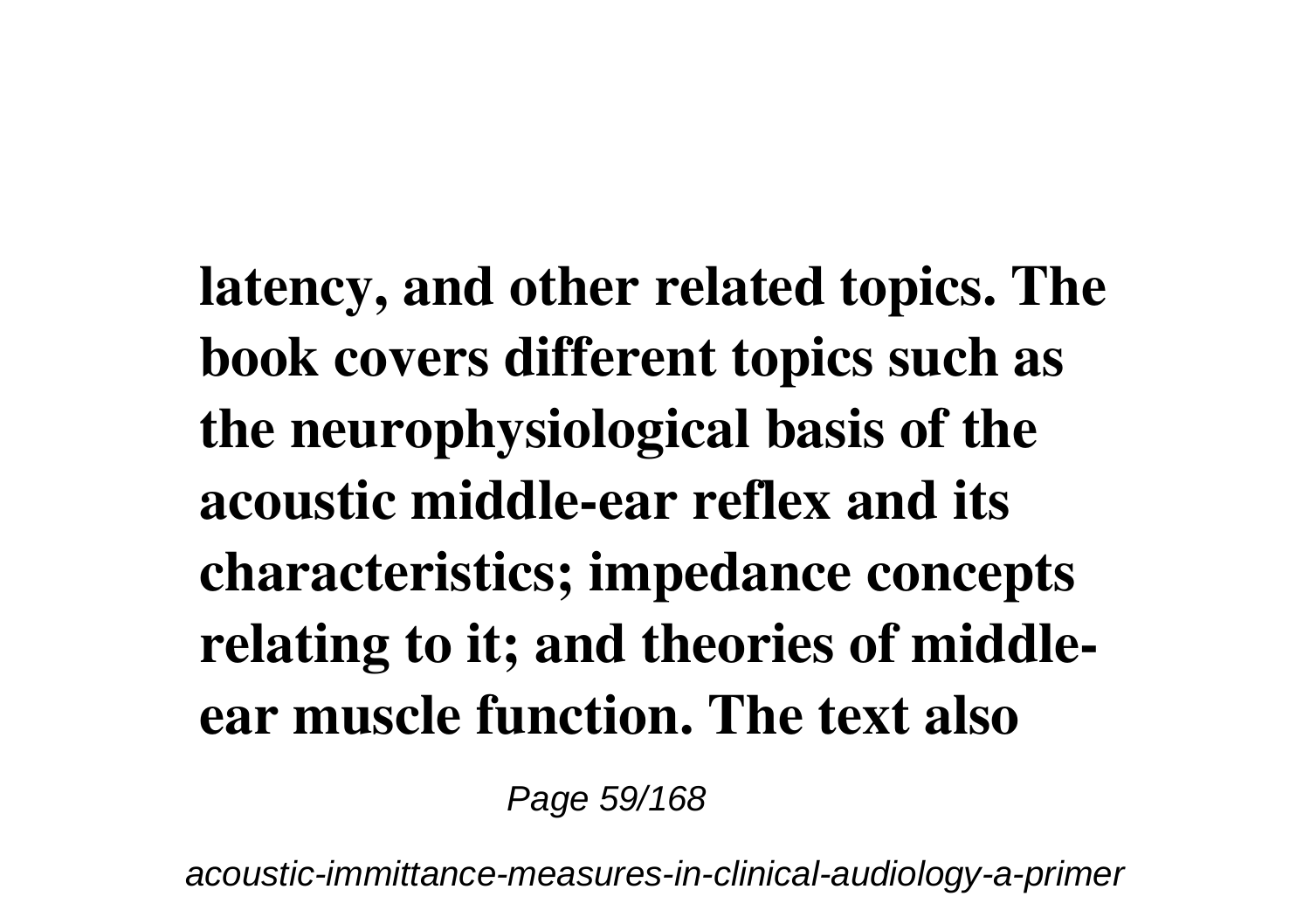**encompasses the evaluation of the response time of acoustic-immittance instruments; the contralateral acoustic-reflex threshold and its application for prediction of hearing loss; the magnitude and growth of the acoustic; the ipsilateral acoustic**

Page 60/168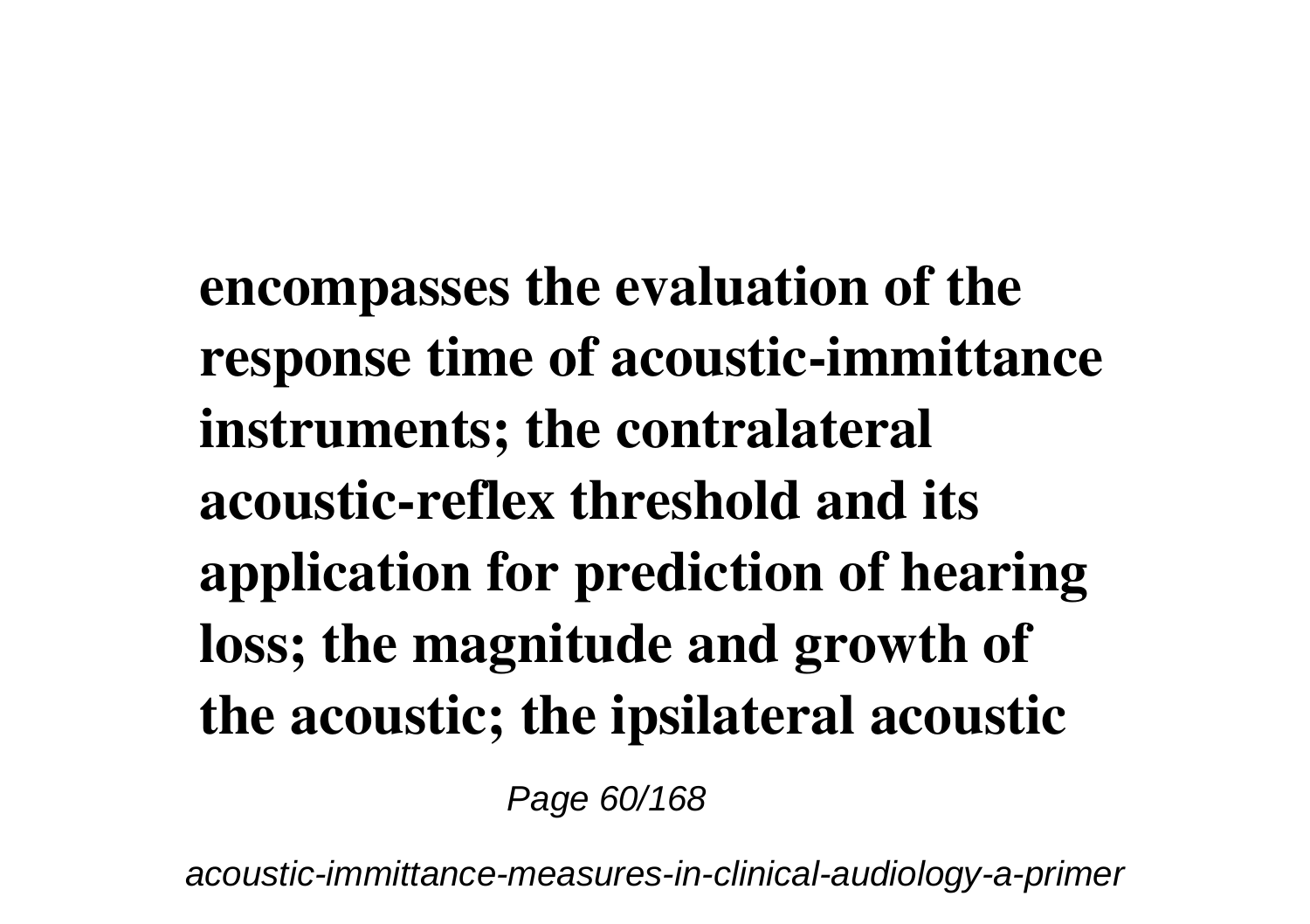**reflex; and the acoustic reflex latency. The monograph is recommended for clinicians and researchers in audiology, deaf education, hearing science, neurology, otolaryngology, physiology, and psychology. The**

Page 61/168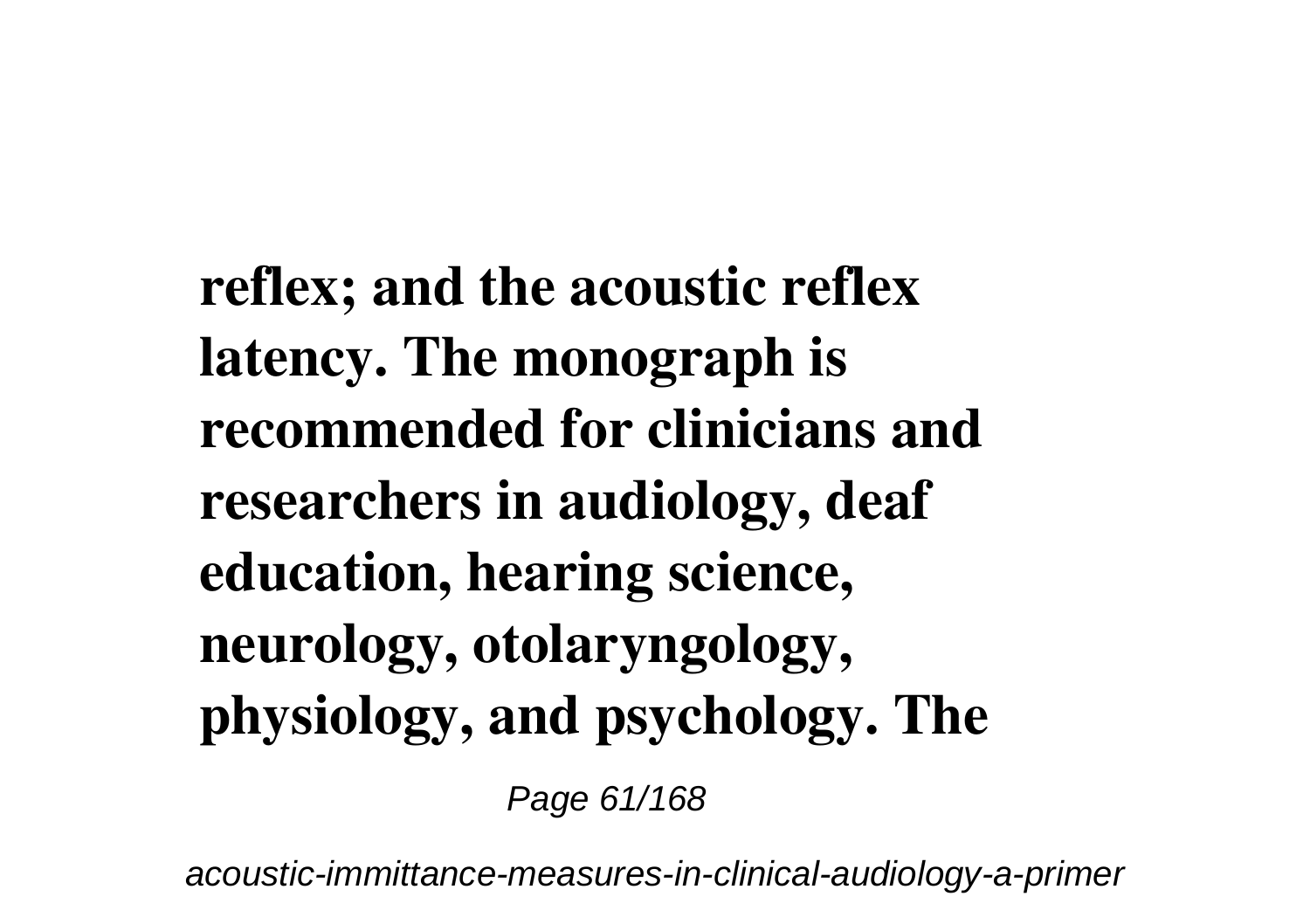**book will also serve as a reference text in a course on impedance. The SAGE Encyclopedia of Human Communication Sciences and Disorders is an in-depth encyclopedia aimed at students interested in interdisciplinary**

Page 62/168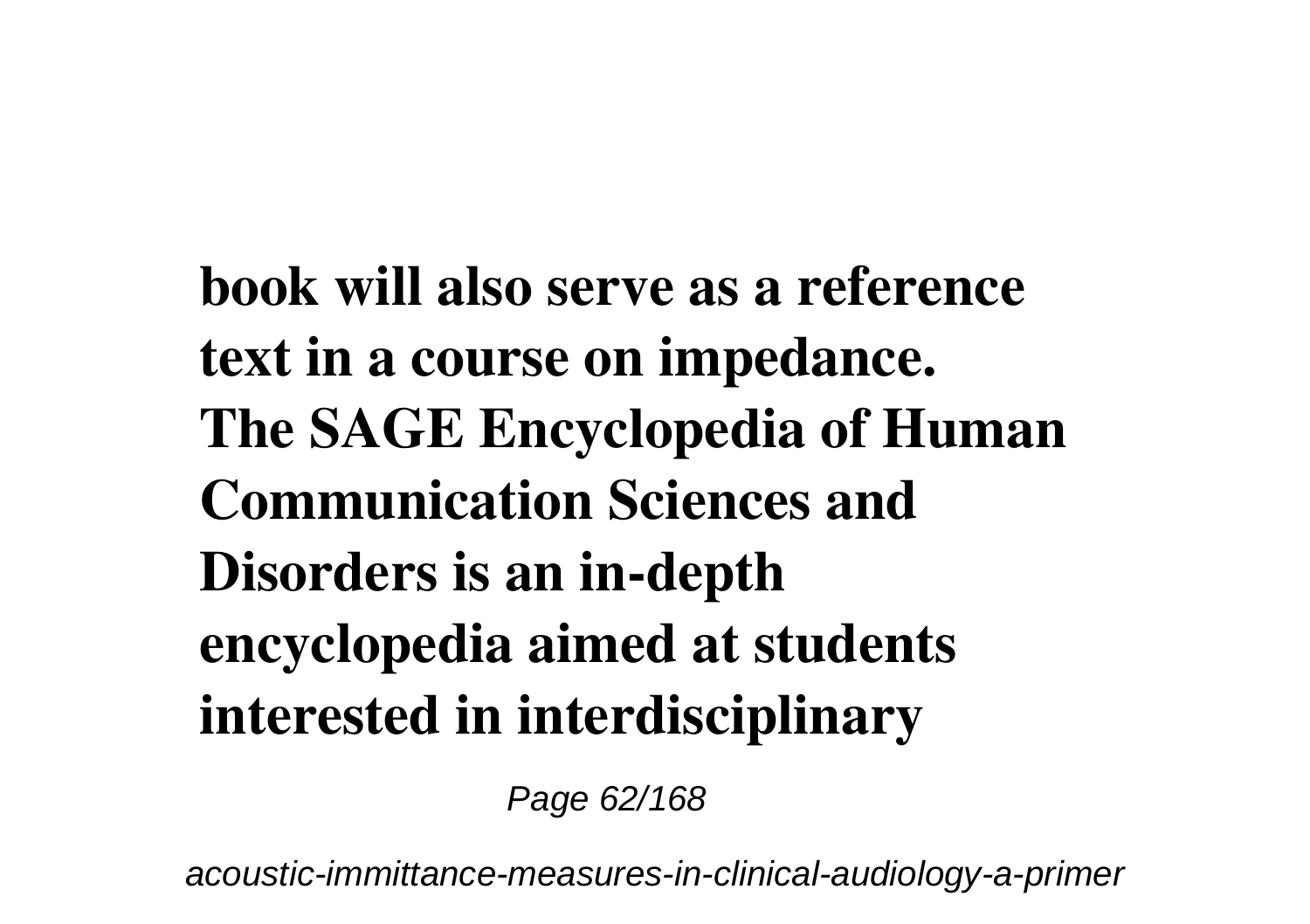**perspectives on human communication—both normal and disordered—across the lifespan. This timely and unique set will look at the spectrum of communication disorders, from causation and prevention to testing and assessment;**

Page 63/168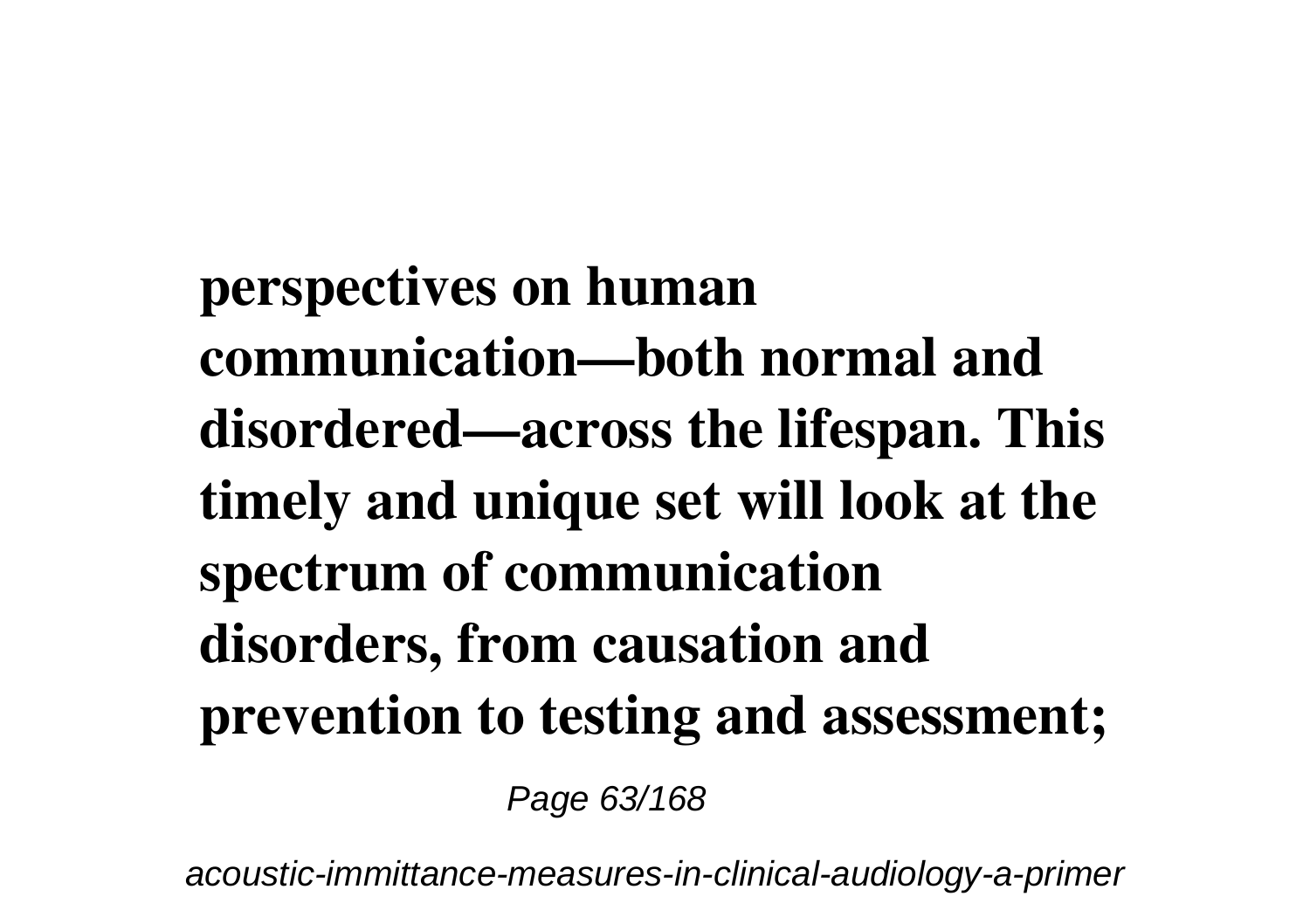**through rehabilitation, intervention, and education. Examples of the interdisciplinary reach of this encyclopedia: A strong focus on health issues, with topics such as Asperger?s syndrome, fetal alcohol syndrome, anatomy of the human**

Page 64/168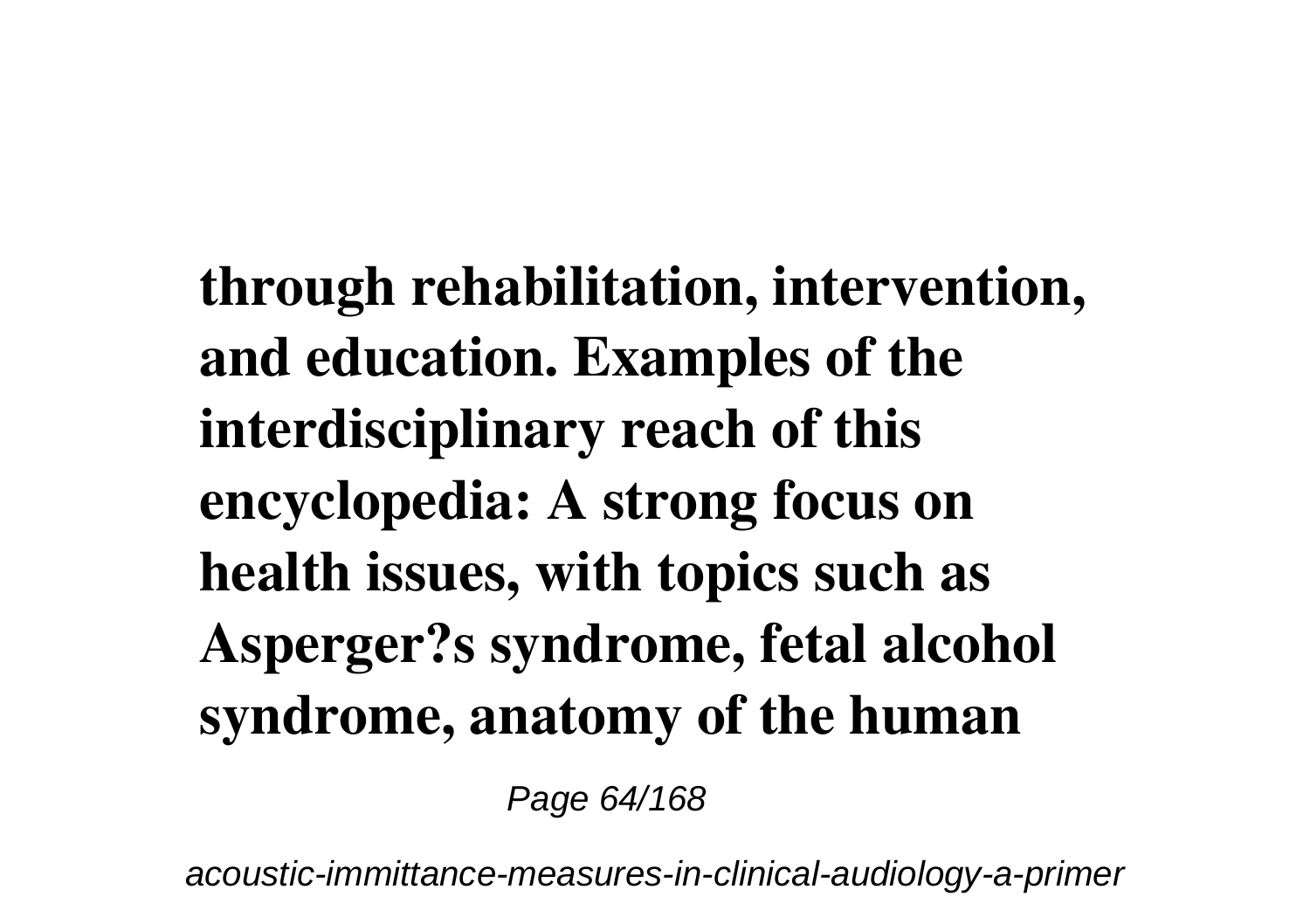**larynx, dementia, etc. Including core psychology and cognitive sciences topics, such as social development, stigma, language acquisition, selfhelp groups, memory, depression, memory, Behaviorism, and cognitive development Education is covered in**

Page 65/168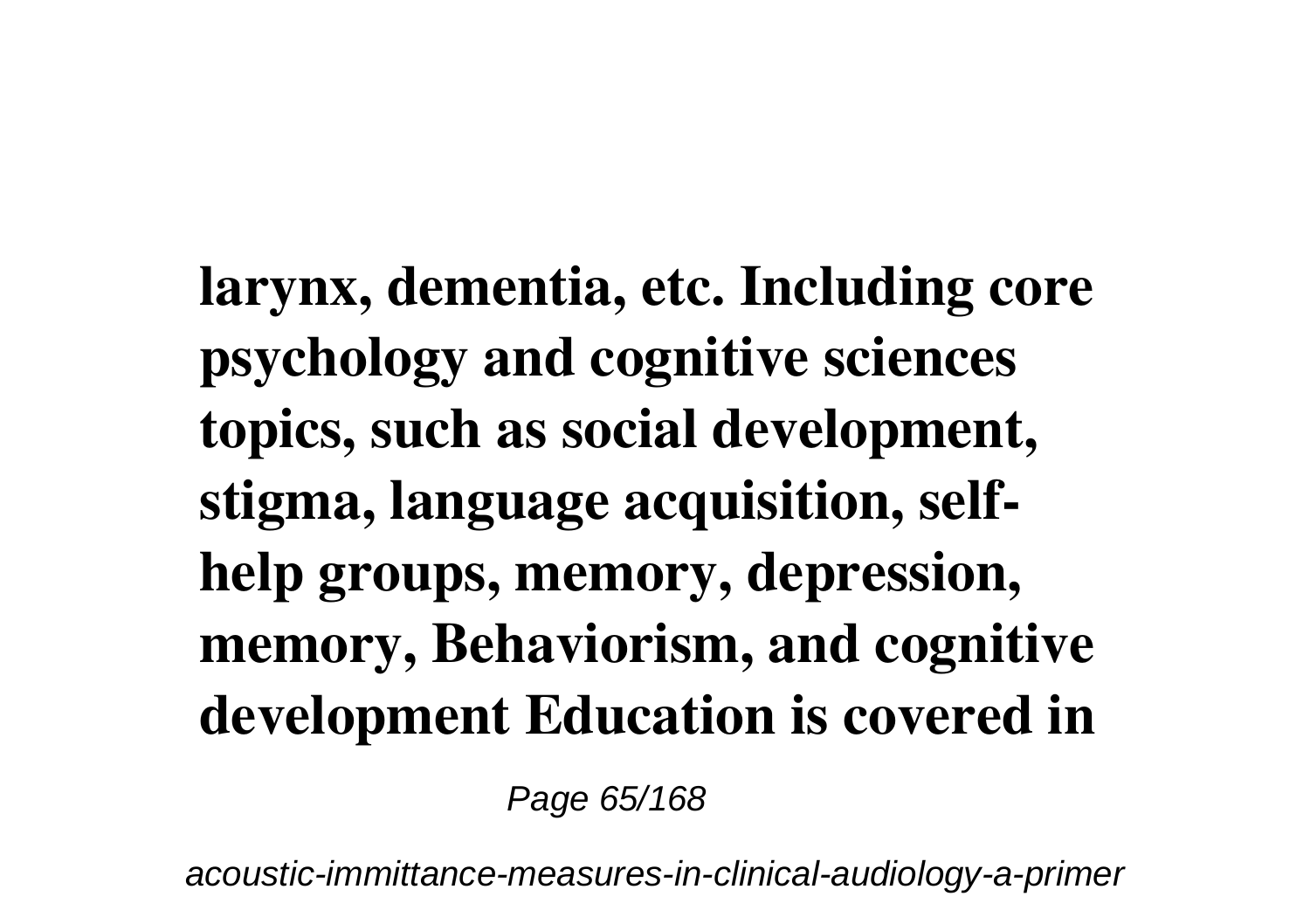**topics such as cooperative learning, special education, classroom-based service delivery The editors have recruited top researchers and clinicians across multiple fields to contribute to approximately 640 signed entries across four volumes.**

Page 66/168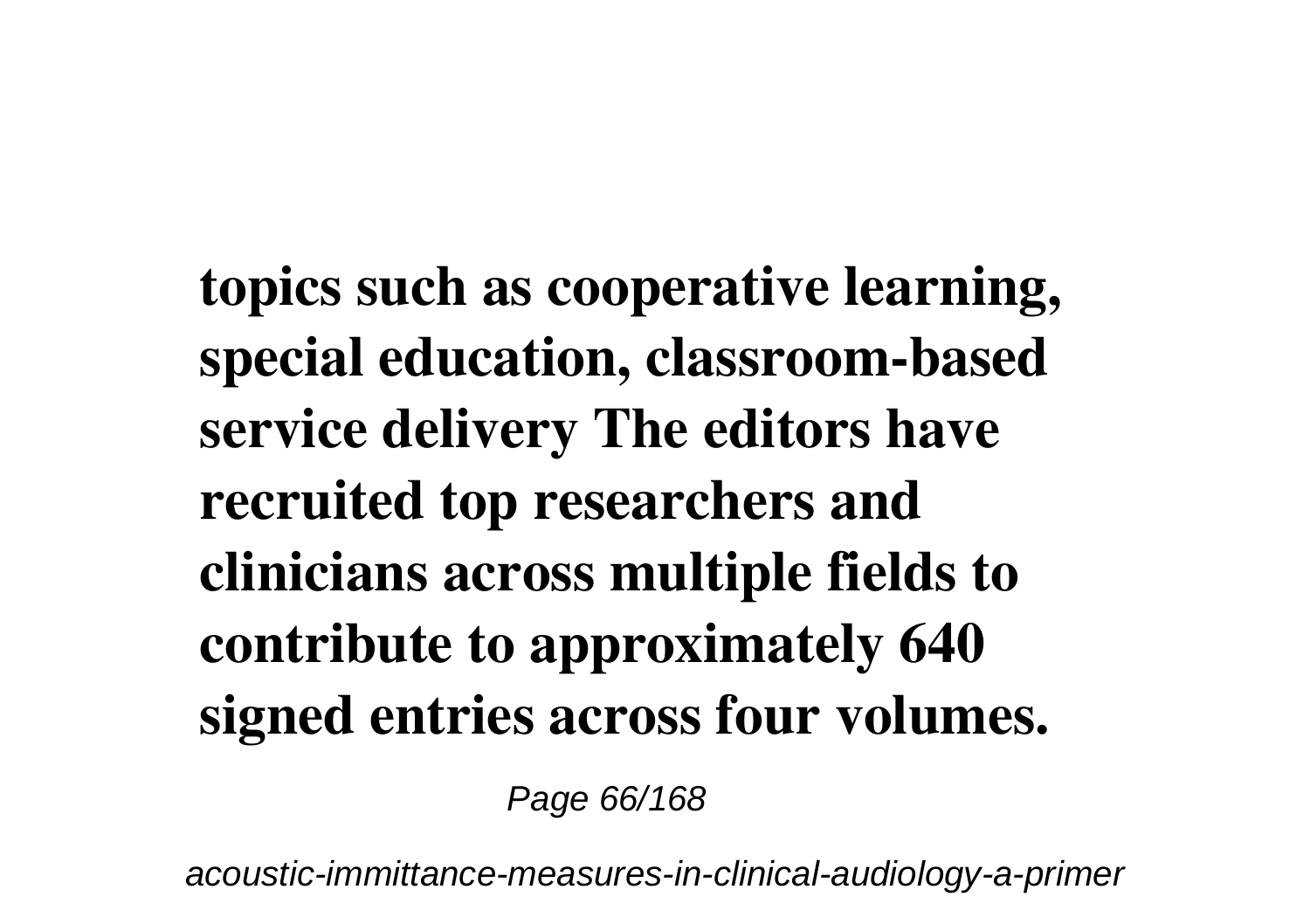**The MIT Encyclopedia of Communication Disorders A Primer Variability in Clinically Measured Wideband Acoustic Immittance Over Time in Young and Old Adults Foundations of Pediatric Audiology**

Page 67/168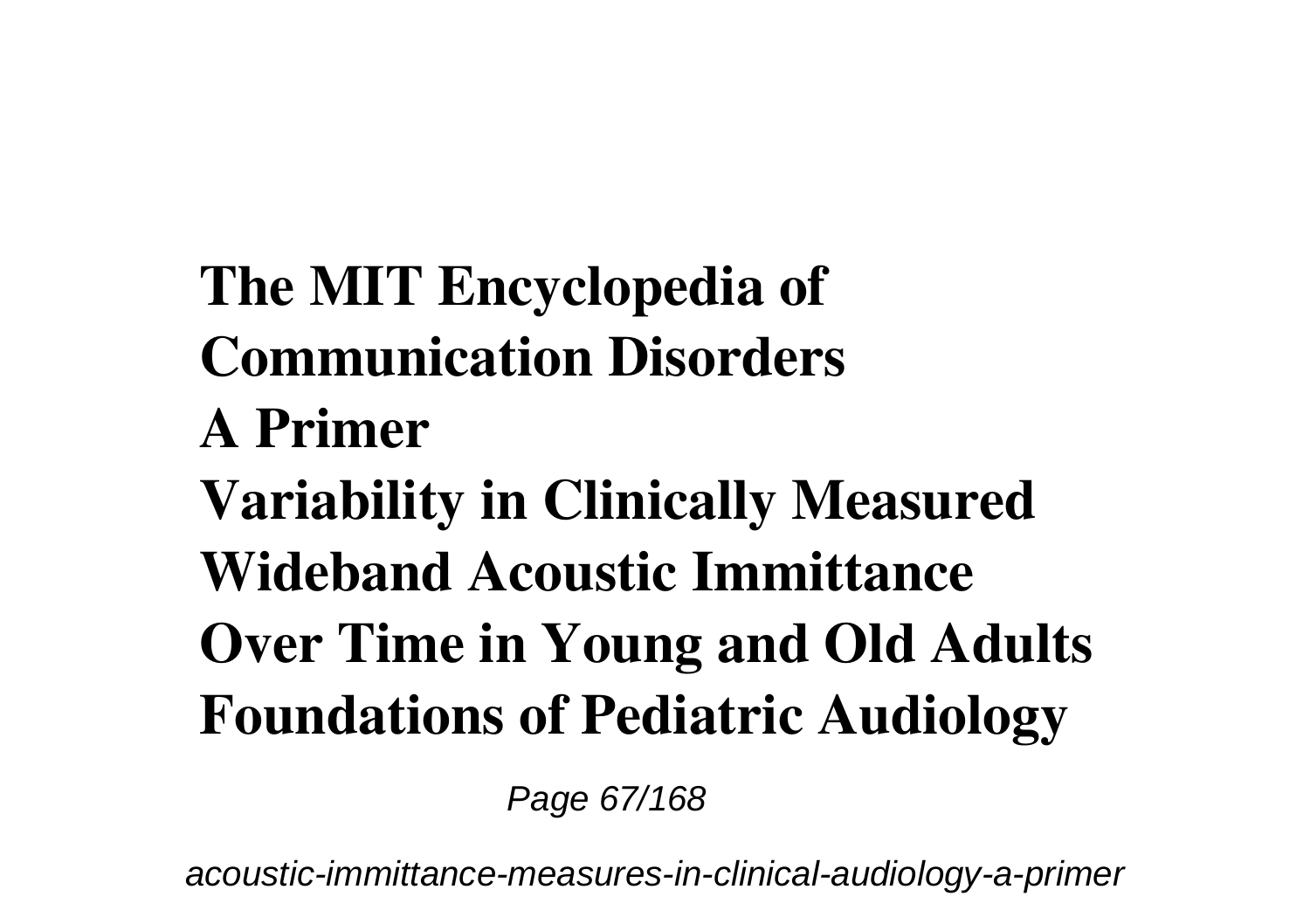**Scientific Foundations of Audiology Gallaudet Encyclopedia of Deaf People and Deafness In this completely updated sixth edition, Hearing in Children thoroughly examines the current knowledge of pediatric audiology, and** Page 68/168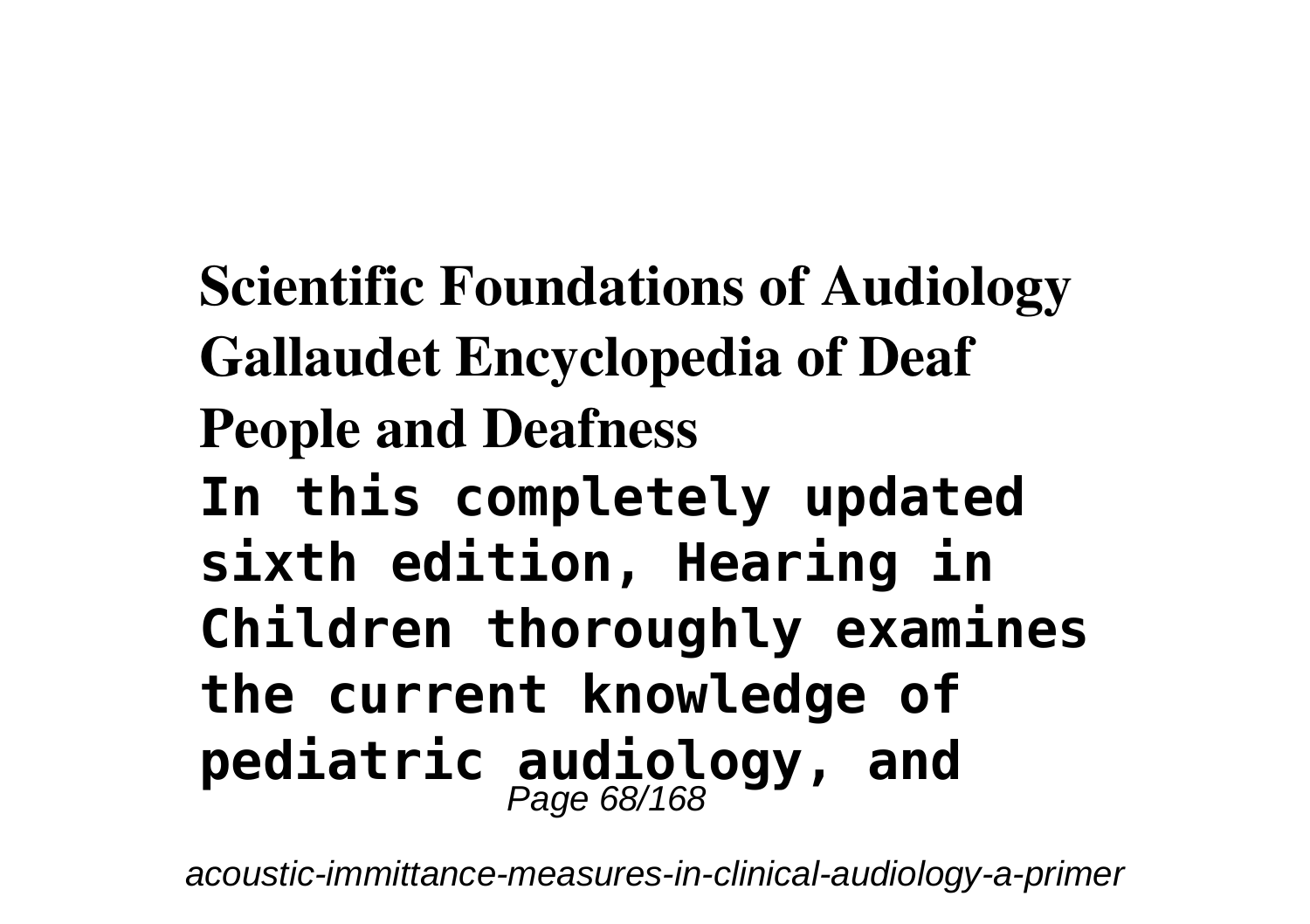**provides a medical perspective on the identification, diagnosis, and management of hearing loss in children. This enduring text has been the chief pediatric hearing resource used worldwide by** Page 69/168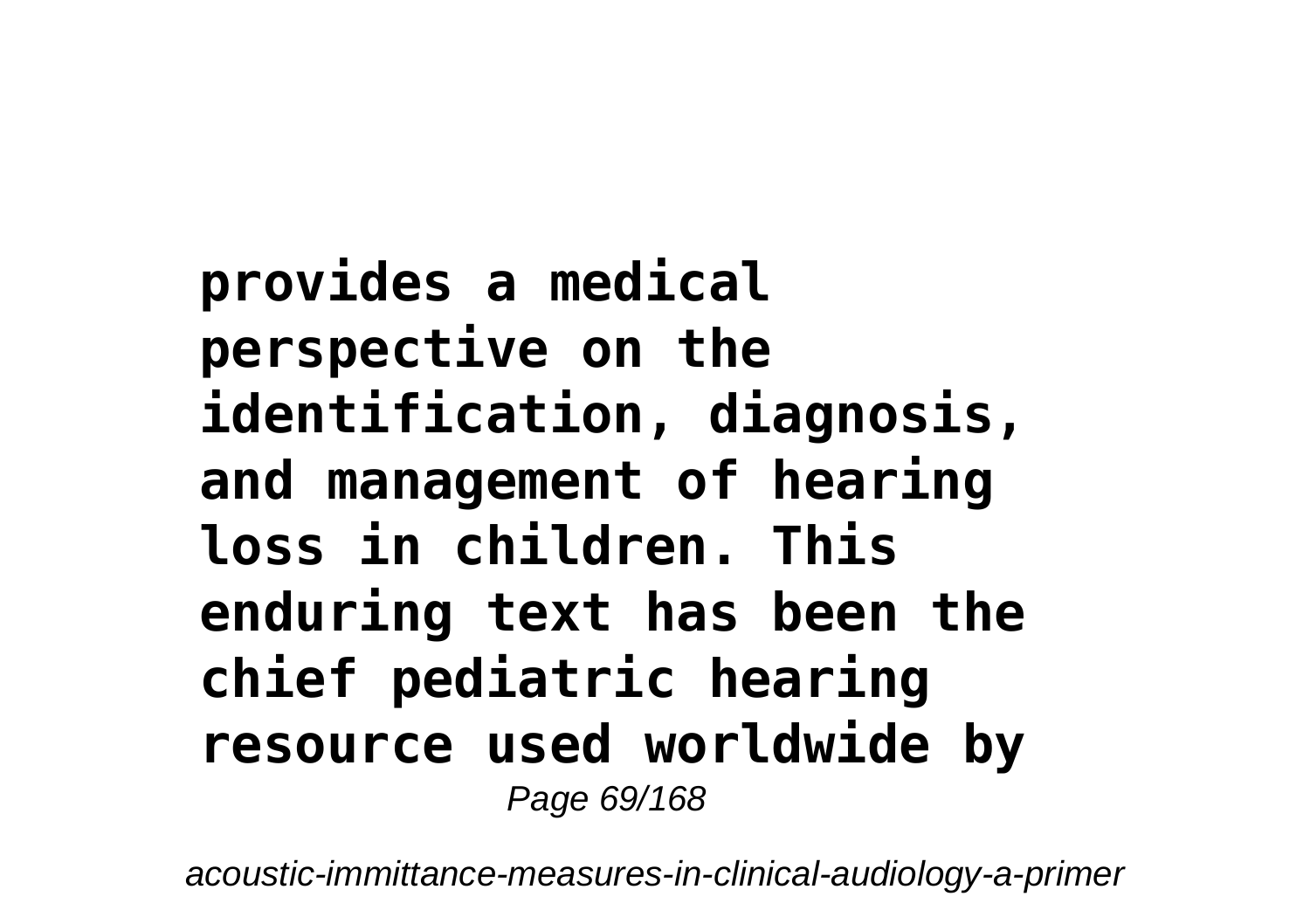**audiologists for nearly 40 years. Key features to Hearing in Children, Sixth Edition include: An expanded review of the medical aspects--early intervention, genetics, diseases and disorders, and** Page 70/168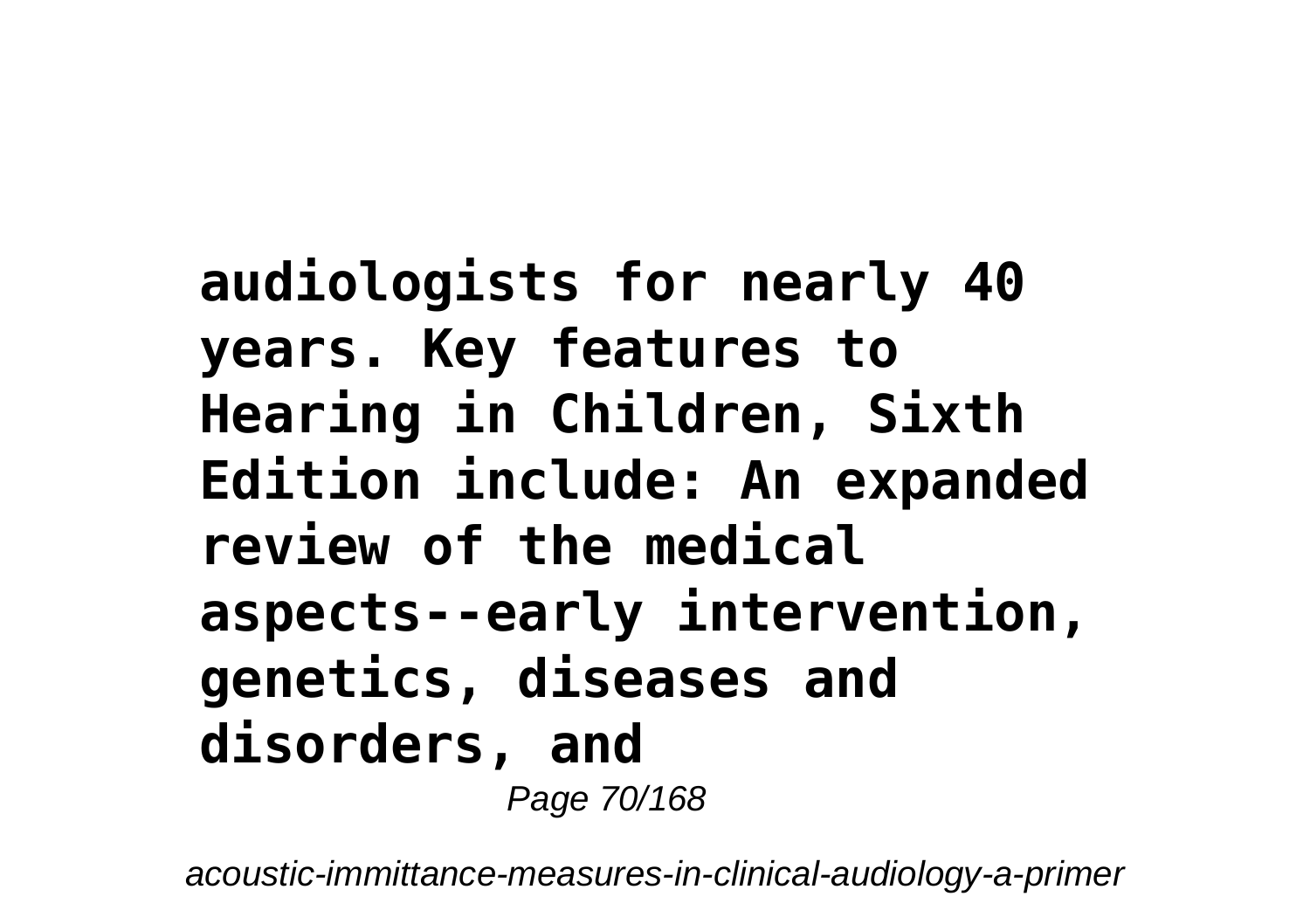**treatments--of pediatric hearing loss as well as hearing and auditory disorders in infants, toddlers, and young childrenPractical descriptions of age-specific testing protocols and** Page 71/168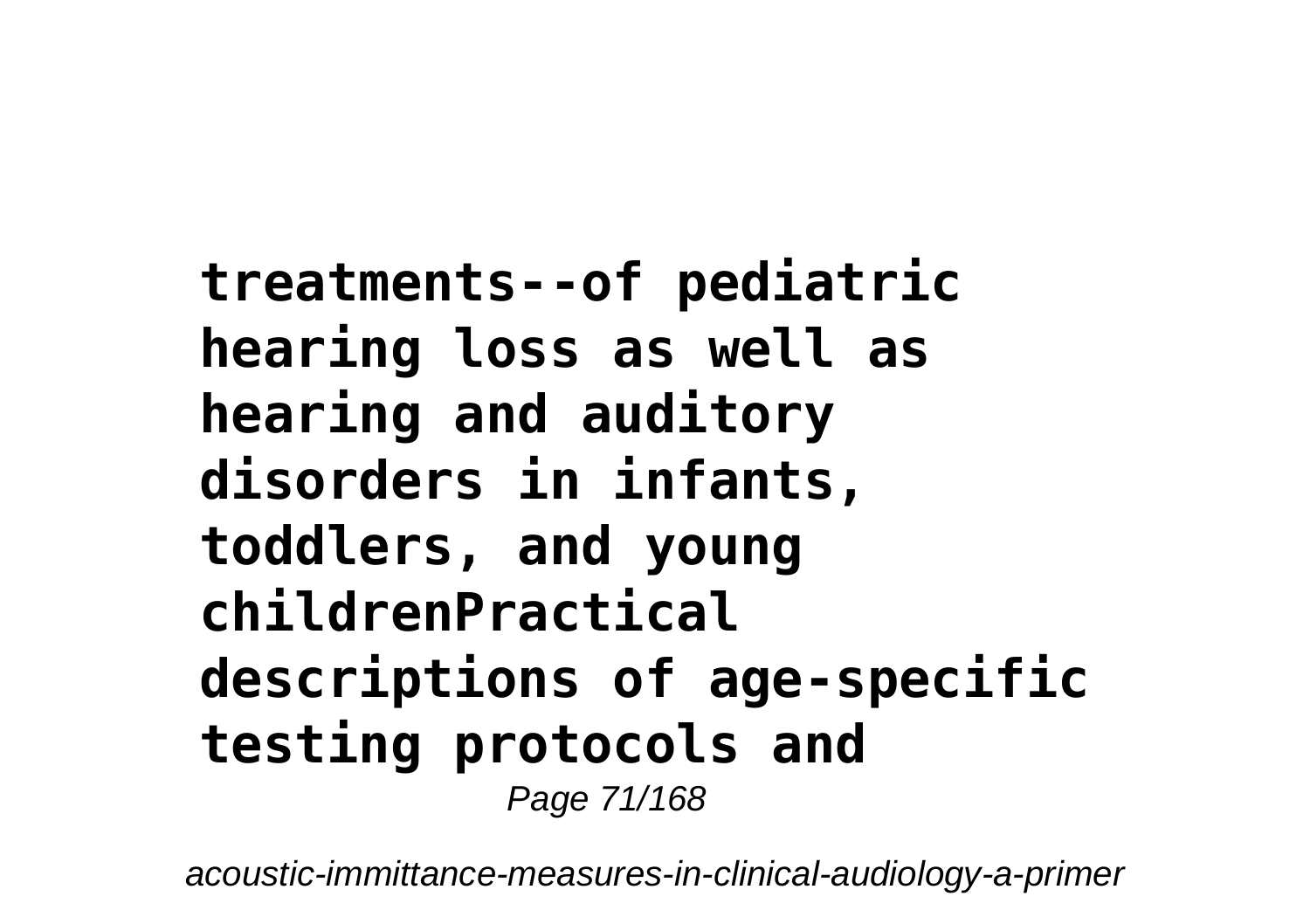**hearing screening technologies, and early hearing loss detection and intervention proceduresComprehensive coverage of amplification for children with hearing loss, including fitting and** Page 72/168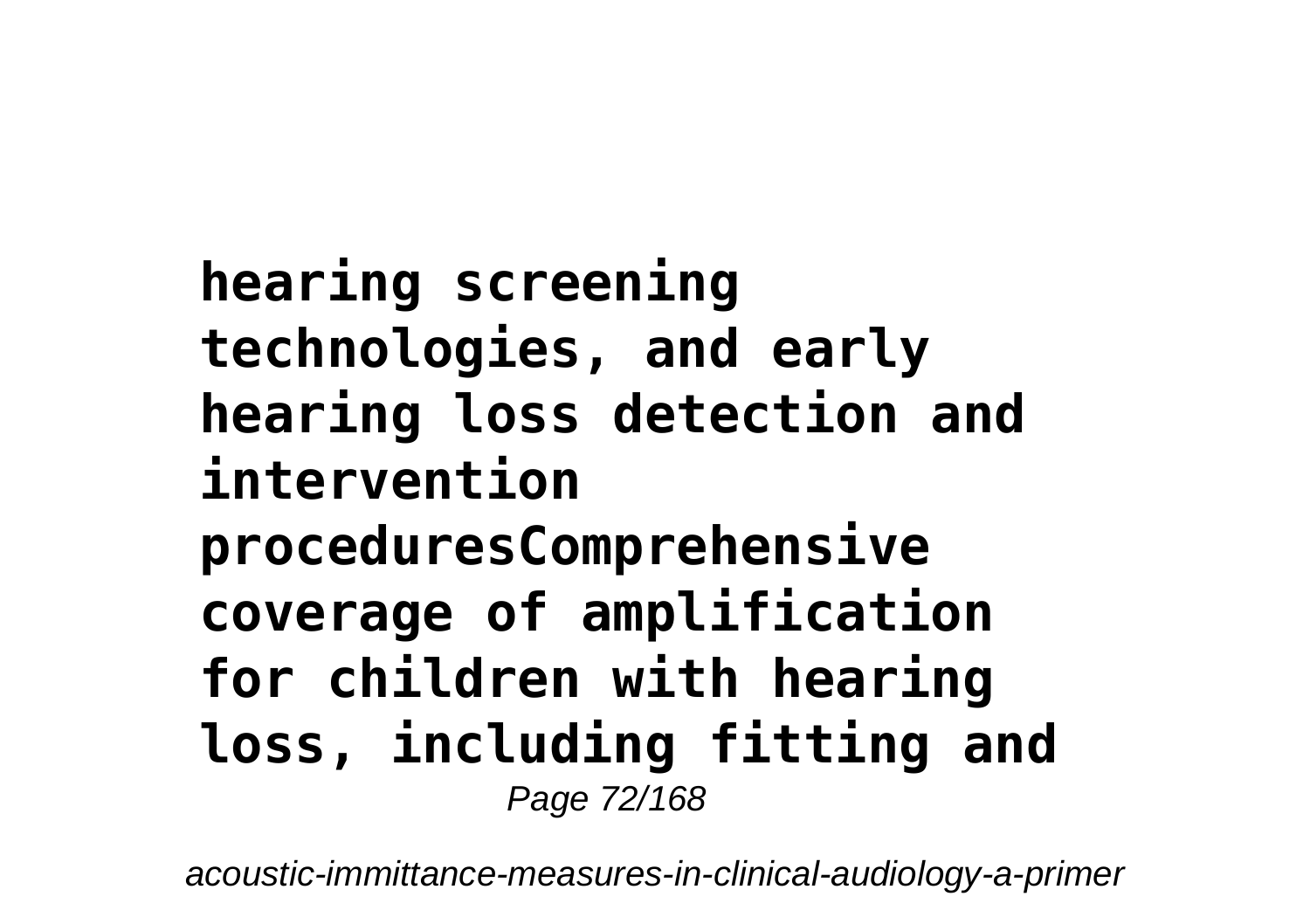**management issues in hearing aids, cochlear implants, and assistive listening devicesValuable information on the role of familycentered services related to all aspects of childhood deafnessA revised appendix** Page 73/168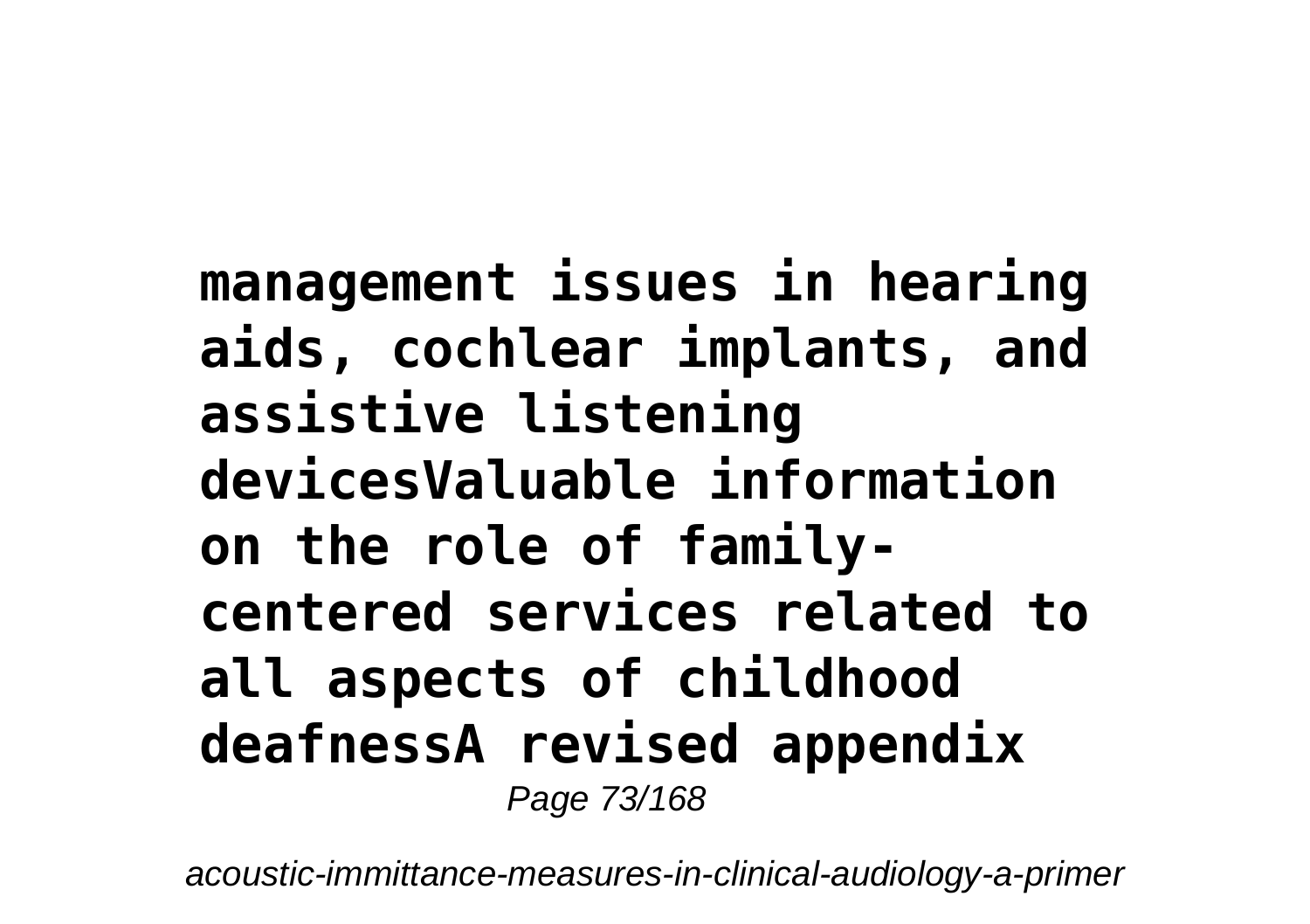**of hearing disorders that includes 90 syndromes and disorders associated with childhood deafnessNearly 500 new and current references Audiology and Communication Disorders: An Overview, 2nd Edition is an innovative** Page 74/168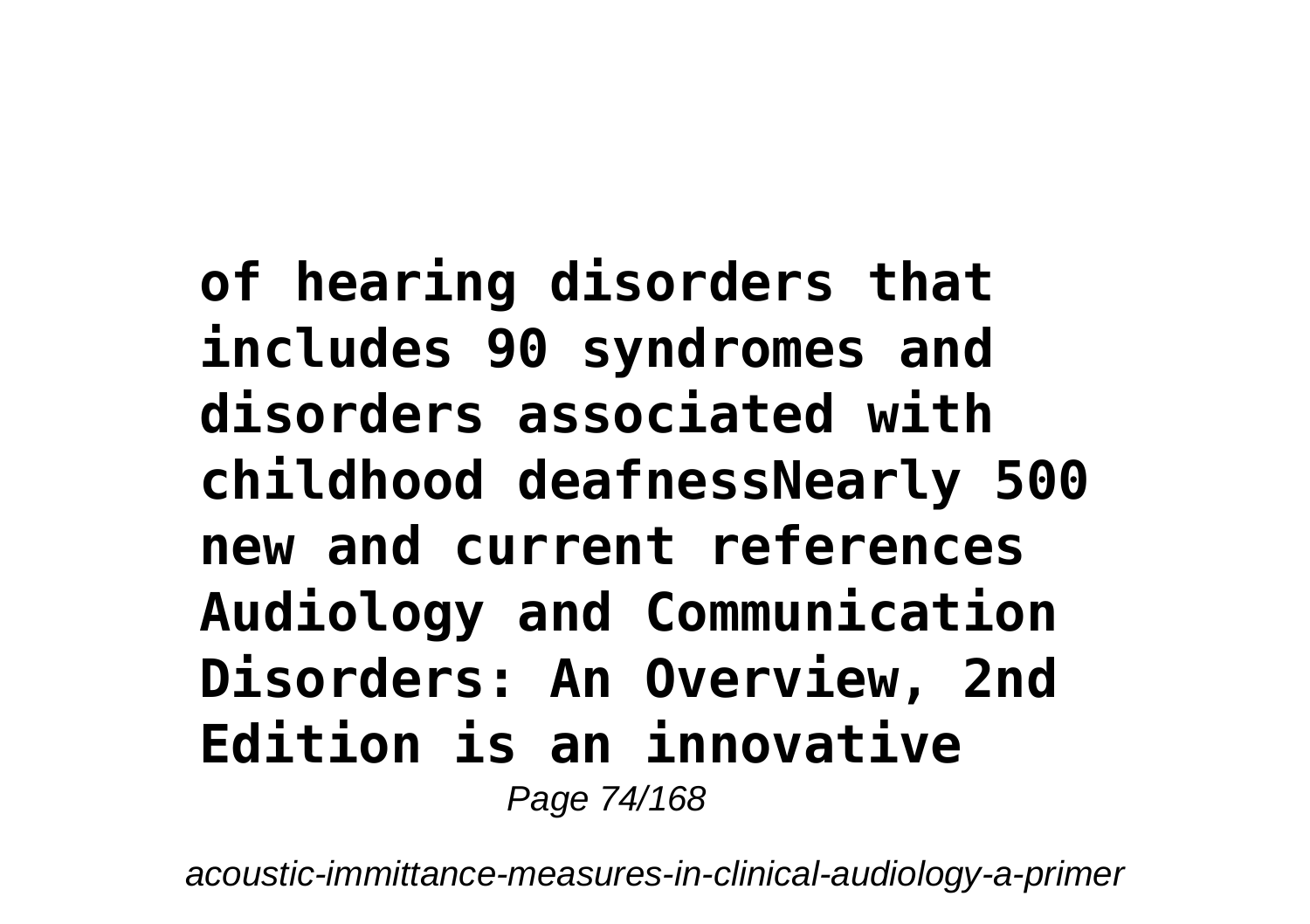**learning system that makes important audiology concepts accessible to beginning students, while providing instructors with the depth of coverage needed for more advanced students through a diverse range of assignable** Page 75/168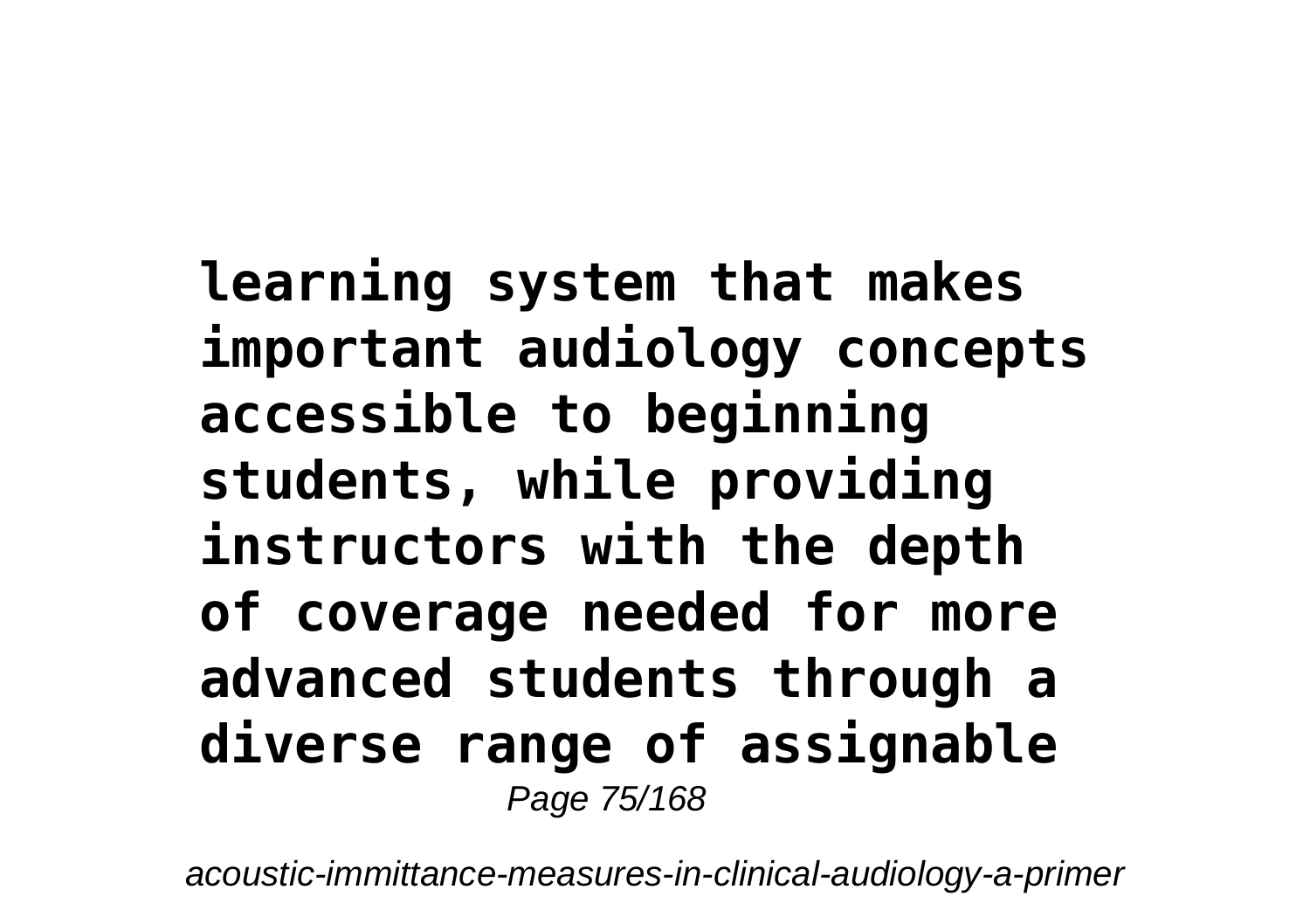**online articles, case studies, and multimedia activities developed to integrate seamlessly with the main text. Using the innovative communication chain model throughout the book, authors Larry Humes** Page 76/168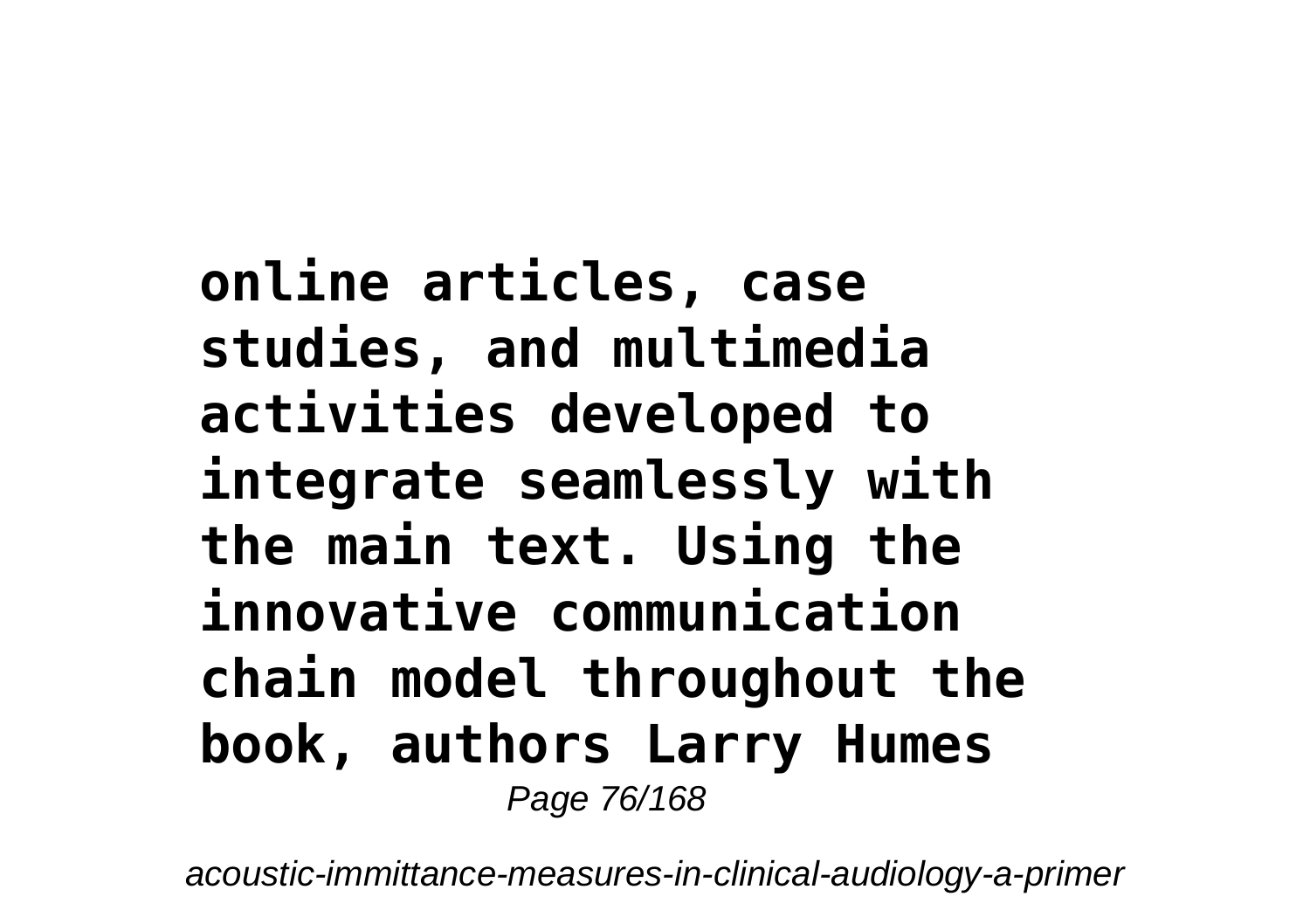**and Fred Bess cover structure and function of the auditory system; auditory disorders; audiologic measurement; screening for hearing loss and middle ear status; prosthetic devices for the** Page 77/168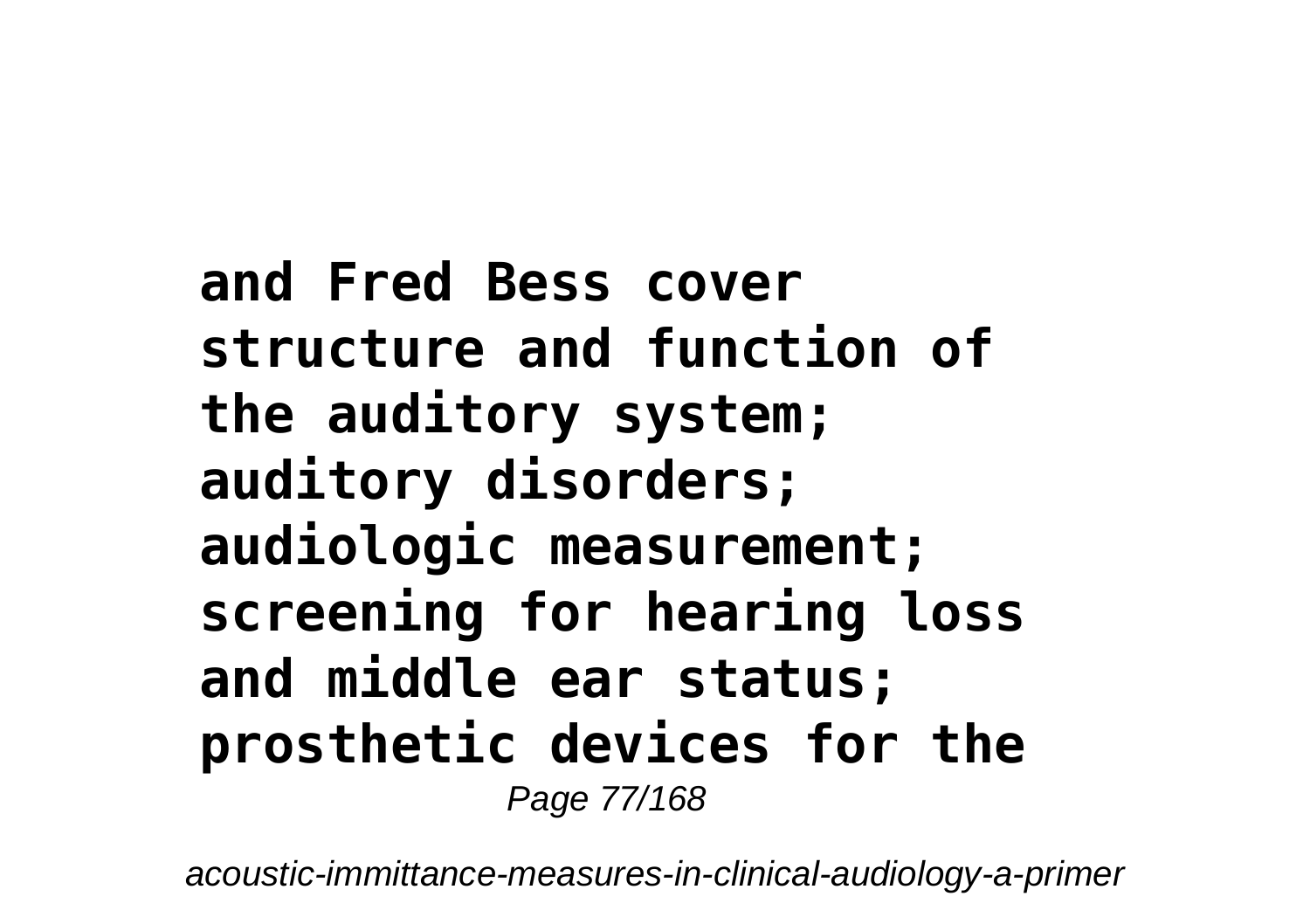**hearing impaired; and rehabilitation and habilitation for individuals with impaired hearing. Boxed learning activities, case study vignettes, and commentaries help students understand key concepts and** Page 78/168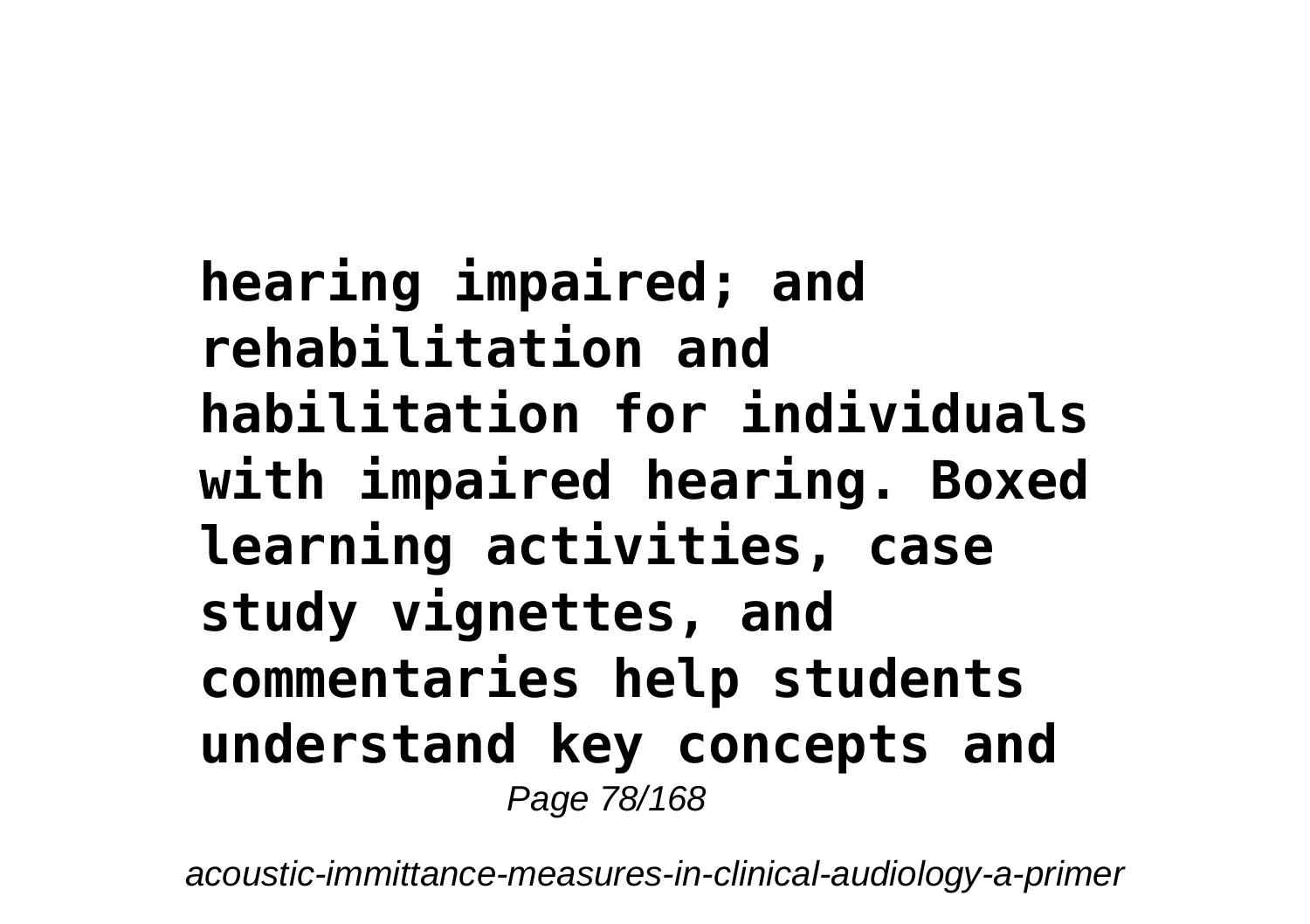**their clinical applications. The Second Edition has been updated with new content, new case studies, and additional disorders, and is supported by extensive online resources, including videos and animations that** Page 79/168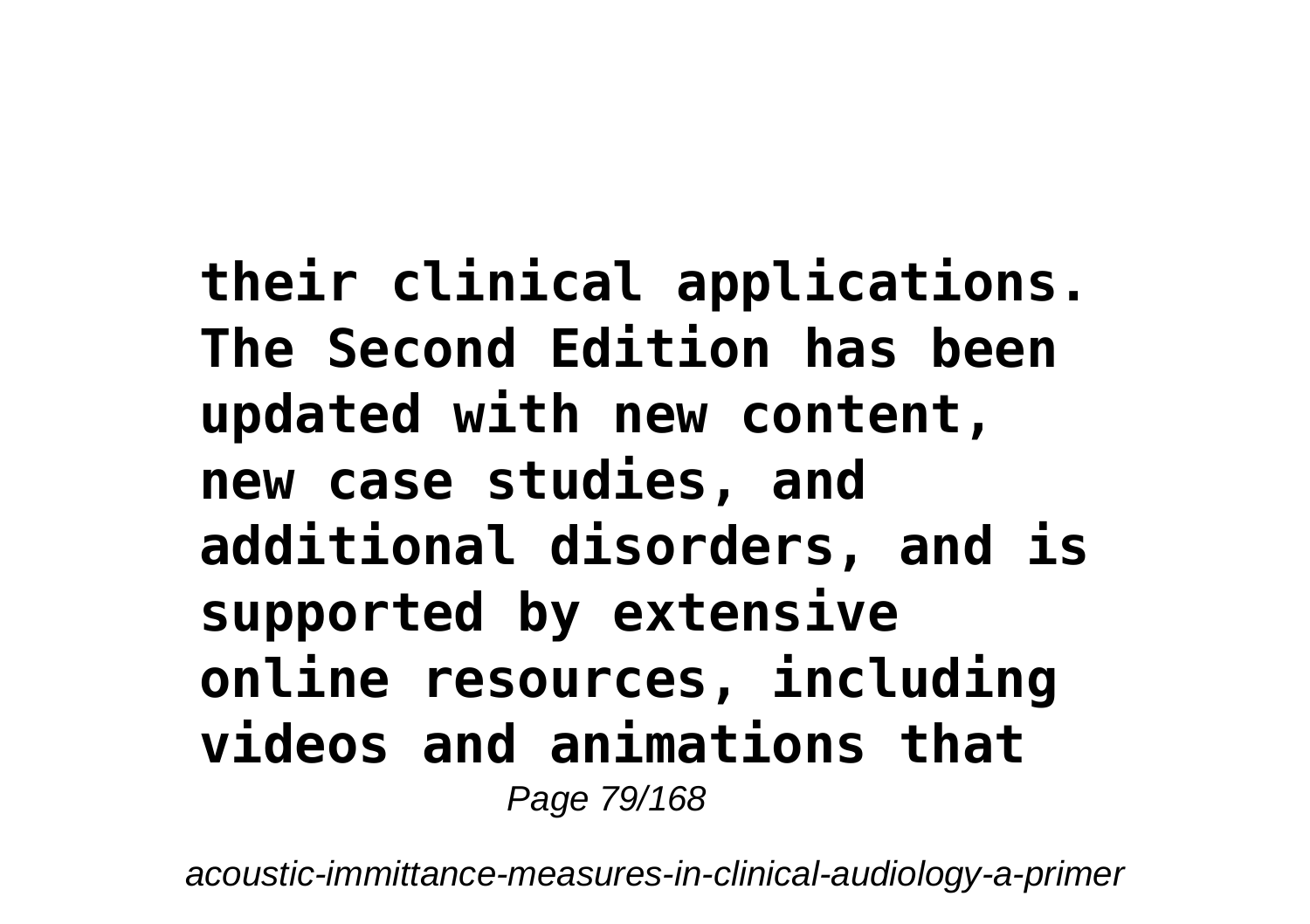**bring concepts to life, a wide range of articles, a pronunciation glossary, a question bank, labeling exercises, an interactive screening test, an anatomy and physiology image bank, case studies, and audio** Page 80/168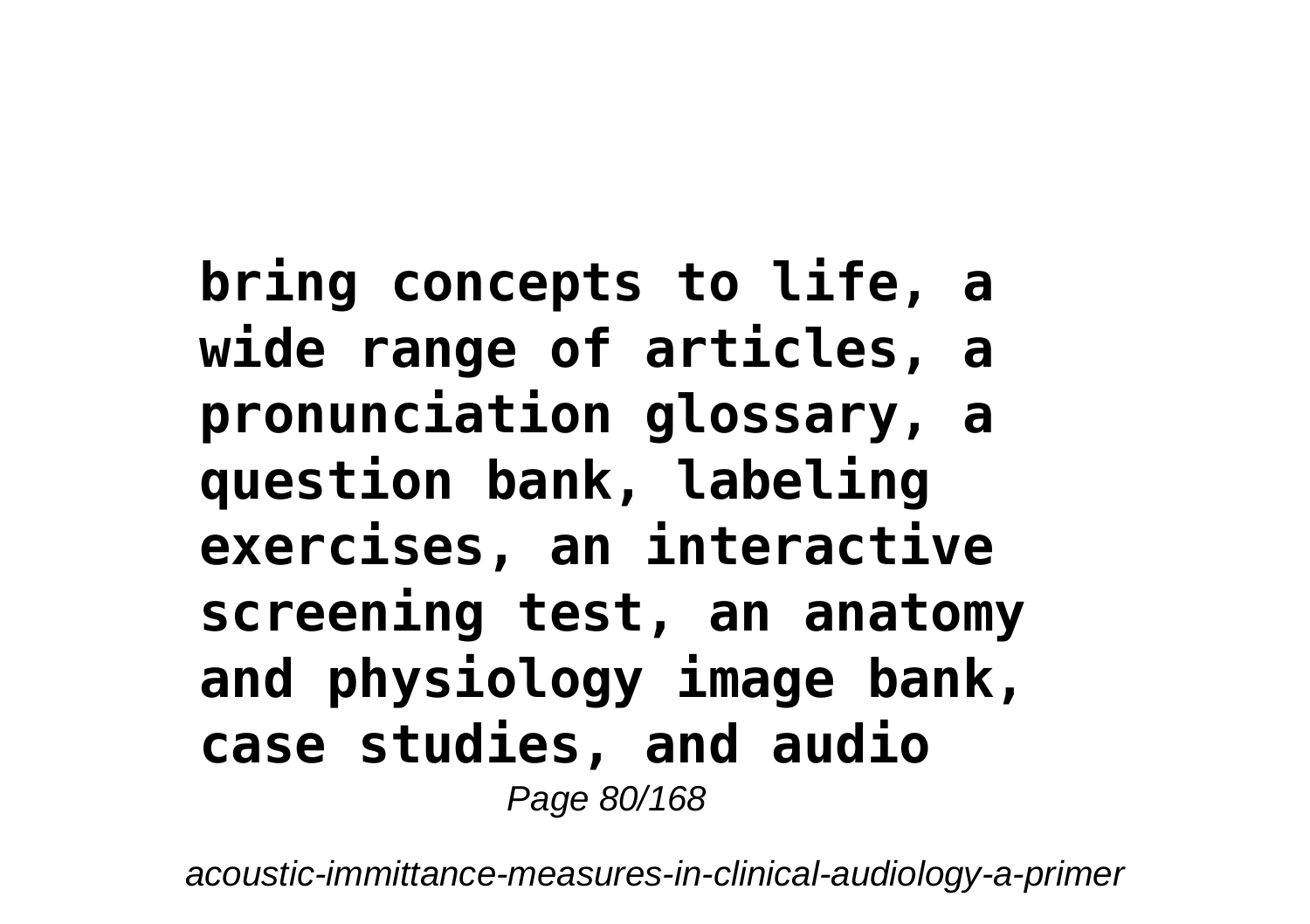## **demos. Clinical Management of Speech Sound Disorders: A Case-Based Approach meets the need of speech language pathology instructors who work with children who demonstrate articulation and** Page 81/168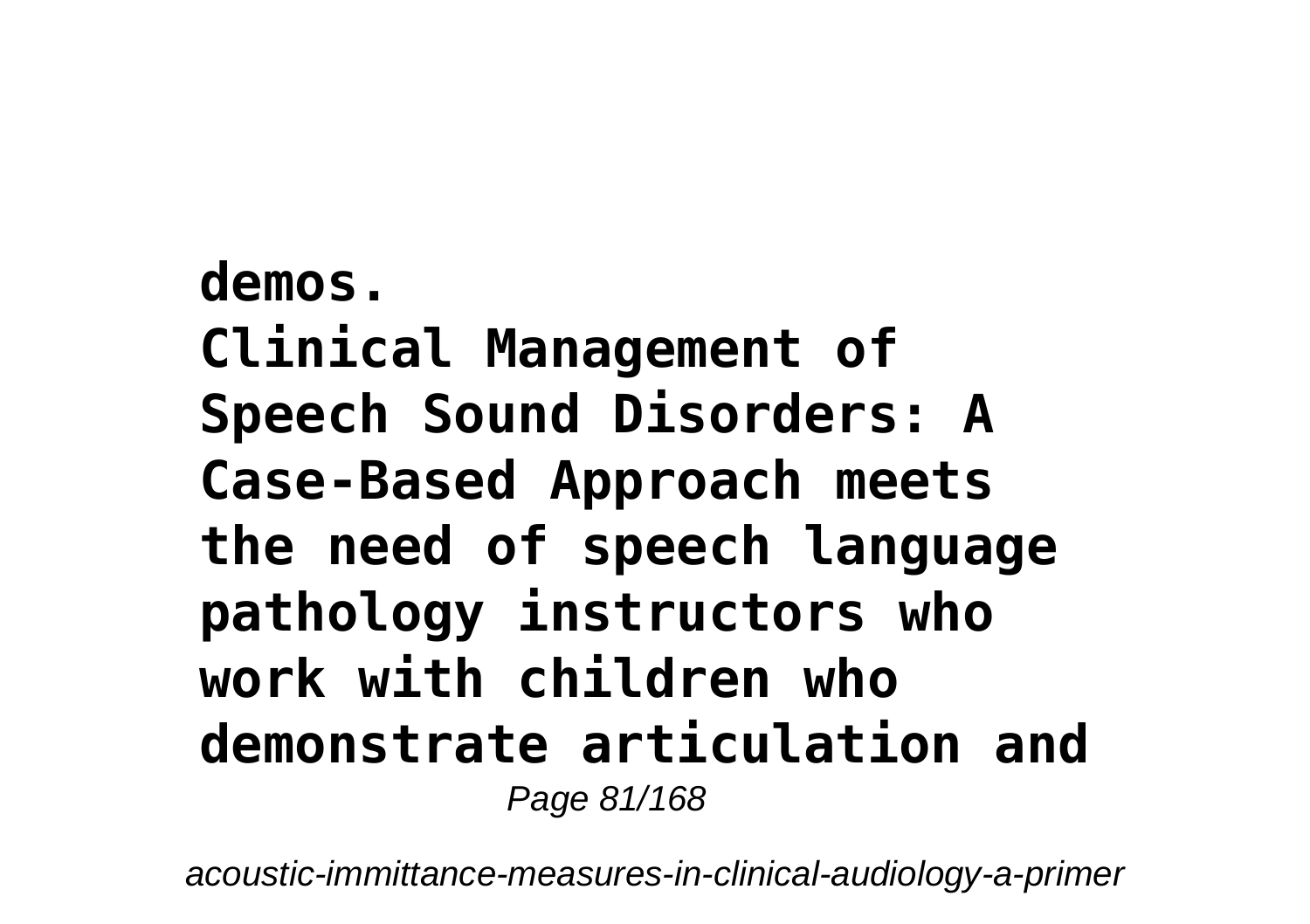**phonological disorders. This text presents an overview of case-based learning as an introductory chapter and the application in the discipline of speechlanguage pathology and focus on various evidence-based** Page 82/168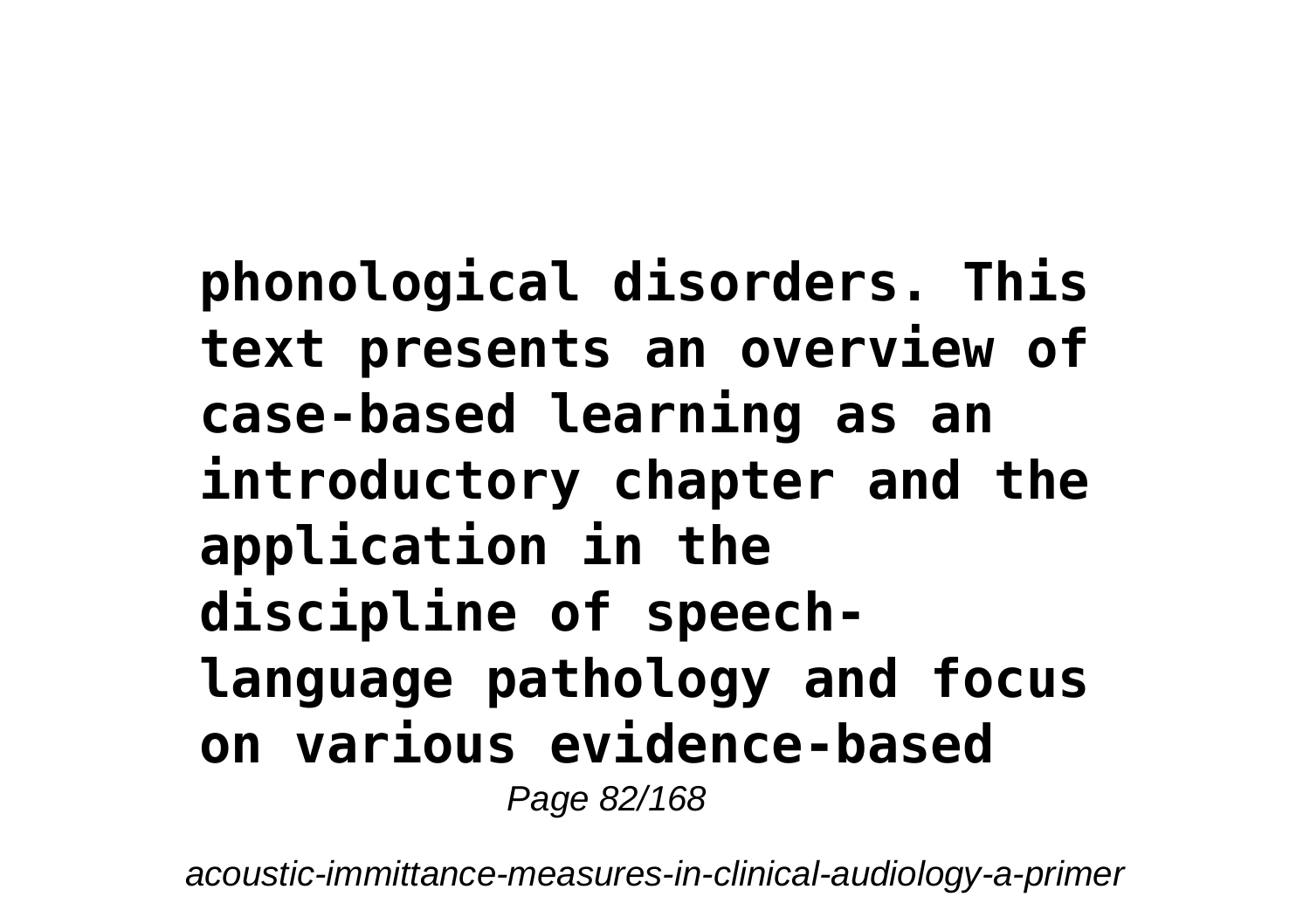**approaches for treating children with speech sound disorders. Hearing Loss Handbook of Clinical Impedance Audiometry Non-Invasive Instrumentation and Measurement in Medical** Page 83/168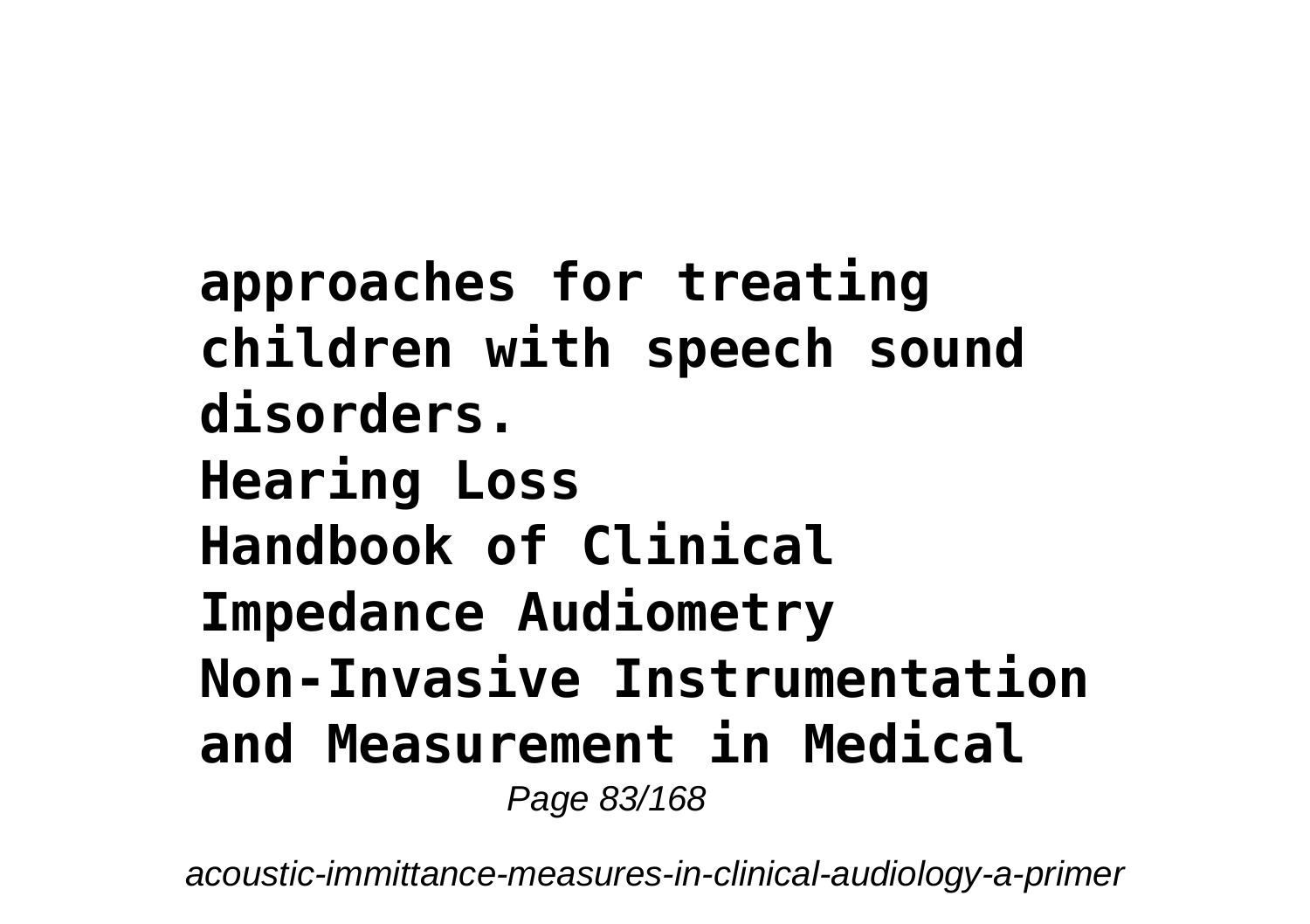**Diagnosis Clinical Management of Speech Sound Disorders: A Case-Based Approach Audiology and Communication Disorders Otitis Media in Infants and Children**

Page 84/168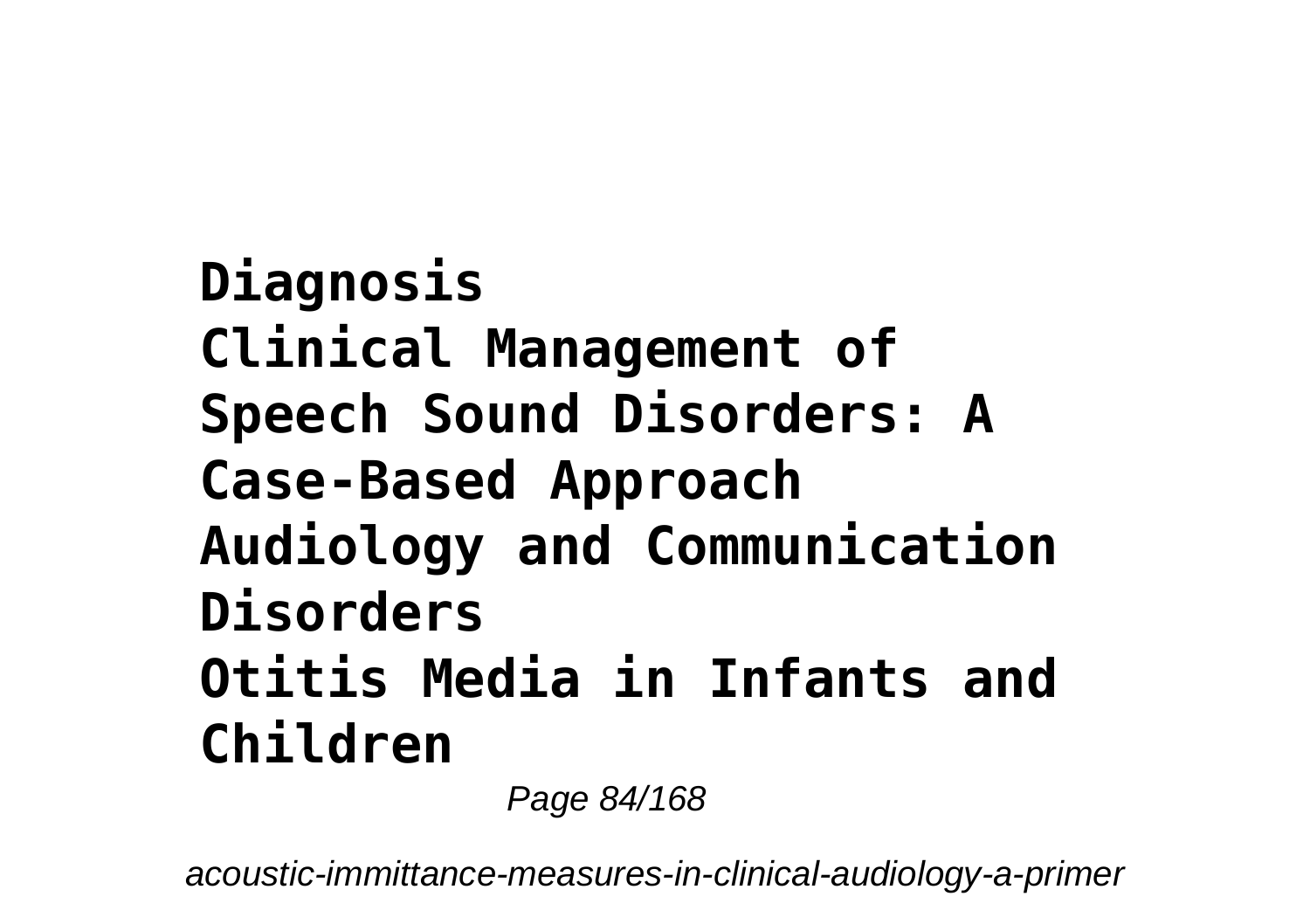*Preceded by: Pediatric otolaryngology / [edited by] Charles D. Bluestone ... [et al.]. 4th ed. c2003. This innovative textbook fills a void in the literature as the first teaching primer on the step-by-step use of acoustic* Page 85/168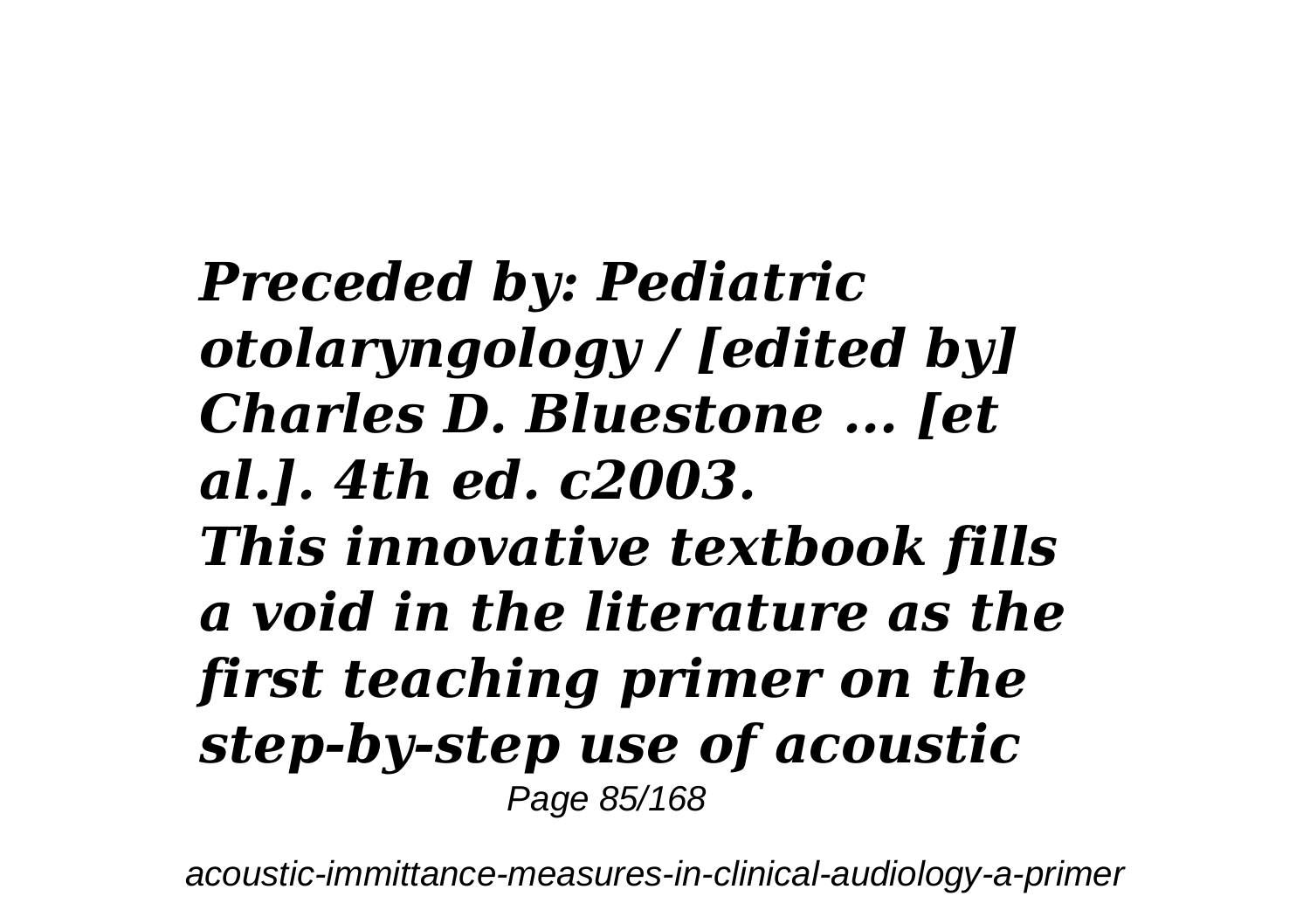*immittance and acoustic immittance measures in clinical audiology. TEXTBOOK With advancements across various scientific and medical fields, professionals in audiology are in a unique position to integrate cutting-*Page 86/168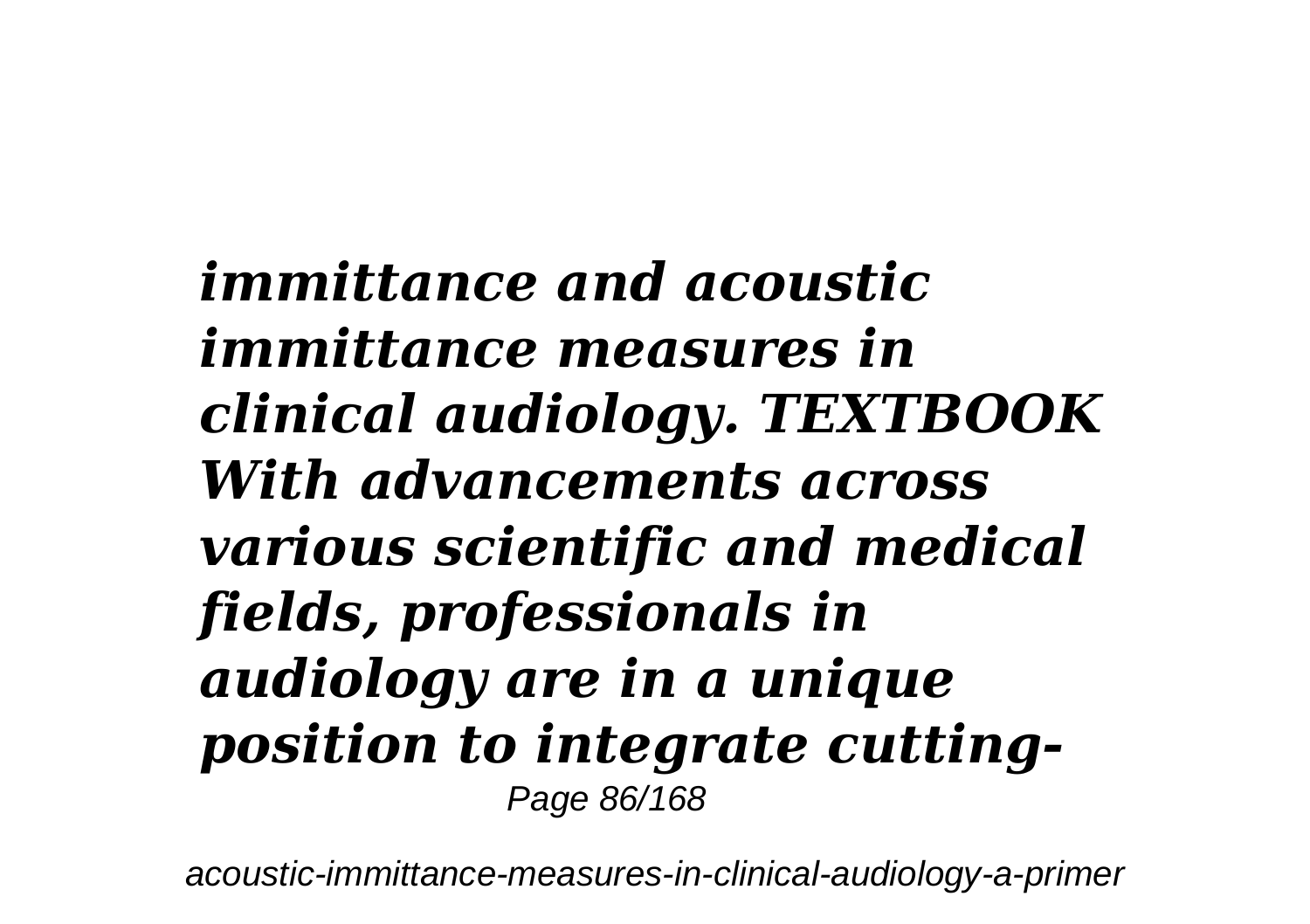*edge technology with realworld situations. Scientific Foundations of Audiology provides a strong basis and philosophical framework for understanding various domains of hearing science in the context of contemporary* Page 87/168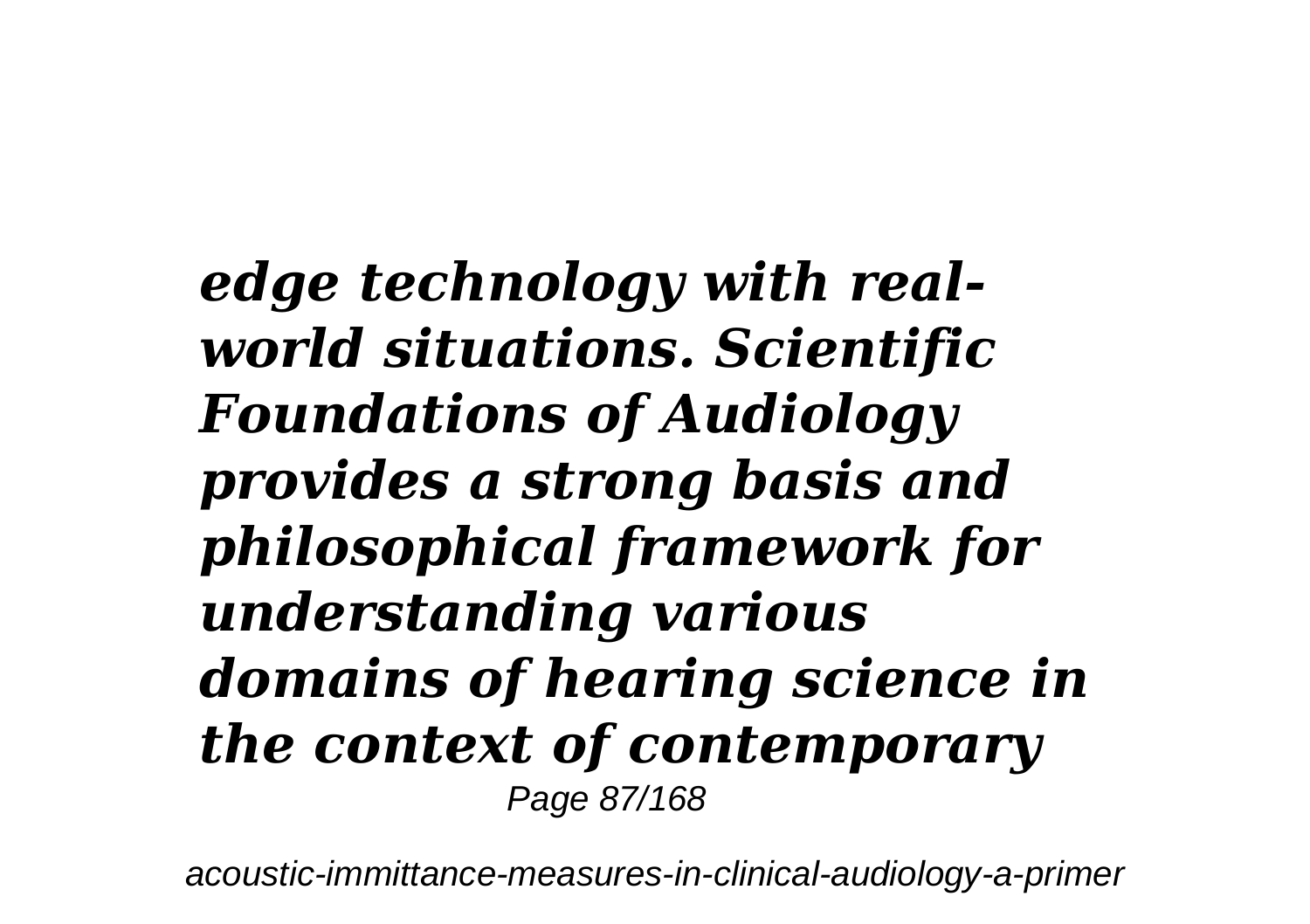*developments in genetics, gene expression, bioengineering, neuroimaging, neurochemistry, cochlear and mid-brain implants, associated speech processing and understanding, molecular* Page 88/168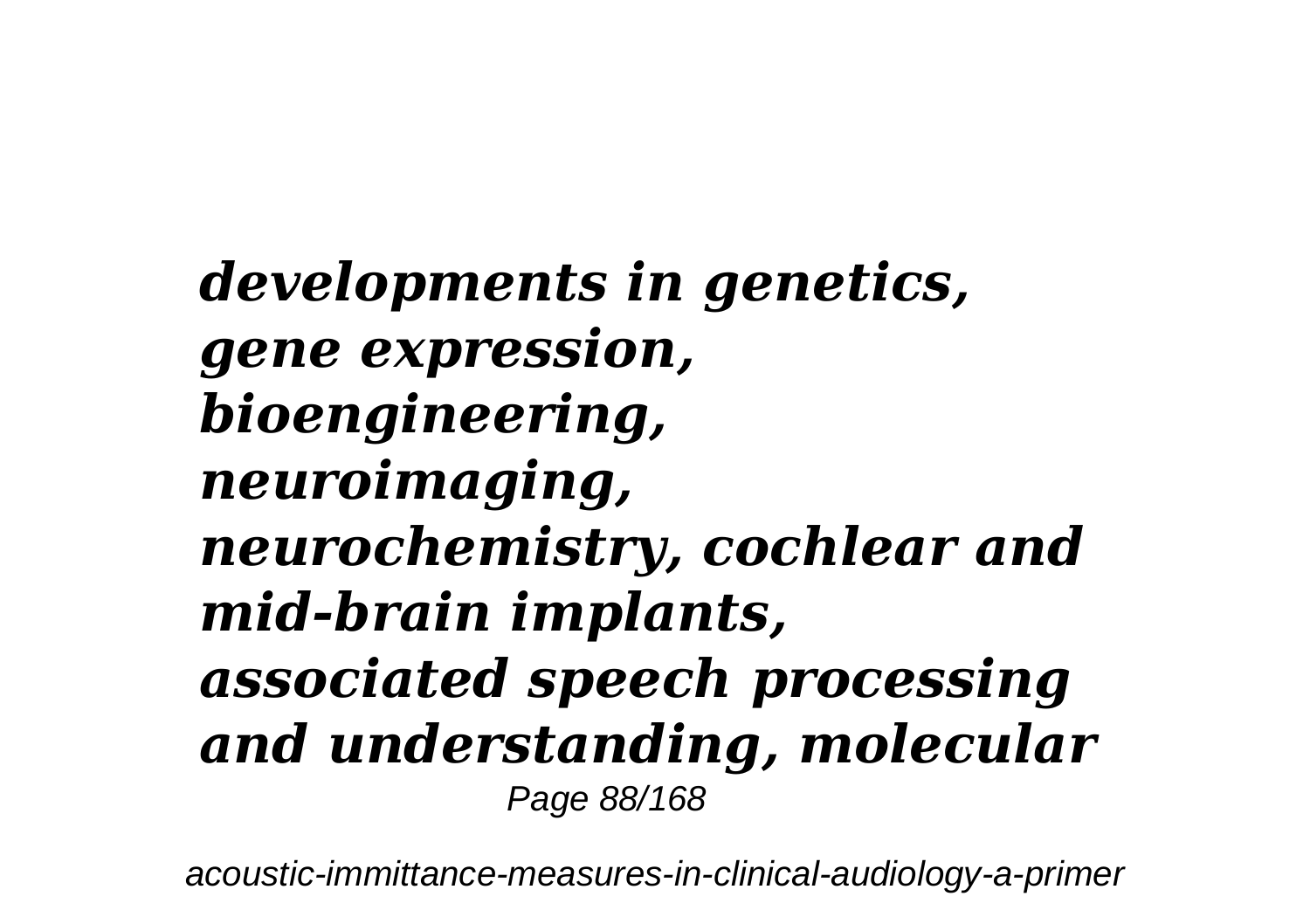*biology, physics, modeling, medicine, and clinical practice. Key features of this text include: Highly technical information presented in a cohesive and understandable manner (i.e., concepts without complex equations)Discussion* Page 89/168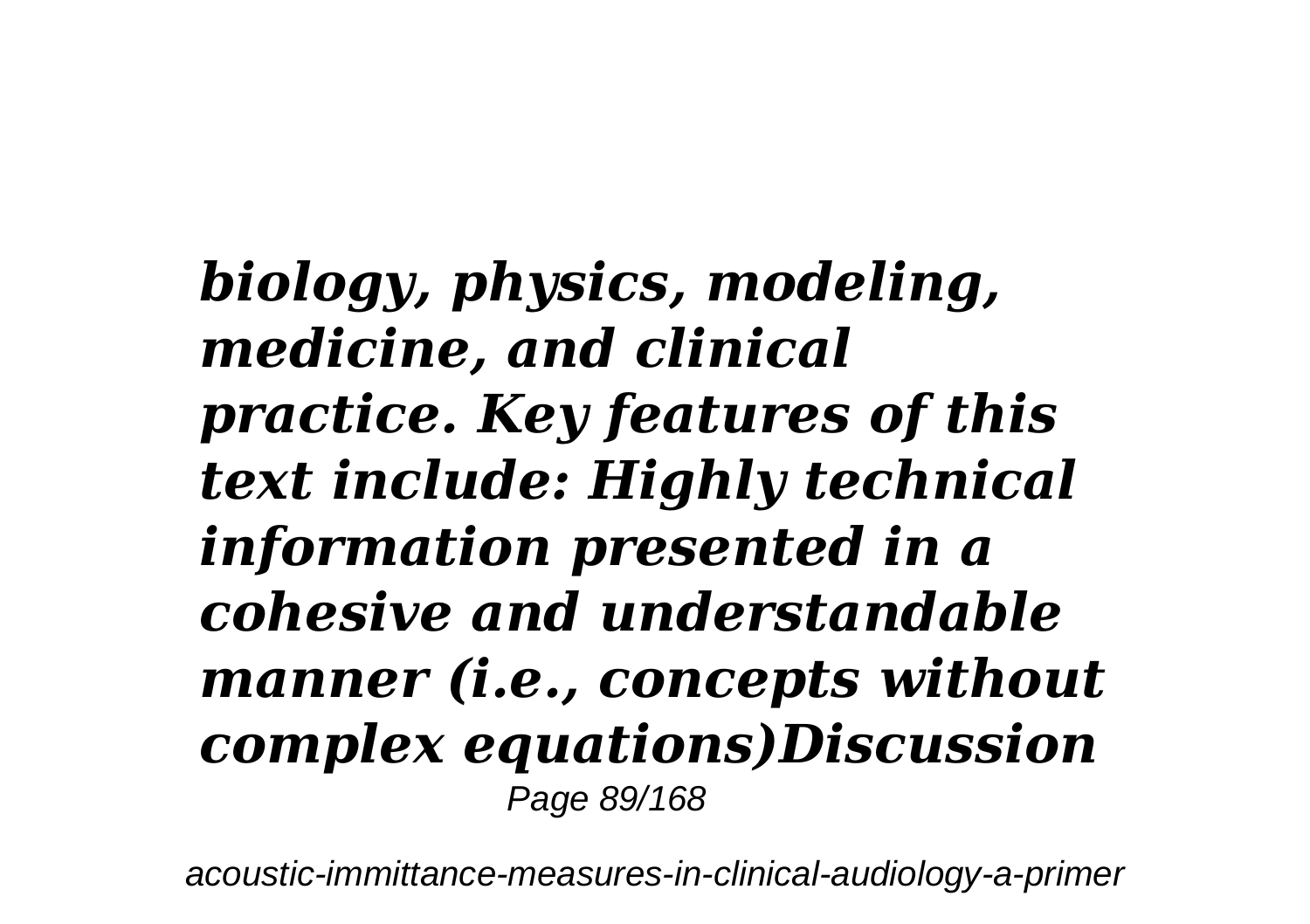*of integrating newly developed technology within the clinical practice of audiologyState-of-the-art contributions from a stellar array of international, worldclass experts Scientific Foundations of Audiology is* Page 90/168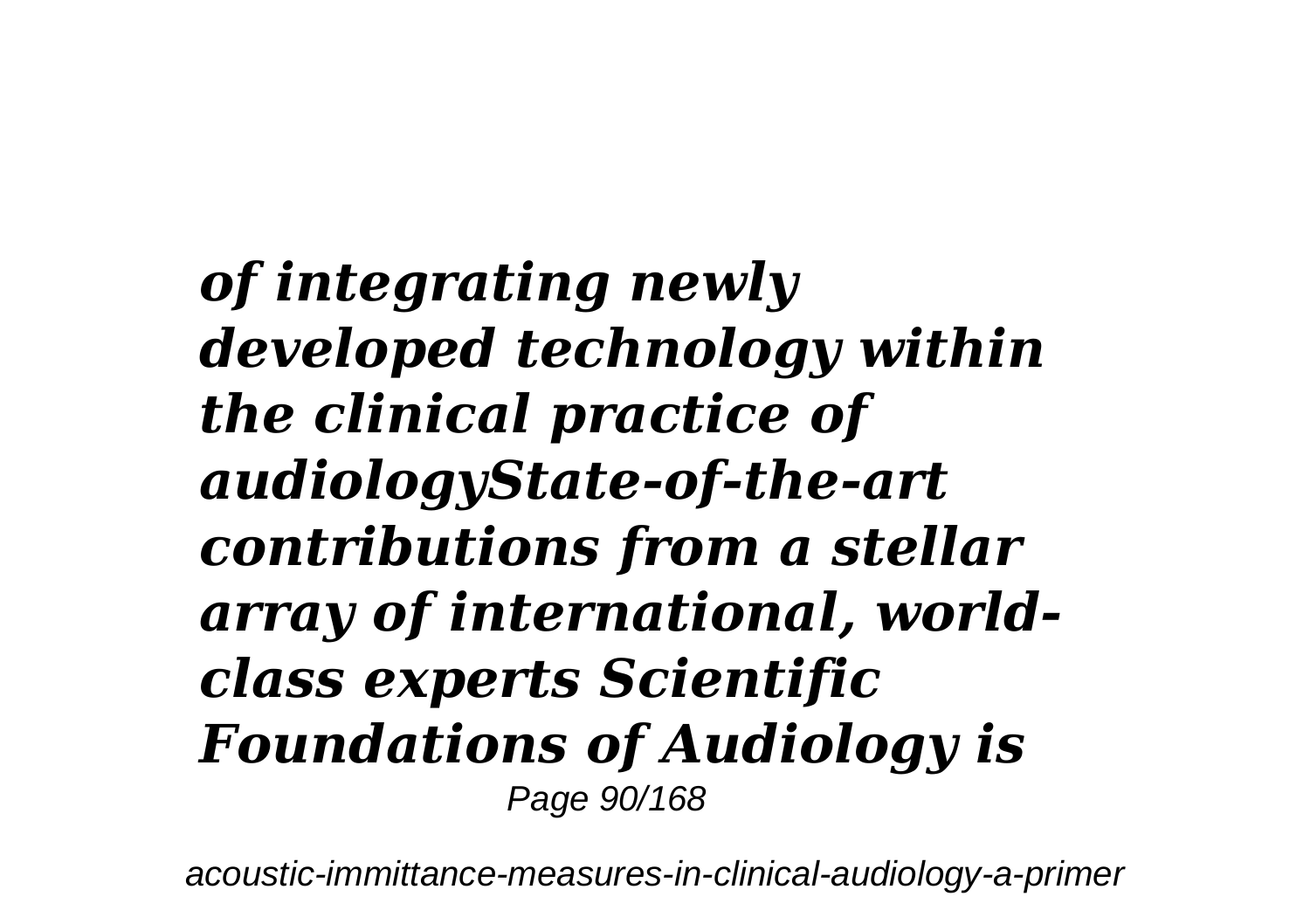*geared toward doctoral students in audiology, physics, and engineering; residents in otolaryngology, neurology, neurosurgery, and pediatrics; and those intermediaries between innovation and clinical reality.* Page 91/168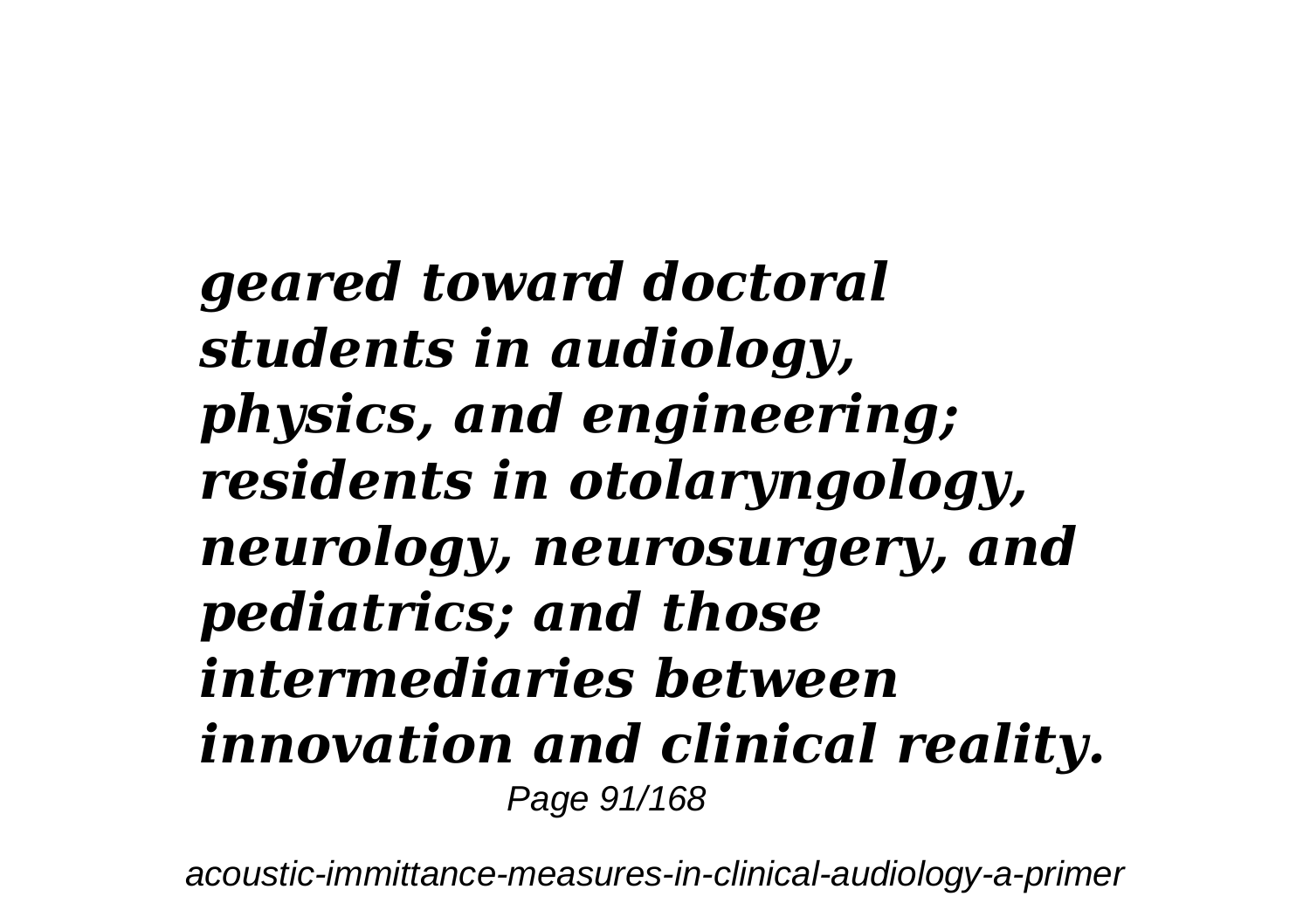*Otology/Neurotology/Skull Base Surgery Objective Assessment of Hearing EVALUATION AND EDUCATIONAL PROGRAMMING OF STUDENTS WITH* Page 92/168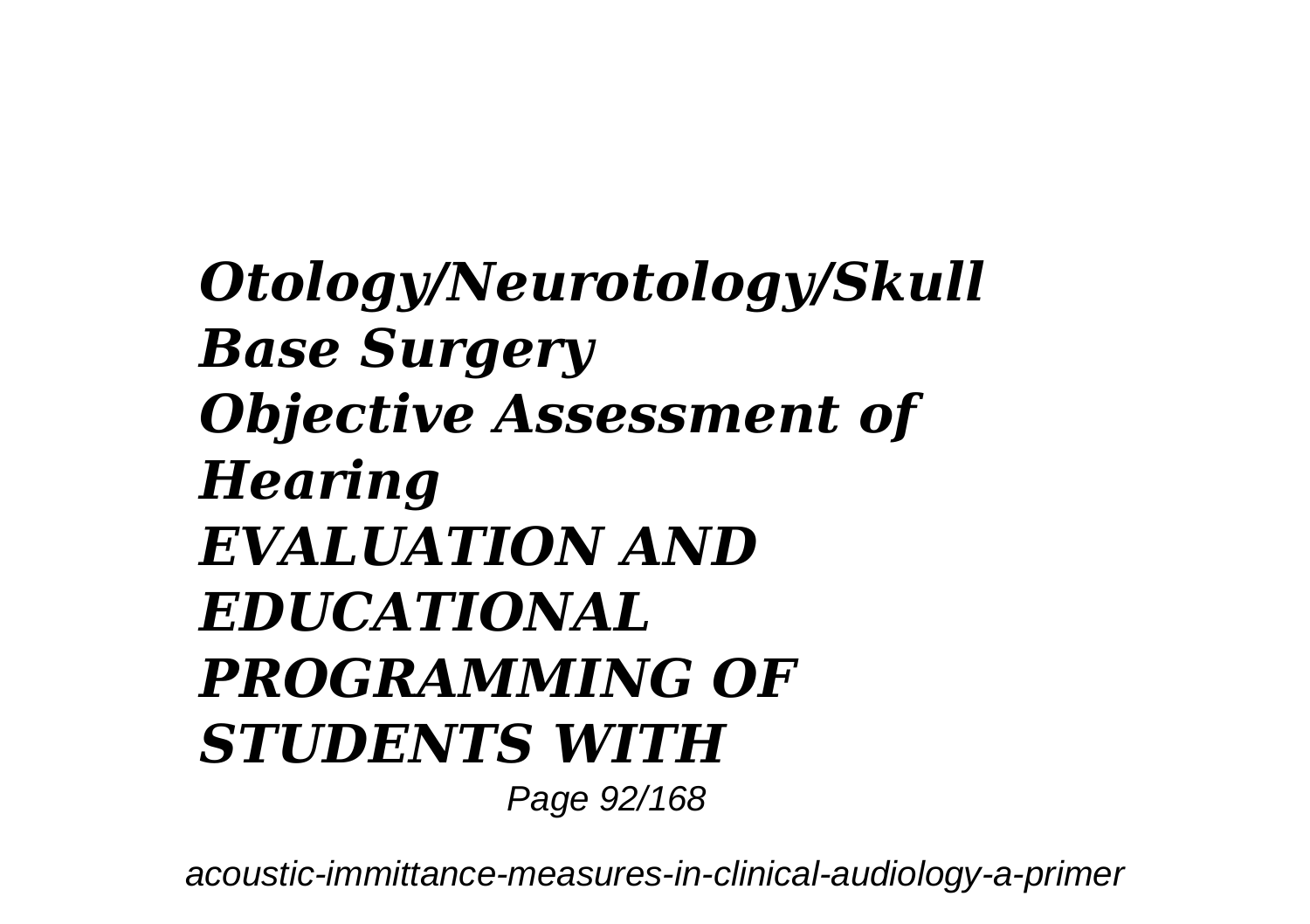*DEAFBLINDNESS AND SEVERE DISABILITIES Acoustic Immittance Measures Report Hearing Before the Committee on Veterans' Affairs, United States Senate,* Page 93/168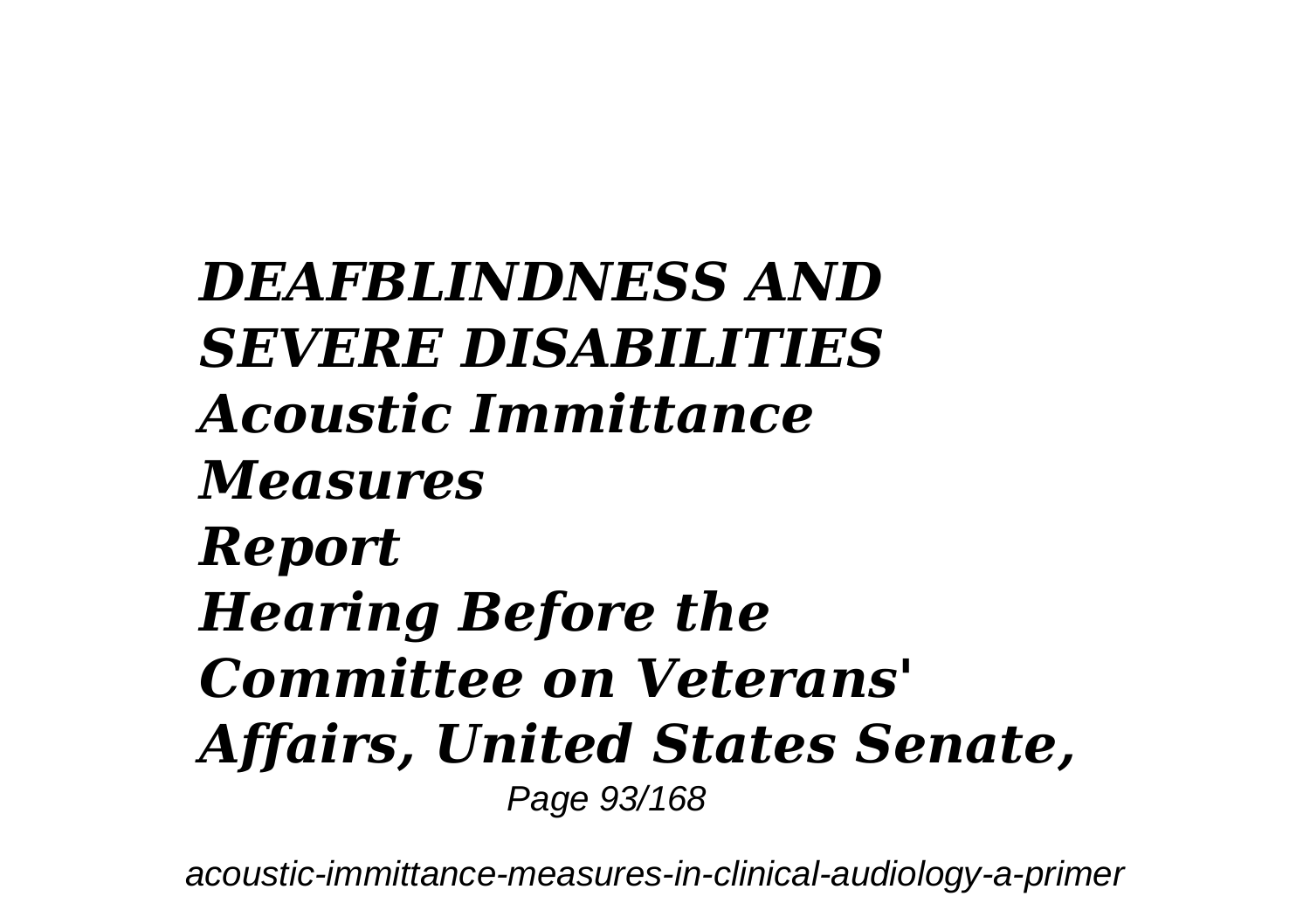## *Ninety-ninth Congress, Second Session, February 20, 1986*

**The special education area of deafblind severe disabilities is a highly specialized area involving a close working relationship among medical and educational** Page 94/168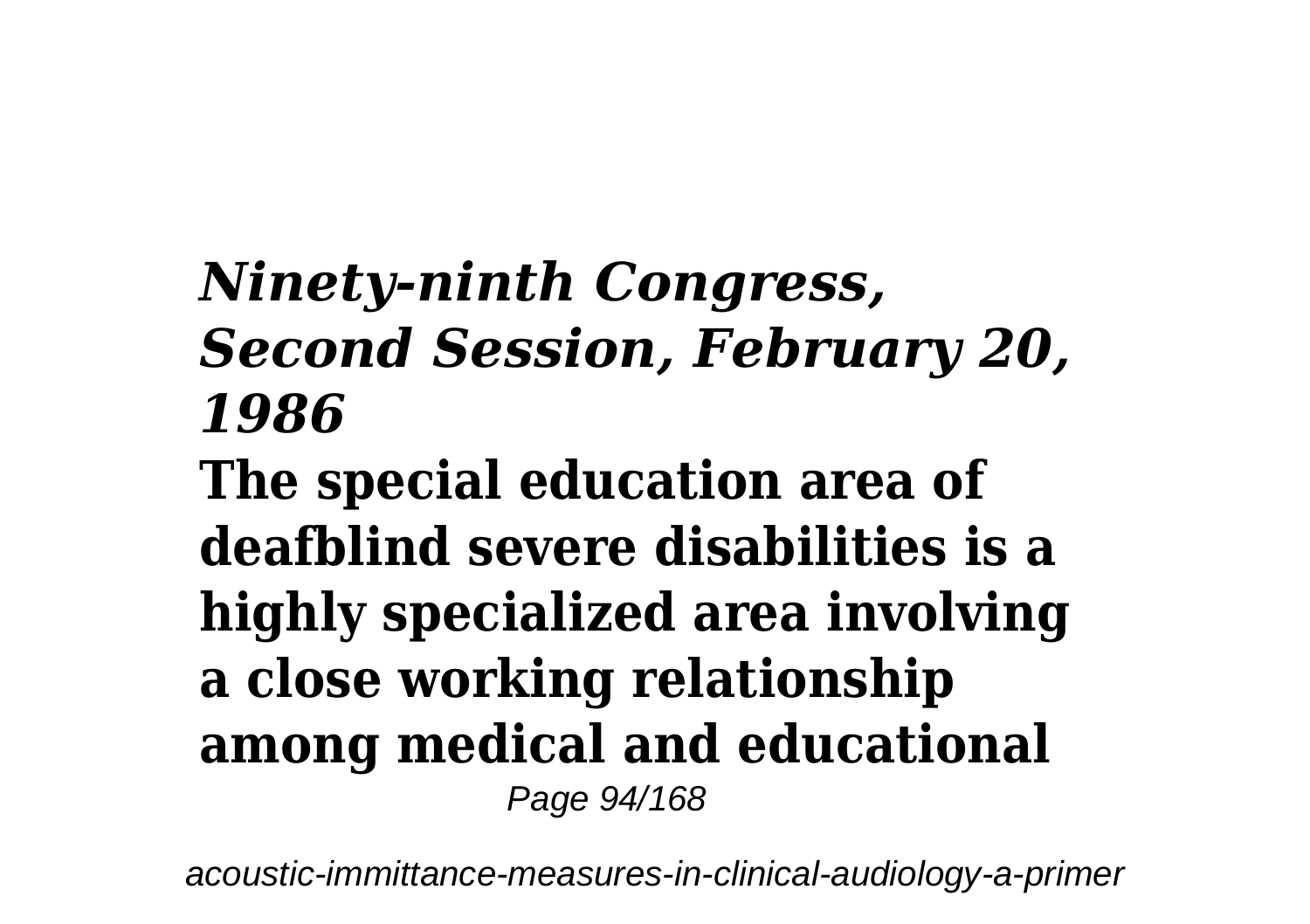**professionals. In this book, author Jones presents a very complete package of information for the educator of children with severe disabilities. The book includes detailed diagnostic information so that the teacher will understand the physical,** Page 95/168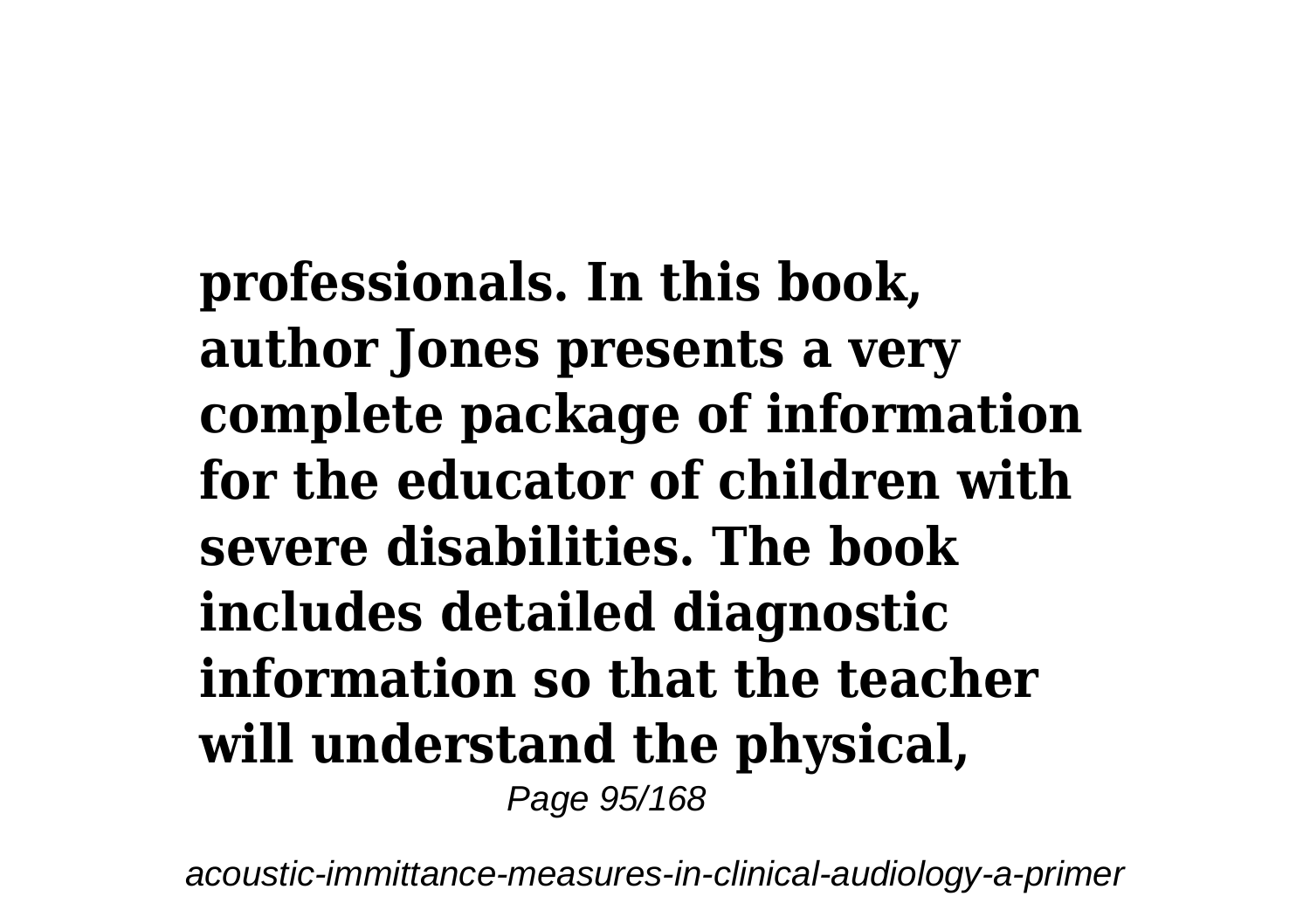**mental, social, and educational status of the student. The materials allow the teacher to plan for skill development based on the specific deficits of the child in relation to the skills needed. The main features of this new Second Edition remain to** Page 96/168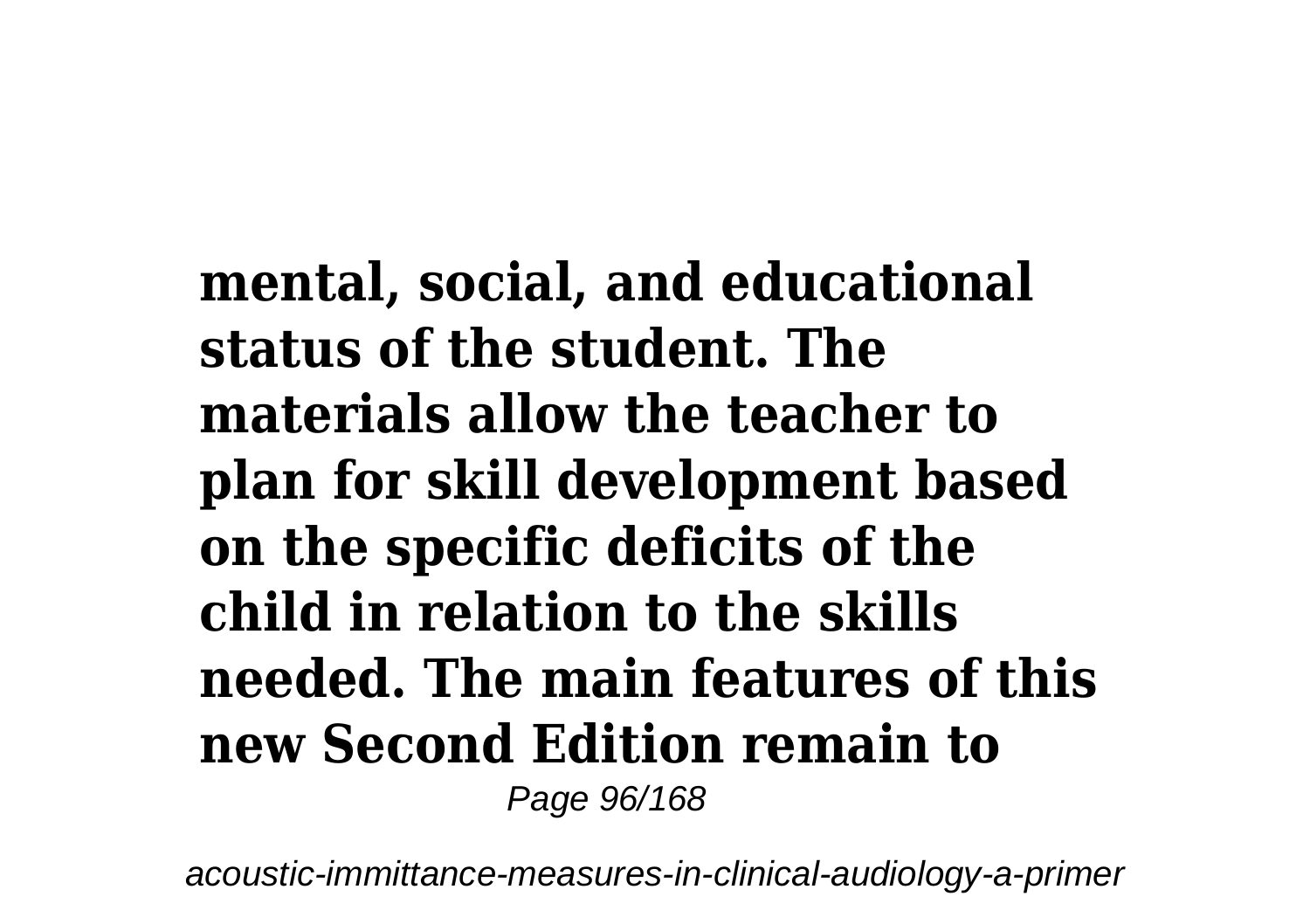**provide a teacher-training text and resource volume for teachers and other professionals serving not only students with deafblindness and severe disabilities but also children of any disability functioning within the sensorimotor stage of** Page 97/168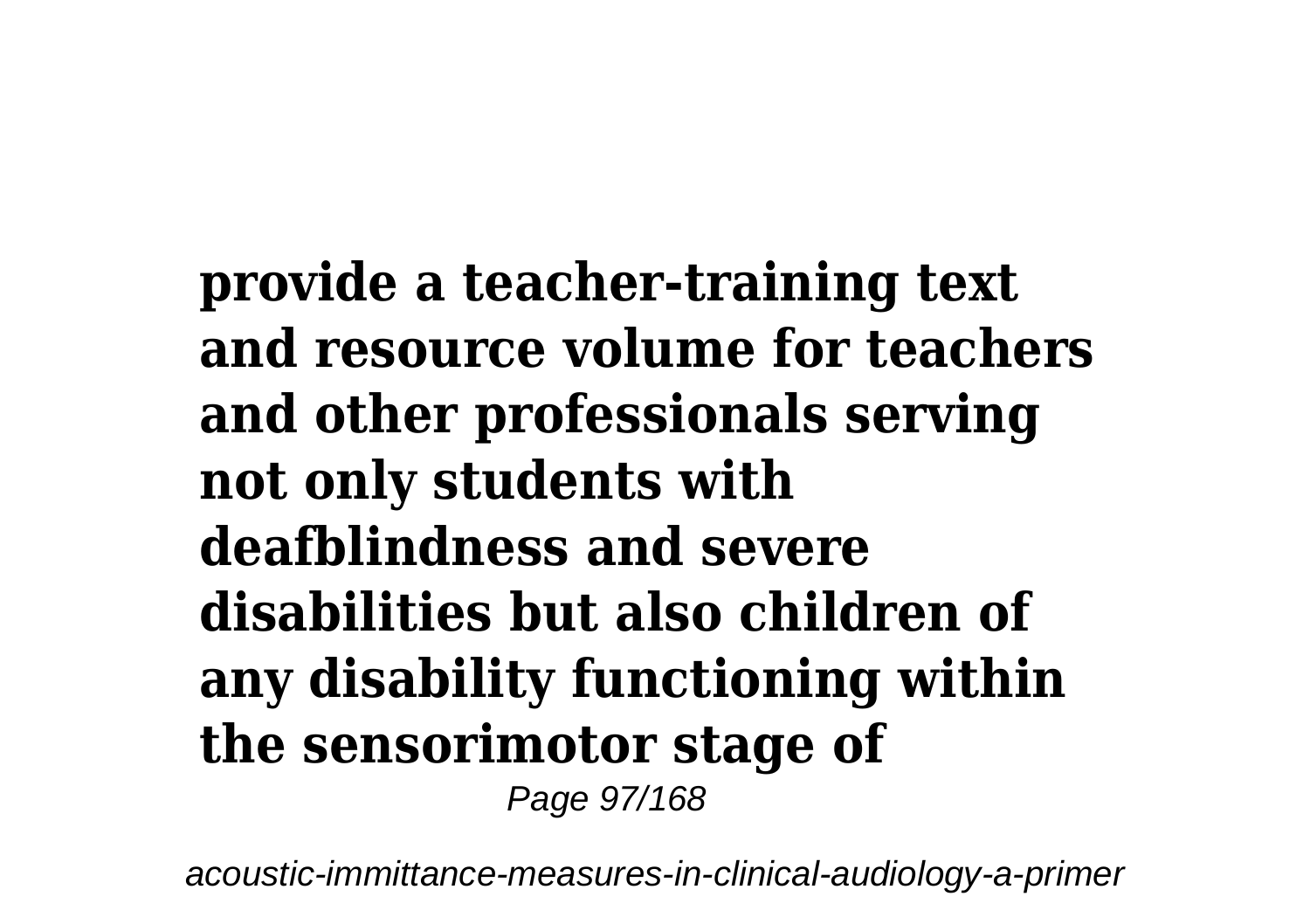**development. The new edition also provides, under one cover, theoretical background information, medical information, diagnostic information, and specific instructional information for classroom teachers and related service professionals to** Page 98/168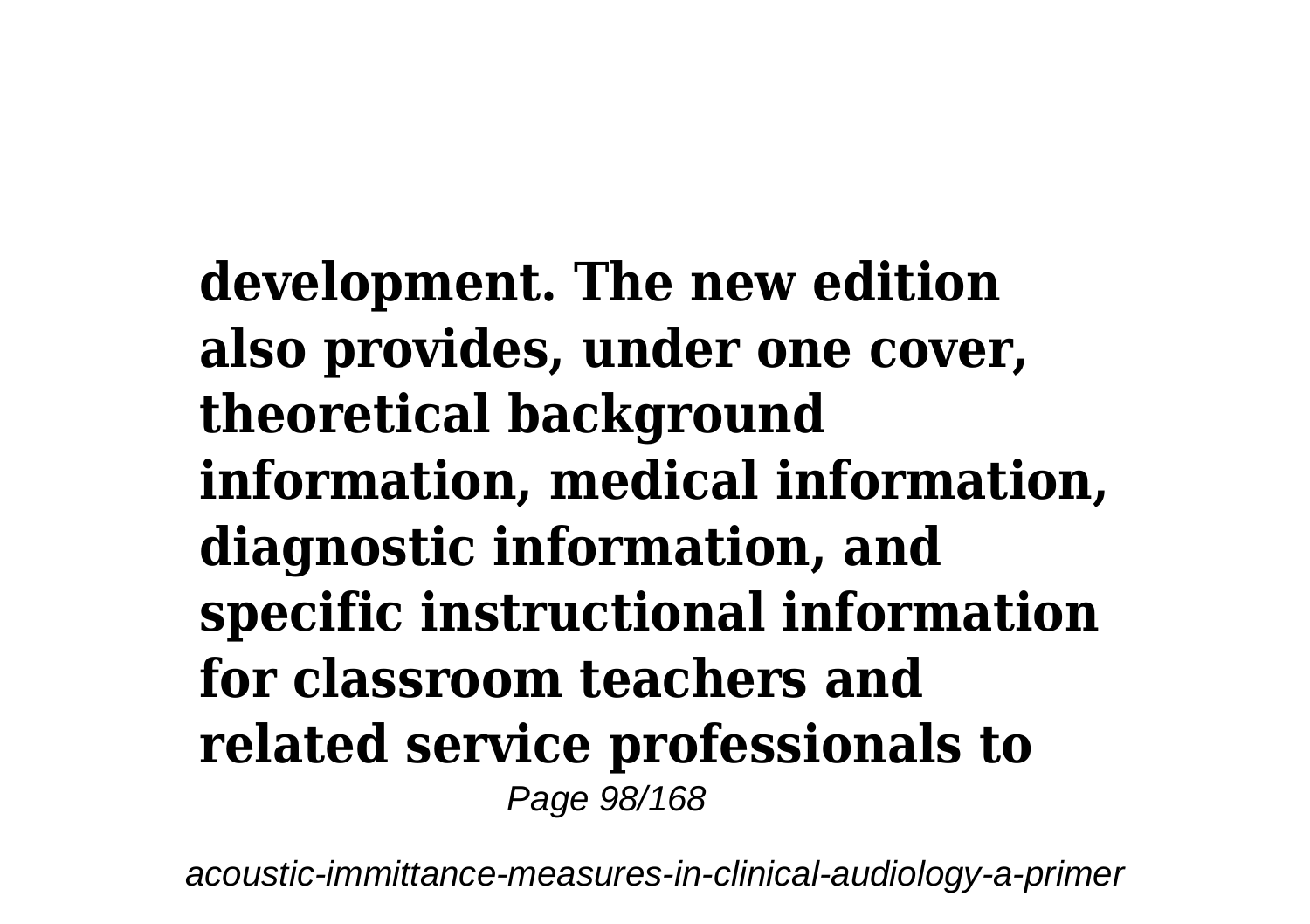**use in determining functional abilities for program planning and writing IEPs, collecting data to monitor IEPs, and ideas for hands-on materials that teachers can create and use for instruction in their classrooms. Each chapter begins with a brief outline,**

Page 99/168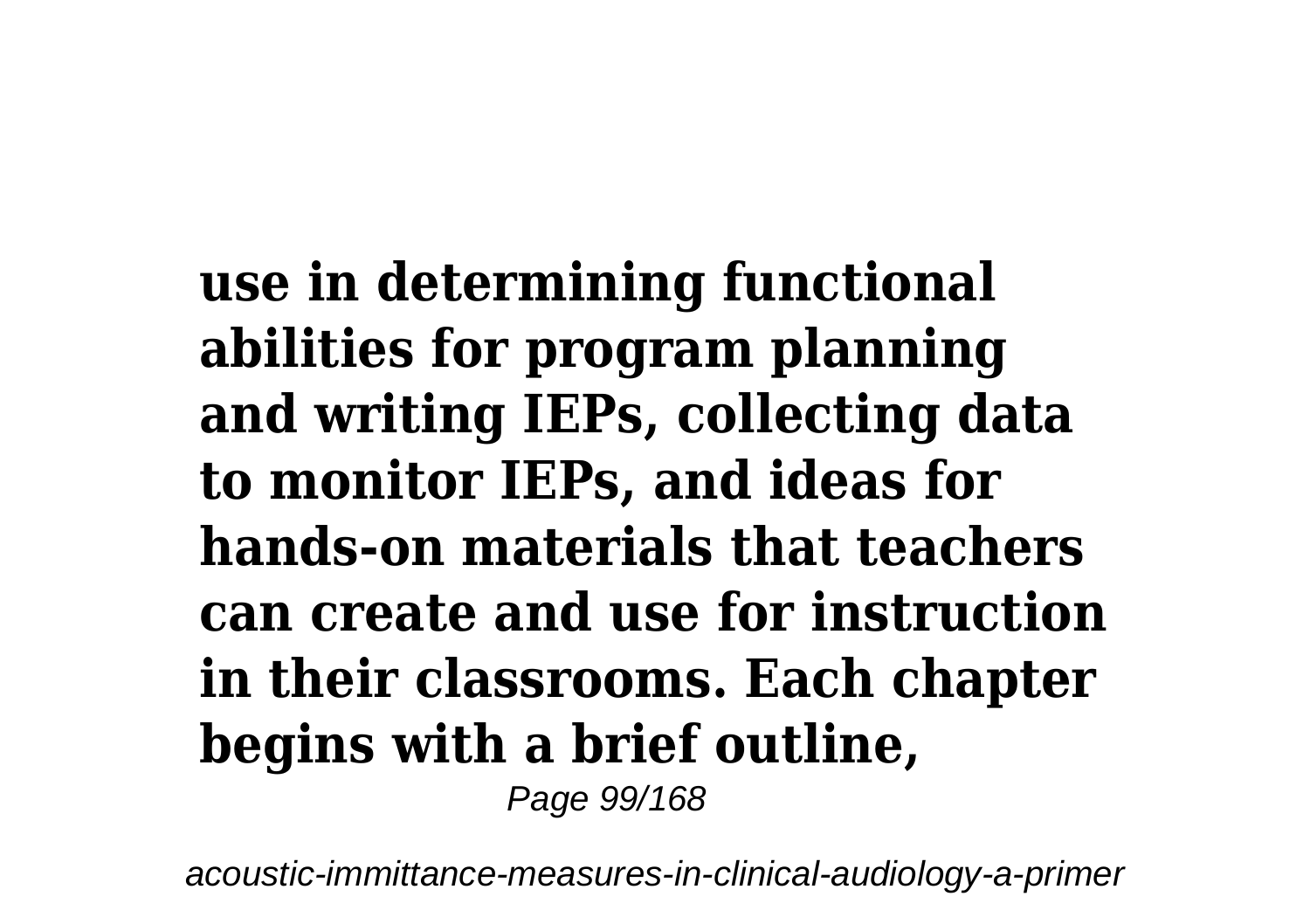**discusses background medical information and theory; discusses evaluation, diagnosis, programming, and IEP monitoring; and ends with a summary. Also included are the new research and developments in the field and an expanded view** Page 100/168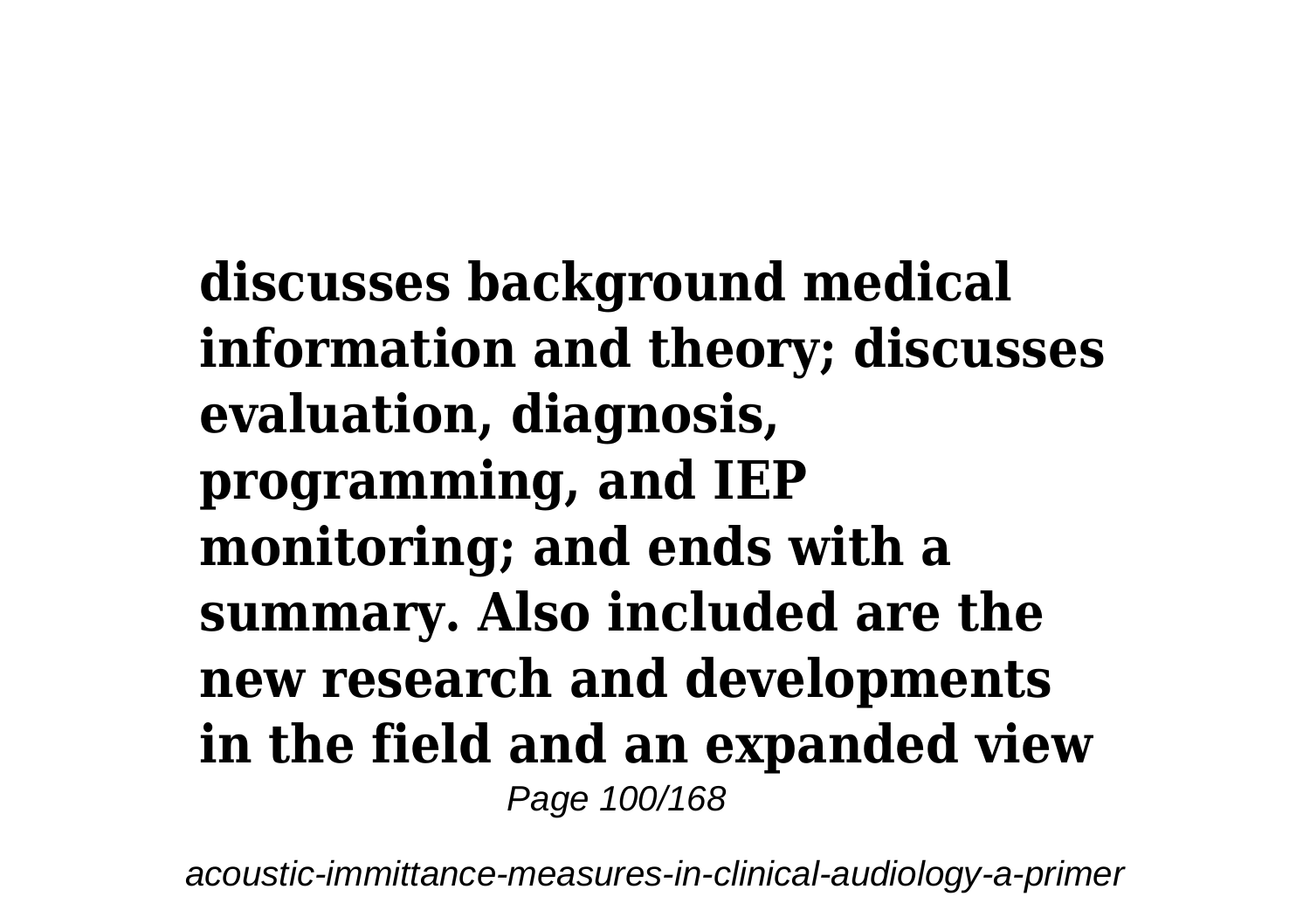**of motor skills. Tables have been reformatted at the back of each chapter. A major addition to this text is the focus on 'Snoezelen' which includes developing a Snoezelen resource room, designing the room with placement of the special** Page 101/168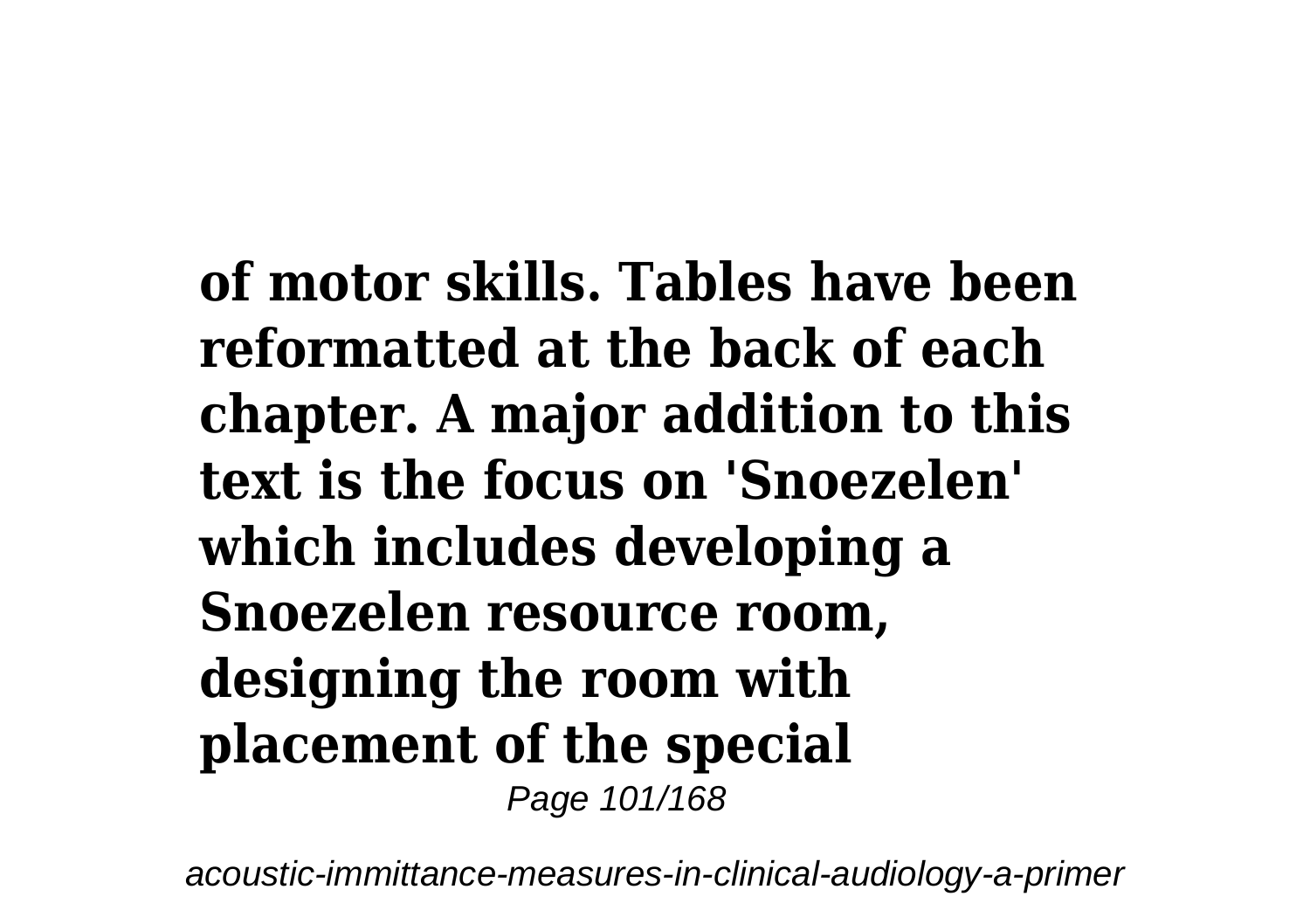**materials, and specific ways of using the Snoezelen room and the sensory stimulation materials for relaxation, leisure and enjoyment. Tinnitus: Clinical and Research Perspectives summarizes contemporary findings from basic** Page 102/168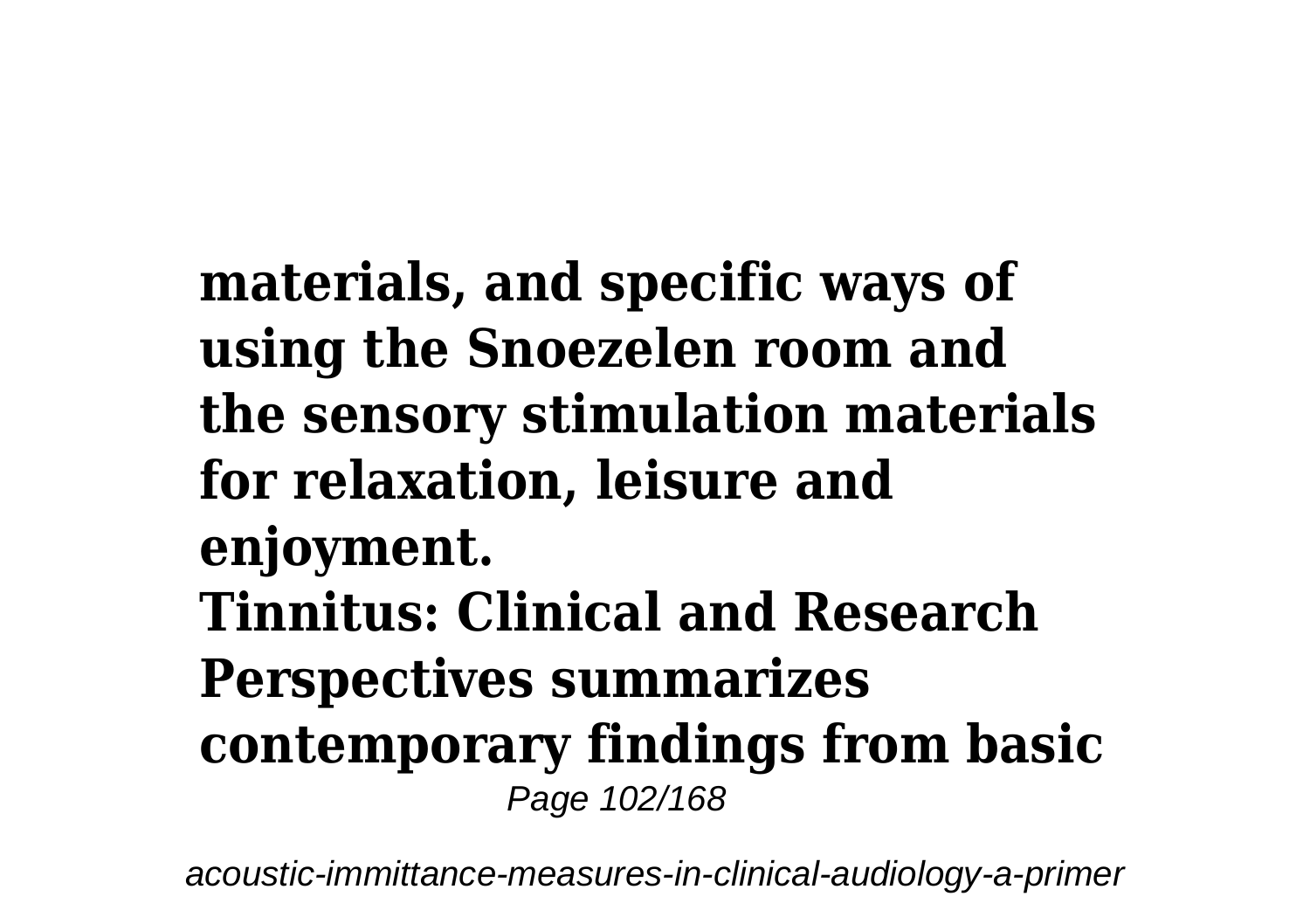**and clinical research regarding tinnitus mechanisms, effects, and interventions. The text features a collection of international authors, active researchers, and clinicians who provide an expansive scope of material that ensures relevance for patients** Page 103/168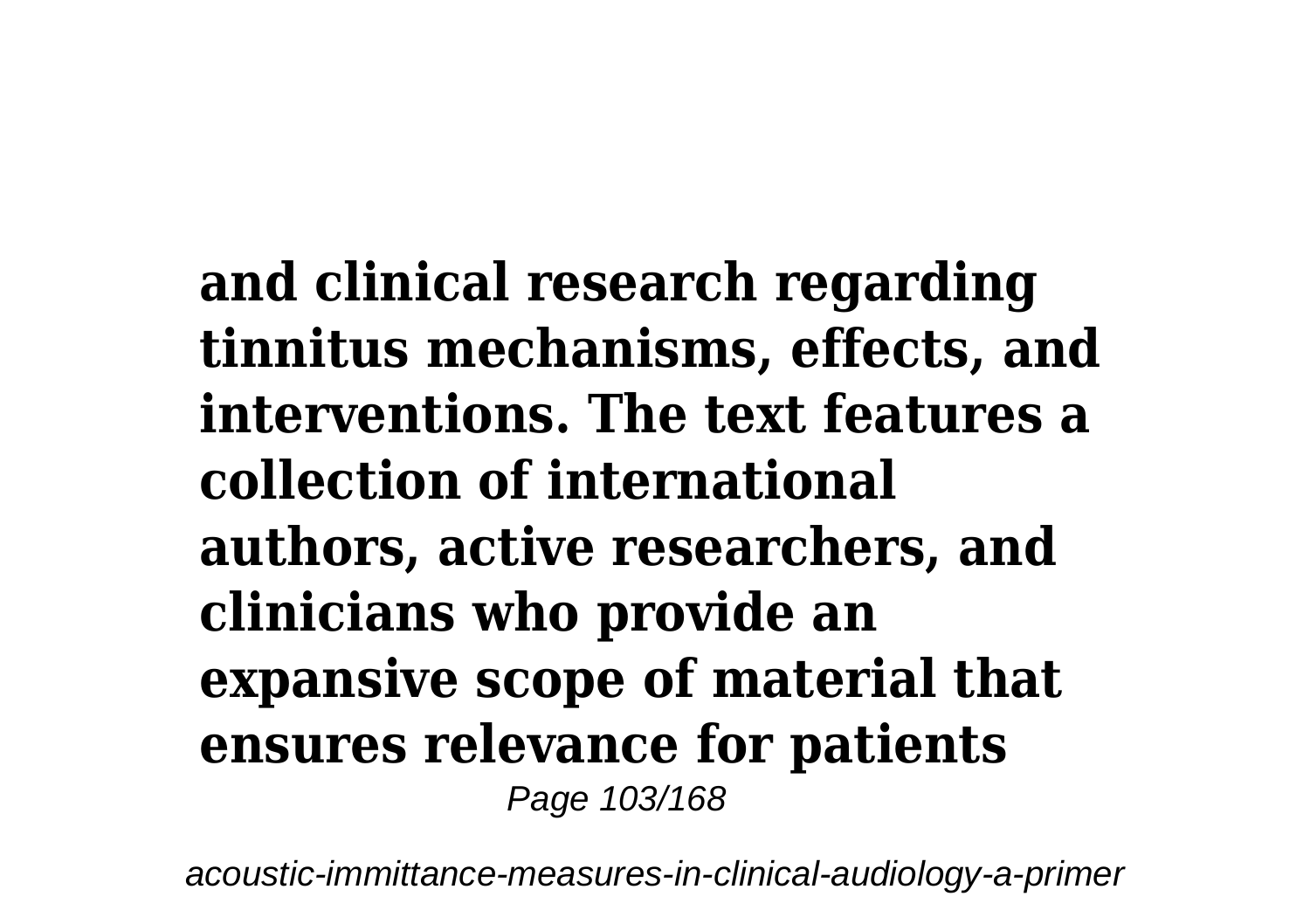**and professionals. Reviews and reports of contemporary research findings underscore the text's value for classroom use in audiology and otolaryngology programs. Patients and students of audiology will benefit from the text's coverage of tinnitus** Page 104/168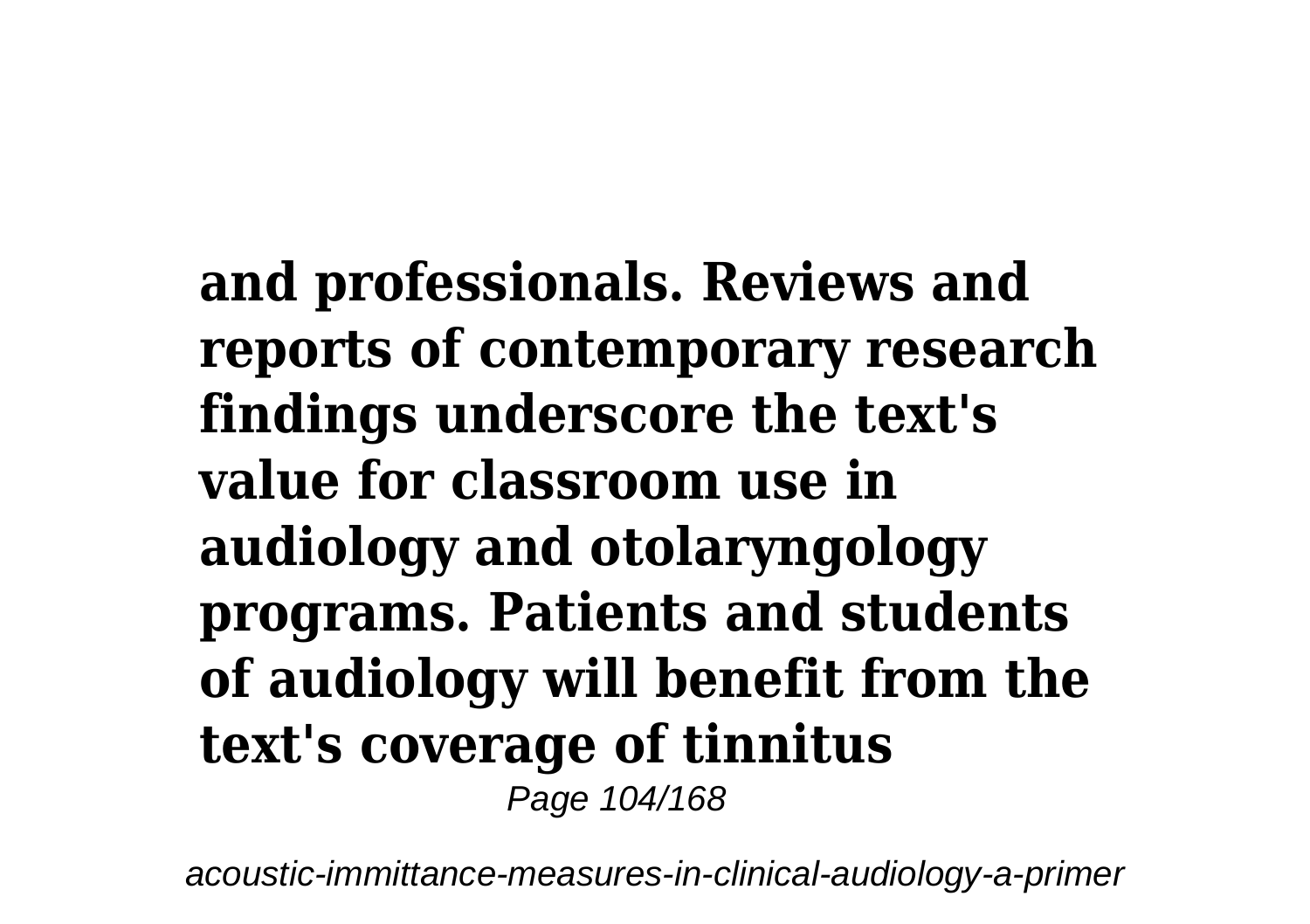**mechanisms, emerging practice considerations, and expectations for outcomes--for example, recent successes of cognitive behavioral therapy, neuromodulation, and hearing aid use. These and other topics, such as the effects of noise and drugs on tinnitus, are** Page 105/168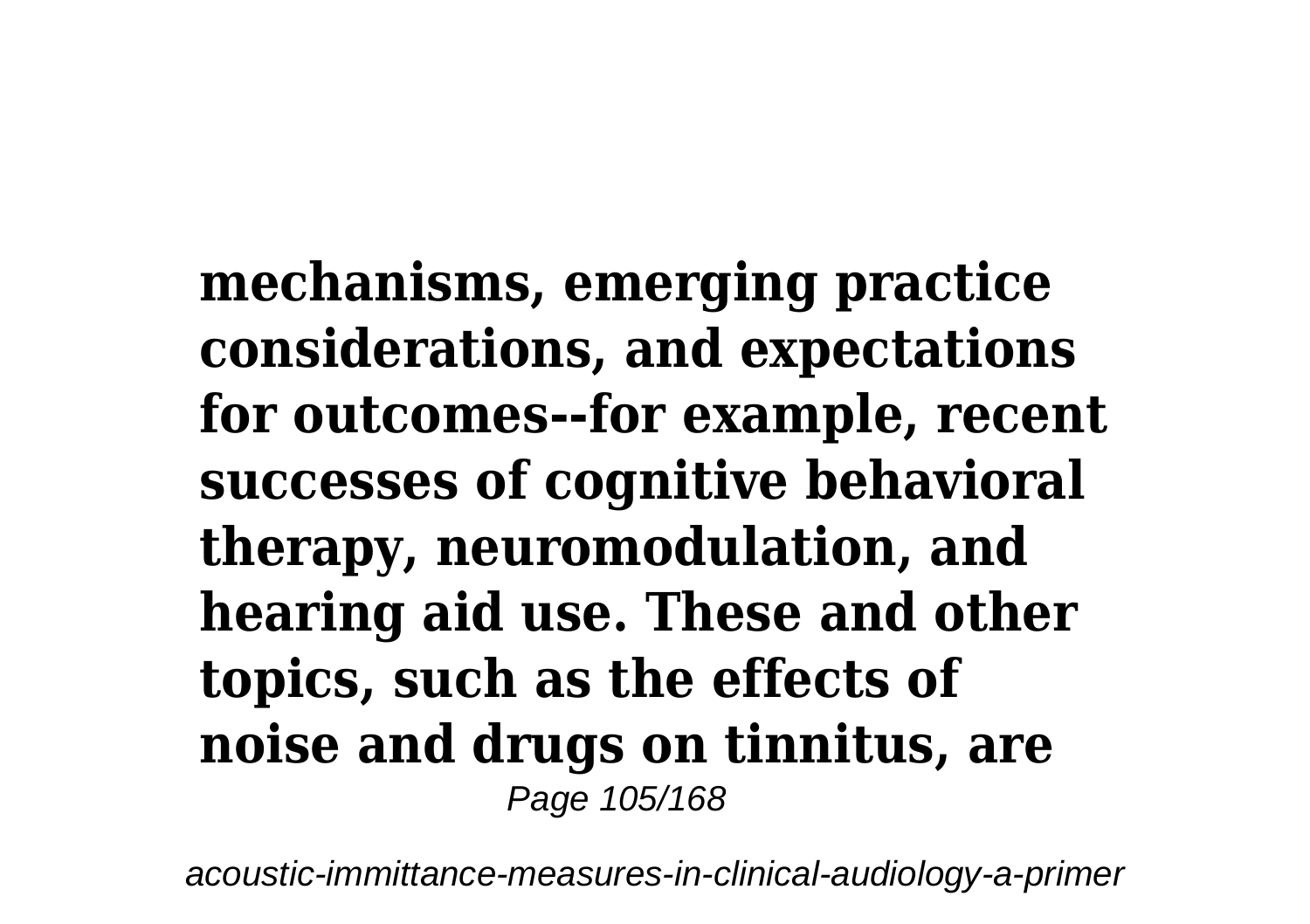**reported in a way that enhances clinicians' ability to weave such strategies into their own work. The influence of tinnitus on all aspects of life is explored, from art to medicine and communication to isolation, thereby providing clinicians and** Page 106/168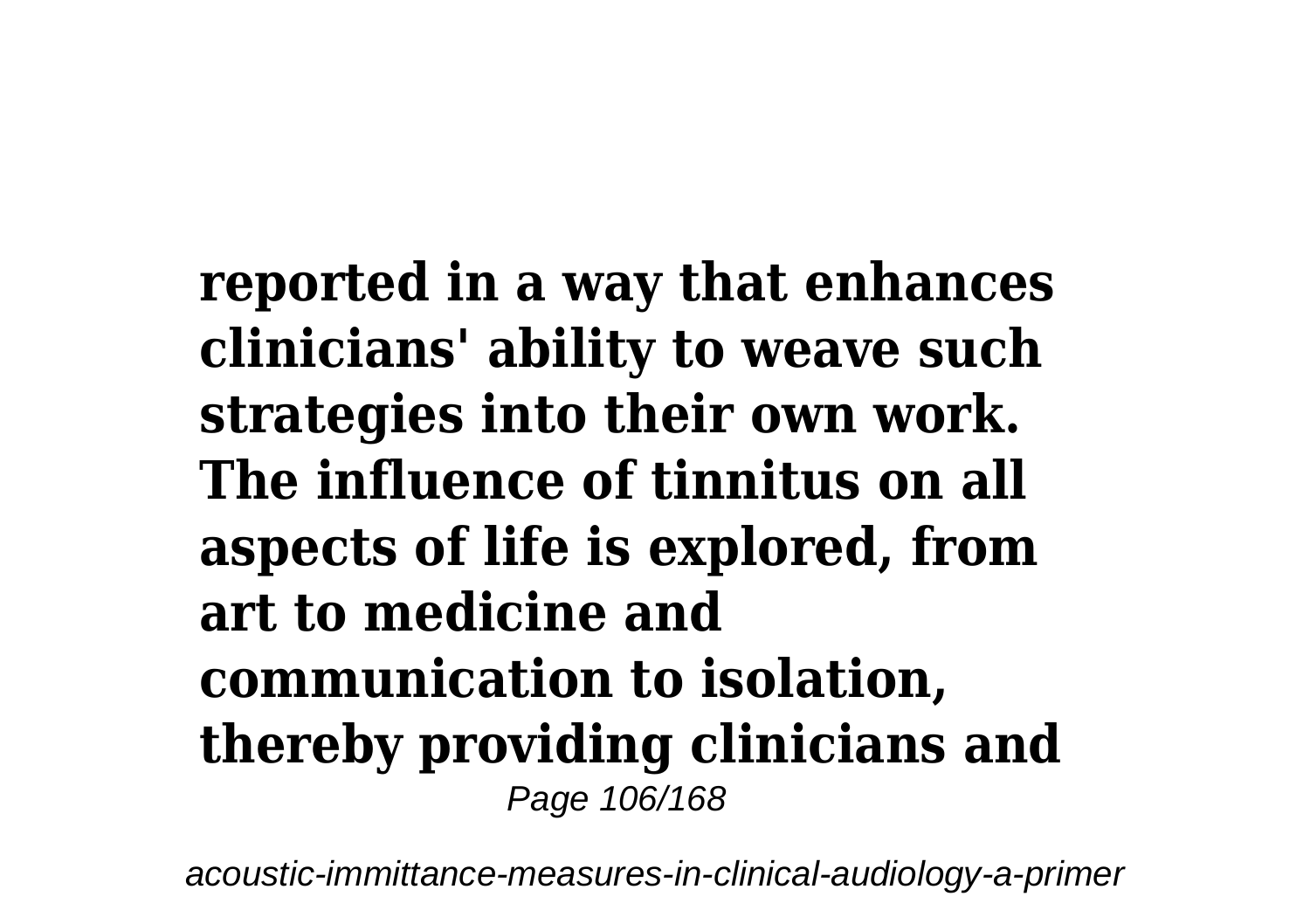**patients a deeper understanding of and greater facility managing a tinnitus experience. Finally, this text includes case studies that provide a practical view of tinnitus effects and management approaches. The editors hope that the consideration of** Page 107/168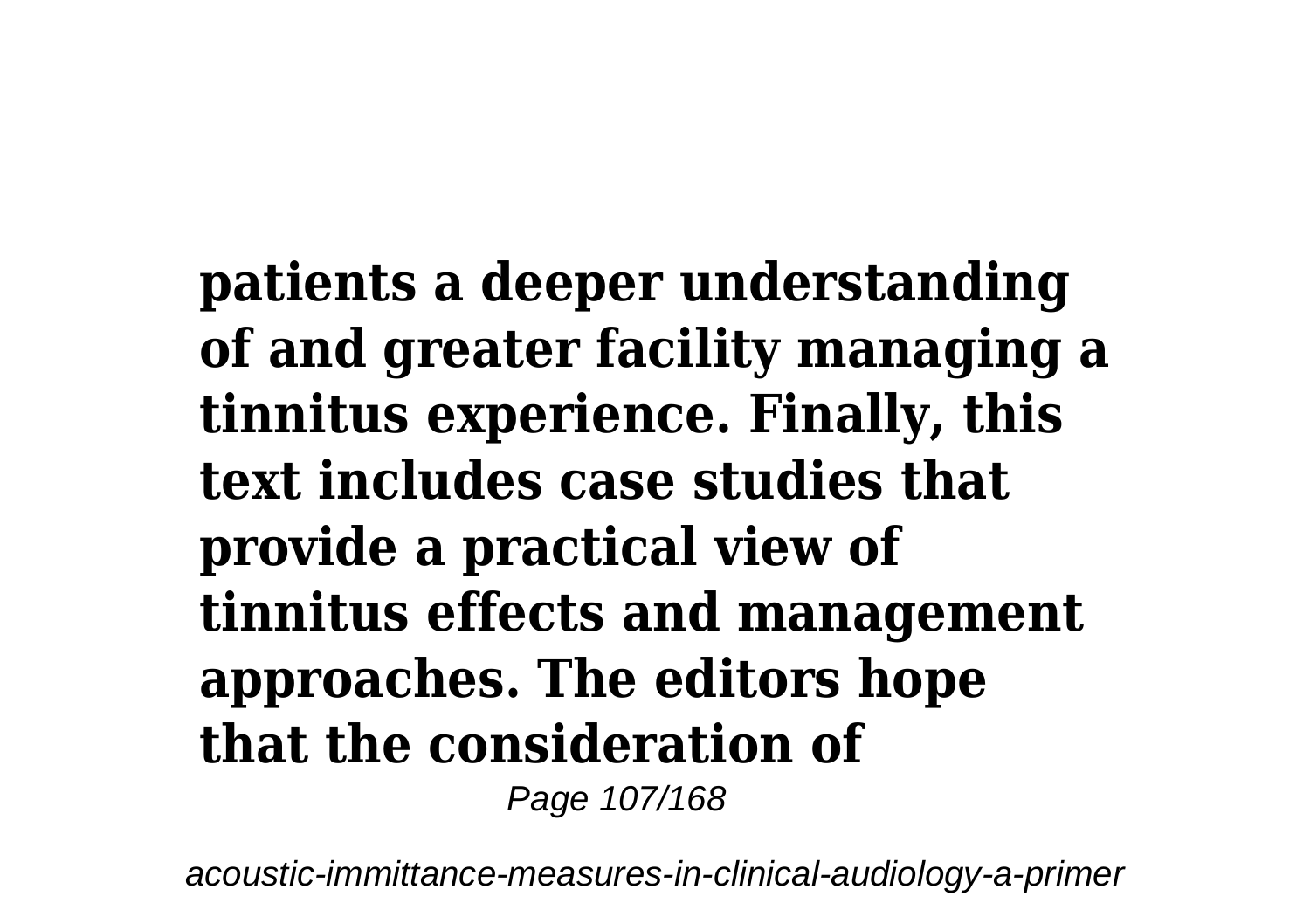**mechanisms, interventions, and outcomes resonates with patients, clinicians, and students of audiology. Chapters such as Tinnitus in Literature, Film, and Music make clear the ubiquity of the tinnitus experience and reinforce for patients that while** Page 108/168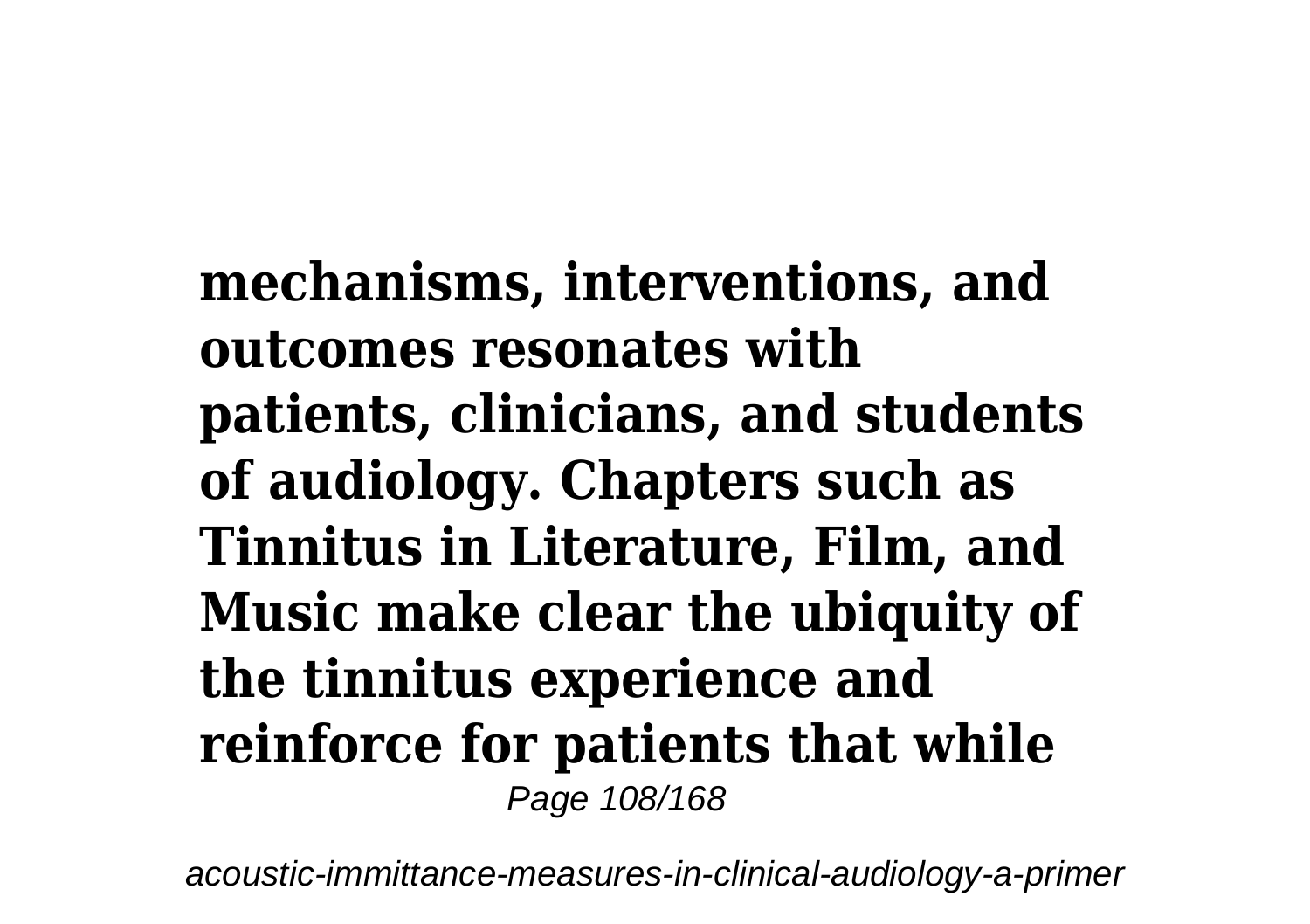**tinnitus may be isolating, it is a shared experience. Other chapters, such as Musical Hallucination, andAcoustic Shock, address problems experienced by patients who experience not only tinnitus, but unusual auditory system** Page 109/168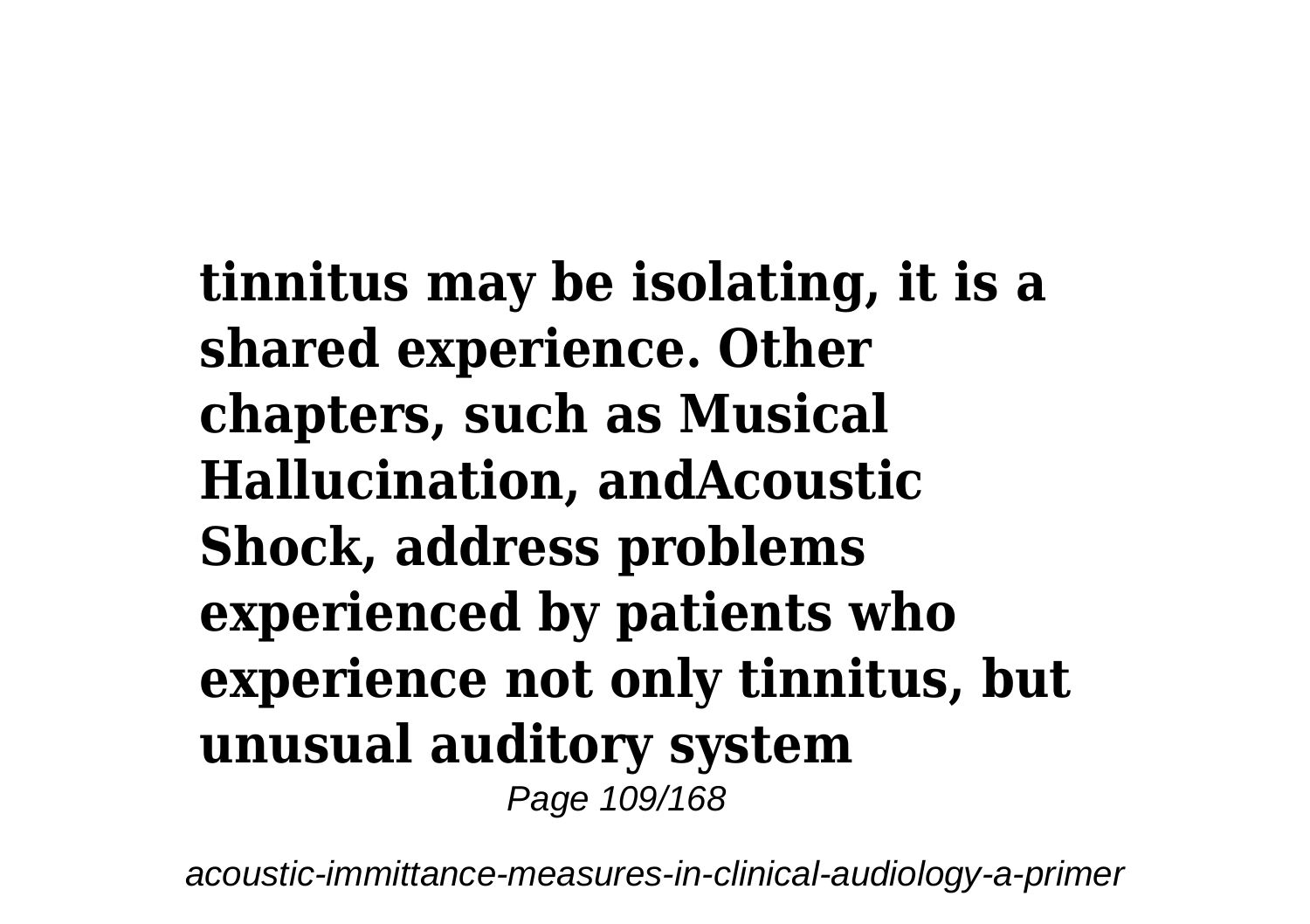**behaviors that may be confused with tinnitus, or that can exacerbate a patient** is emotional **response to tinnitus. Chapters covering conditions that complicate tinnitus management provide clinical findings that support intervention strategies.** Page 110/168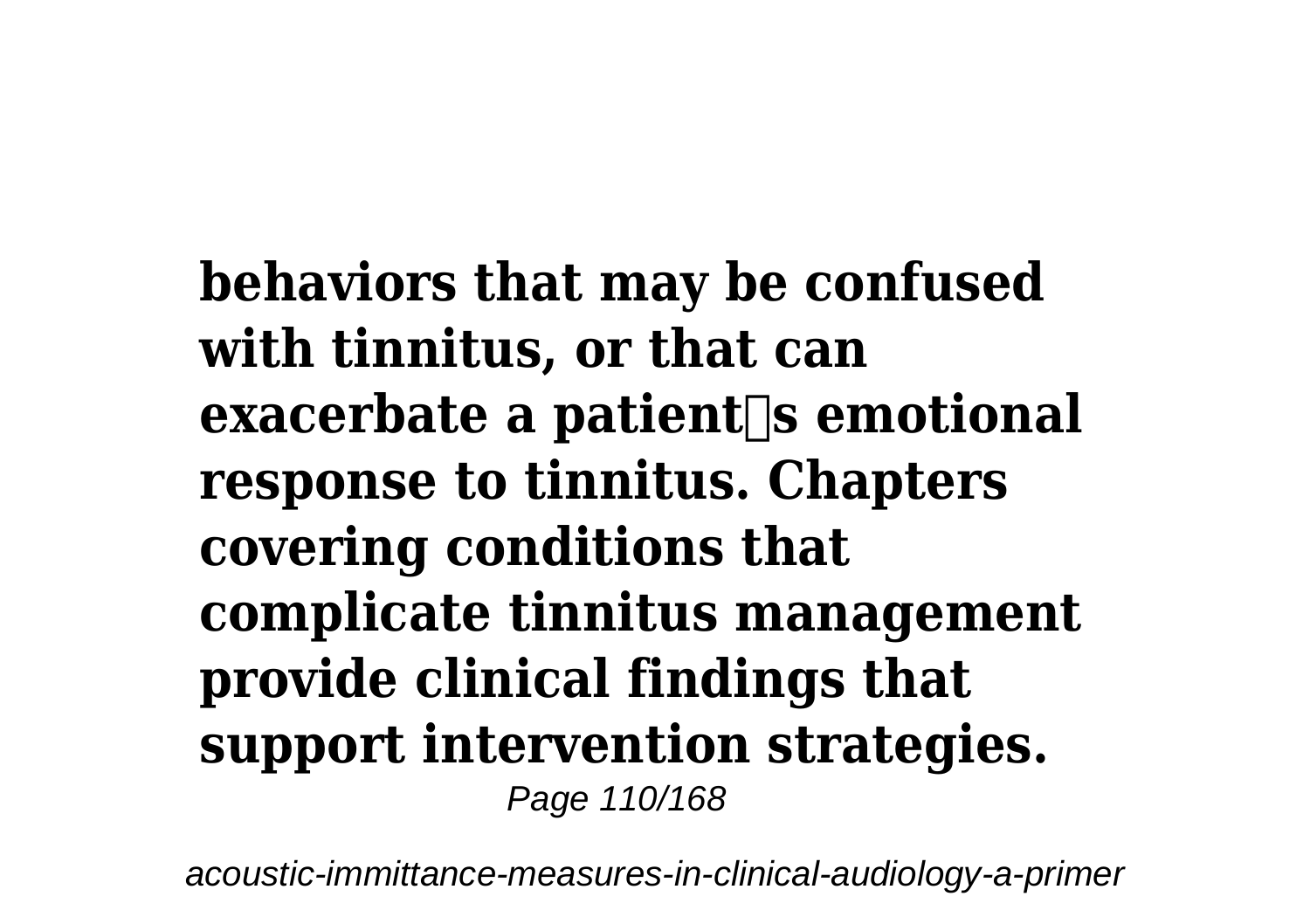**Subtypes of tinnitus that require medical attention are reviewed in order to clarify sources of the sounds, as well as the appropriate referrals that should follow the identification of such sensations. This edition provides a reference and description of the current** Page 111/168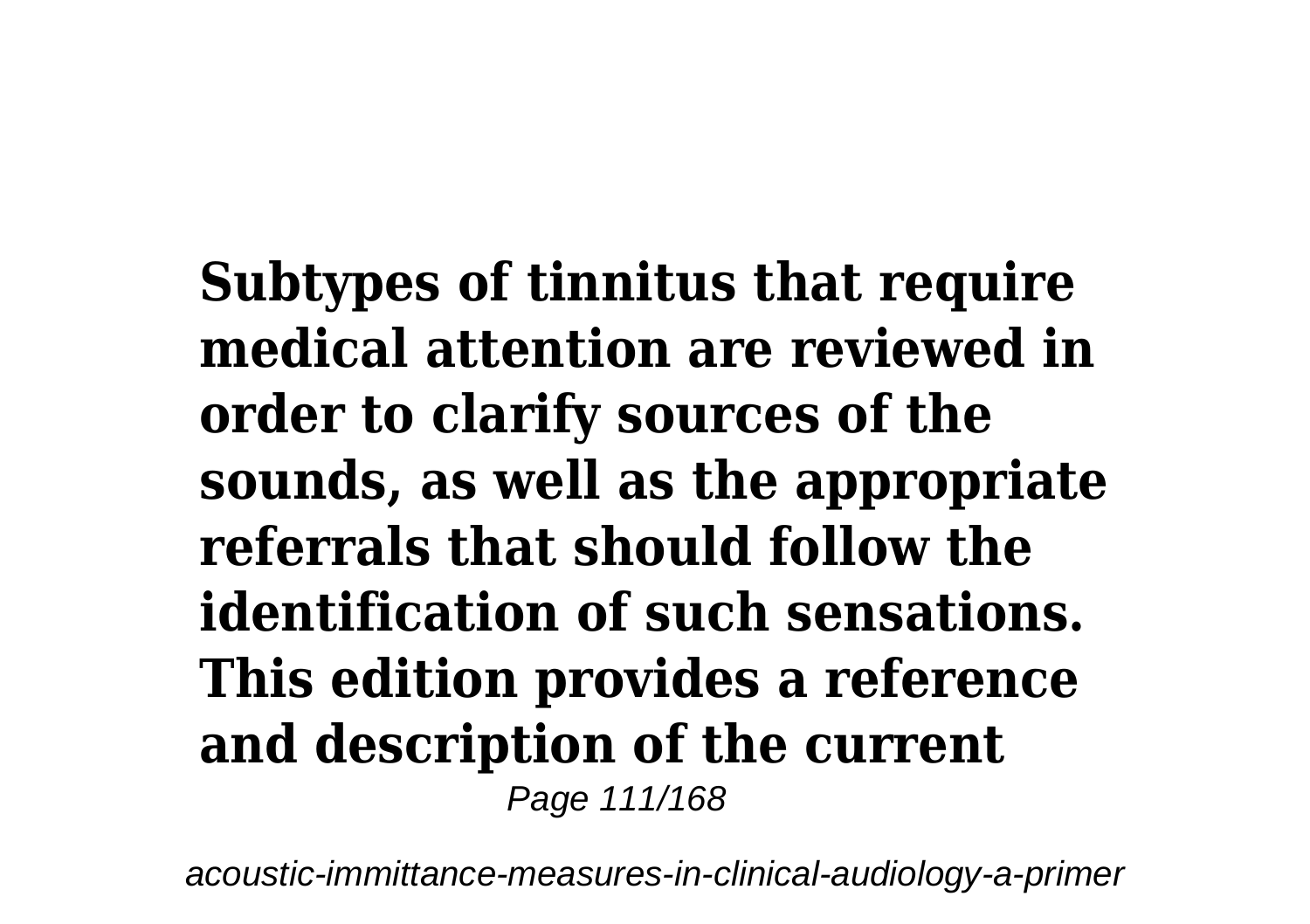## **state of knowledge on hearing and auditory disorders in infants, toddlers and young children. Tinnitus Perspectives from Physics, Biology, Modeling, and Medicine**

## **Basic Principles and Clinical Applications**

Page 112/168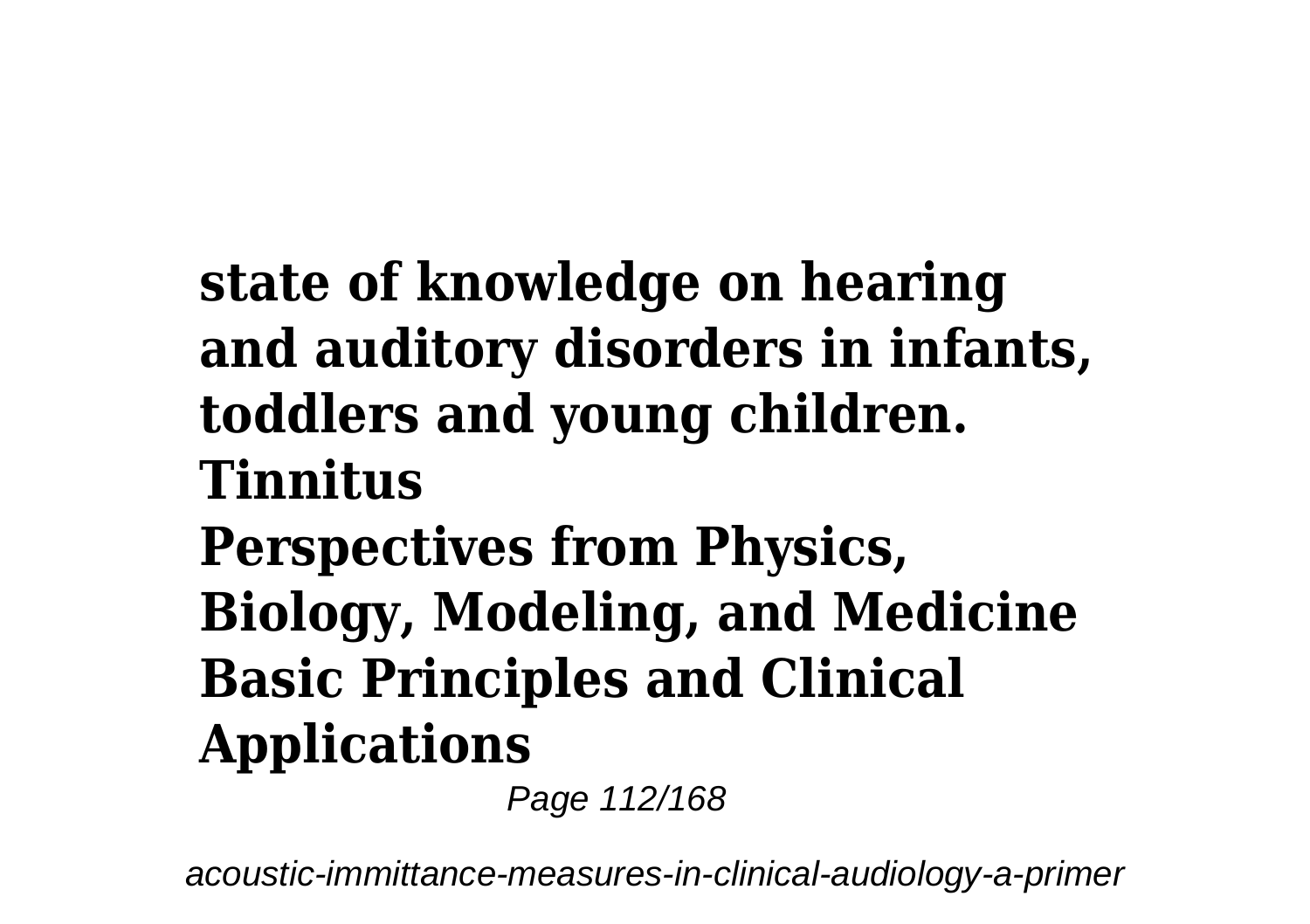**Sataloff's Comprehensive Textbook of Otolaryngology: Head & Neck Surgery Clinical Audiology Physiological Measures of the Audio-vestibular System** Basic Audiometry Learning Manual, Third Edition is designed to provide Page 113/168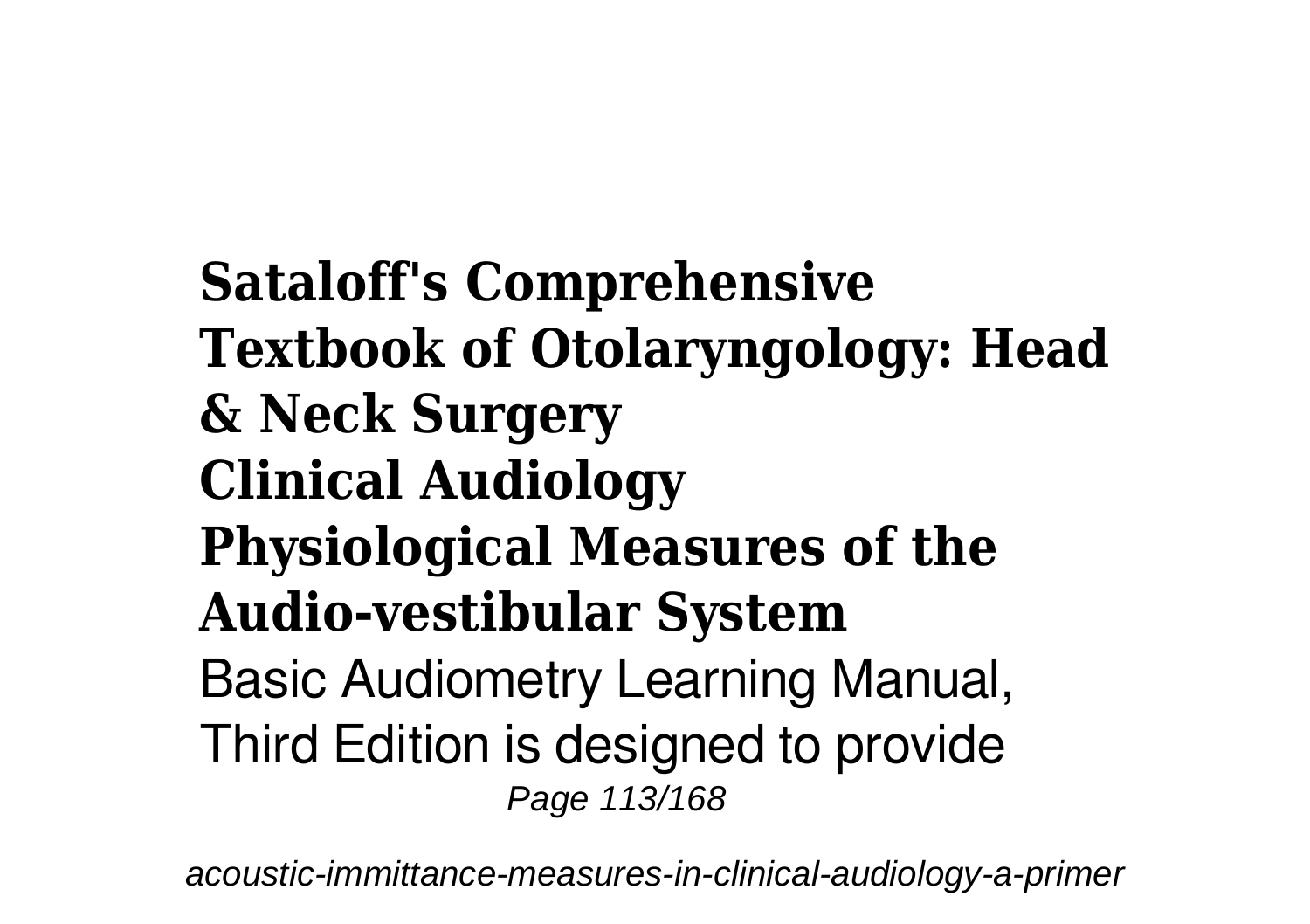students and beginning clinicians with instruction in the art and science of clinical audiometry techniques. Welldefined learning outcomes, review of concepts, observation exercises, guided practice, and review materials serve as catalysts for active learning of concepts and provide opportunity for Page 114/168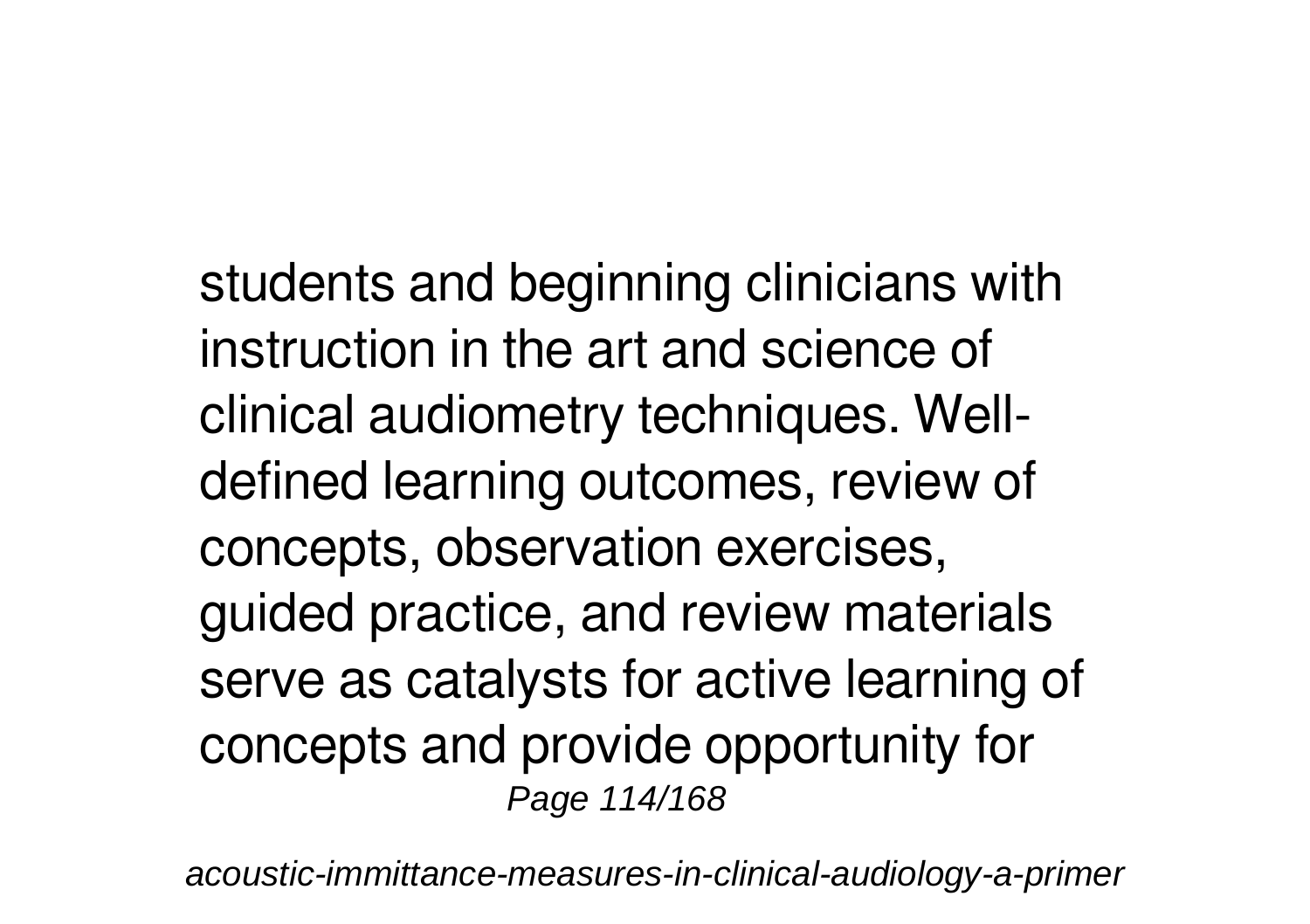utilization of fundamental audiometry methods. The comprehensive content of the Learning Manual encompasses the breadth of audiologic evaluation, including history taking and patient communication, ear canal assessment and management, immittance, puretone testing, masking, speech Page 115/168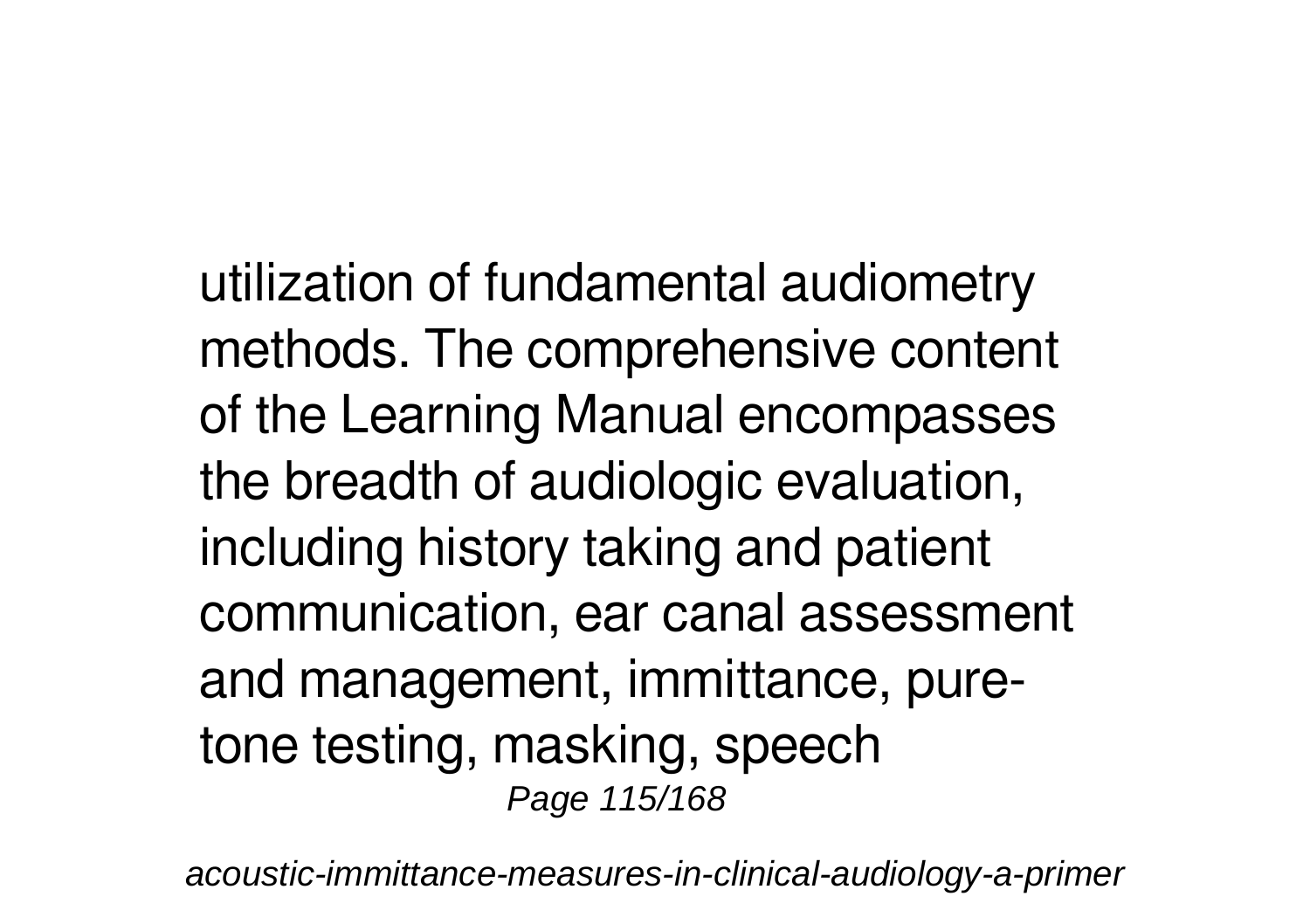audiometry, otoacoustic emissions, patient counseling, and report writing. Chapters can be taught in a serial fashion, following the sequence of a typical audiologic evaluation. Alternatively, the order of activities can be tailored to suit a particular instructional curriculum, or as individual Page 116/168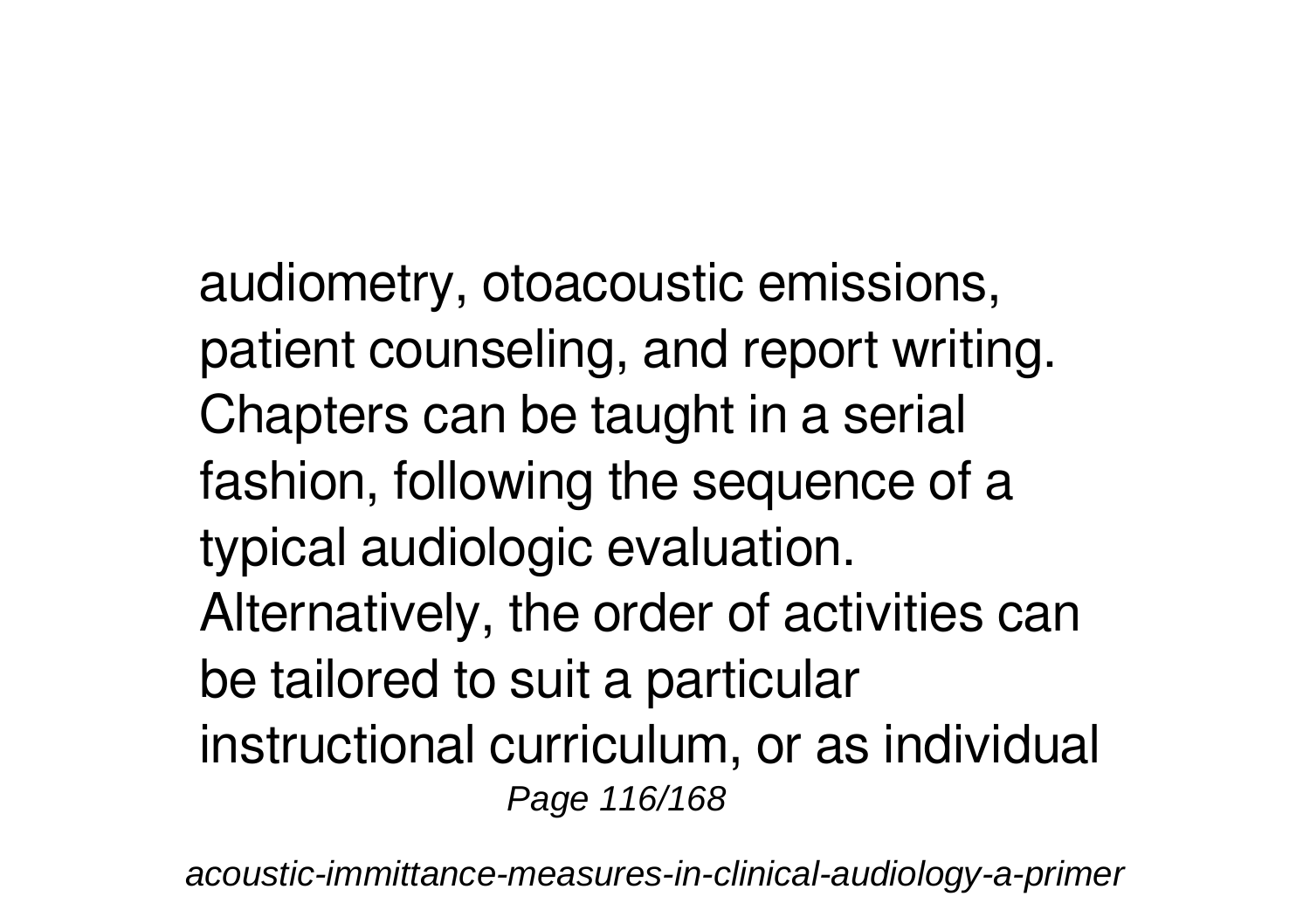topics coalesced with immediate goals. New to the Third Edition: \* A new chapter focused on audiometry as a precursor to hearing treatment \* Updated figures to reflect what learners will experience in modern clinical practice \* Updated terminology to reflect current clinical practice \* Many Page 117/168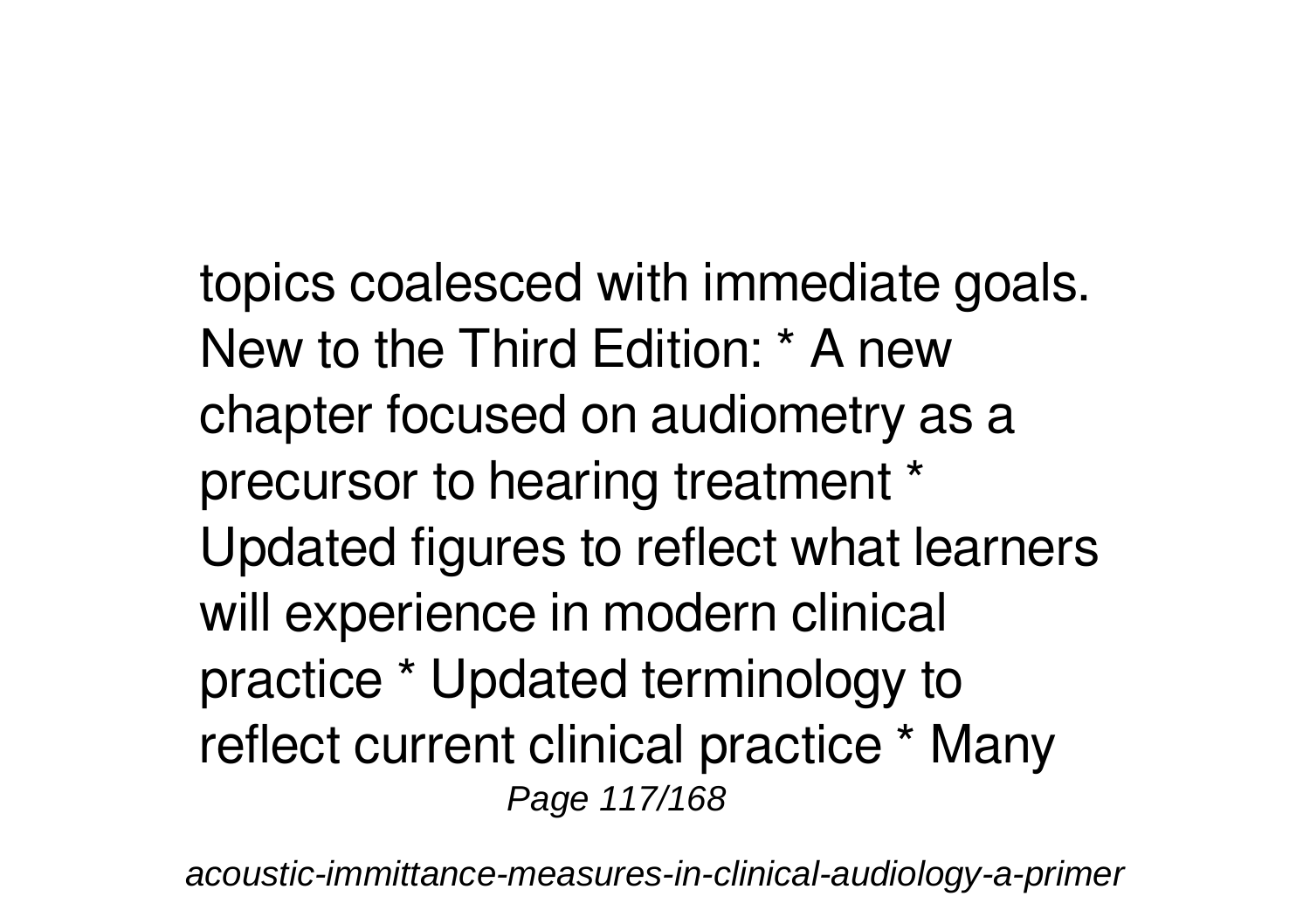new online supplemental materials for instructors to engage their learners Key Features: \* Learning Outcomes provide students with clear goals for knowledge and skill-building and provide a foundation for students to evaluate their progress toward clinical competence outcomes \* Review of Concepts Page 118/168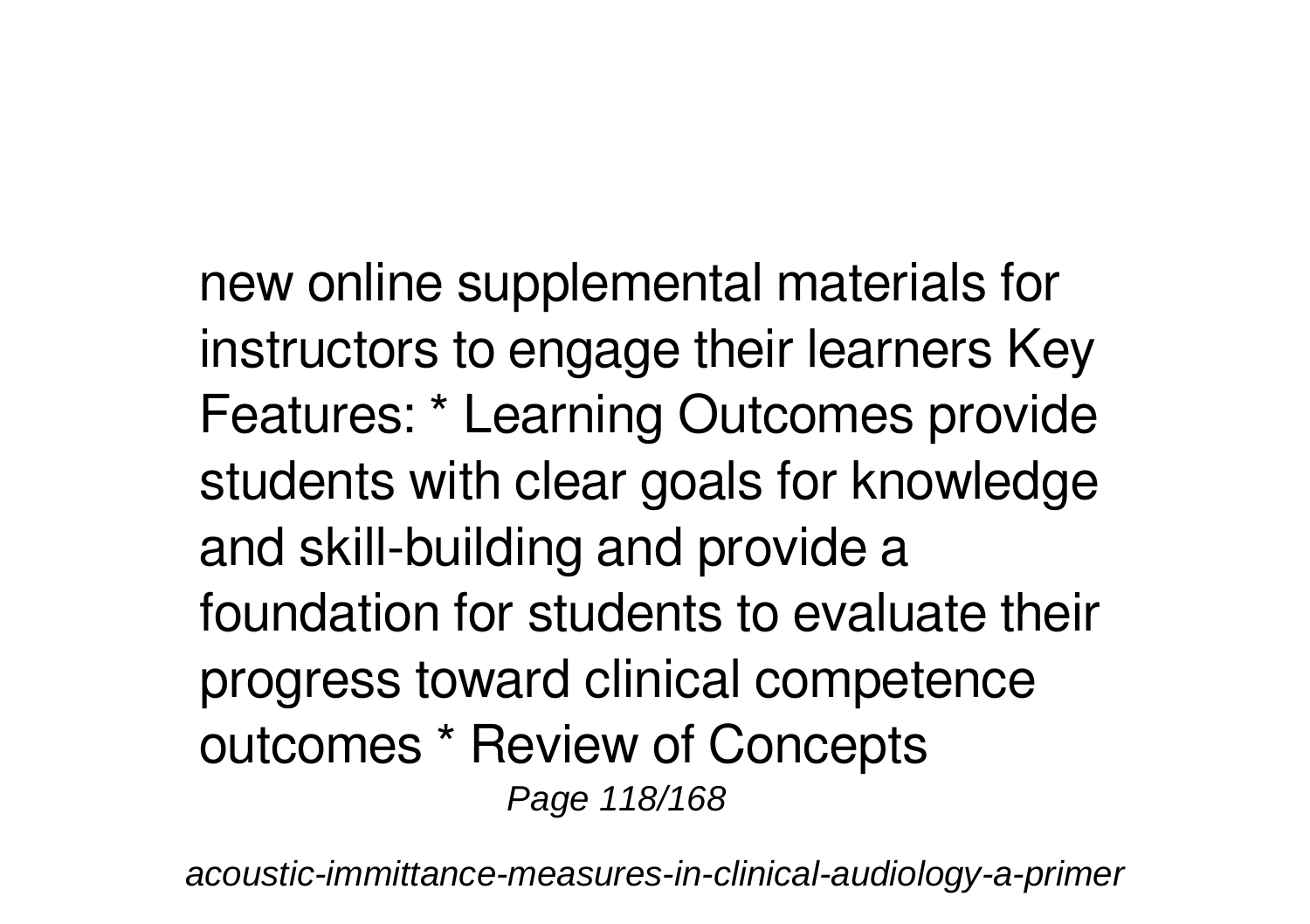provides a concise examination of the theoretical knowledge necessary for performance of clinical activities \* Observation challenges students to witness the behavior of clinical instructors or practicing professionals in the act of clinical practice \* Guided Practice leads the student through Page 119/168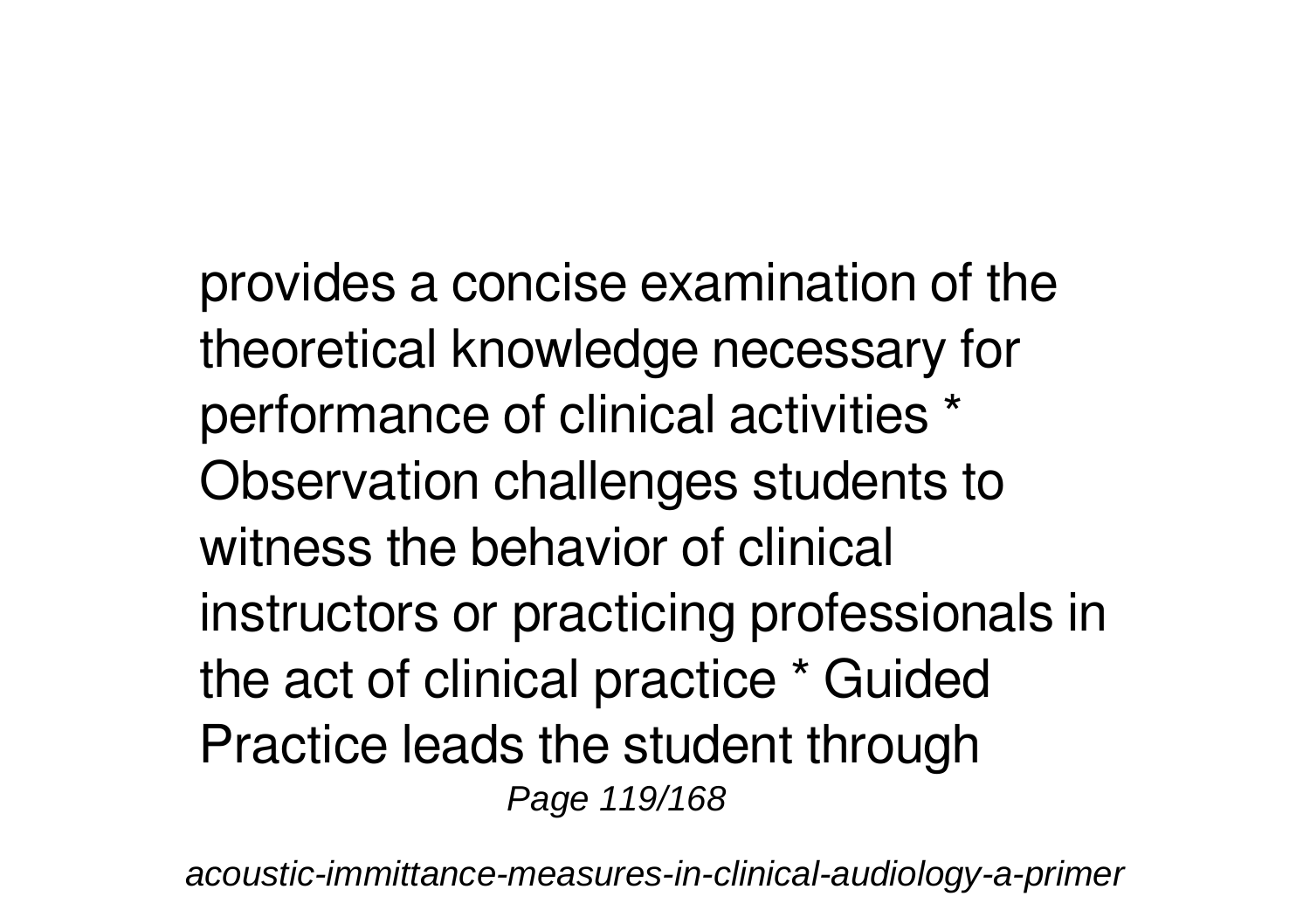exercises designed to provide firsthand experience with performing clinical activities \* Reflection and Review provides students with opportunities to incorporate newfound understanding gained through Observation and Guided Practice into their theoretical and conceptual knowledge base Page 120/168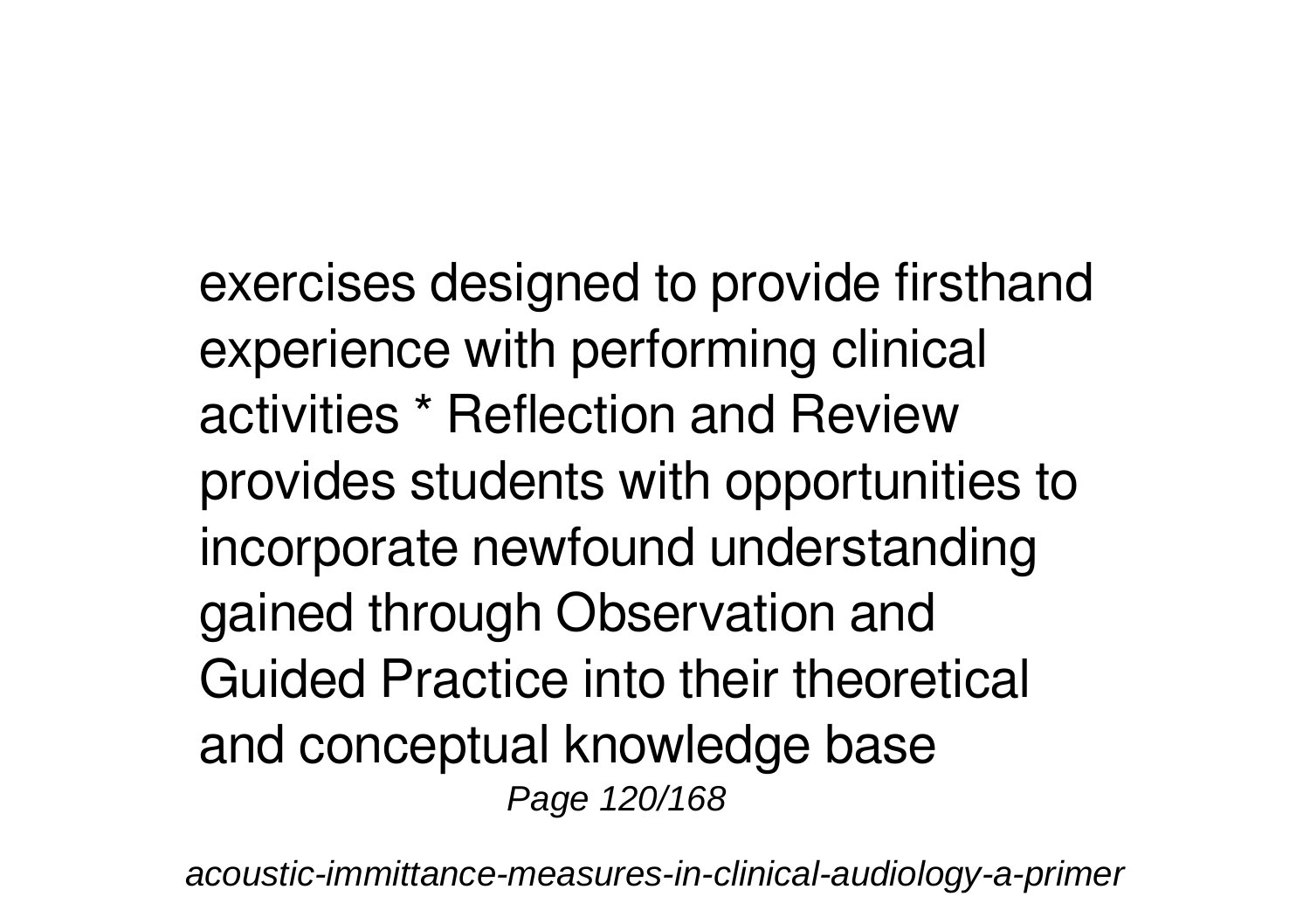through answering reflective and review questions \* Includes 18 videos of common procedures Contains 273 entries to information derived from the sciences, the social sciences, and the humanities. Comprehensive coverage, including biographical, subject, and historical Page 121/168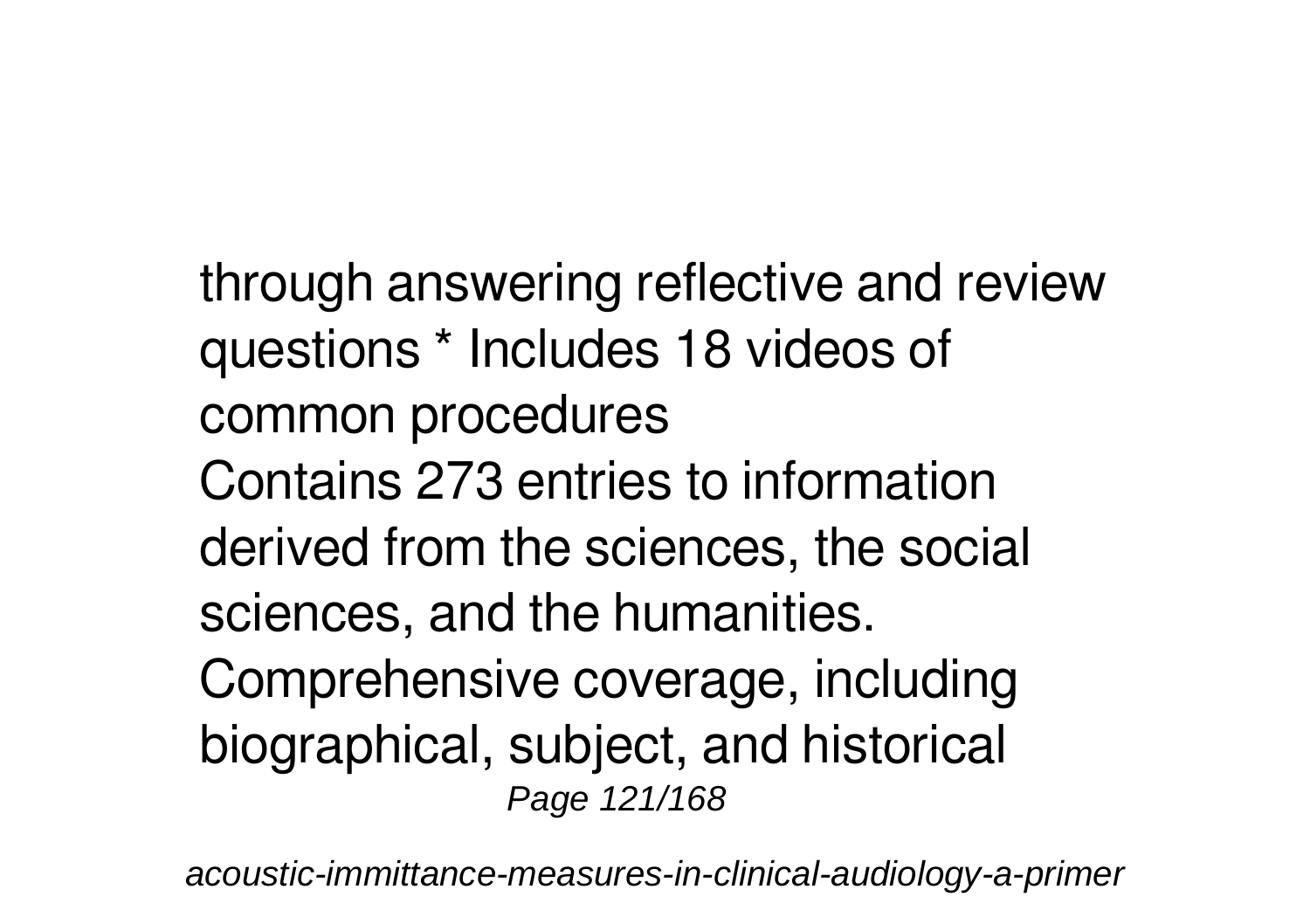information. Many entries contain subtopics. Articles are signed and include references. Index in last volume. This volume offers almost 200 detailed entries covering the entire range of communication and speech disorders in children and adults, from basic science to clinical diagnosis. It is divided into Page 122/168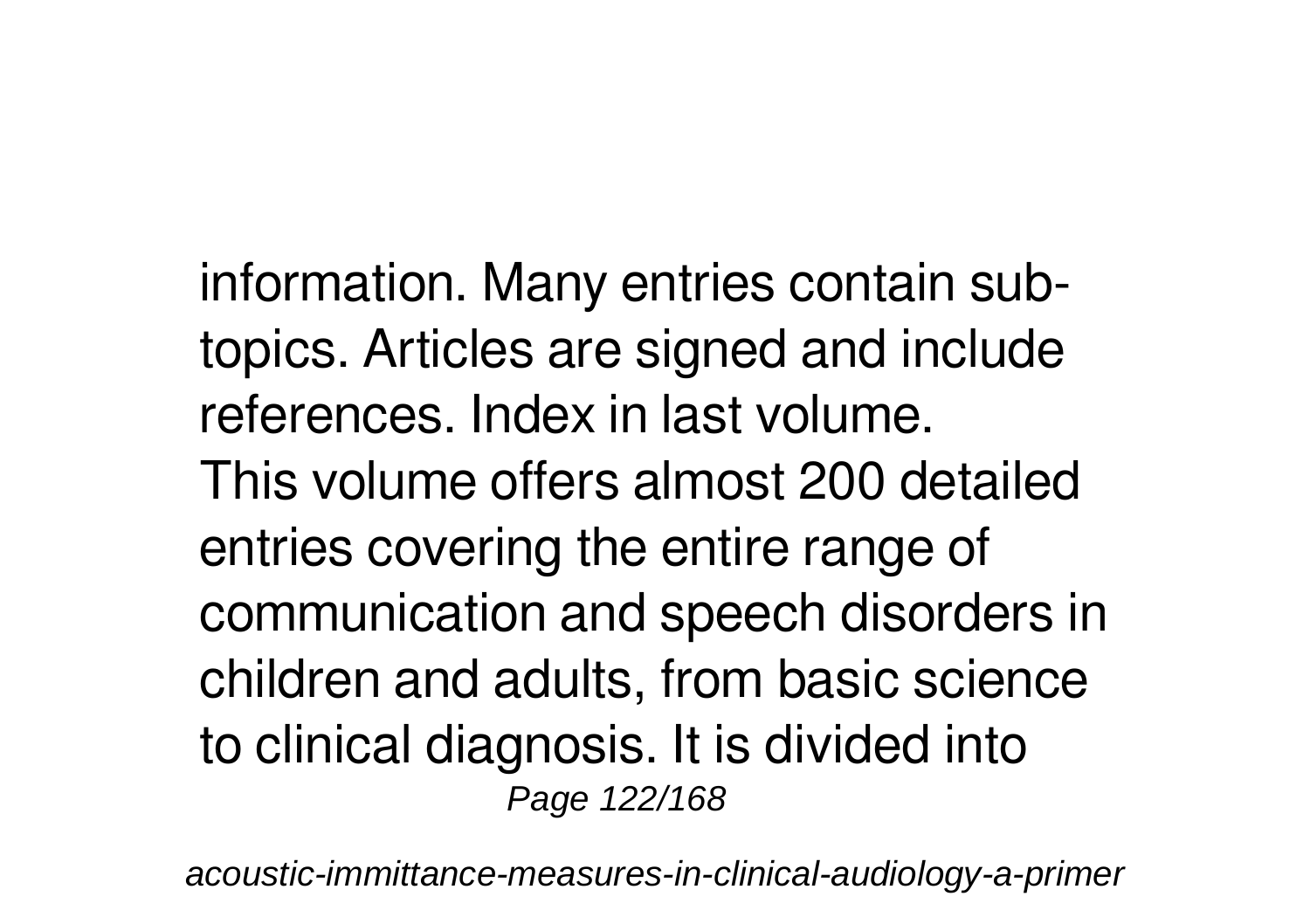four sections that reflect the standard categories with the field: voice, speech, language and hearing. Pediatric Otolaryngology Biomedical Technology and Devices **Handbook** Cummings Otolaryngology E-Book Clinical and Research Perspectives Page 123/168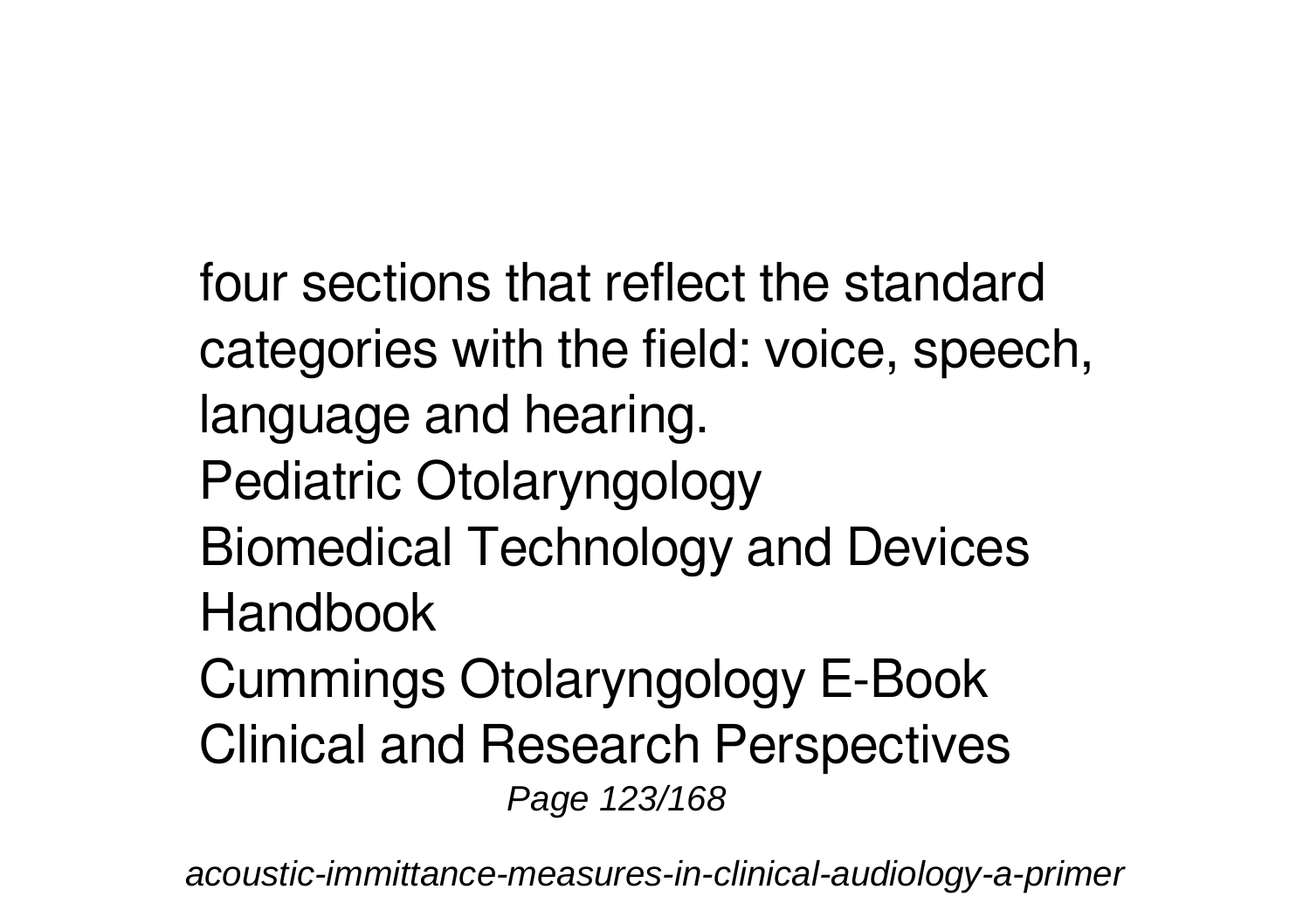Advances in Clinical Audiology Determining Eligibility for Social Security Benefits This book is a compilation of readings representing the basis for the practice of pediatric audiology. It contains 47 selected Page 124/168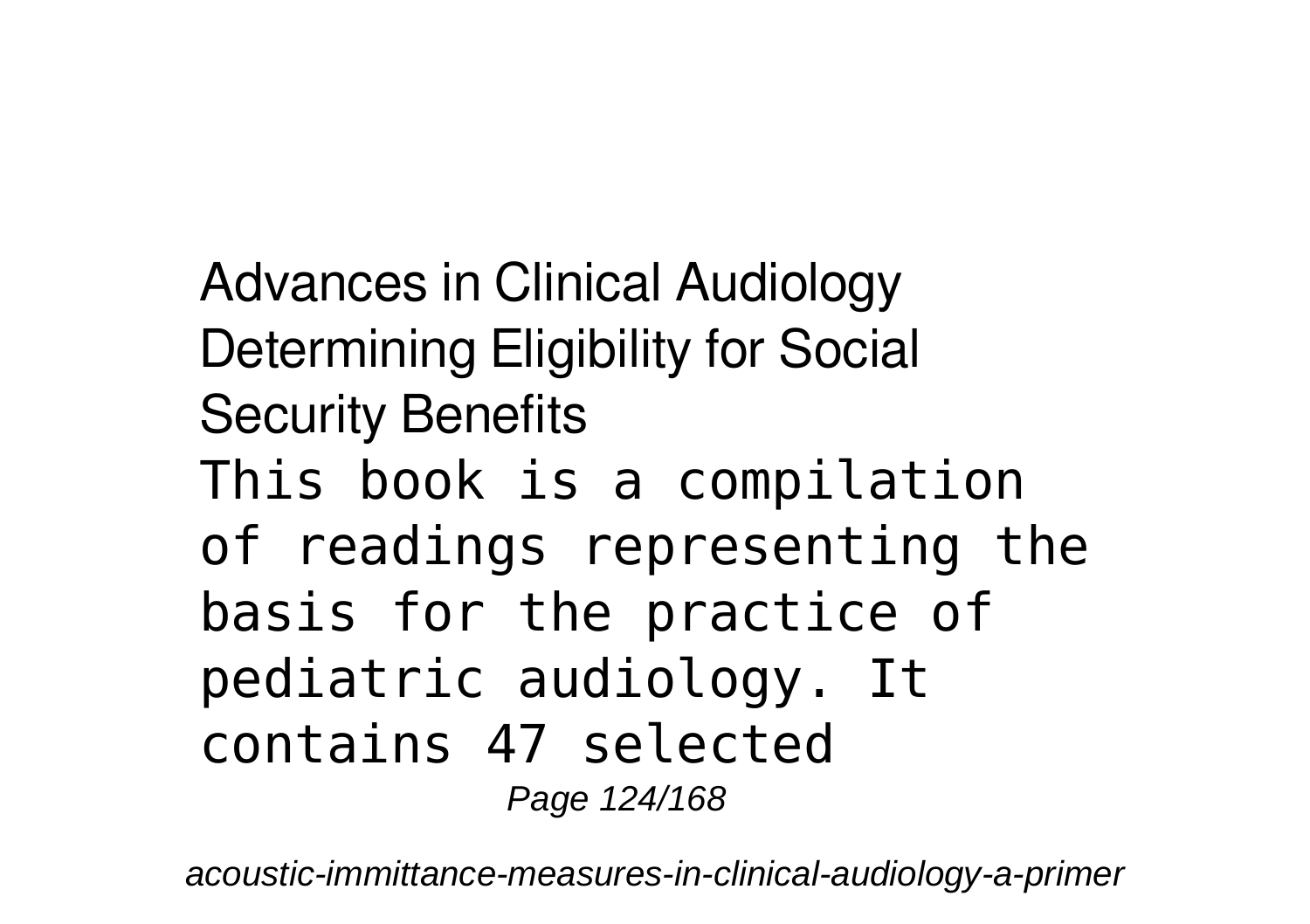articles, each considered critical to understanding the fundamental principles in the field. Divided into five sections, the book covers the development of audition in infants, background information for Page 125/168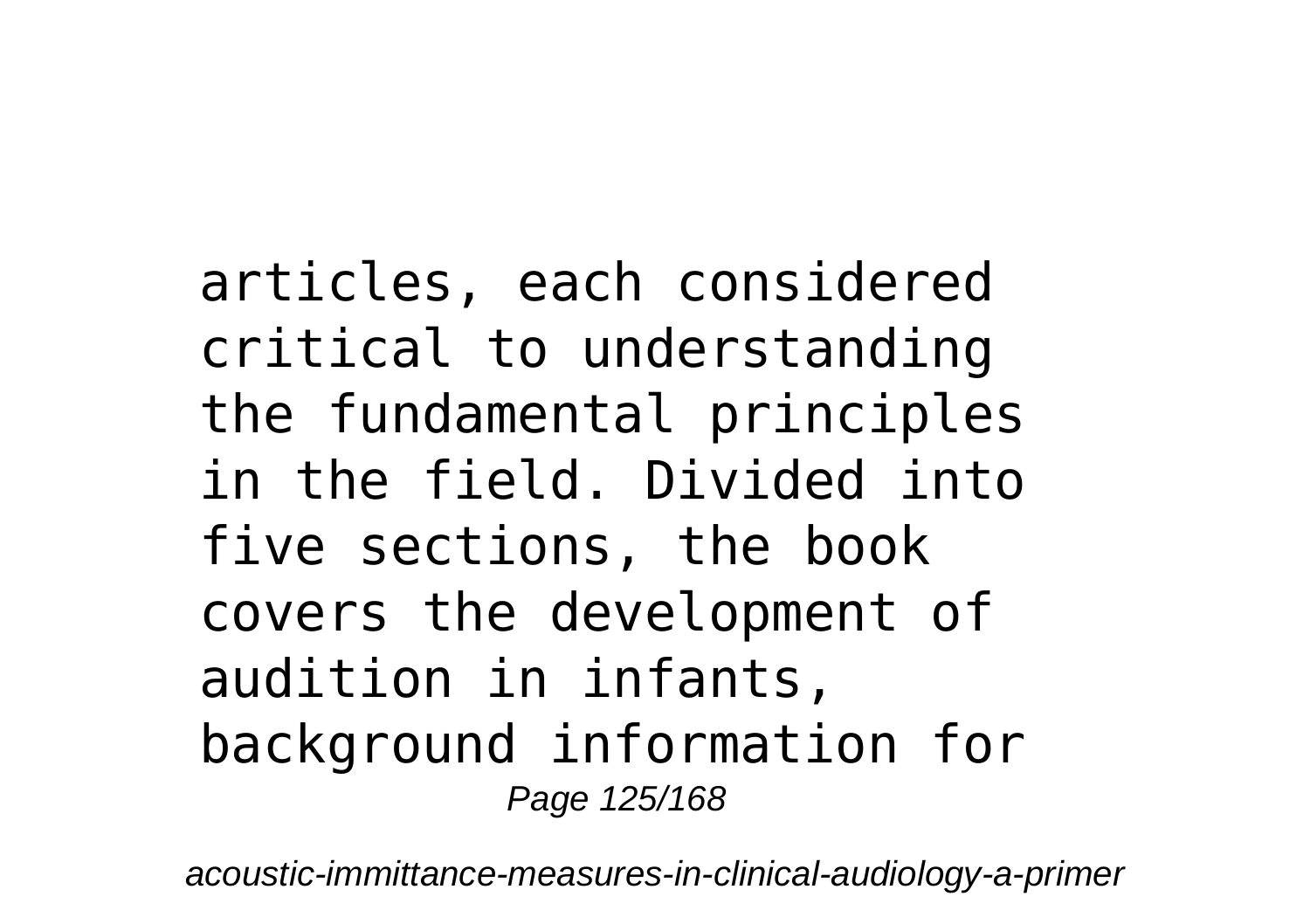current practice, test techniques and technology, and hearing loss in special populations. The readings in the book provide a foundation of knowledge for anyone in the field of pediatric audiology. Page 126/168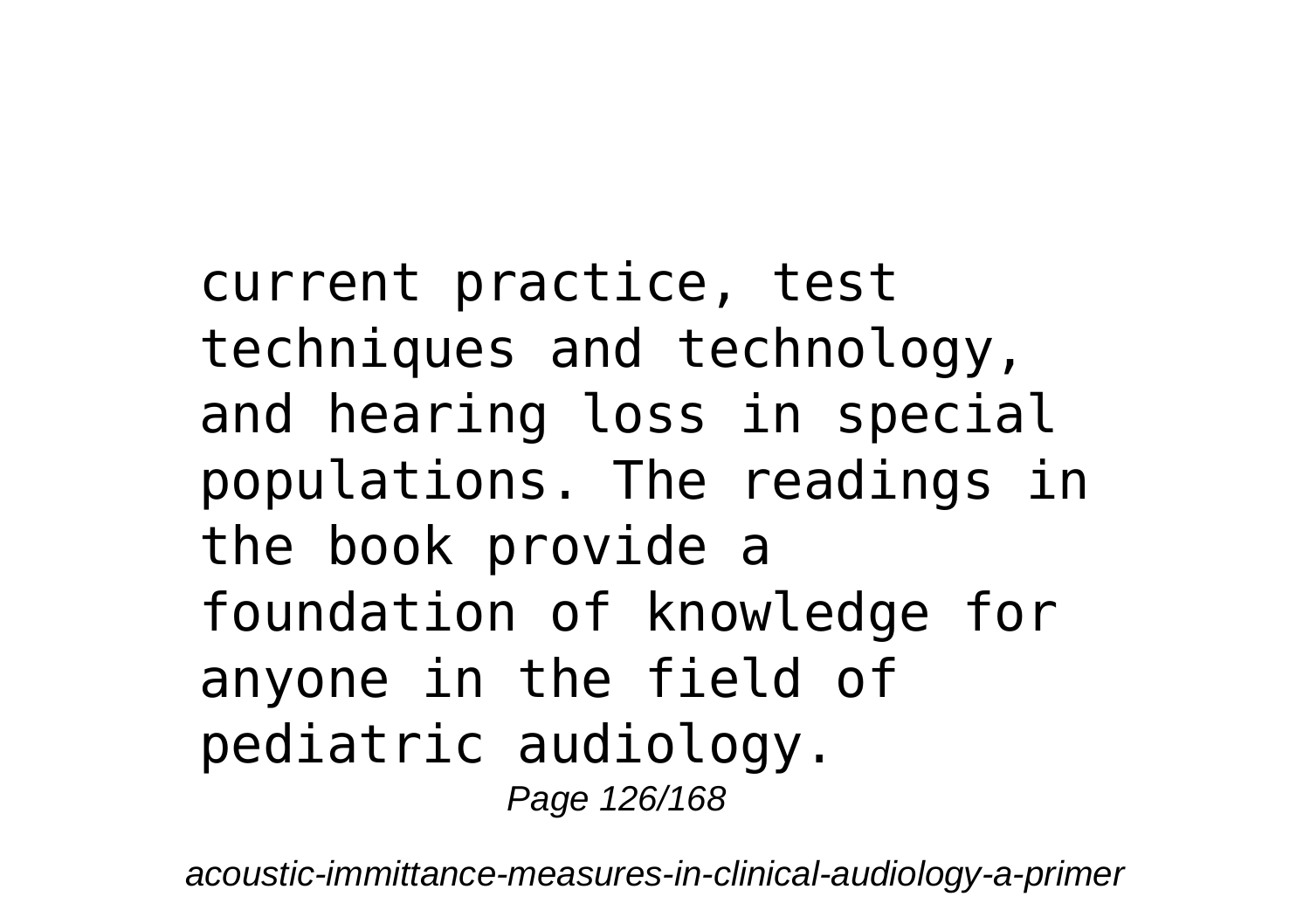Millions of Americans experience some degree of hearing loss. The Social Security Administration (SSA) operates programs that provide cash disability benefits to people with permanent impairments like Page 127/168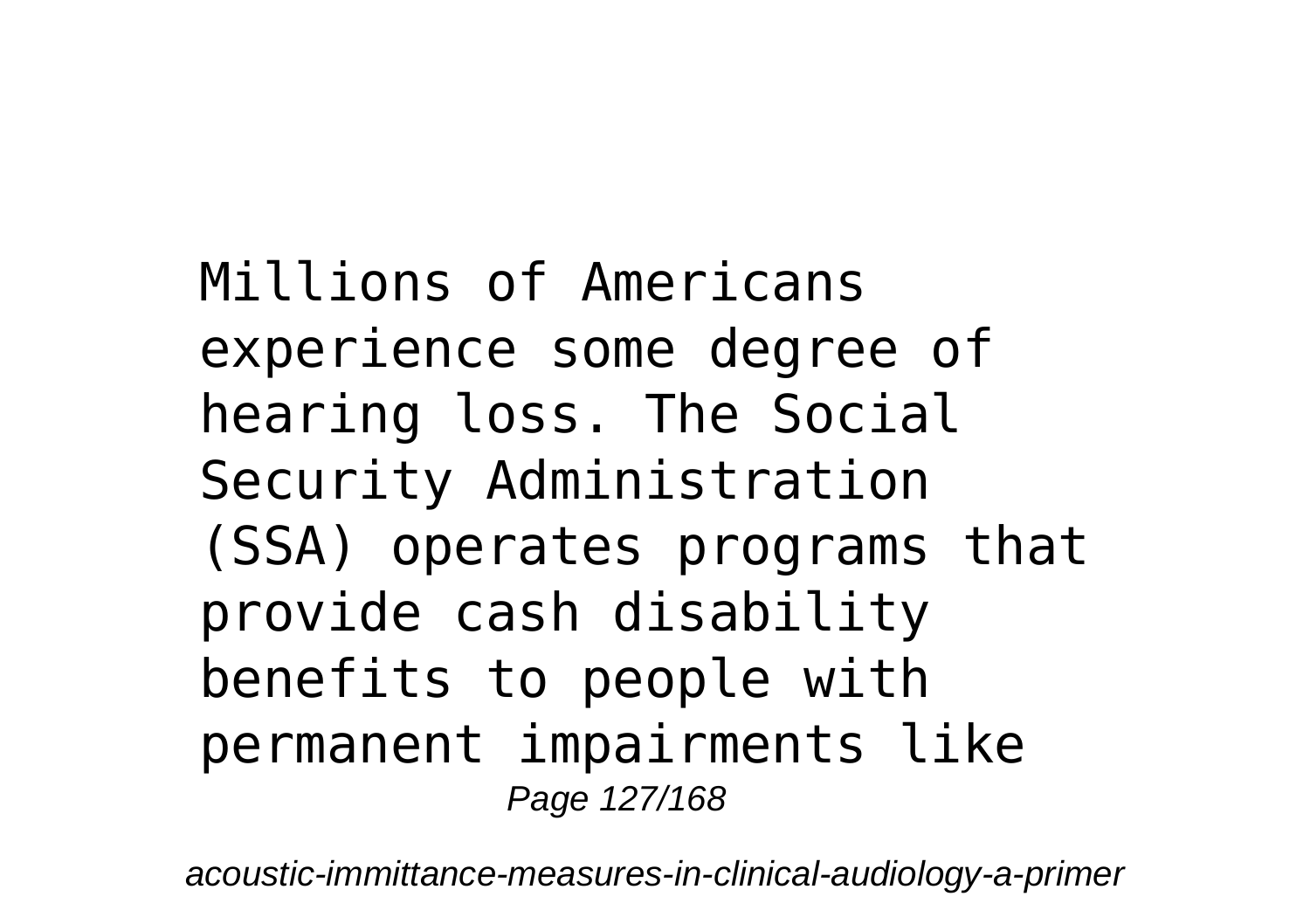hearing loss, if they can show that their impairments meet stringent SSA criteria and their earnings are below an SSA threshold. The National Research Council convened an expert committee at the request of the SSA to Page 128/168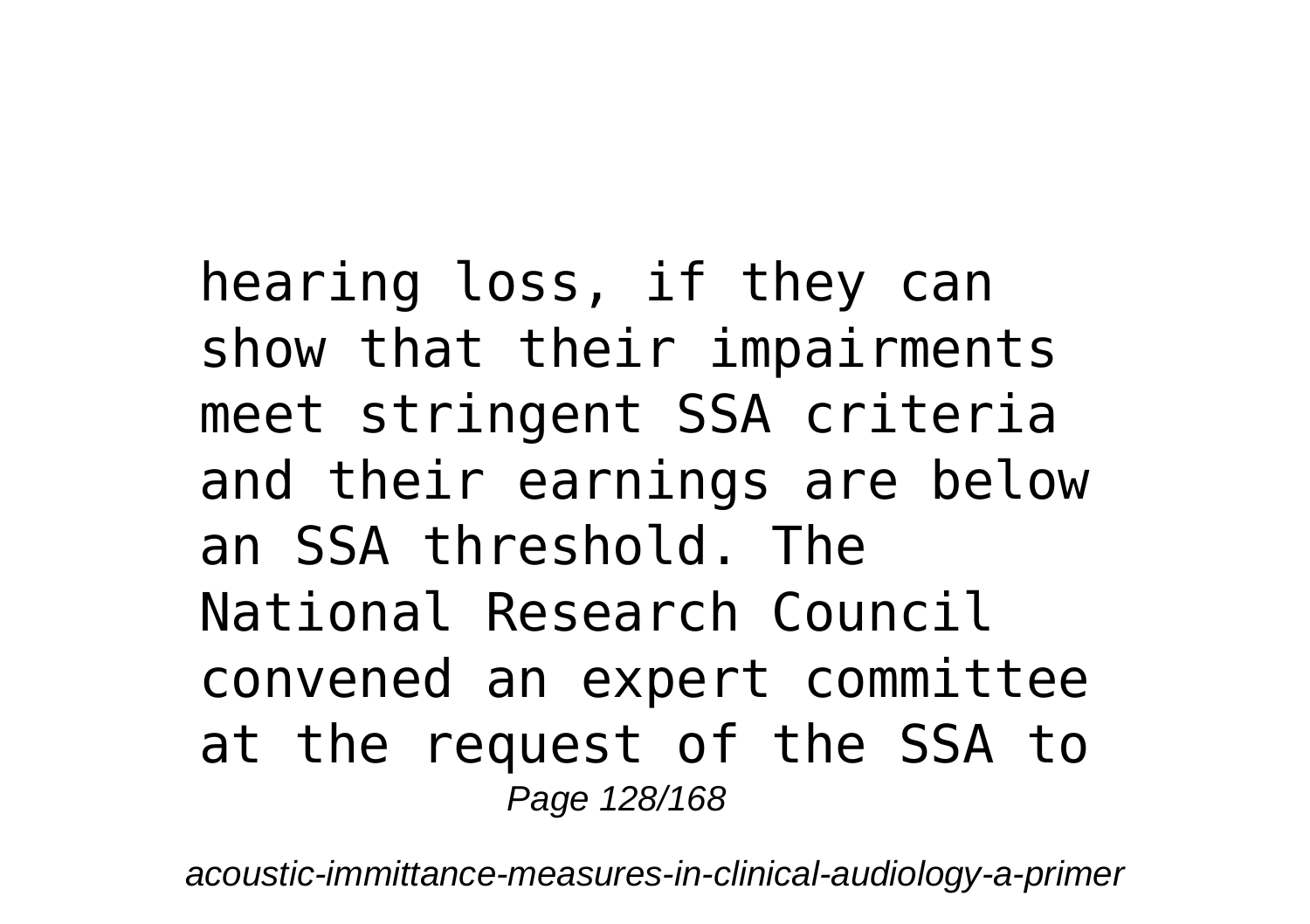study the issues related to disability determination for people with hearing loss. This volume is the product of that study. Hearing Loss: Determining Eligibility for Social Security Benefits reviews current knowledge Page 129/168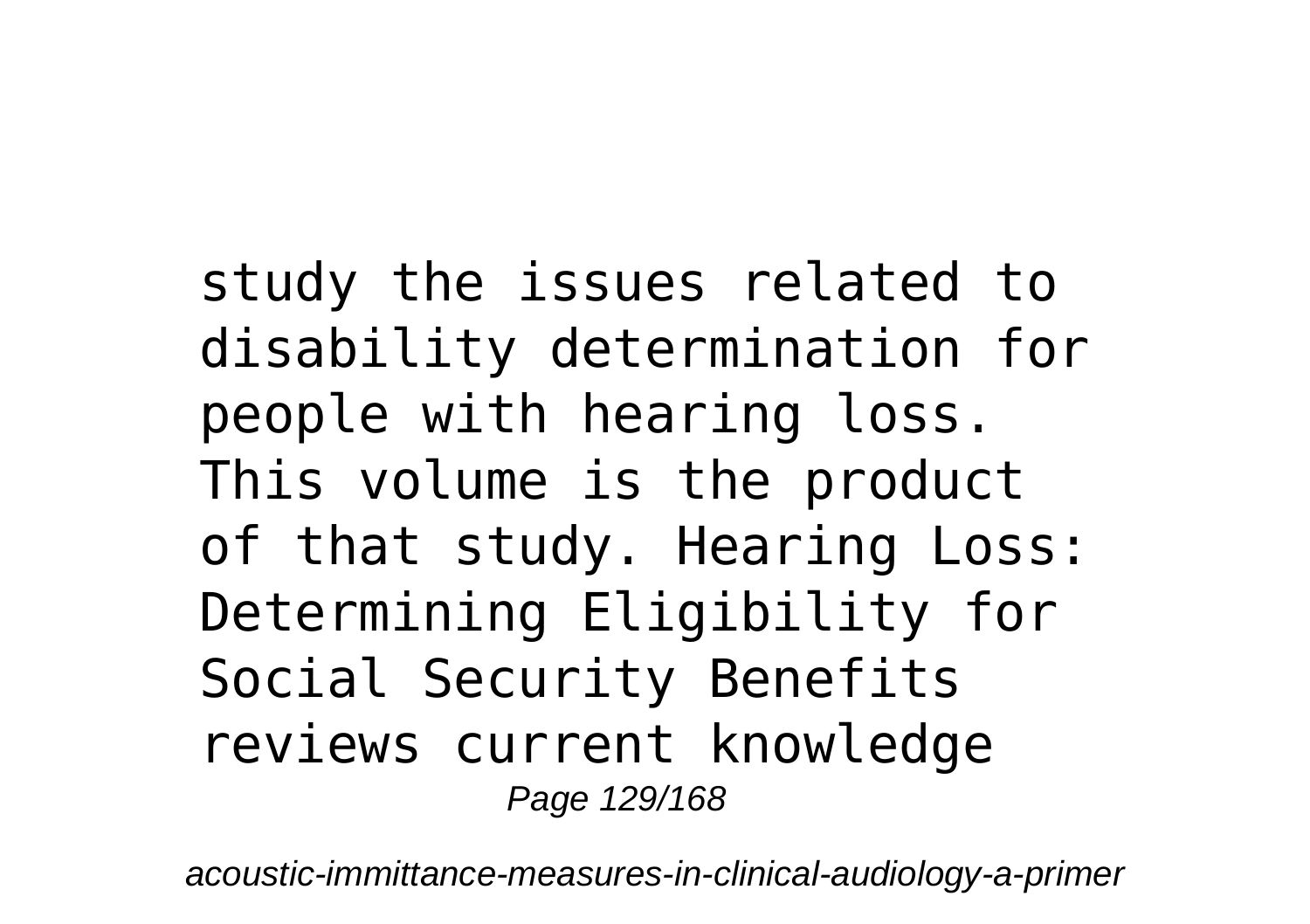about hearing loss and its measurement and treatment, and provides an evaluation of the strengths and weaknesses of the current processes and criteria. It recommends changes to strengthen the disability Page 130/168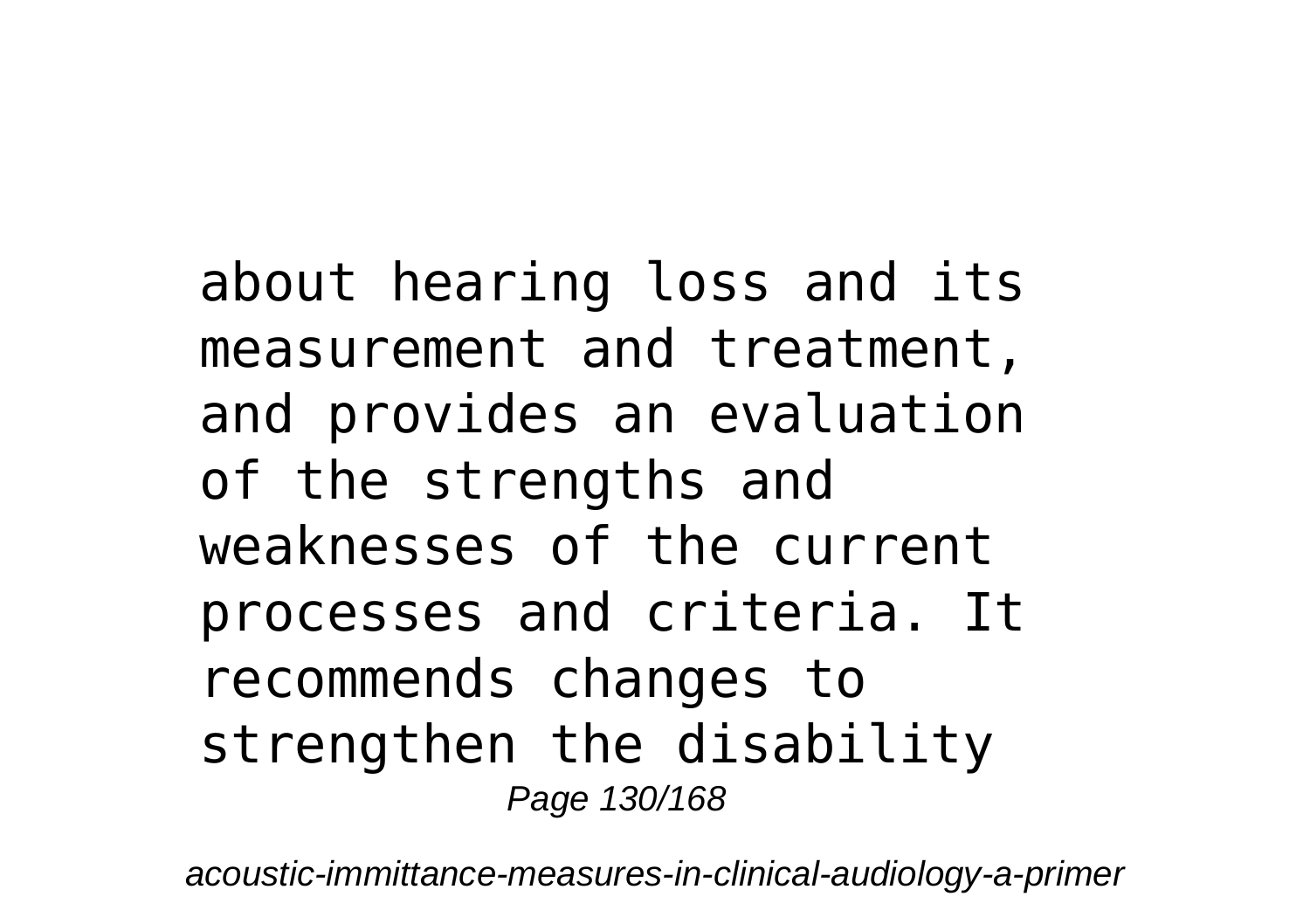determination process and ensure its reliability and fairness. The book addresses criteria for selection of pure tone and speech tests, guidelines for test administration, testing of hearing in noise, special Page 131/168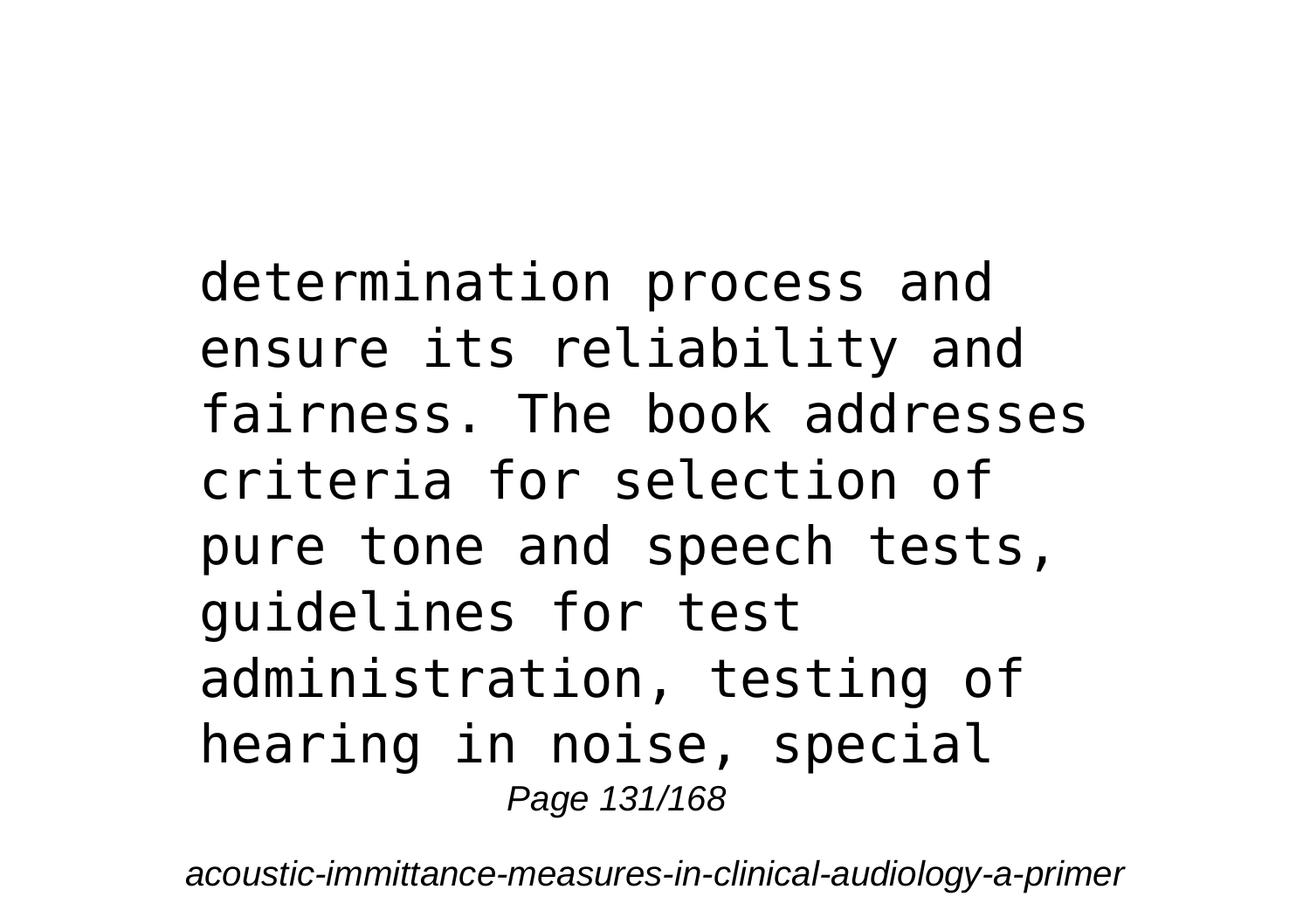issues related to testing children, and the difficulty of predicting work capacity from clinical hearing test results. It should be useful to audiologists, otolaryngologists, disability advocates, and Page 132/168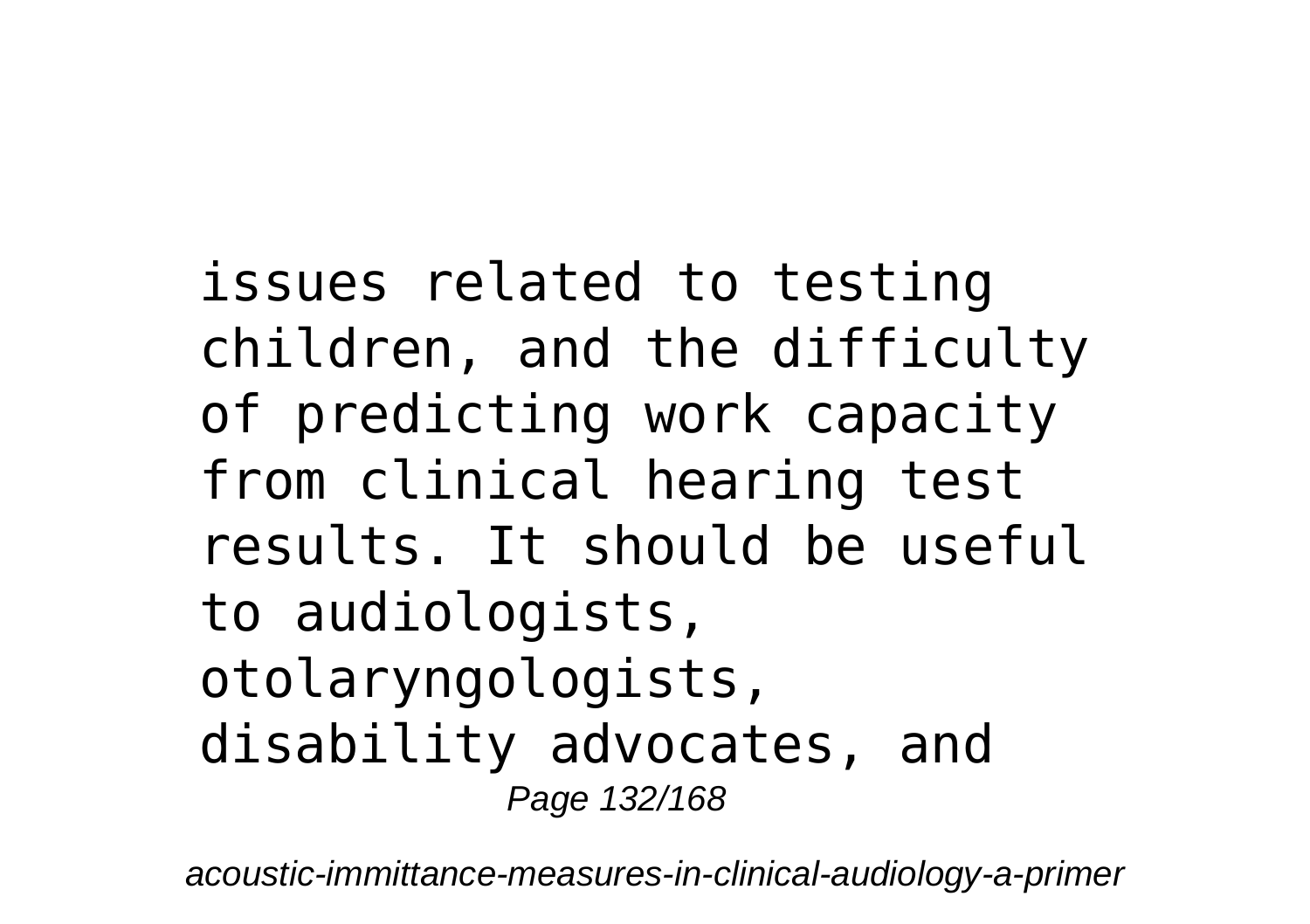others who are concerned with people who have hearing loss.

Advances in Clinical Audiology is an excursus on the latest findings in clinical audiology with a strong emphasis in new Page 133/168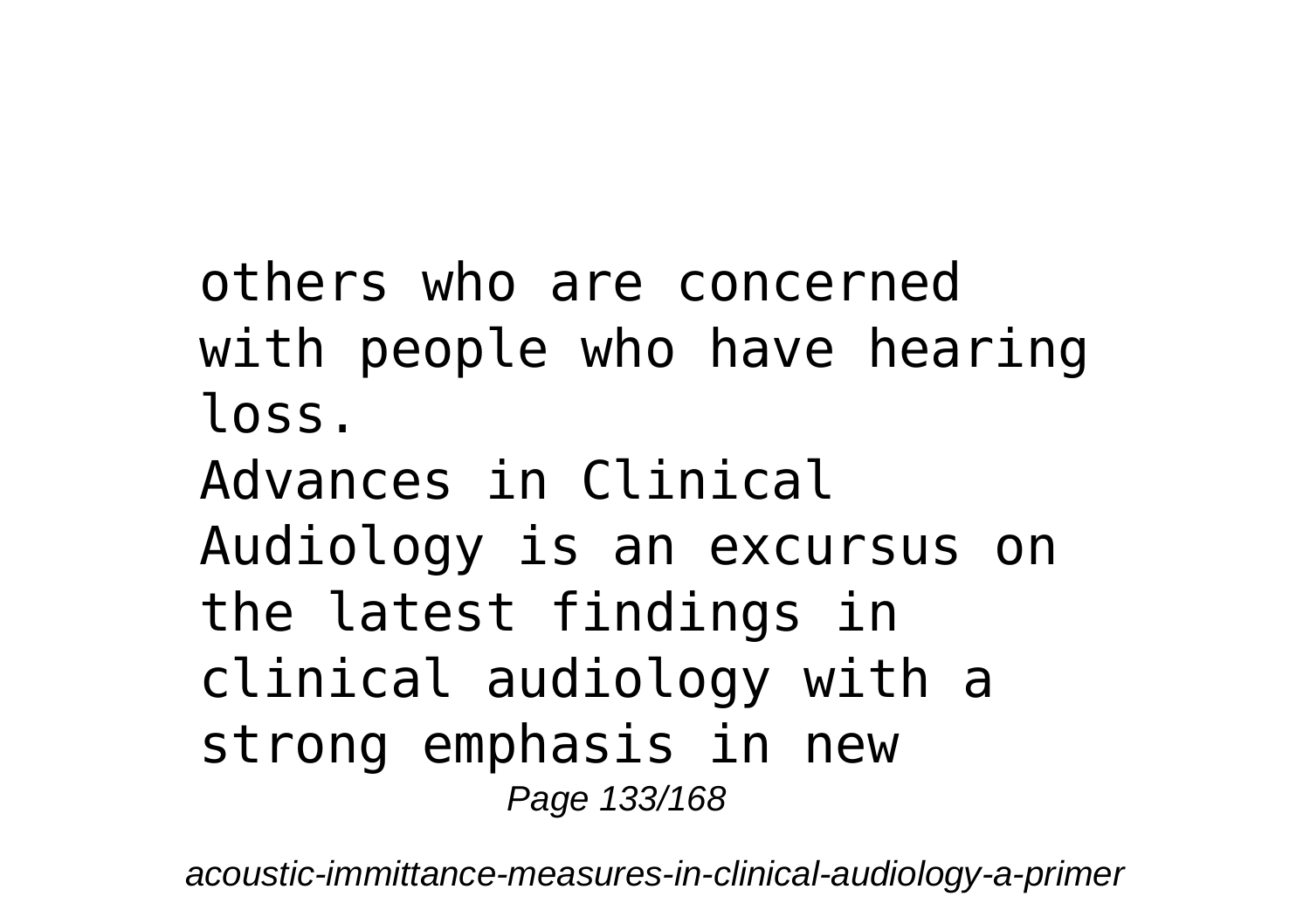emerging technologies which facilitate and optimize a better assessment of the human patient. The book has been edited with a strong educational perspective (all chapters include an extensive introduction to Page 134/168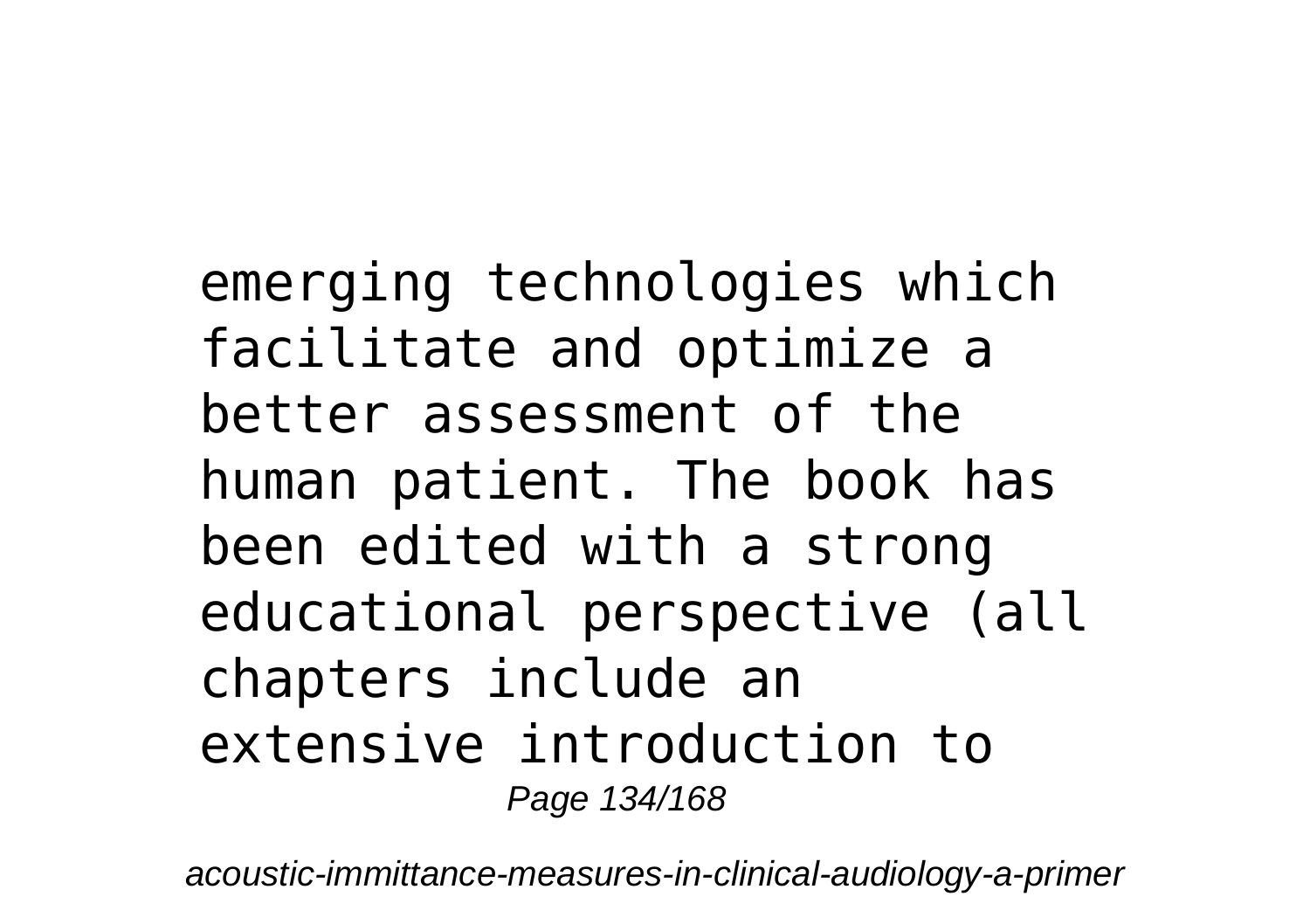their corresponding topic and an extensive glossary of terms). The book contains material suitable for graduate students in audiology, ENT, hearing science, and neuroscience. Hearing in Children, Sixth Page 135/168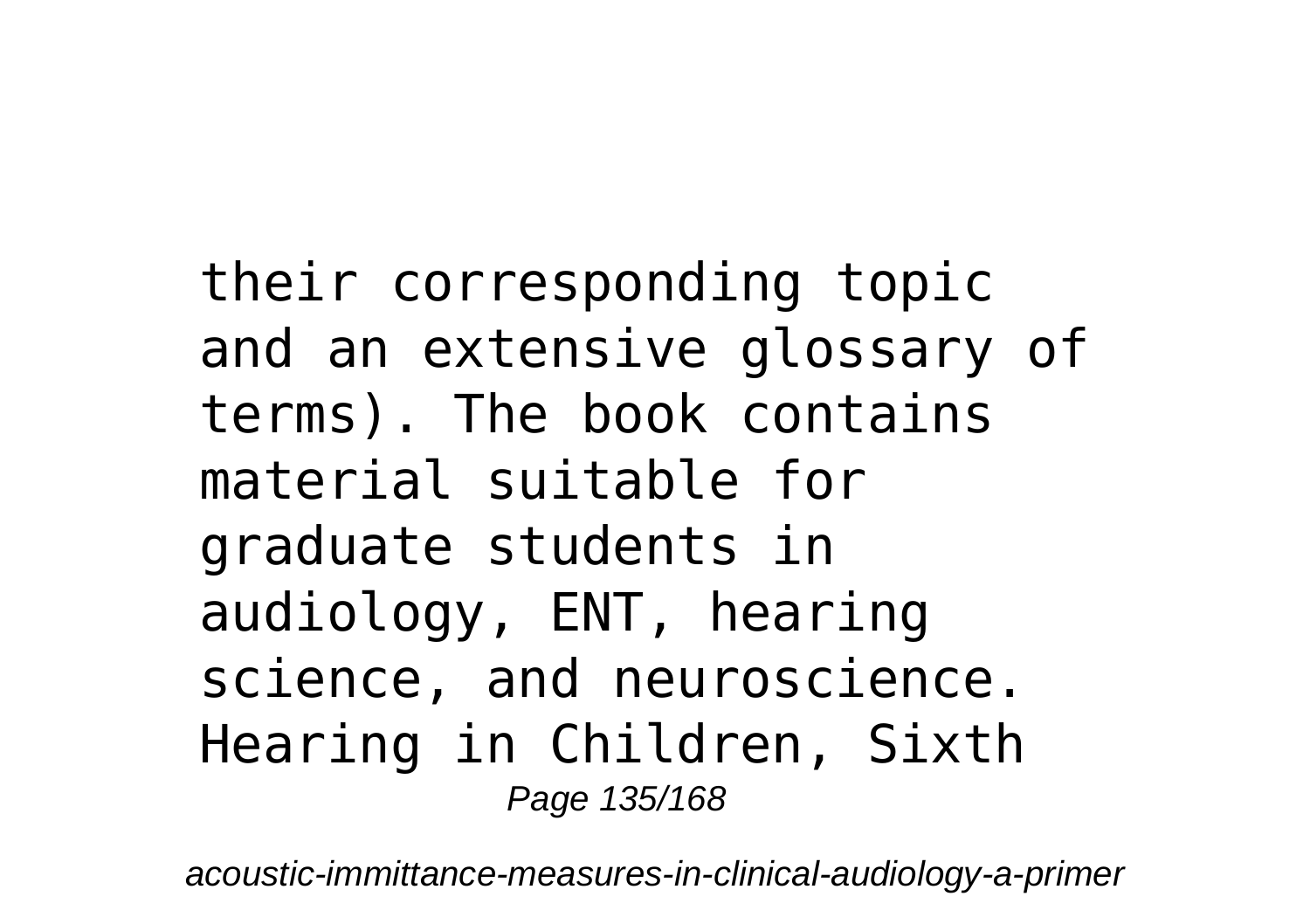Edition An Introduction, Third Edition A Learning Packet Acoustic Immittance Measures in Clinical Audiology Sensorimotor Stage (2nd Ed.) Handbook of Speech-language Page 136/168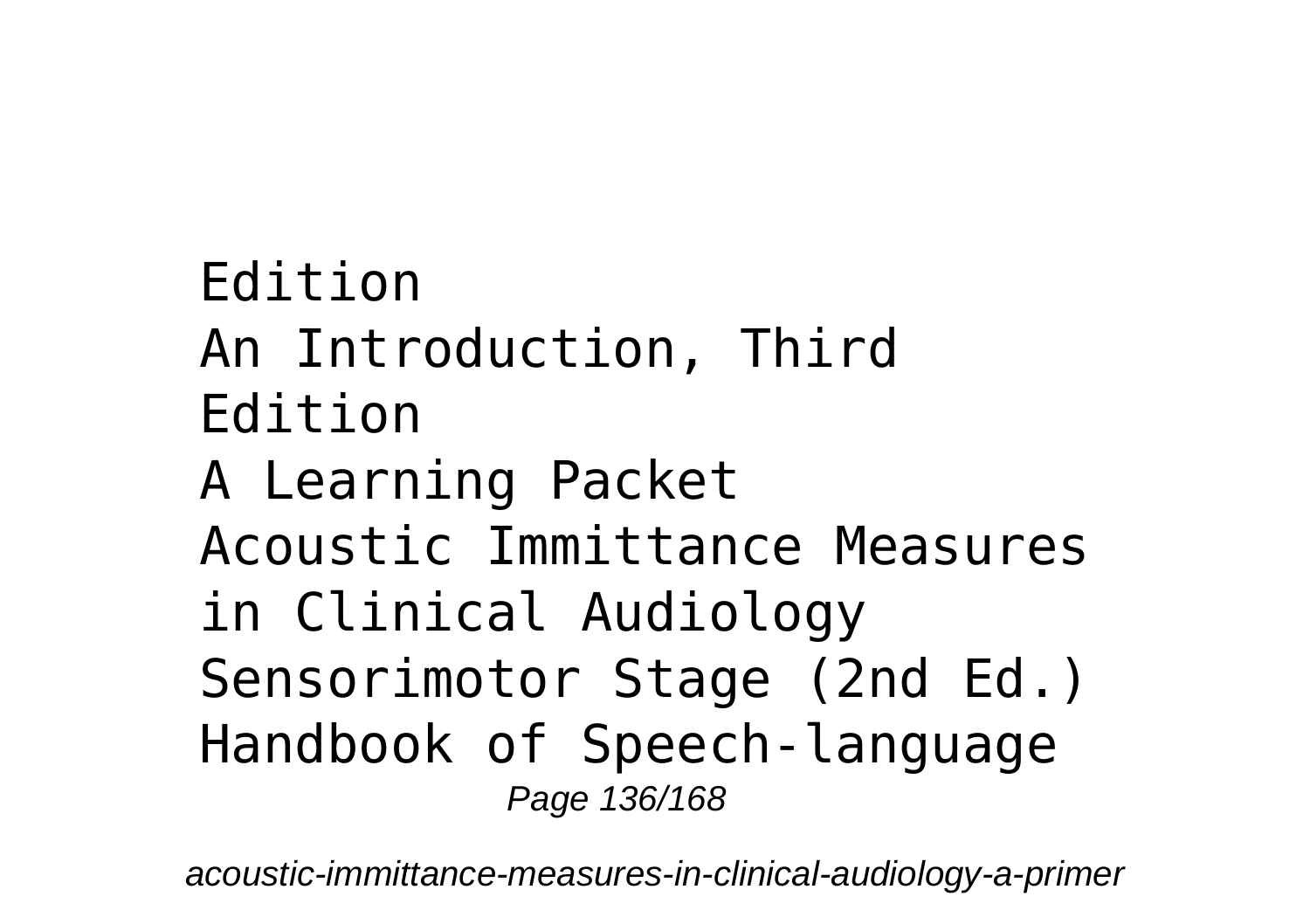Pathology and Audiology The purpose of this paper is to provide an instructional format in the presentation of the clinical application of electroacoustic impedance measurements. Journal articles and impedance procedural booklets were

Page 137/168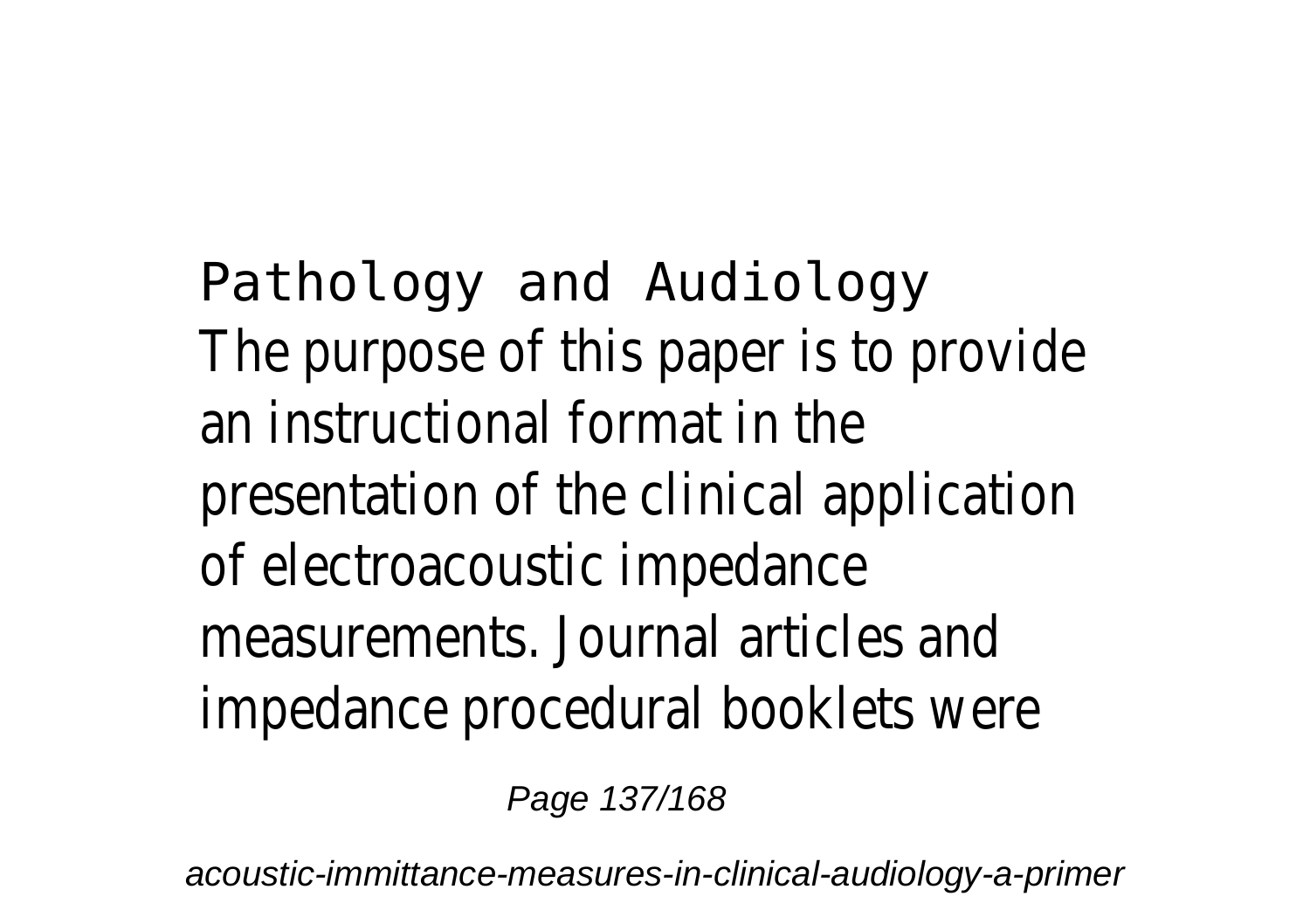used as a source of data for the information contained in the learning packet. Fundamentals of acoustic theory were treated to show the conceptual relationship of acoustic impedance and acoustic admittance. The terminology, normative data, and

Page 138/168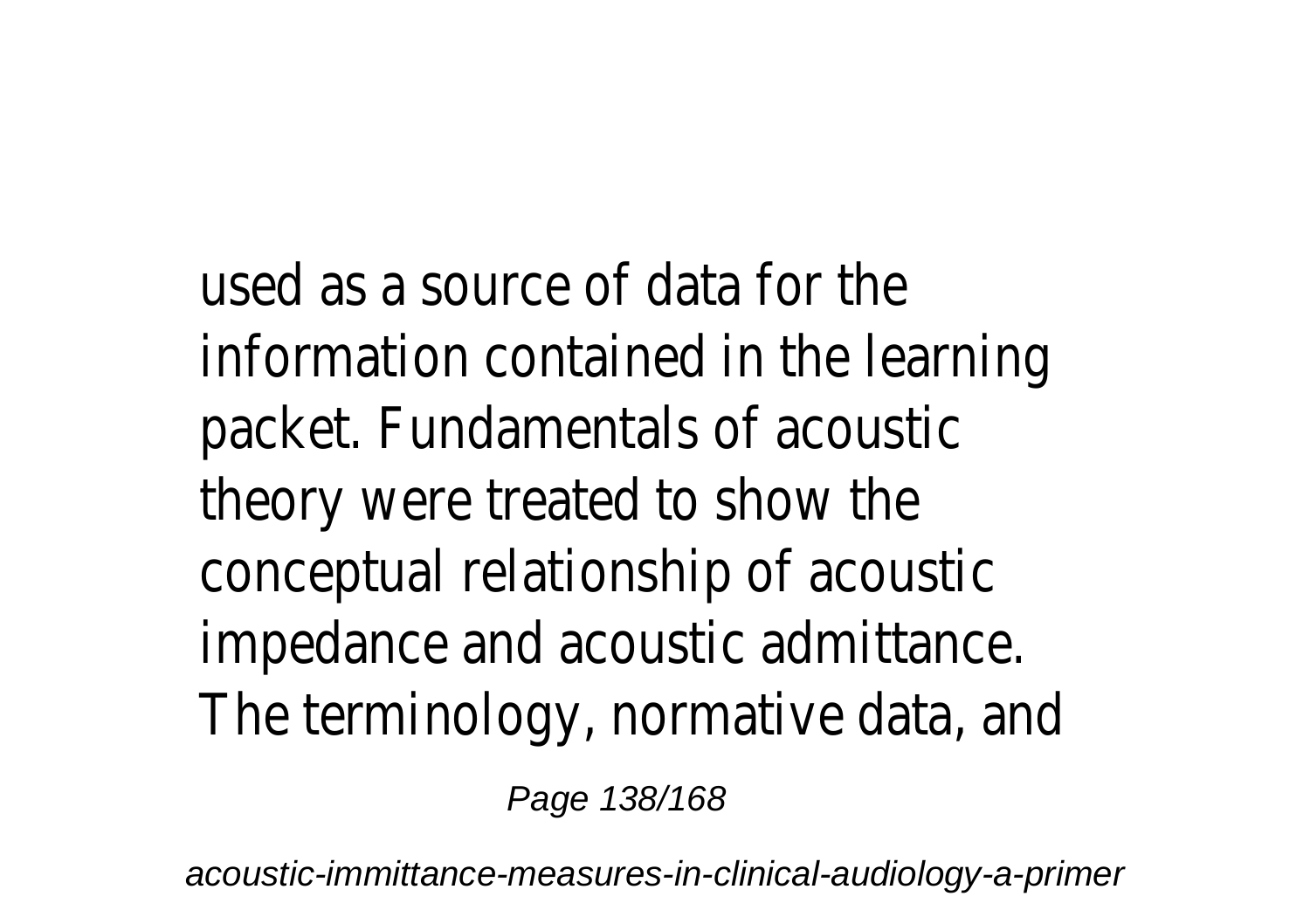clinical interpretation of static acoustic impedance measures were examined. Diagnostically significant variables of the tympanogram were related to the audiometric-medical status of the patient. Clinical application of the acoustic reflex was

Page 139/168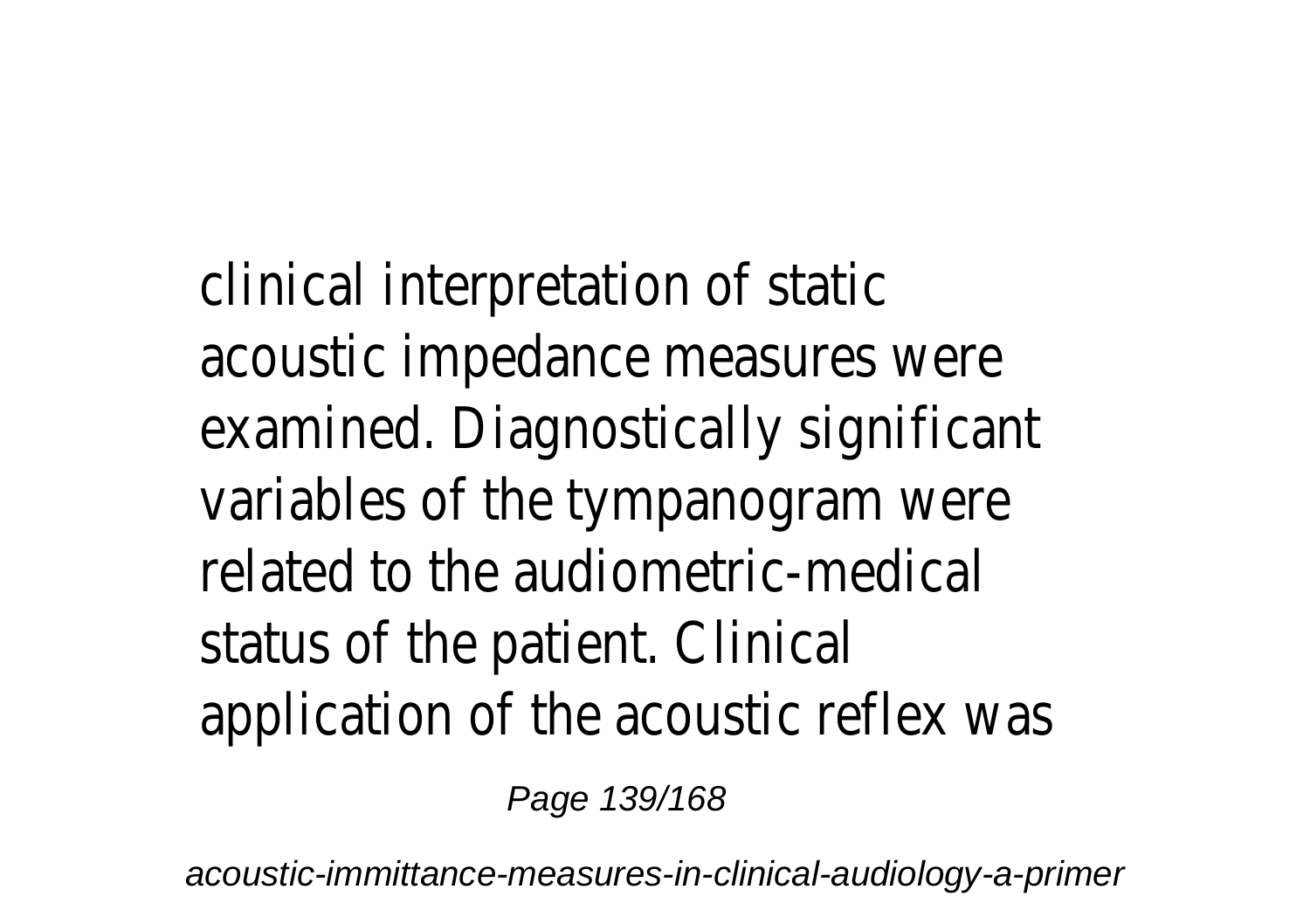investigated through descriptions of various pathologies and the particular indications expected in acoustic reflex testing for those pathologies. The learning packet is divided into four sections: impedance versus admittance, static acoustic impedance

Page 140/168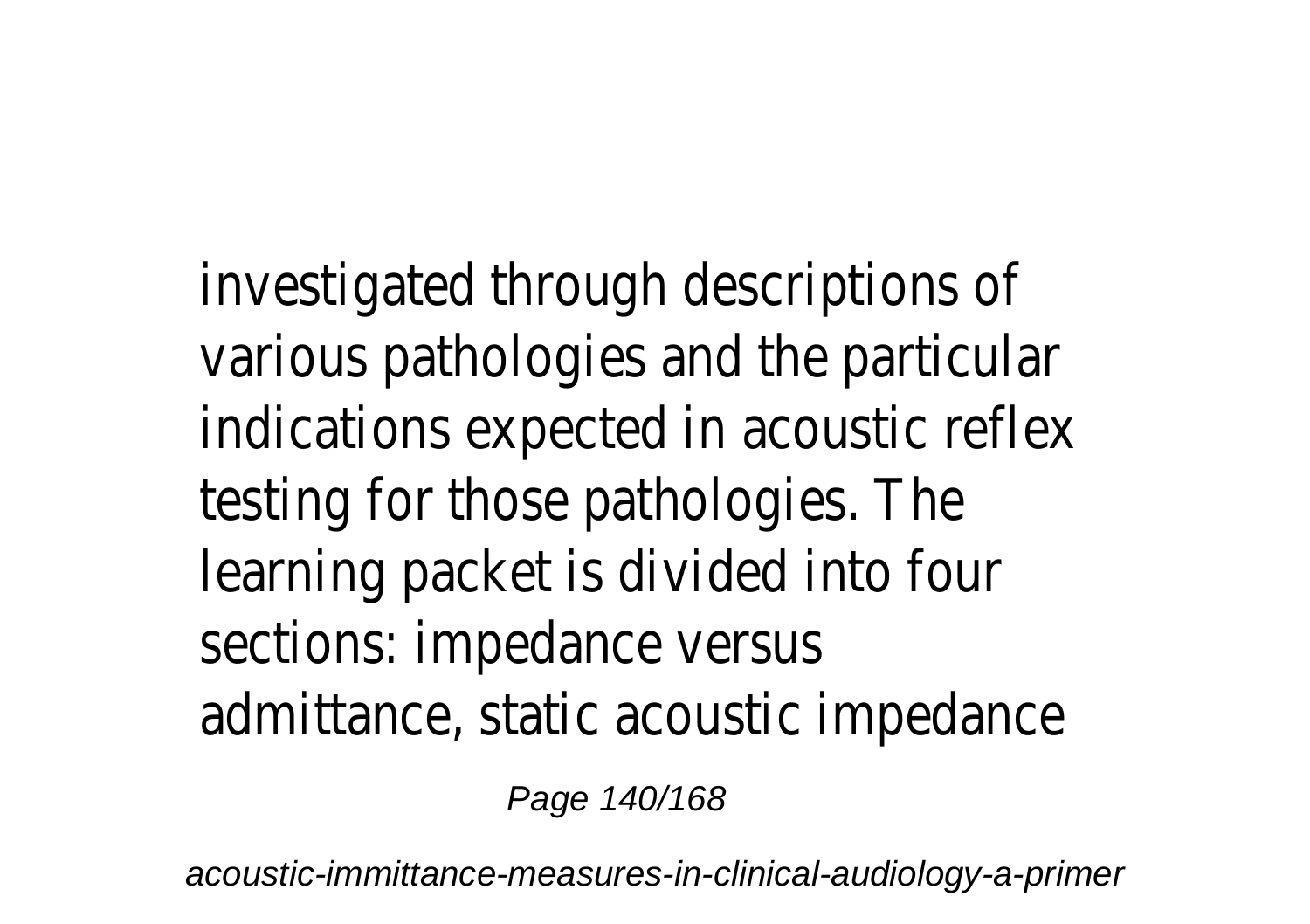measurements, tympanometry, and acoustic reflex.

The new edition of this classic text provides a critical and contemporary review of the latest medical findings on otitis media and effusion. Each chapter has been substantially

Page 141/168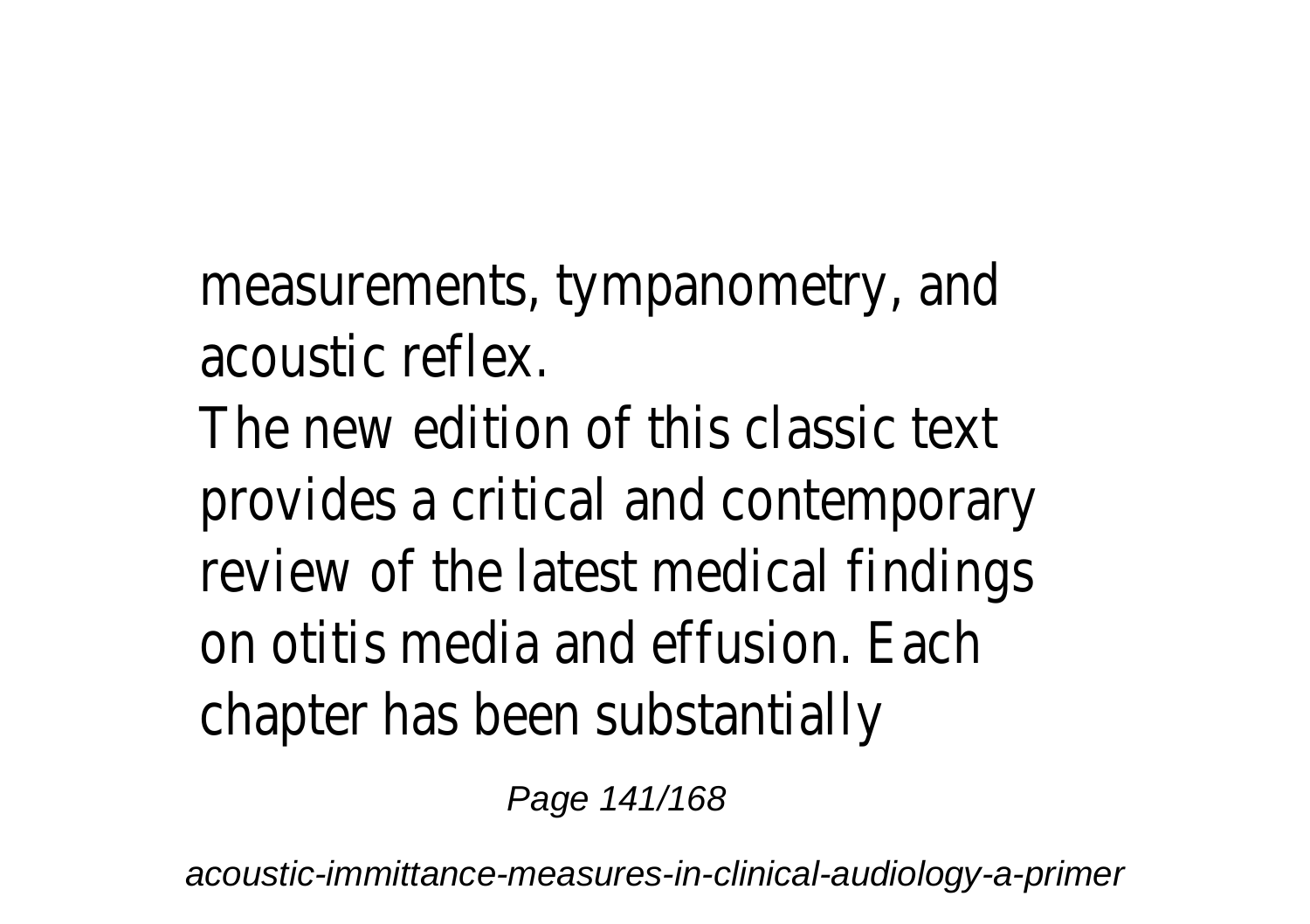updated to include the latest studies of the anatomy and physiology of the Eustachian tube, current guidelines for clinical and microbiologic diagnosis and case ...... The most comprehensive, multidisciplinary text in the field,

Page 142/168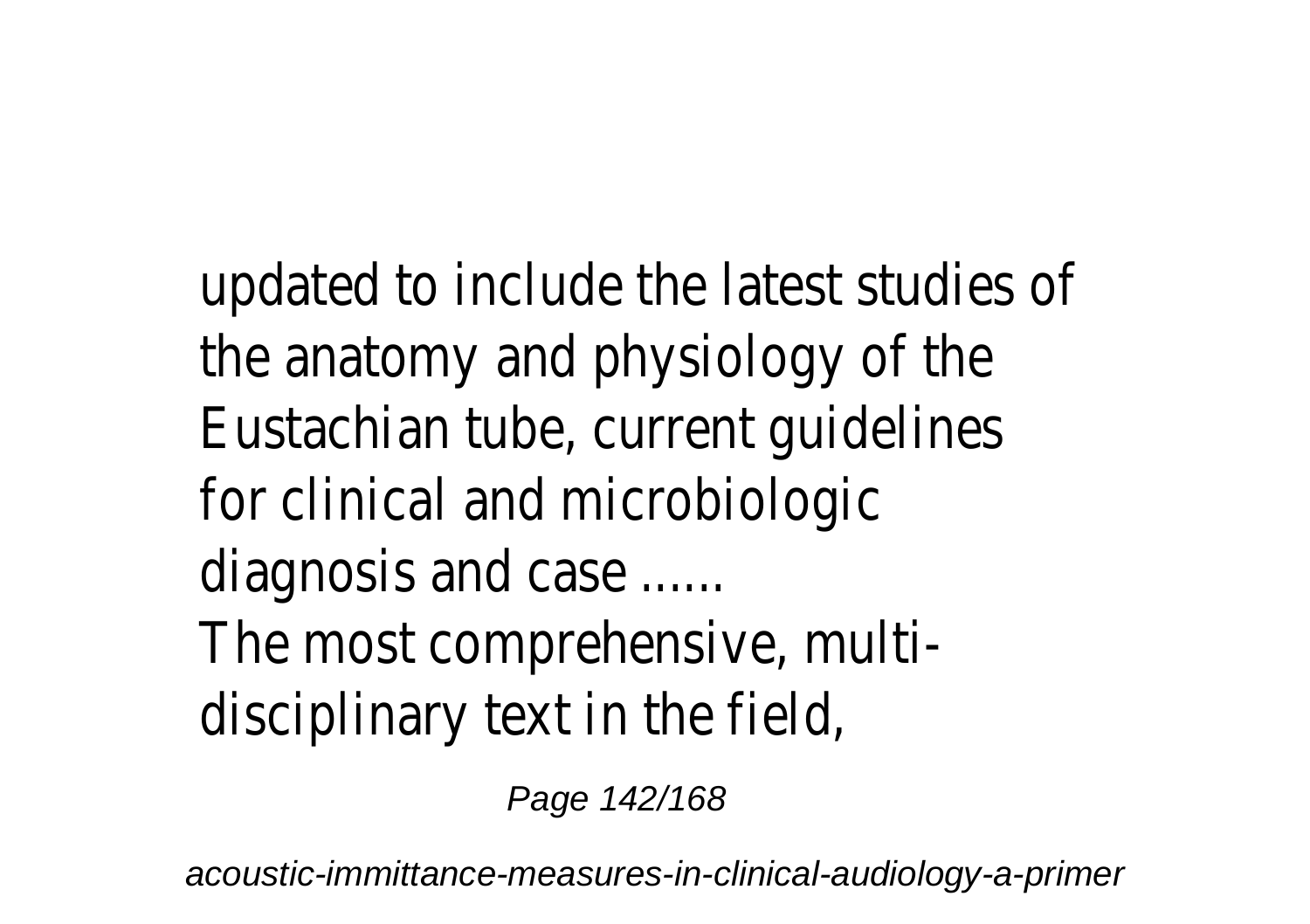Cummings Otolaryngology: Head and Neck Surgery, 7th Edition, provides detailed, practical answers and easily accessible clinical content on the complex issues that arise for otolaryngologists at all levels, across all subspecialties. This award-winning

Page 143/168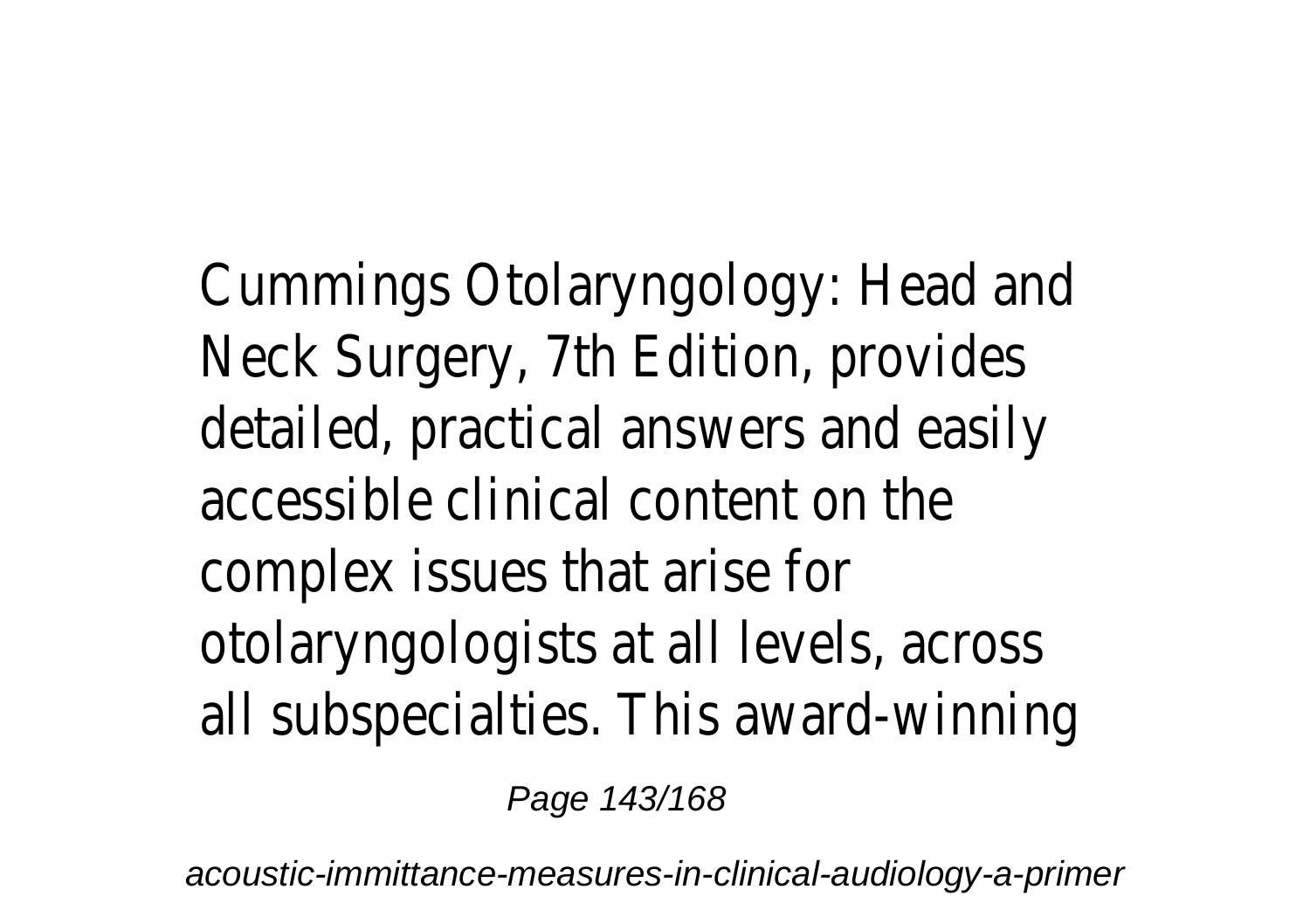text is a one-stop reference for all stages of your career—from residency and board certification through the challenges faced in daily clinical practice. Updated content, new otology editor Dr. Howard W. Francis, and new chapters and videos

Page 144/168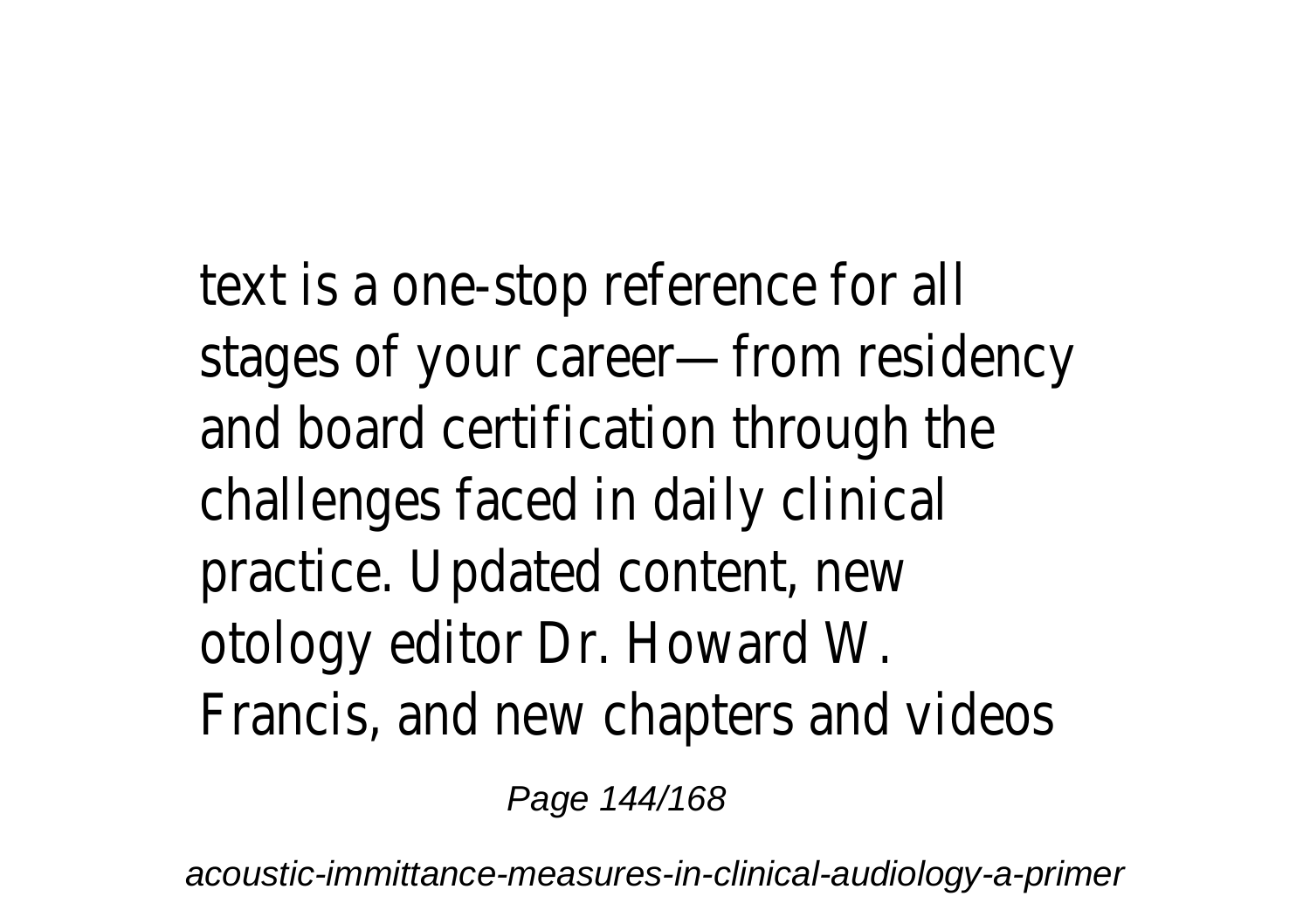ensure that this 7th Edition remains the definitive reference in today's otolaryngology. Brings you up to date with the latest minimally invasive procedures, recent changes in rhinology, and new techniques and technologies that are shaping patient

Page 145/168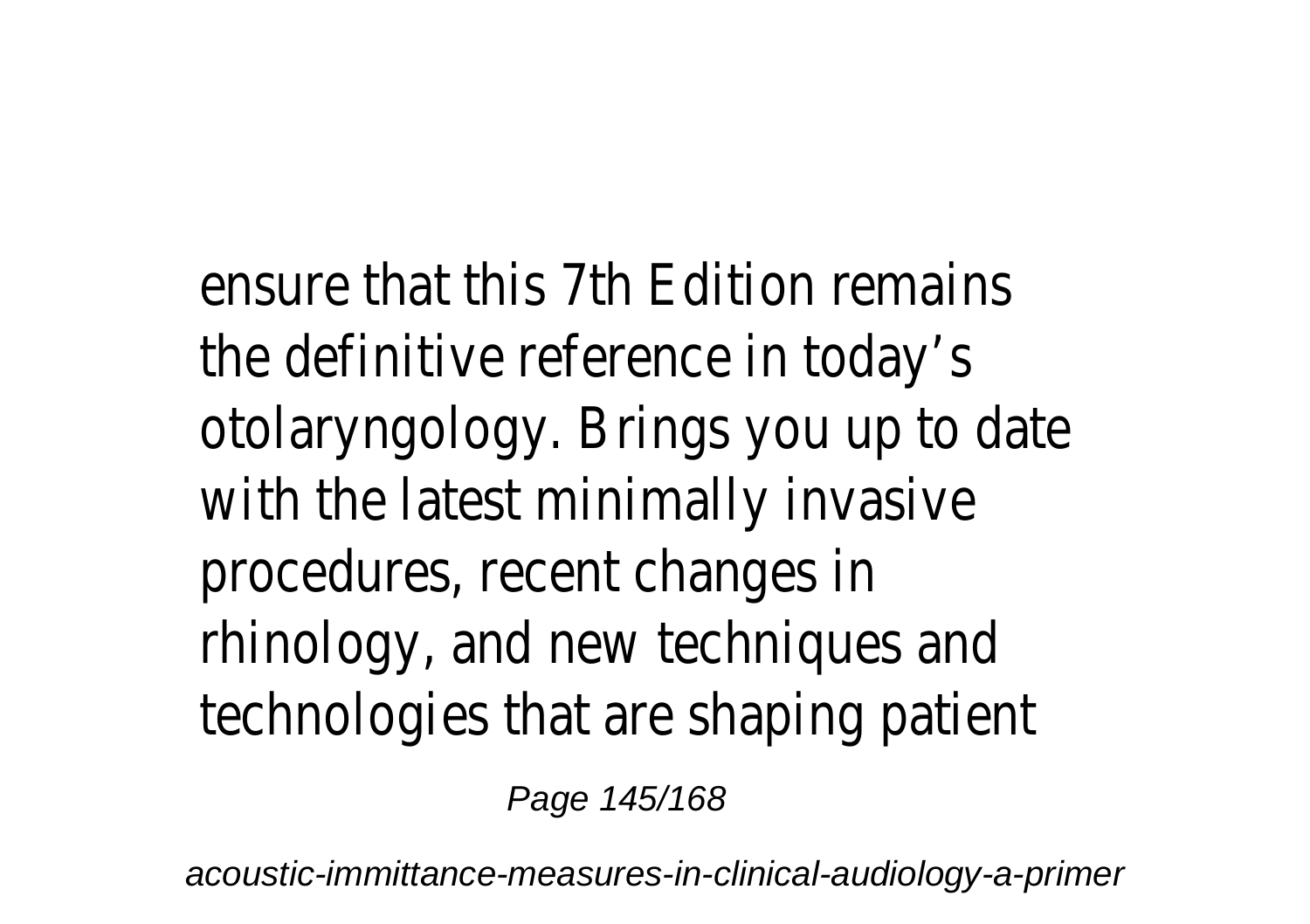outcomes. Contains 12 new chapters, including Chronic Rhinosinusitis, Facial Pain, Geriatric Otology, Middle Ear Endoscopic Surgery, Pediatric Speech Disorders, Pediatric Cochlear Implantation, Tongue-Ties and Lip Ties, Laryngotracheal Clefts,

Page 146/168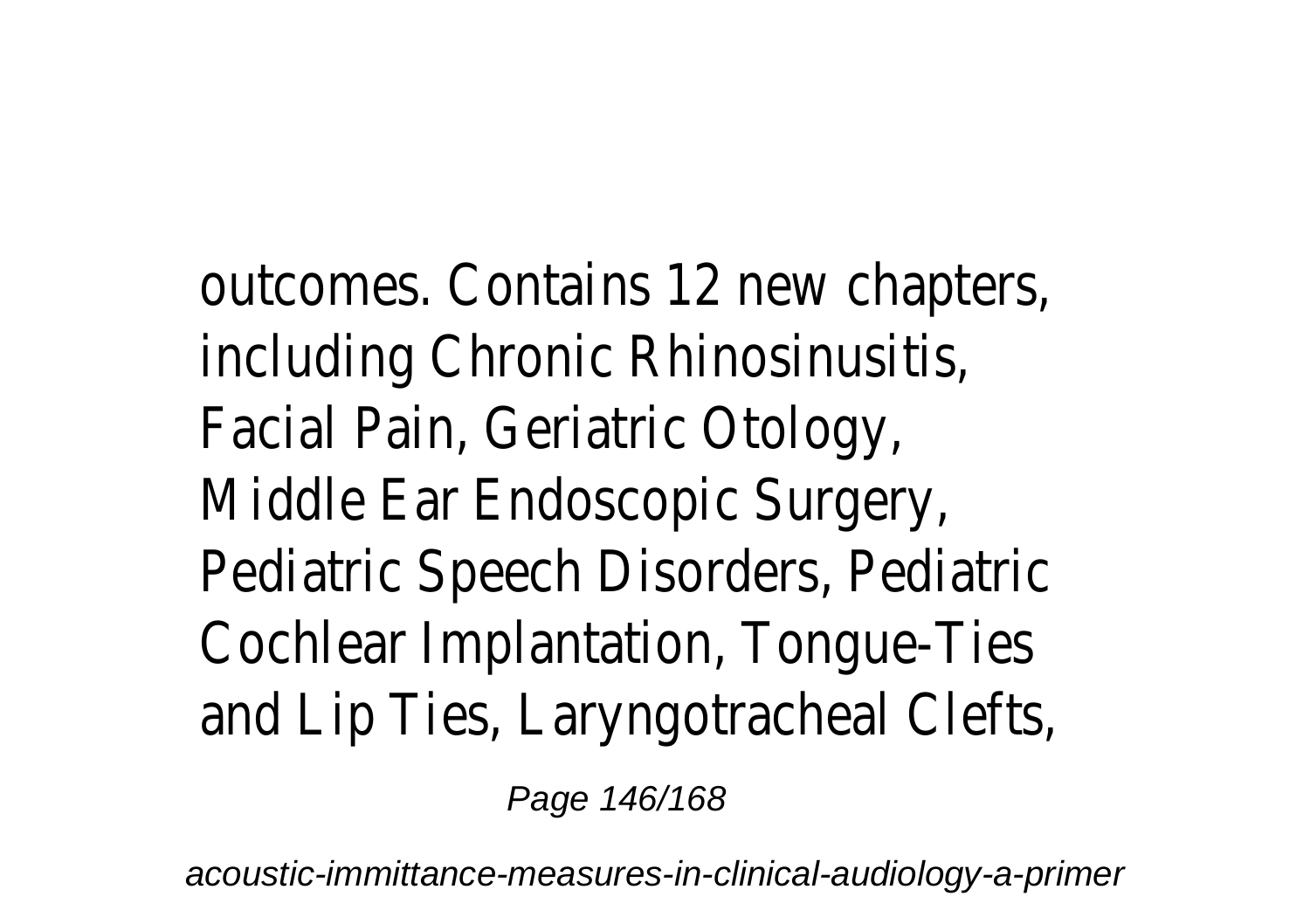and more. Covers recent advances and new approaches such as the Draf III procedure for CRS affecting the frontal recess, endoscopic vidian and posterior nasal neurectomy for nonallergic rhinitis, and endoscopic approaches for sinonasal and orbital

Page 147/168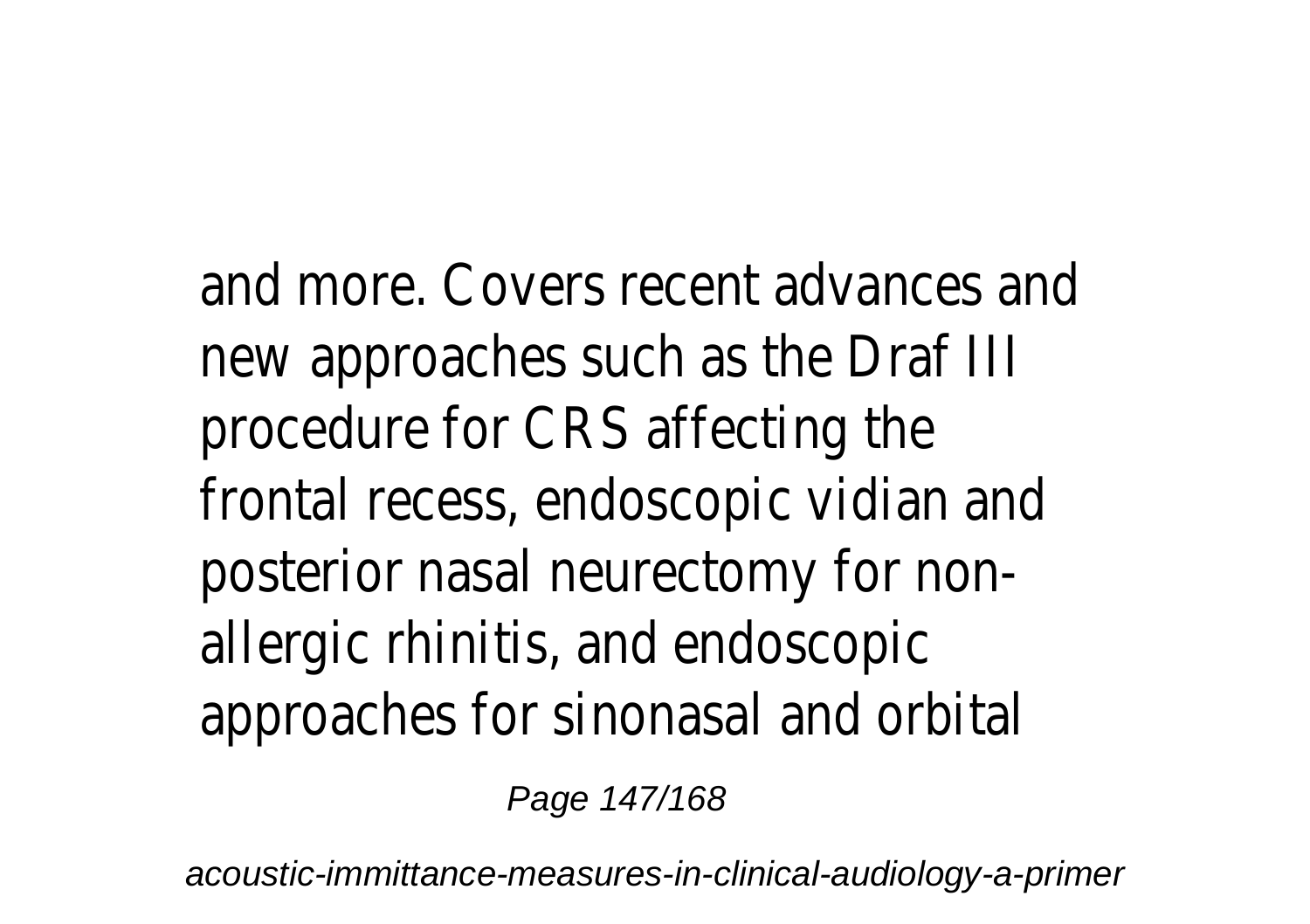tumors, both extra- and intraconal. Provides access to 70 key indicator (Accreditation Council for Graduate Medical Education Key Indicator Procedures), and surgical videos – an increase of 43% over the previous edition. Offers outstanding visual

Page 148/168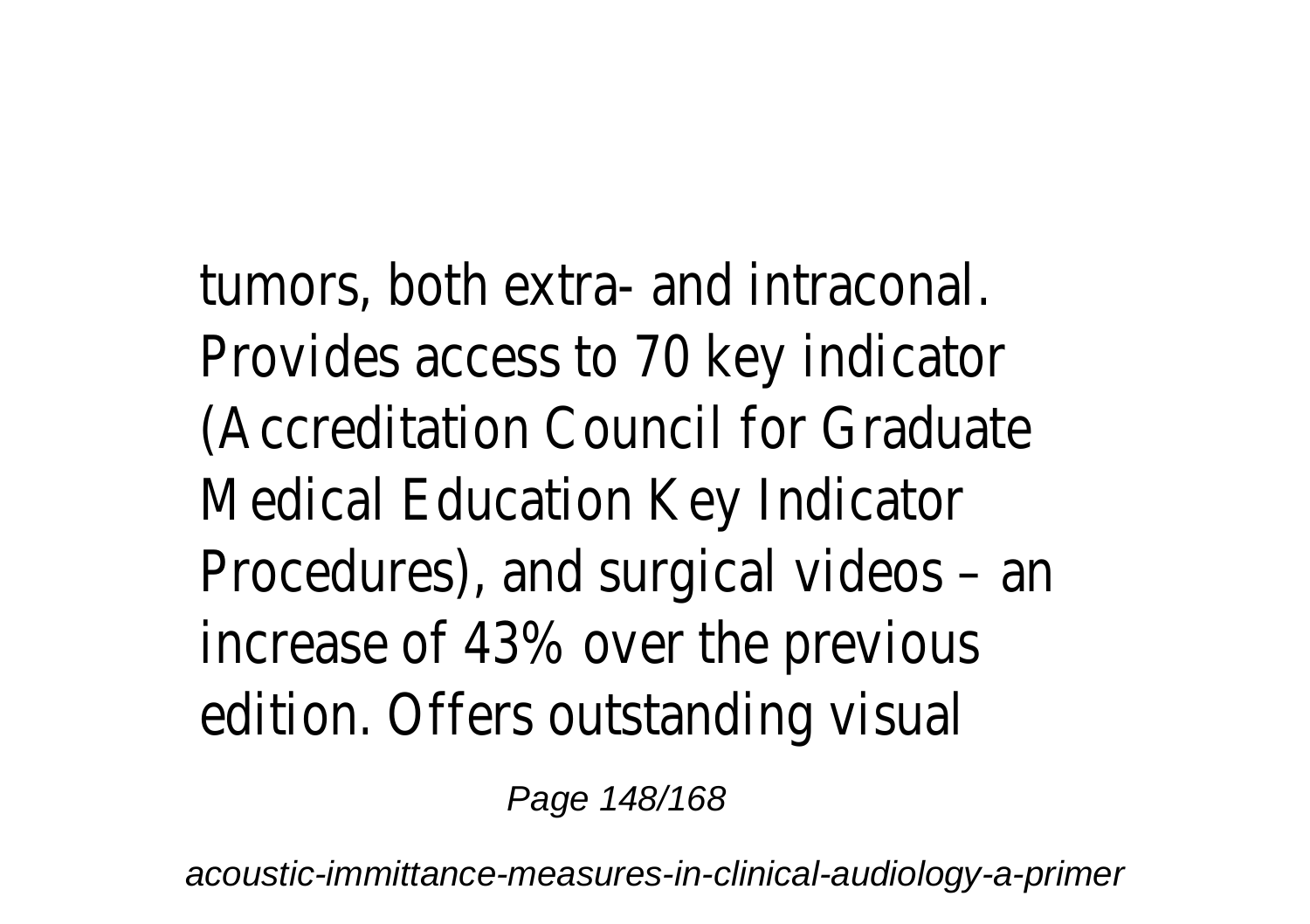support with 4,000 high-quality images and hundreds of quickreference tables and boxes. Ballenger's Otorhinolaryngology Workshop Electroacoustic Impedance **Measurements** 

Page 149/168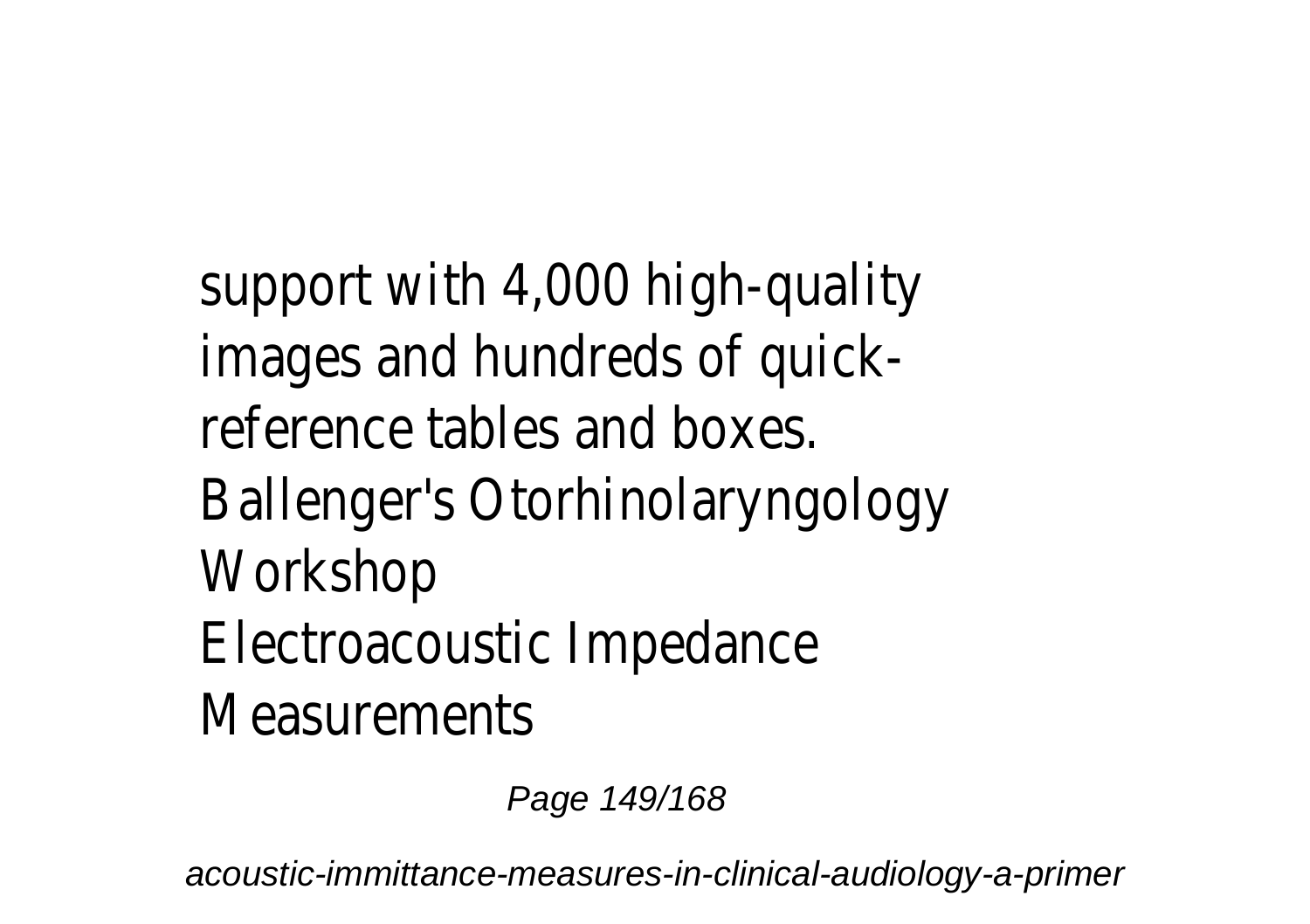An Overview Veterans' Administration and Department of Labor's Veterans Employment and Training Programs, Fiscal Year 1987 Budgets Journal of Rehabilitation Research and Development

Page 150/168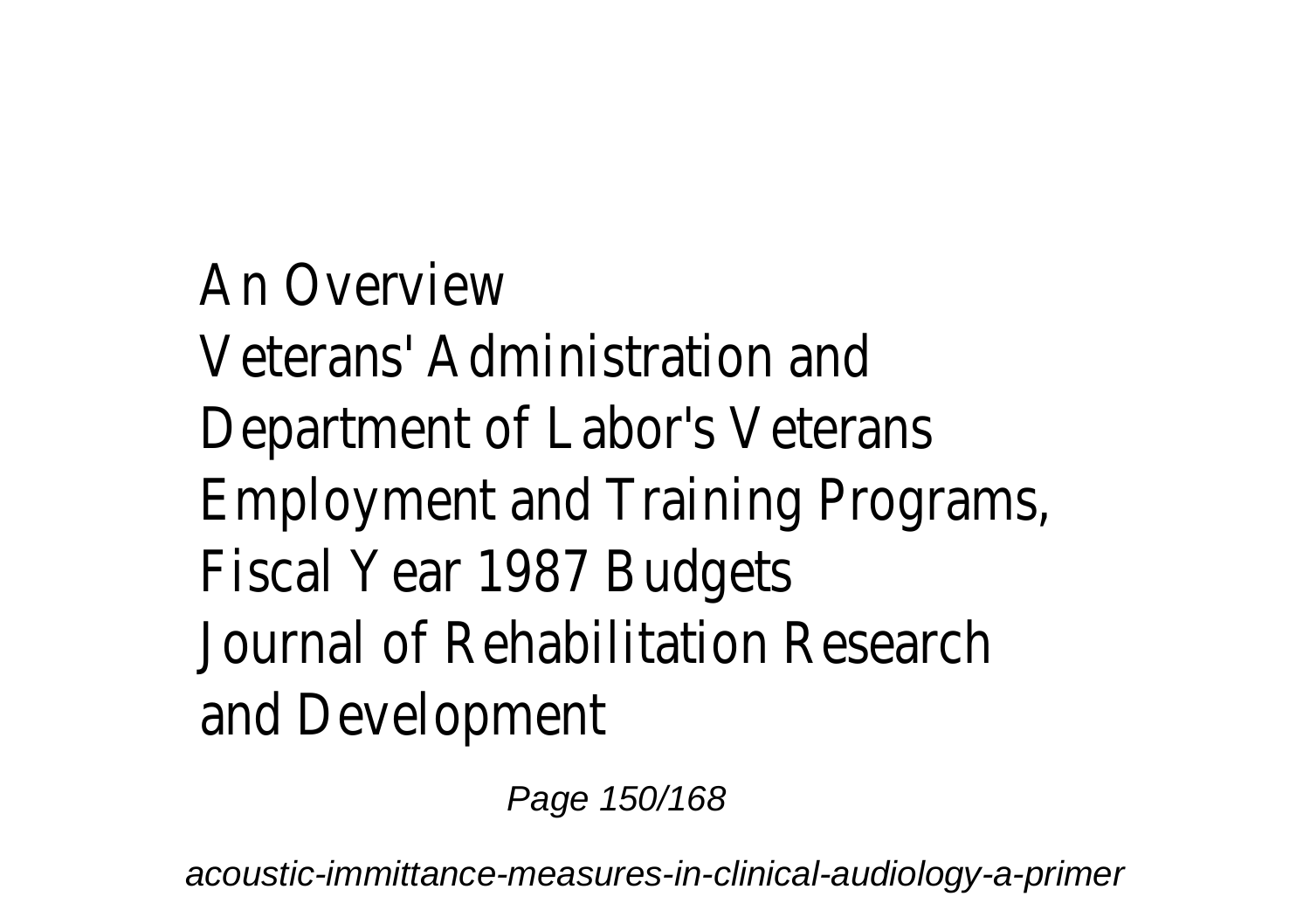*The Comprehensive Handbook of Pediatric Audiology, Second Edition is the most wide-ranging and complete work of its kind, and has become the definitive reference in the specialty area of pediatric audiology. Content areas range from typical auditory development,* Page 151/168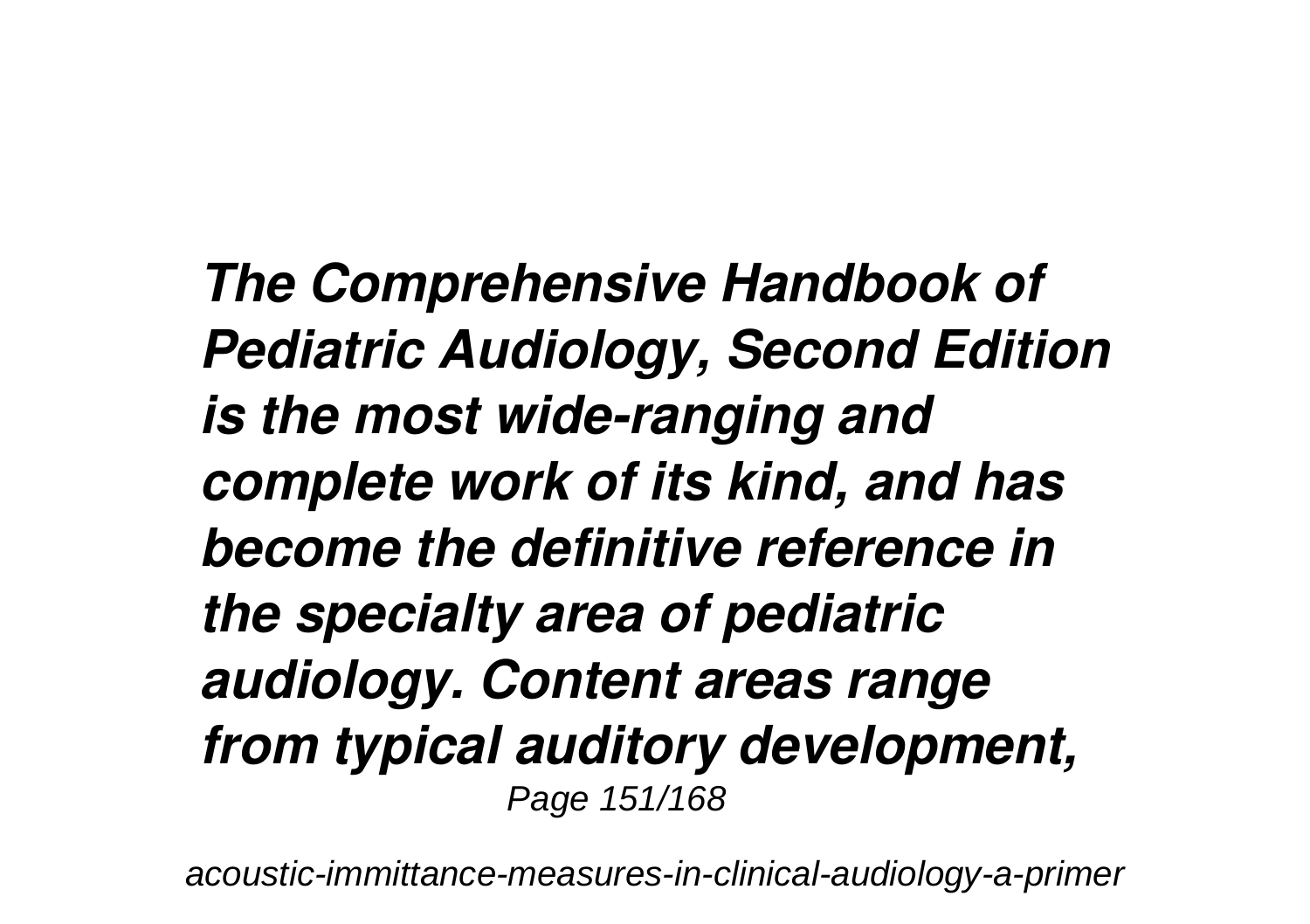*to identification and diagnostic processes, to medical and audiologic management of childhood hearing and ear disorders. An interdisciplinary assembly of sixty-six internationally recognized experts from the fields of audiology, speech-language* Page 152/168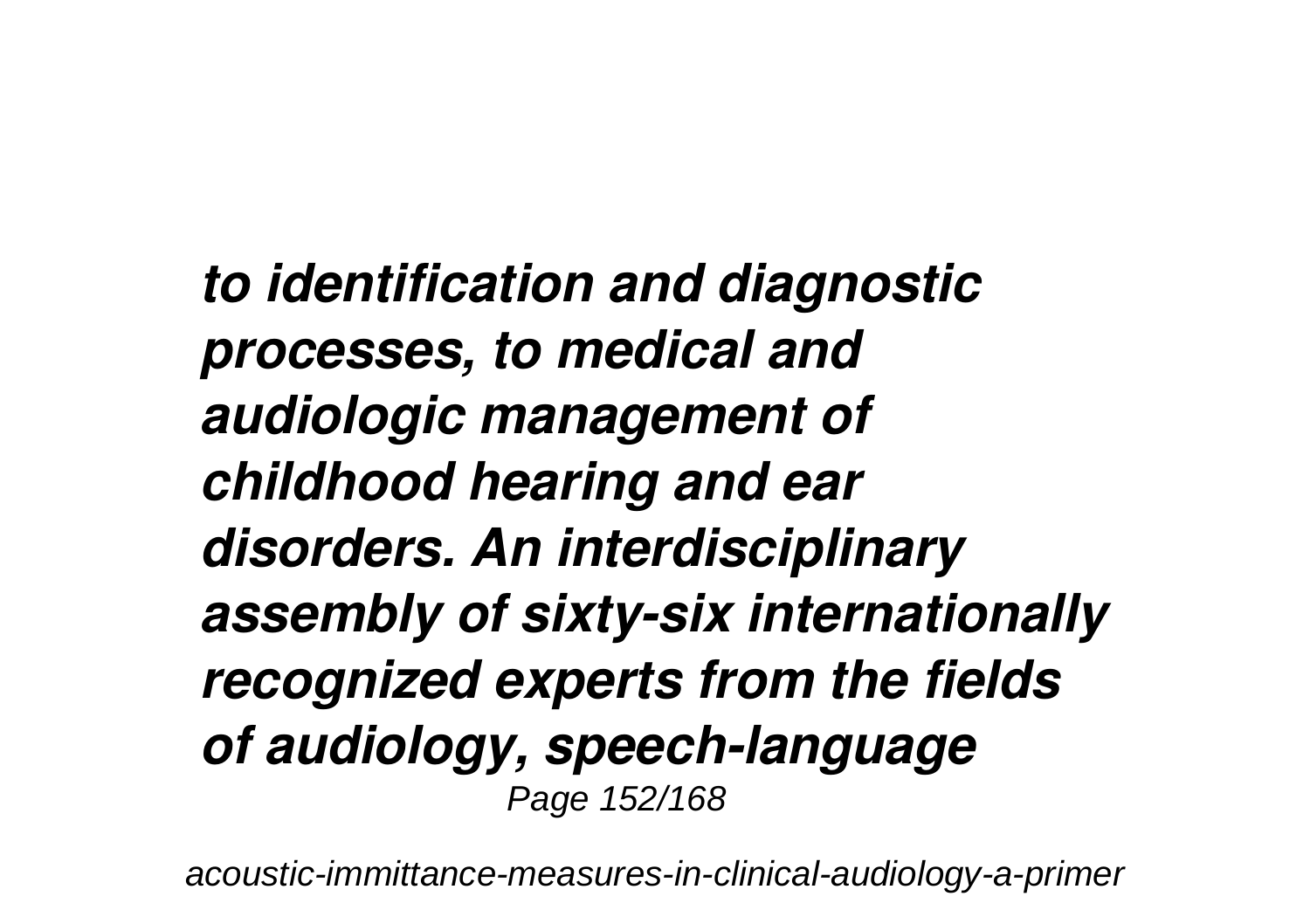*pathology, education, pediatric medicine, otology, and hearing science have contributed to this second edition. Building from the success of the first edition, and aligning with the evolution of the profession, this edition expands and deepens its coverage of early* Page 153/168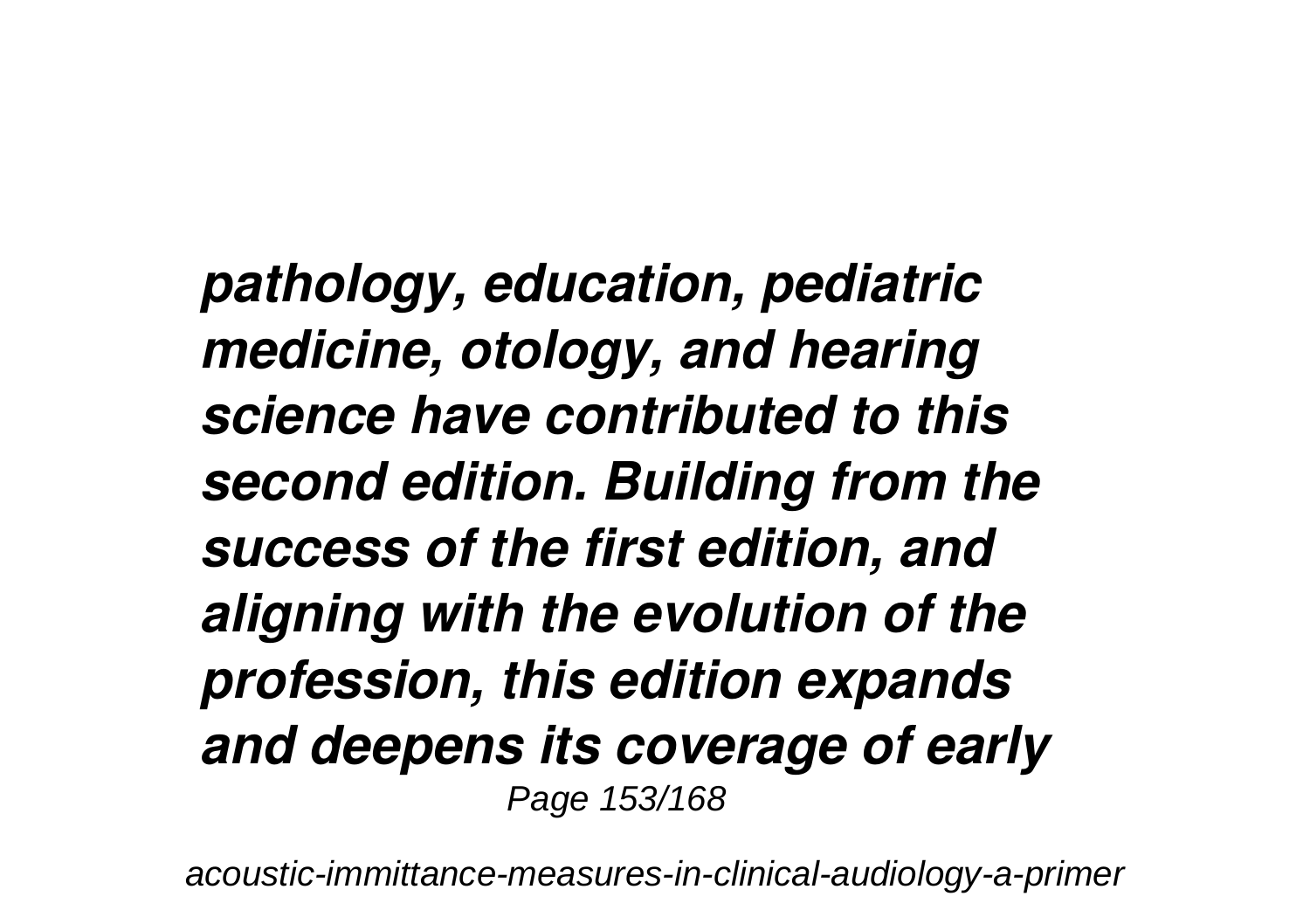*identification of hearing loss, etiology and medical considerations, and hearing technologies, especially implantable devices and the measurement of outcomes resulting from intervention. Updates to the new edition include: New chapters* Page 154/168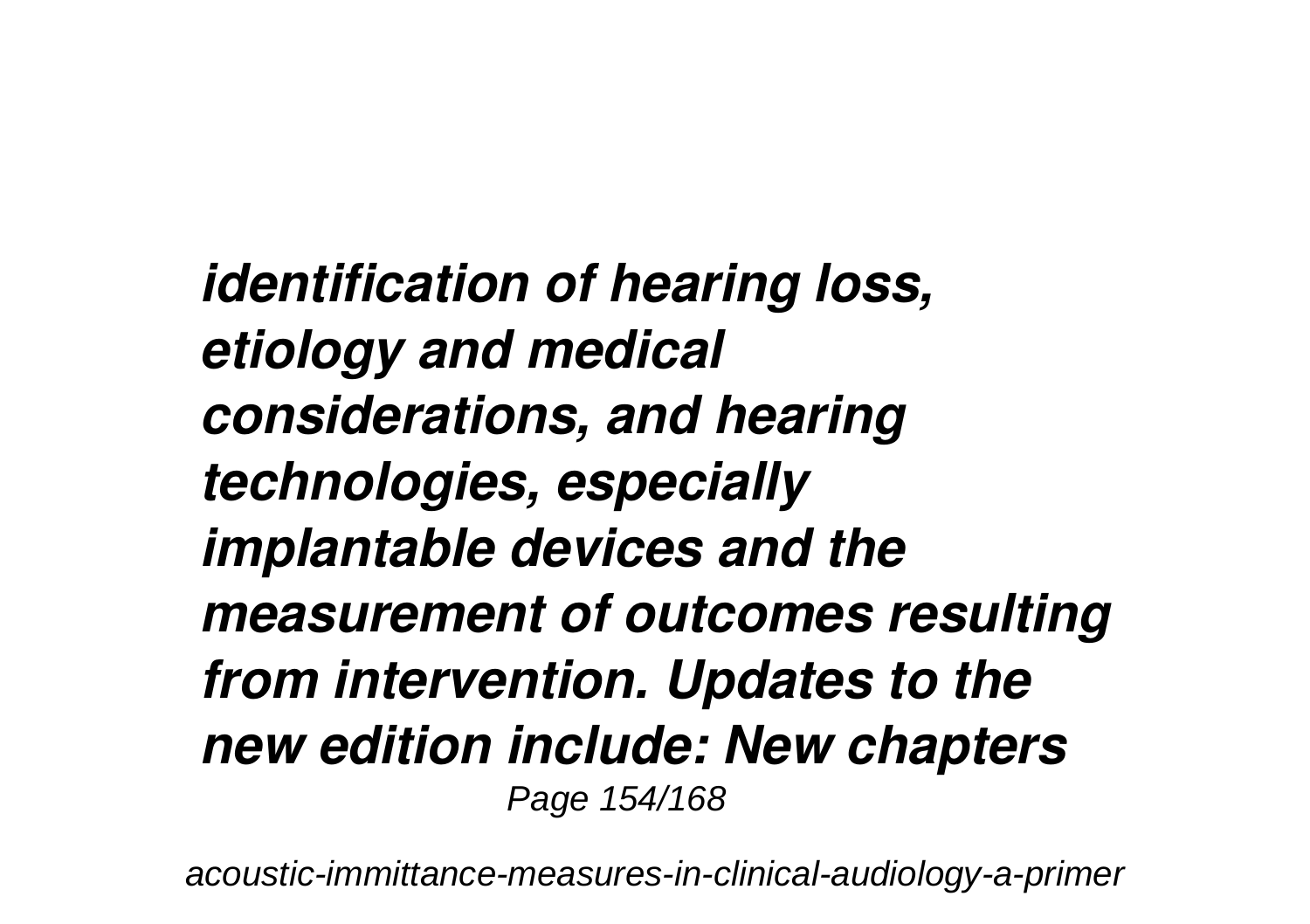*on the measurement of outcomes resulting from intervention, preventable hearing loss, implementation of newborn hearing screening programs, and the future of implantable devices, among othersReorganization for improved sequencing of content* Page 155/168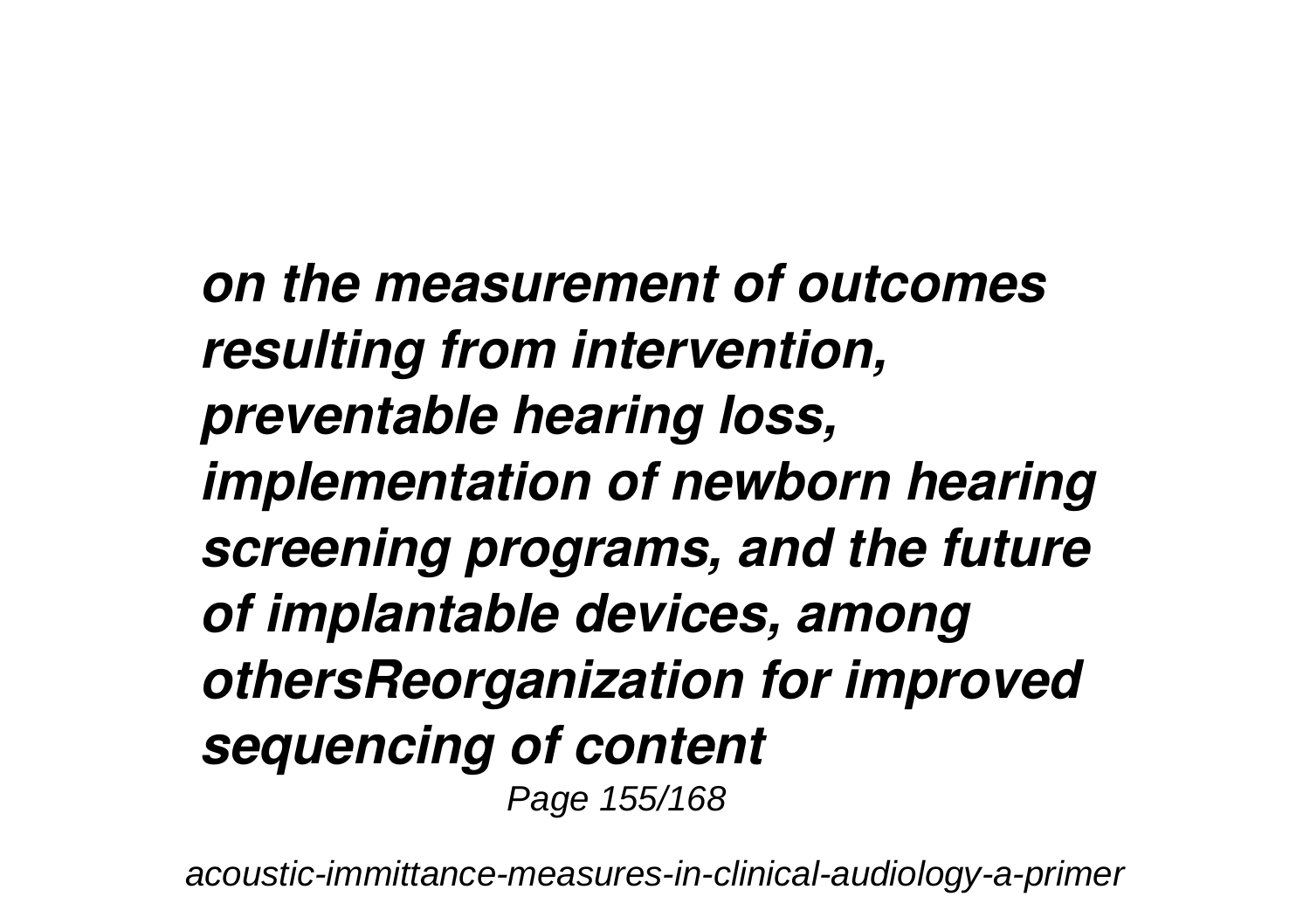*areaSubstantially updated chapters The Comprehensive Handbook of Pediatric Audiology, Second Edition is intended for use in doctoral-level education programs in audiology or hearing science, as well as to serve as an in-depth reference source for practicing audiologists and other* Page 156/168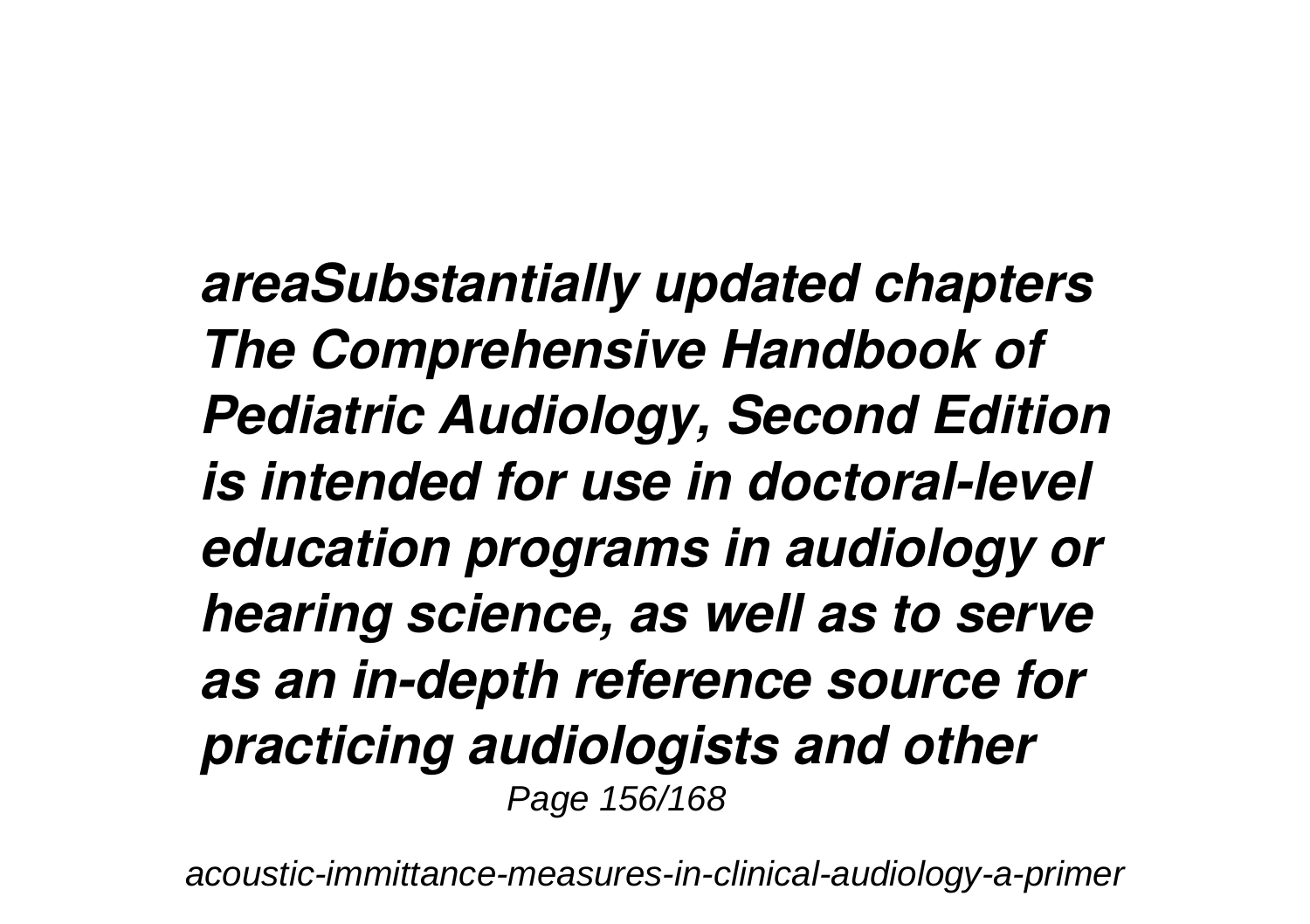*professionals, educators, scientists, and policy makers seeking current and definitive information on evidence-based pediatric audiology practice. Now in its 6th edition, Cummings Otolaryngology remains the world's most detailed and trusted source* Page 157/168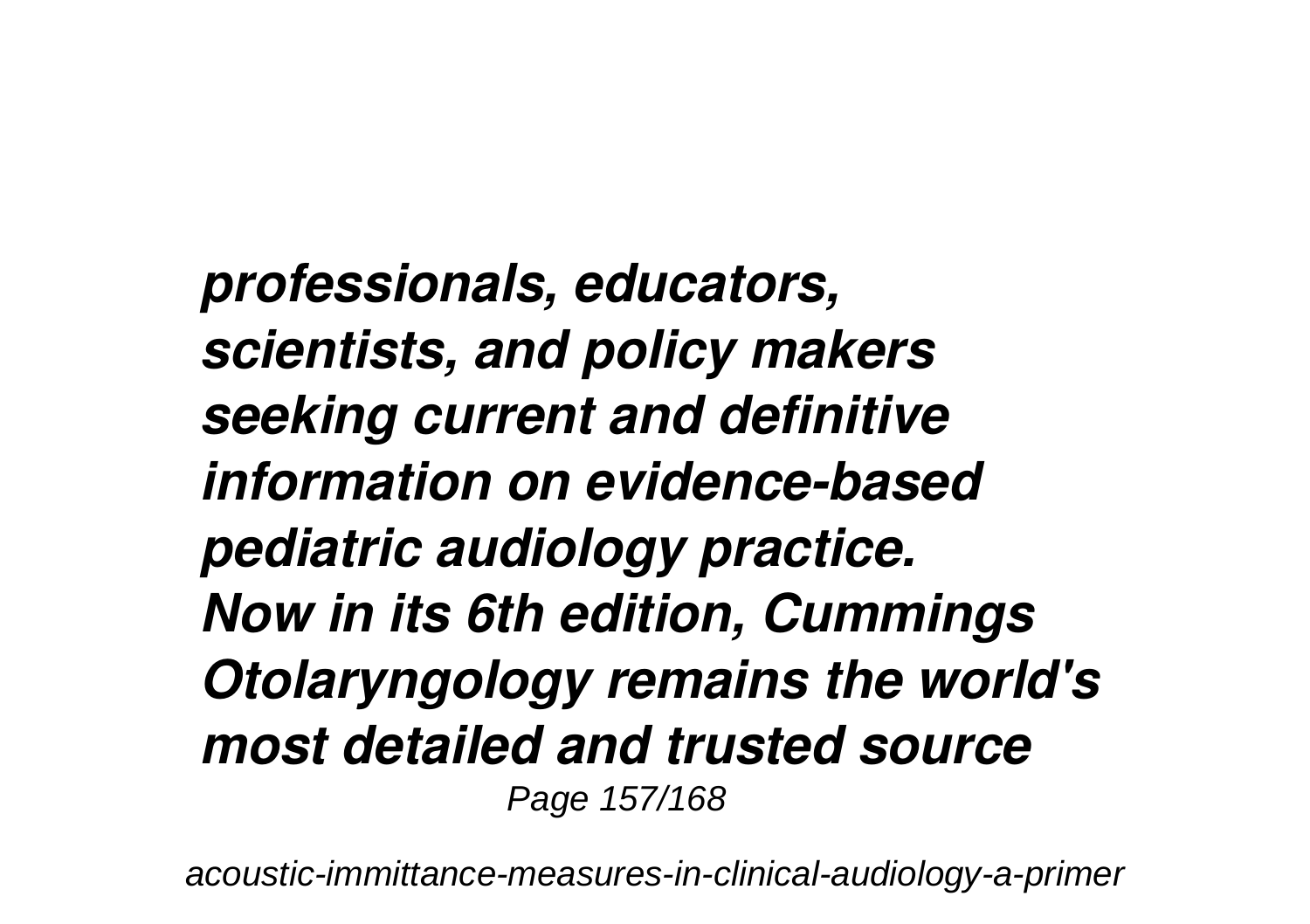*for superb guidance on all facets of head and neck surgery. Completely updated with the latest minimally invasive procedures, new clinical photographs, and line drawings, this latest edition equips you to implement all the newest discoveries, techniques, and* Page 158/168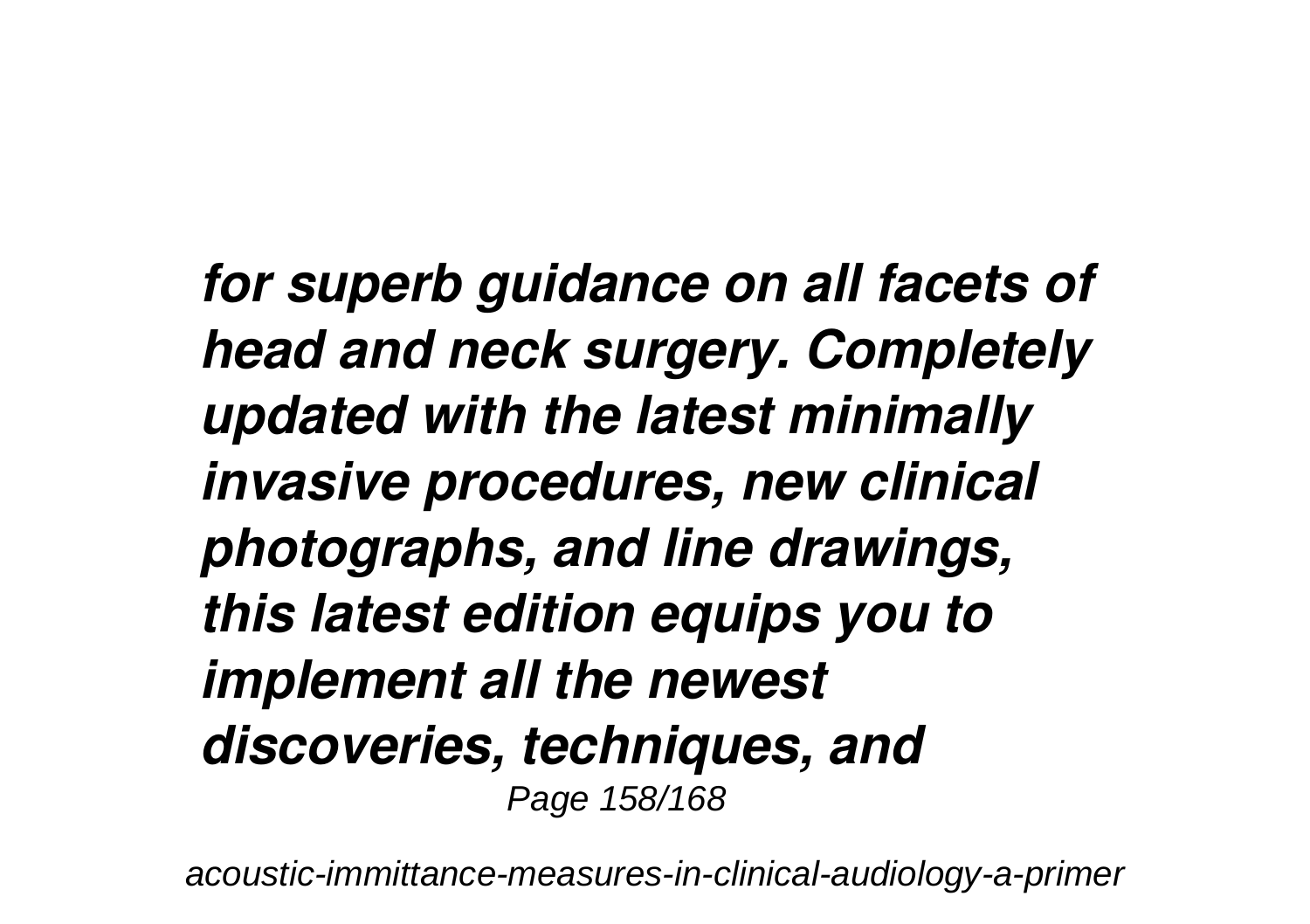*technologies that are shaping patient outcomes. Be certain with expert, dependable, accurate answers for every stage of your career from the most comprehensive, multi-disciplinary text in the field! Consult this title on your favorite e-reader, conduct* Page 159/168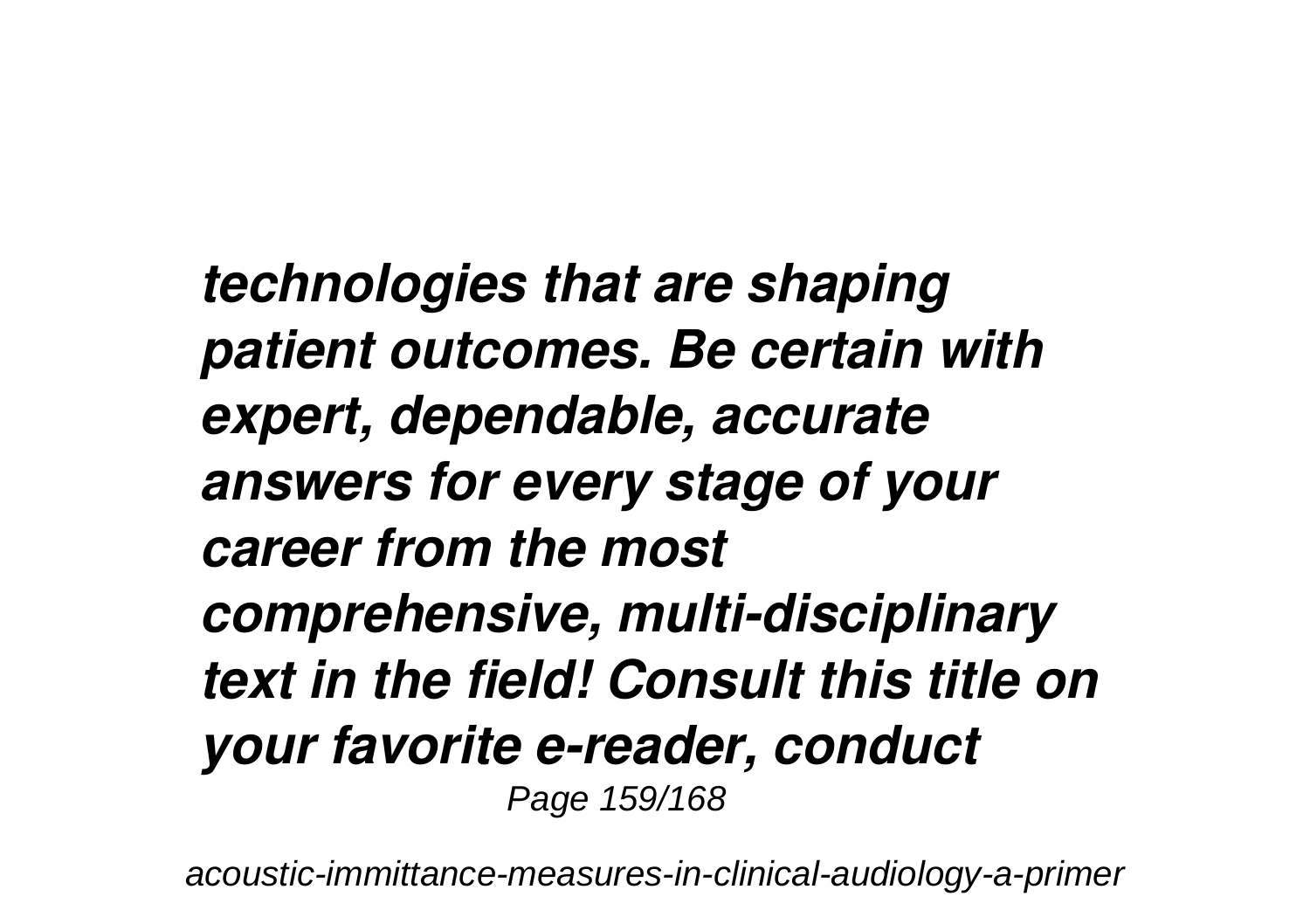*rapid searches, and adjust font sizes for optimal readability. Overcome virtually any clinical challenge with detailed, expert coverage of every area of head and neck surgery, authored by hundreds of leading luminaries in the field. Experience clinical* Page 160/168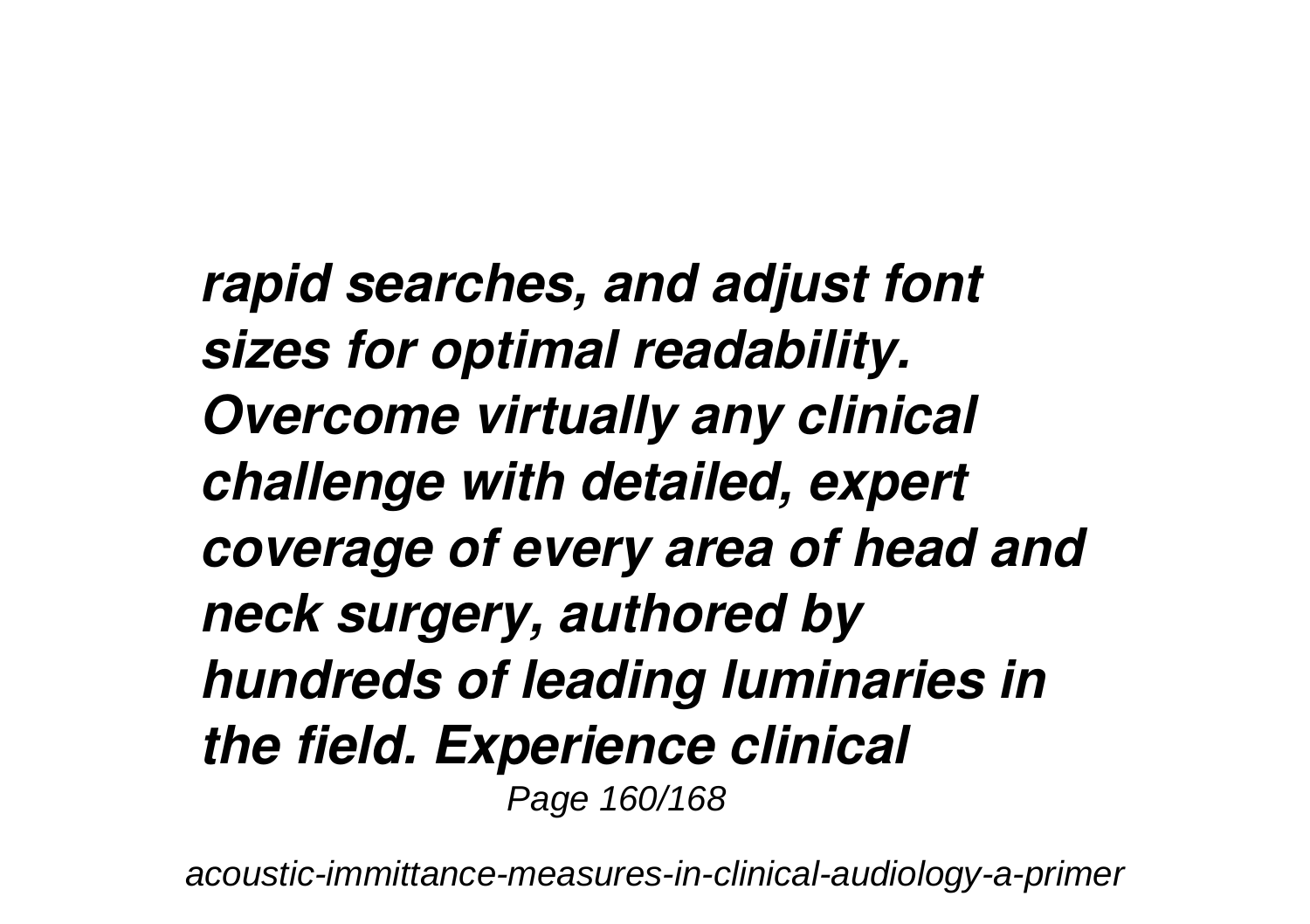*scenarios with vivid clarity through a heavily illustrated, full-color format which includes approximately 3,200 images and over 40 high quality procedural videos. Get truly diverse perspectives and worldwide best practices from a multi-disciplinary* Page 161/168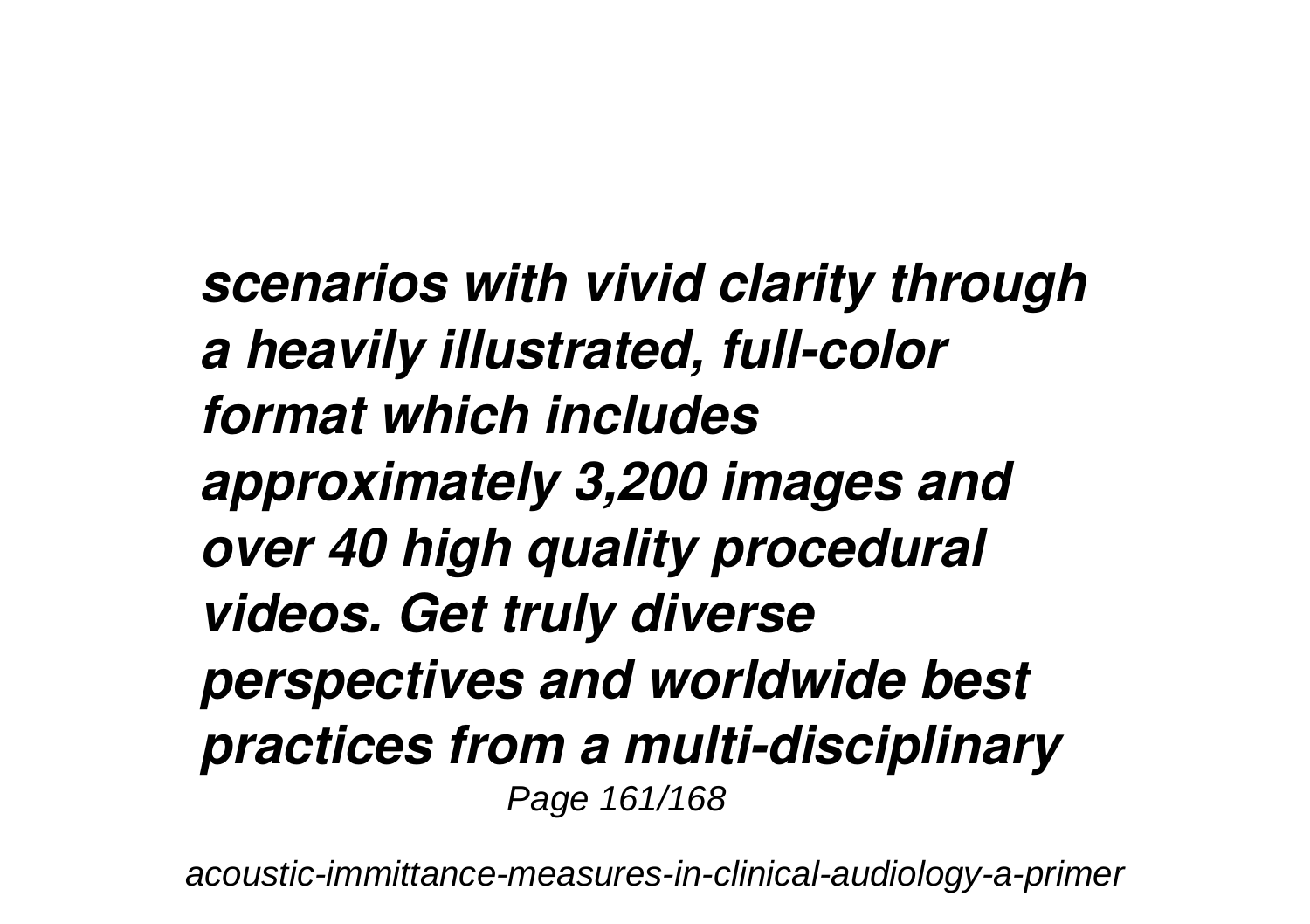*team of contributors and editors comprised of the world's leading experts. Glean all essential, up-todate, need-to-know information. All chapters have been meticulously updated; several extensively revised with new images, references, and content. Stay at the* Page 162/168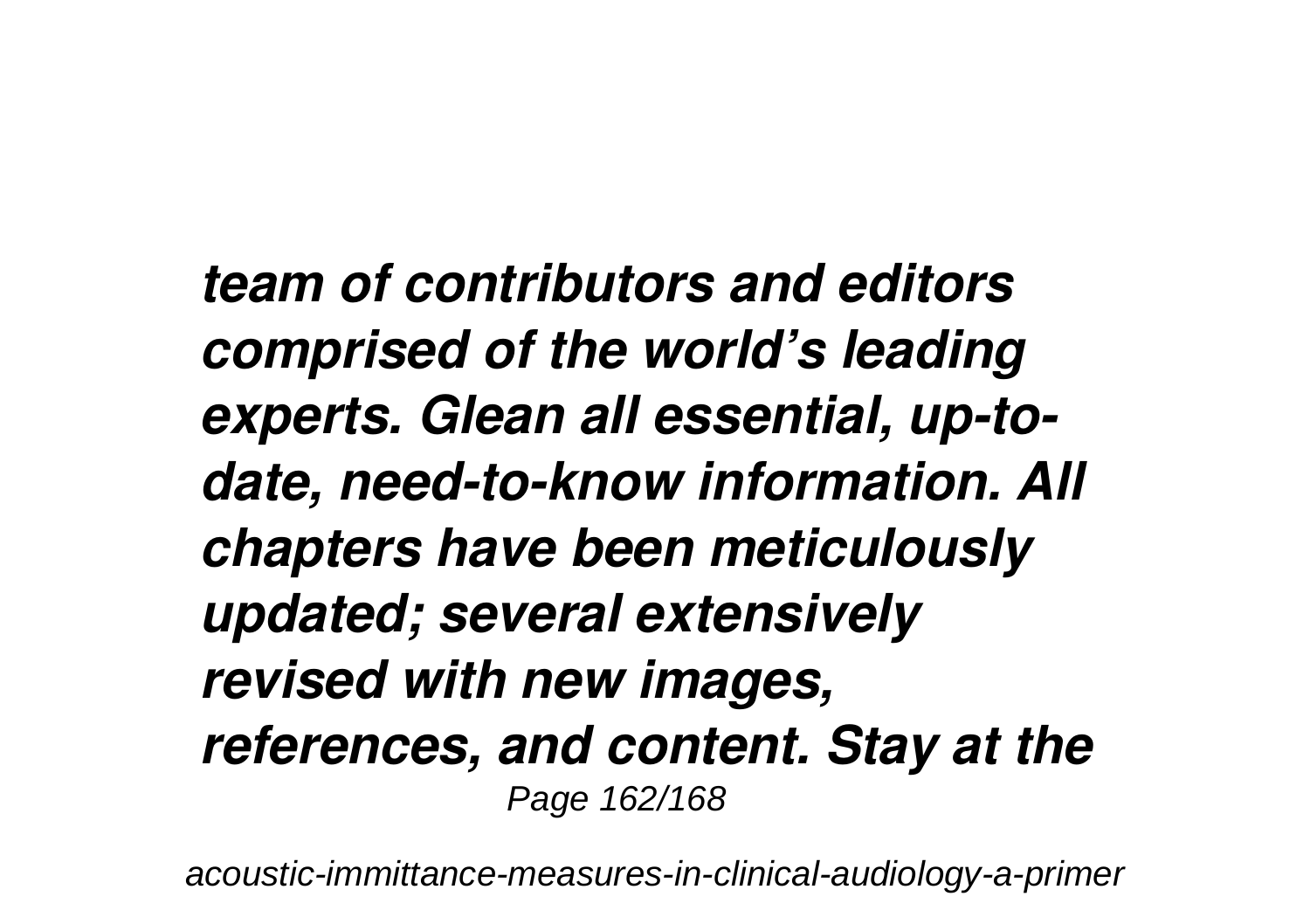*forefront of your field with the most updated information on minimallyinvasive surgical approaches to the entire skull base, vestibular implants and vestibular management involving intratympanic and physical therapybased approaches, radiosurgical* Page 163/168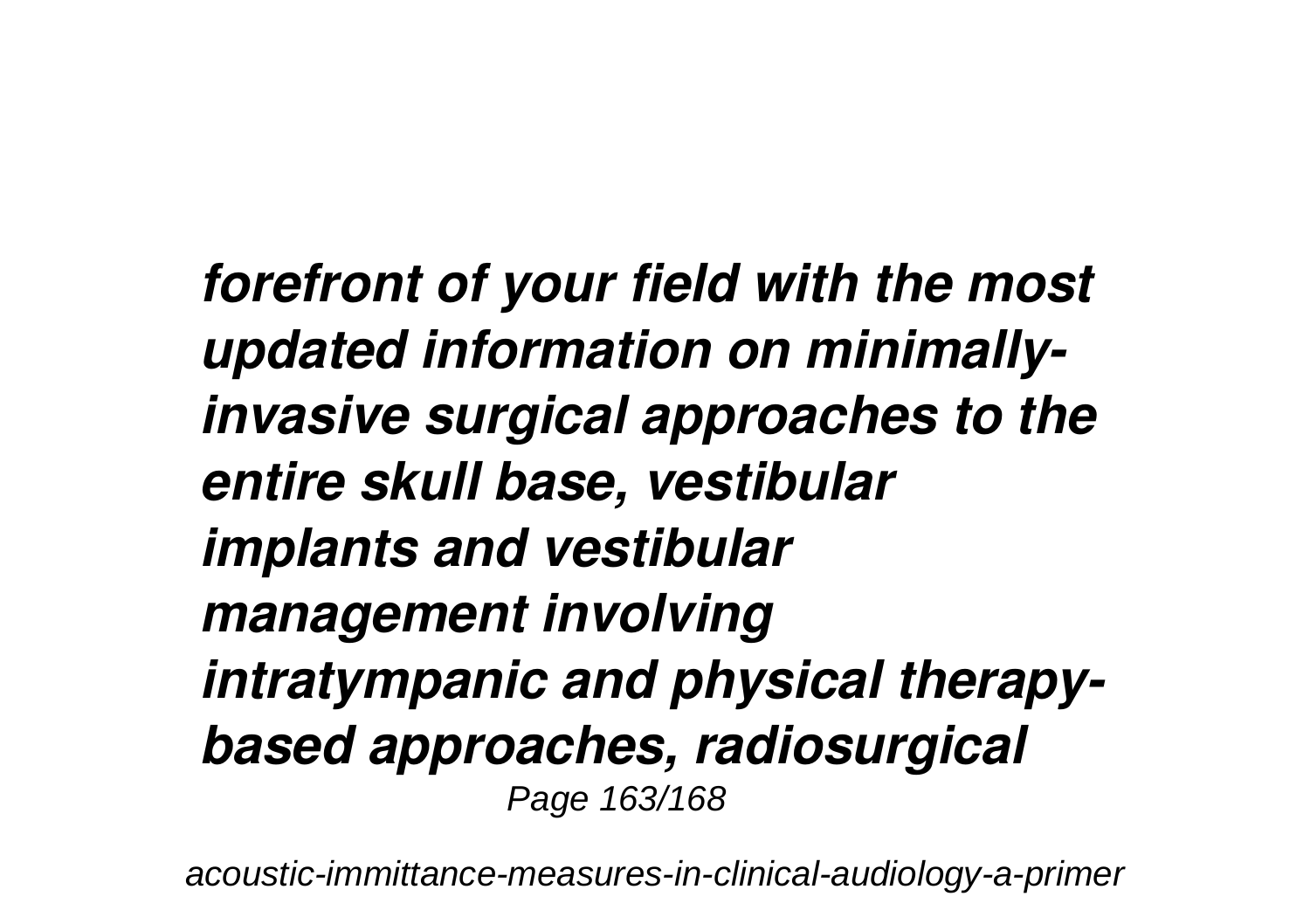*treatment of posterior fossa and skull base neoplasms, and intraoperative monitoring of cranial nerve and CNS function. Apply the latest treatment options in pediatric care with new chapters on pediatric sleep disorders, pediatric infectious disease, and evaluation and* Page 164/168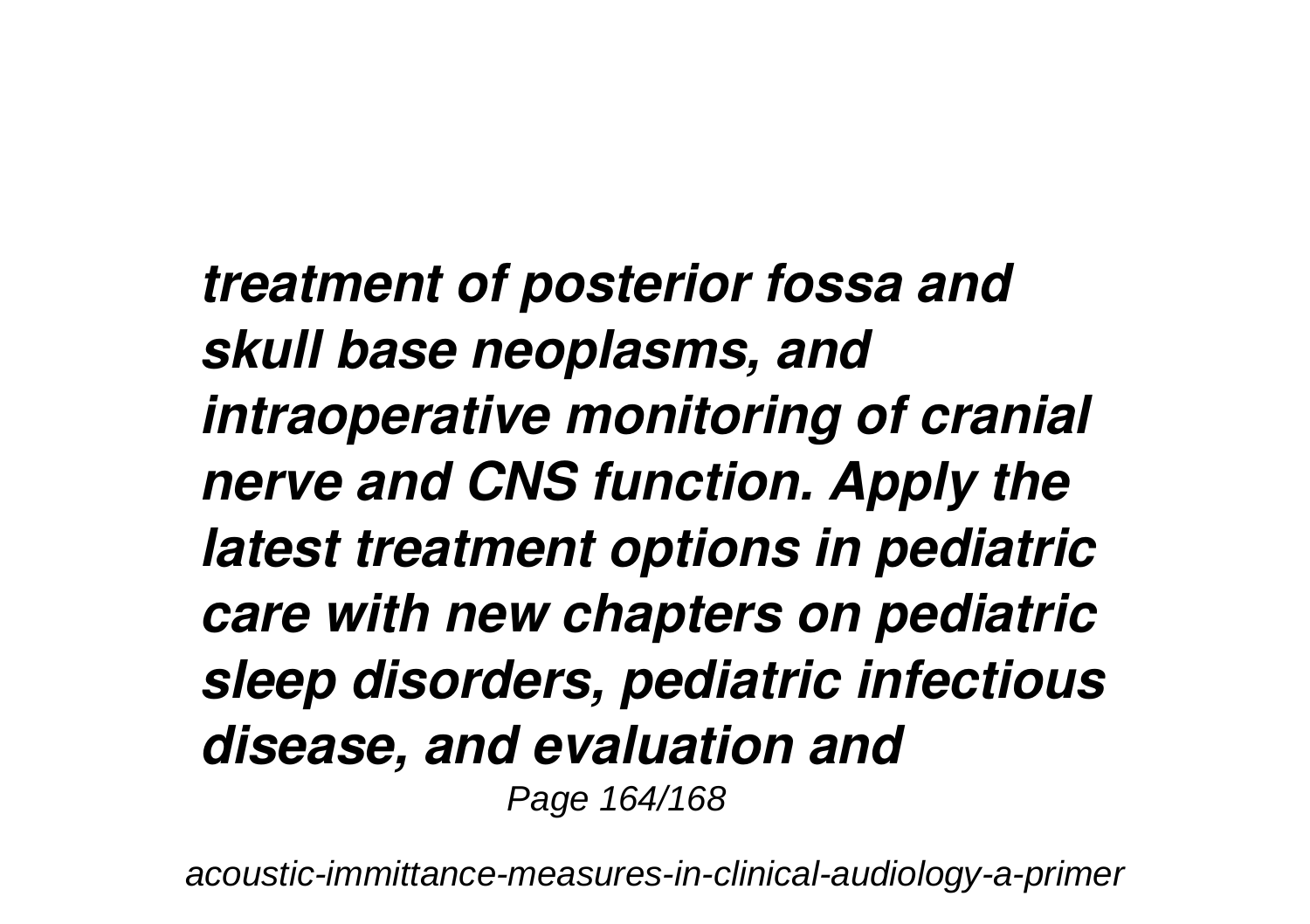*management of the infant airway. Find what you need faster through a streamlined format, reorganized chapters, and a color design that expedites reference. Manage many of the most common disorders with treatment options derived from their genetic basis. Assess real-world* Page 165/168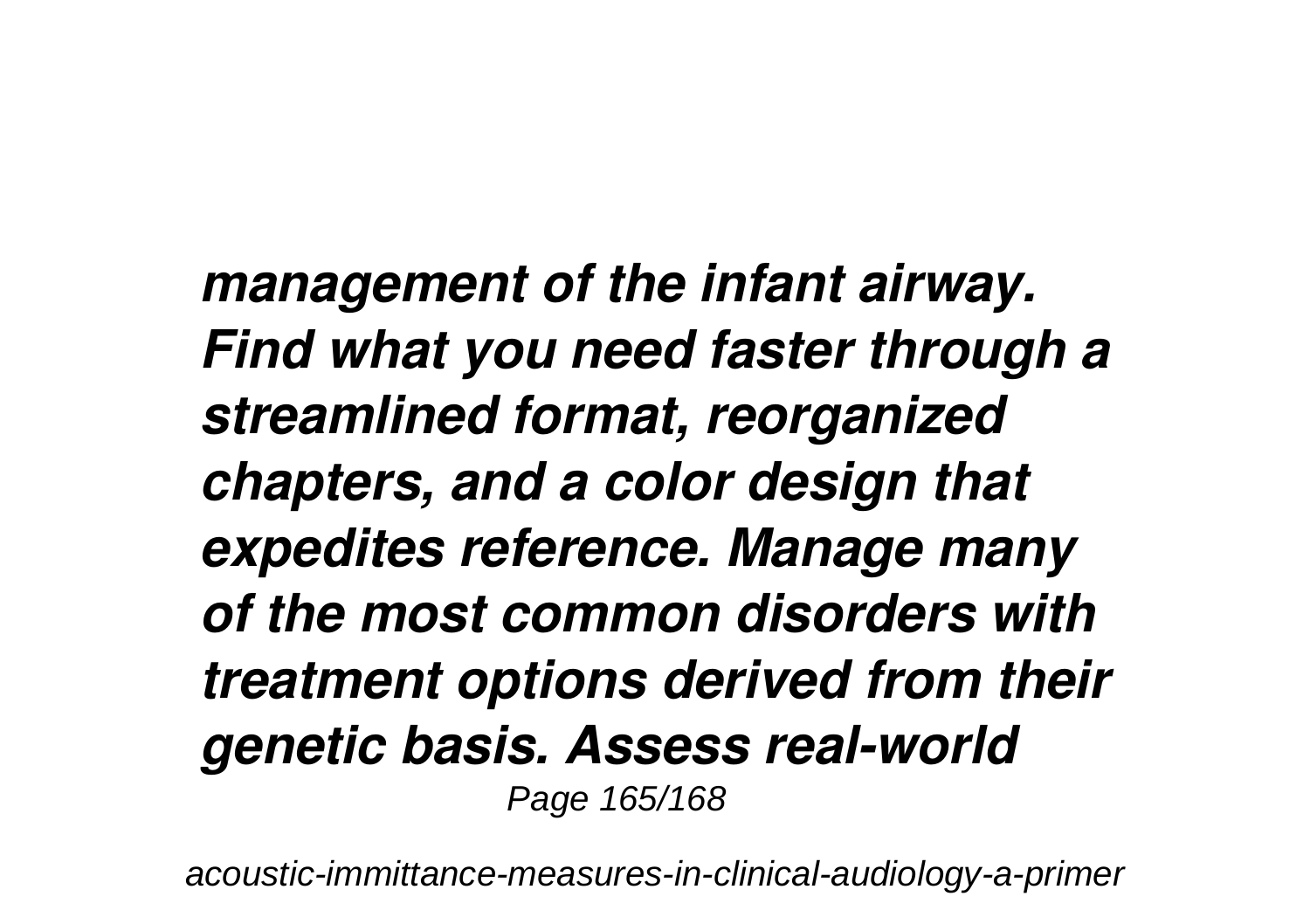*effectiveness and costs associated with emergent technologies and surgical approaches introduced to OHNS over the past 10 years. Incorporate recent findings about endoscopic, microscopic, laser, surgically-implantable, radiosurgical, neurophysiological* Page 166/168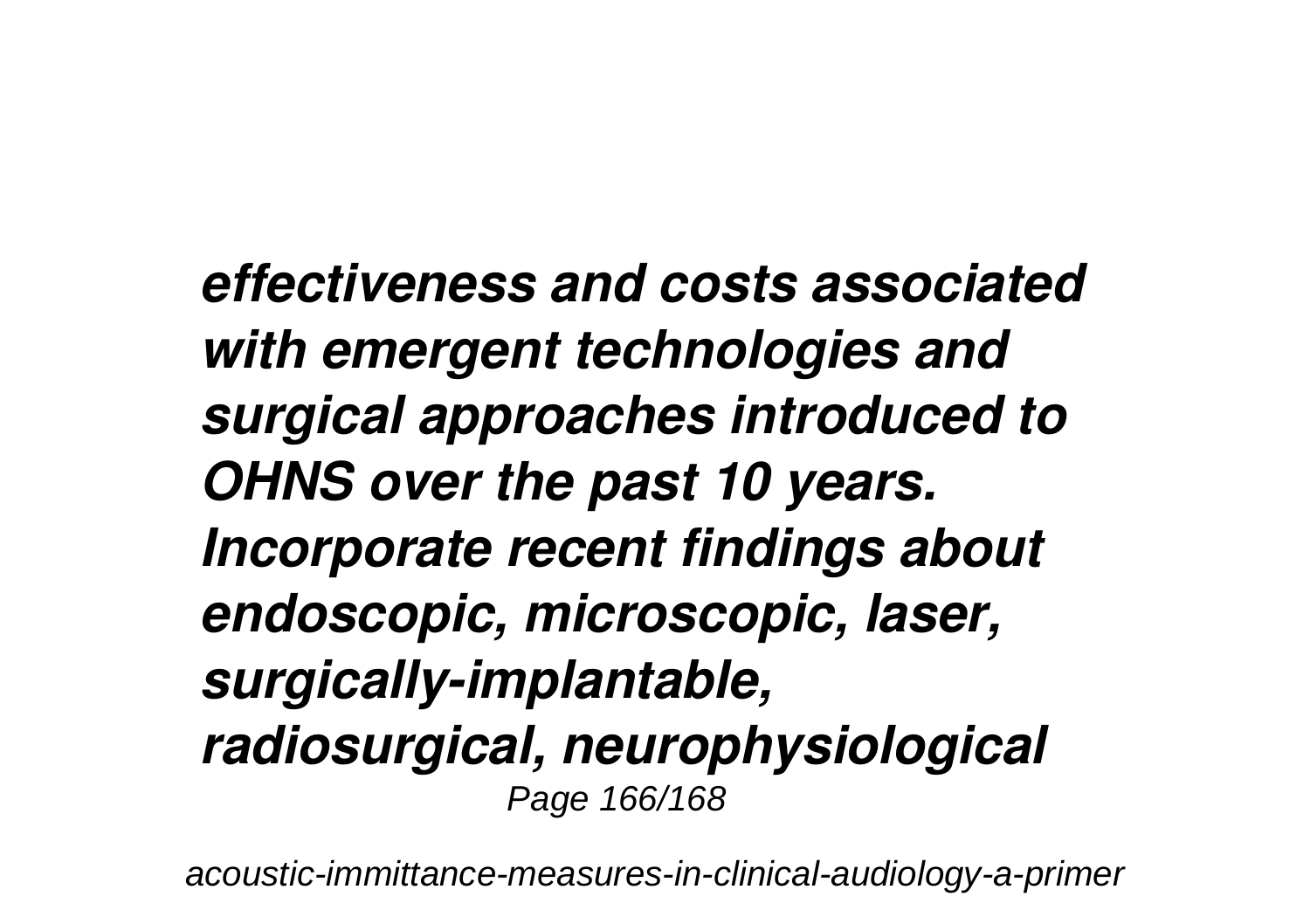*monitoring, MR- and CT-imaging, and other timely topics that now define contemporary operative OHNS.*

*Integrating Physiologic Auditory Measures : Acoustic Immittance, Otoacoustic Emissions, Evoked Potentials, August 11-13, 1994,* Page 167/168